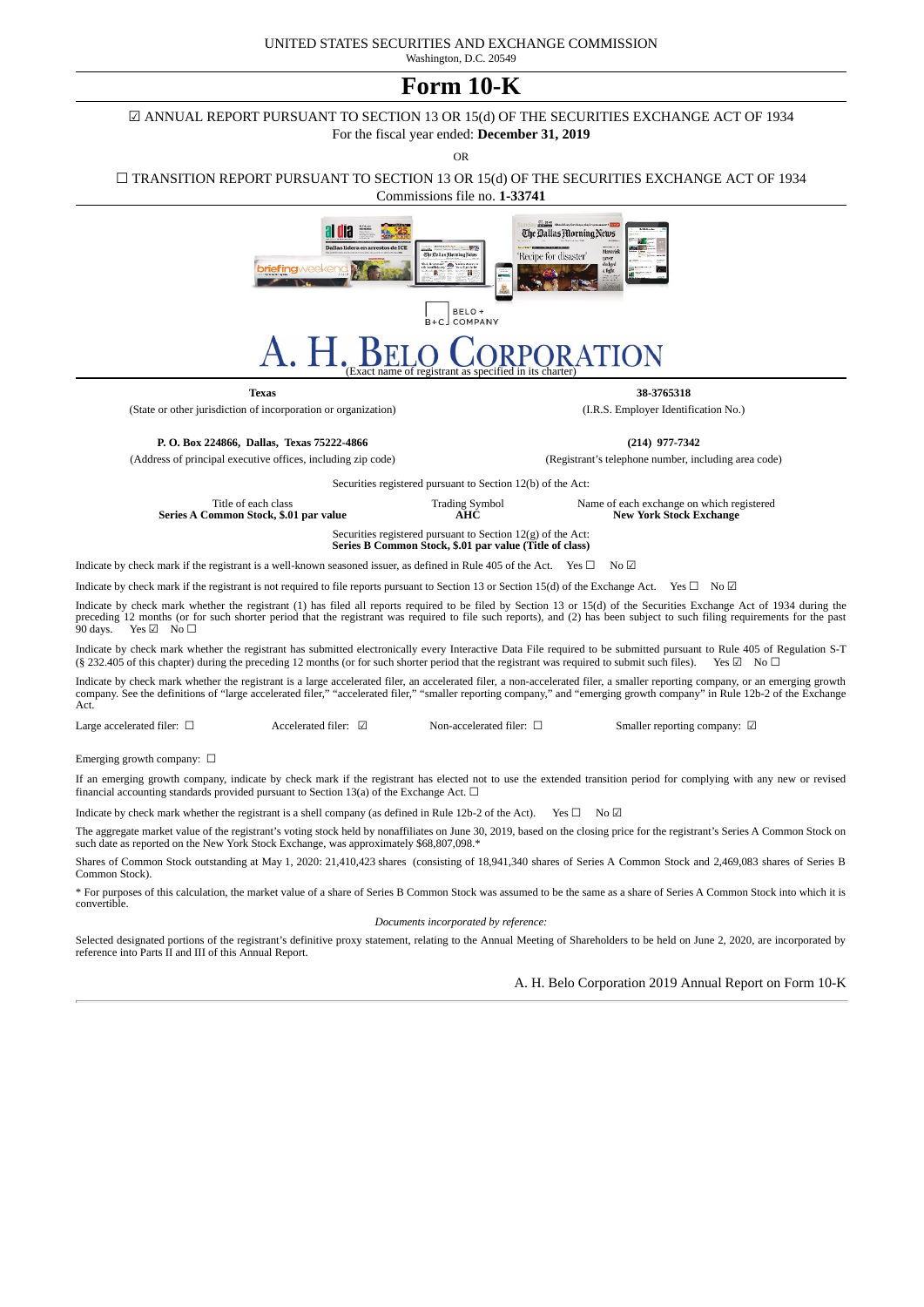# <span id="page-1-1"></span>**A. H. BELO CORPORATION FORM 10-K TABLE OF CONTENTS**

<span id="page-1-0"></span>

|          |                                                                                                              | Page           |
|----------|--------------------------------------------------------------------------------------------------------------|----------------|
|          | <b>PART I</b>                                                                                                |                |
| Item 1.  | <b>Business</b>                                                                                              | PAGE 3         |
| Item 1A. | <b>Risk Factors</b>                                                                                          | PAGE 9         |
| Item 1B. | <b>Unresolved Staff Comments</b>                                                                             | PAGE 14        |
| Item 2.  | <b>Properties</b>                                                                                            | PAGE 14        |
| Item 3.  | <b>Legal Proceedings</b>                                                                                     | <b>PAGE 15</b> |
| Item 4   | <b>Mine Safety Disclosures</b>                                                                               | <b>PAGE 15</b> |
|          |                                                                                                              |                |
|          | <b>PART II</b>                                                                                               |                |
| Item 5.  | Market for Registrant's Common Equity, Related Stockholder Matters and Issuer Purchases of Equity Securities | PAGE 16        |
| Item 6.  | <b>Selected Financial Data</b>                                                                               | PAGE 17        |
| Item 7.  | <b>Management's Discussion and Analysis of Financial Condition and Results of Operations</b>                 | PAGE 18        |
| Item 7A. | Quantitative and Qualitative Disclosures about Market Risk                                                   | PAGE 27        |
| Item 8.  | <b>Financial Statements and Supplementary Data</b>                                                           | <b>PAGE 27</b> |
| Item 9.  | <u>Changes in and Disagreements with Accountants on Accounting and Financial Disclosure</u>                  | <b>PAGE 27</b> |
| Item 9A. | <b>Controls and Procedures</b>                                                                               | <b>PAGE 27</b> |
|          |                                                                                                              |                |
|          | <b>PART III</b>                                                                                              |                |
| Item 10. | Directors, Executive Officers and Corporate Governance                                                       | PAGE 30        |
| Item 11. | <b>Executive Compensation</b>                                                                                | <b>PAGE 30</b> |
| Item 12. | Security Ownership of Certain Beneficial Owners and Management and Related Stockholder Matters               | <b>PAGE 30</b> |
| Item 13. | Certain Relationships and Related Transactions, and Director Independence                                    | PAGE 30        |
| Item 14. | <b>Principal Accountant Fees and Services</b>                                                                | PAGE 30        |
|          |                                                                                                              |                |
|          | <b>PART IV</b>                                                                                               |                |
| Item 15. | <b>Exhibits, Financial Statement Schedules</b>                                                               | PAGE 31        |
|          | <b>Signatures</b>                                                                                            | PAGE 34        |
|          |                                                                                                              |                |
|          | <b>INDEX TO CONSOLIDATED FINANCIAL STATEMENTS</b>                                                            |                |
|          | Report of Independent Registered Public Accounting Firm                                                      | PAGE 36        |
|          | Consolidated Statements of Operations for the Years Ended December 31, 2019 and 2018                         | PAGE 39        |
|          | Consolidated Statements of Comprehensive Income (Loss) for the Years Ended December 31, 2019 and 2018        | PAGE 40        |
|          | Consolidated Balance Sheets as of December 31, 2019 and 2018                                                 | PAGE 41        |
|          | Consolidated Statements of Shareholders' Equity for the Years Ended December 31, 2019 and 2018               | PAGE 42        |
|          | Consolidated Statements of Cash Flows for the Years Ended December 31, 2019 and 2018                         | PAGE 43        |
|          | Notes to the Consolidated Financial Statements                                                               | PAGE 44        |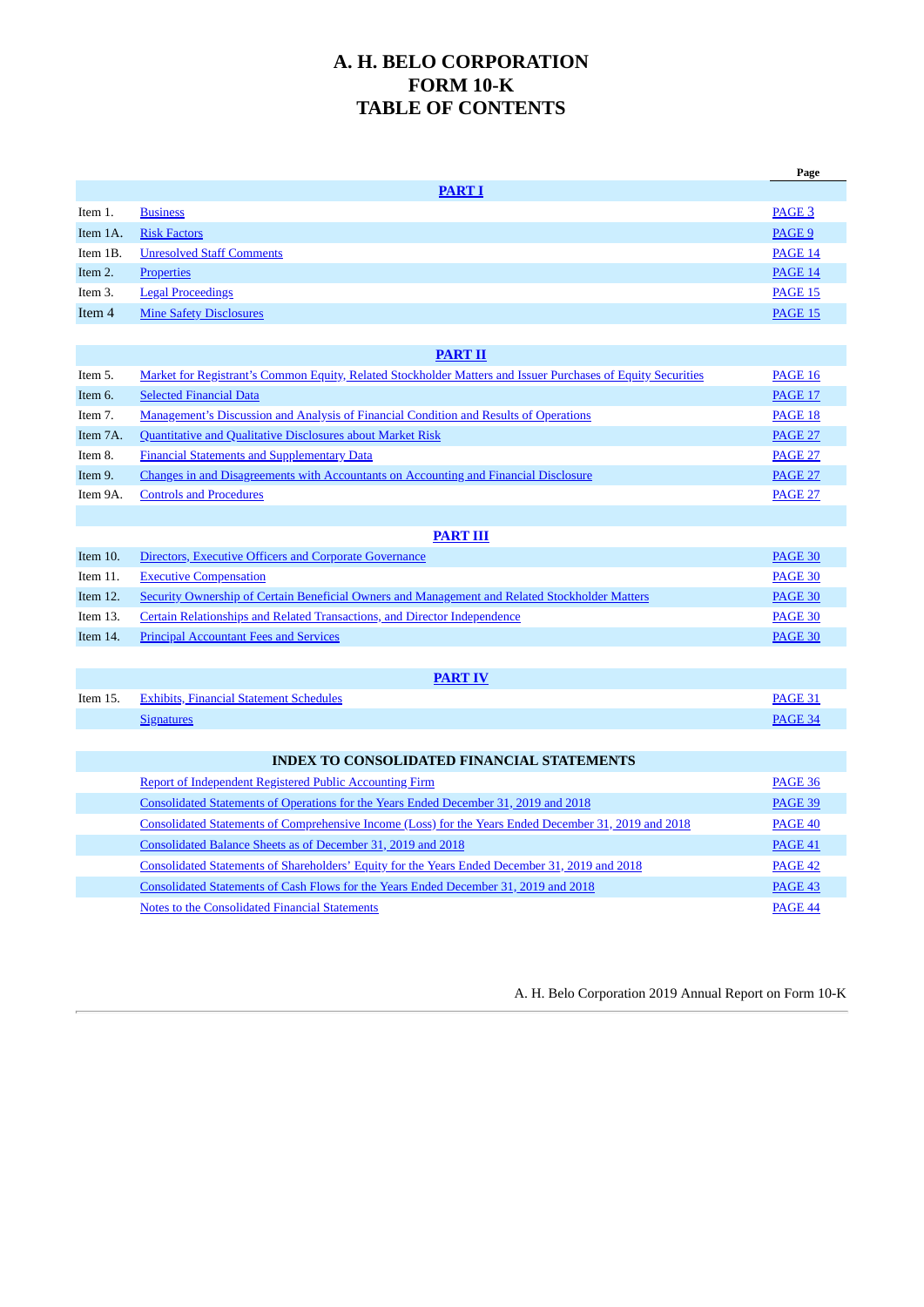# **PART I**

#### **RELIANCE ON SECURITIES AND EXCHANGE COMMISSION ORDER**

A. H. Belo Corporation (the "Company") is filing its Annual Report on Form 10-K for the fiscal year ended December 31, 2019 (the "Report") pursuant to the Securities and Exchange Commission (the "SEC") Order dated March 4, 2020 (Release No. 34-88318) under Section 36 of the Exchange Act Granting Exemptions from Specified Provisions of the Exchange Act and Certain Rules Thereunder, as superseded by SEC Order Modifying Exemptions from the Reporting and Proxy Delivery Requirements for Public Companies dated March 25, 2020 (Release No. 34-88465) (together, the "Order") to delay the filing of the Report due to circumstances related to the coronavirus epidemic ("COVID-19"). On March 16, 2020, the Company filed a Current Report on Form 8-K, as amended on April 1, 2020, stating that it is relying on the Order to delay the filing of the Report by up to 45 days. As result of the global outbreak of the COVID-19 virus and out of an abundance of caution, members of the Company's newsroom and certain other employees, including financial reporting staff, began working remotely on or about March 10, 2020. On March 13, 2020, the Company's independent public accounting firm, Grant Thornton LLP ("Grant Thornton"), advised the Company that its professional staff engaged in the review of the Company's financial statements and preparation of the accompanying audit report would no longer be present at the Company's facilities as a result of the COVID-19 virus. The Company has been working with its audit firm's personnel remotely since that time. The Company has been following the recommendations of local government and health authorities to minimize exposure risk for its employees, including the temporary closures of some of its offices and having employees work remotely. The Company's operations and business, as well as those of Grant Thornton, have experienced disruption due to the unprecedented conditions surrounding the COVID-19 pandemic that has spread throughout the United States and the world. The Company's business was abruptly and dramatically impacted by the COVID-19 pandemic as the Company's headquarters, printing operations, and marketing services offices are located in Texas counties, which were under stay-at-home orders resulting in staffing and work-from-home challenges. These disruptions to the process of preparing the Company's financial statements and accompanying audit report as a result of the COVID-19 virus, are causing the Company's Form 10-K for the 2019 fiscal year which was due on March 16, 2020 to be delayed. Consequently, the Company was unable to timely file the Report without the extension provided for by the Order.

# <span id="page-2-1"></span>**CAUTIONARY STATEMENT CONCERNING FORWARD-LOOKING STATEMENTS**

Statements in this Annual Report on Form 10-K concerning A. H. Belo Corporation's business outlook or future economic performance, anticipated profitability, revenues, expenses, dividends, capital expenditures, investments, dispositions, impairments, business initiatives, acquisitions, pension plan contributions and obligations, real estate sales, working capital, future financings and other financial and nonfinancial items that are not historical facts, are "forward-looking statements" as the term is defined under applicable federal securities laws. Forward-looking statements are subject to risks, uncertainties and other factors that could cause actual results to differ materially from those statements. Such risks, trends and uncertainties are, in most instances, beyond the Company's control, and include changes in advertising demand and other economic conditions; consumers' tastes; newsprint prices; program costs; labor relations; cybersecurity incidents; technological obsolescence; and the current and future impacts of the COVID-19 public health crisis. Among other risks, there can be no guarantee that the board of directors will approve a quarterly dividend in future quarters. Forward-looking statements, which are as of the date of this filing, are not updated to reflect events or circumstances after the date of the statement.

All dollar amounts presented herein the Annual Report on Form 10-K, except share and per share amounts, are presented in thousands, unless the context indicates otherwise.

### <span id="page-2-0"></span>**Item 1. Business**

A. H. Belo Corporation and subsidiaries are referred to collectively herein as "A. H. Belo" or the "Company." The Company, headquartered in Dallas, Texas, is the leading local news and information publishing company in Texas. The Company has commercial printing, distribution and direct mail capabilities, as well as a presence in emerging media and digital marketing. While focusing on extending the Company's media platforms, A. H. Belo delivers news and information in innovative ways to a broad range of audiences with diverse interests and lifestyles.

A. H. Belo Corporation was formed in February 2008 through a spin-off from its former parent company and is registered on the New York Stock Exchange (NYSE trading symbol: AHC). The Company publishes *The Dallas Morning News* (*www.dallasnews.com*), Texas' leading newspaper and winner of nine Pulitzer Prizes, and various niche publications targeting specific audiences. Its newspaper operations also provide commercial printing and distribution services to several large national newspapers. In addition, the Company has the capabilities of a full-service strategy, creative and media agency that focuses on strategic and digital marketing, and data intelligence that provide a measurable return on investment to its clients.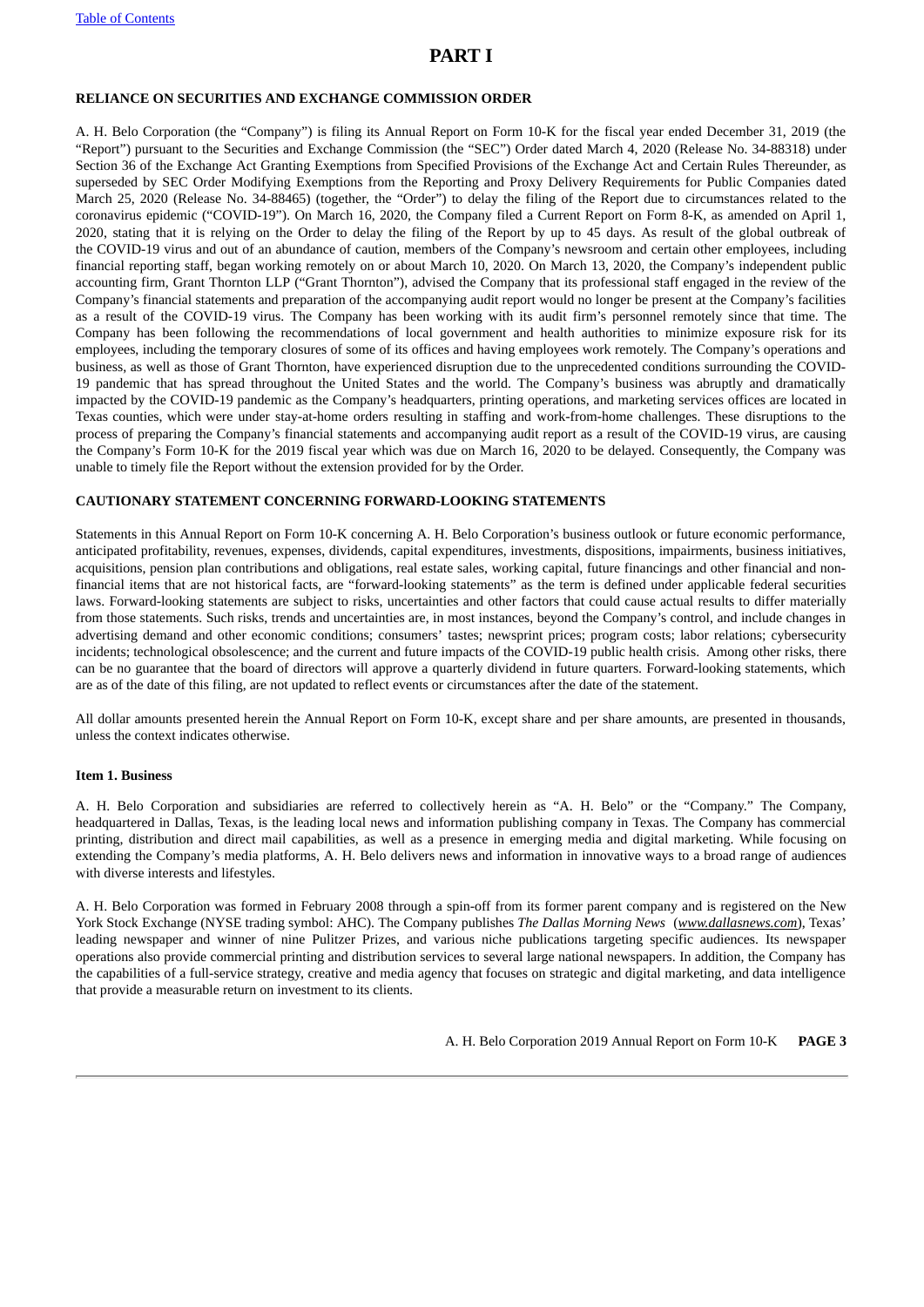### **Business Overview**

The Company's goal is to create value for investors by being the premier provider of relevant and original local journalism in North Texas so citizens can make informed choices about their lives and the life of the communities in which they live. This commitment to excellence in journalism attracts and retains subscribers to the print edition, the digital site, and applications. The Company redesigned and expanded its website platforms and mobile applications in 2019 to provide a better customer experience with its digital news and information reporting.

Since the Company's spin-off in 2008, the print media industry has encountered continuous declines in revenue primarily due to the secular shift of readers and advertisers to digital platforms. The Company has sought to limit its exposure to these industry risks through greater development of its digital platforms for delivery of news and advertising, and leveraging its brand and personnel to enhance its media agency solutions. However, these improvements may not result in a sufficient increase in revenue to offset the declines the Company is experiencing in its traditional print media business.

In the third quarter of 2019, in conjunction with a strategic change to move to a single decision-making reporting structure and based on how the Company's chief operating decision-maker makes decisions about allocating resources and assessing performance, the Company determined it has one reportable segment. Prior to the third quarter, the Company had two reportable segments, Publishing and Marketing Services, that each operated as a single reporting unit with all corporate expenses included in Publishing. With this reorganization, the Company enhanced its capabilities to provide customers with strategic, creative and media marketing solutions with a focus on strategic and digital marketing, and data intelligence that provide a measurable return on investment to its clients.

The Company operates *The Dallas Morning News* (*www.dallasnews.com*), Texas' leading newspaper and winner of nine Pulitzer Prizes, and various niche publications targeting specific audiences. These operations generate revenue from sales of advertising within the Company's newspaper and digital platforms, subscriptions and retail sales of its newspapers, commercial printing and distribution services primarily related to national newspapers, and preprint advertising.

*The Dallas Morning News'* first edition was published on October 1, 1885. *The News* is one of the leading metropolitan newspapers in the United States. The newspaper is distributed primarily in Dallas County and 10 surrounding counties. This coverage area represents one of the most populous and fastest growing metropolitan areas in the country. *The News* has been awarded nine Pulitzer Prizes for news reporting, editorial writing and photography. *The Ne*ws also publishes *Briefing*, a newspaper distributed two days per week at no charge to nonsubscribers in select coverage areas, and *Al Dia*, an award-winning Spanish-language newspaper published on Wednesdays and distributed at no charge to households in select coverage areas. Unless otherwise noted, the financial and operating results of all publications are reported as *The Dallas Morning News*.

Businesses producing and providing services within the print and newspaper industry have encountered significant declines in revenue as a result of increasing use of the internet for delivery of information. These businesses have been challenged to find alternative solutions to offset the loss of revenue. The majority of revenues within the newspaper industry were historically generated from display and classified advertisements followed by revenues from subscriptions and retail sales of newspapers. Revenues from subscriptions and retail sales of newspapers have experienced greater resilience as readers have been willing to pay higher prices for the product, which has substantially offset lower circulation volumes. Since the spin-off from its former parent company in 2008, the Company has faced ongoing revenue declines primarily in print advertising and expects these trends to continue.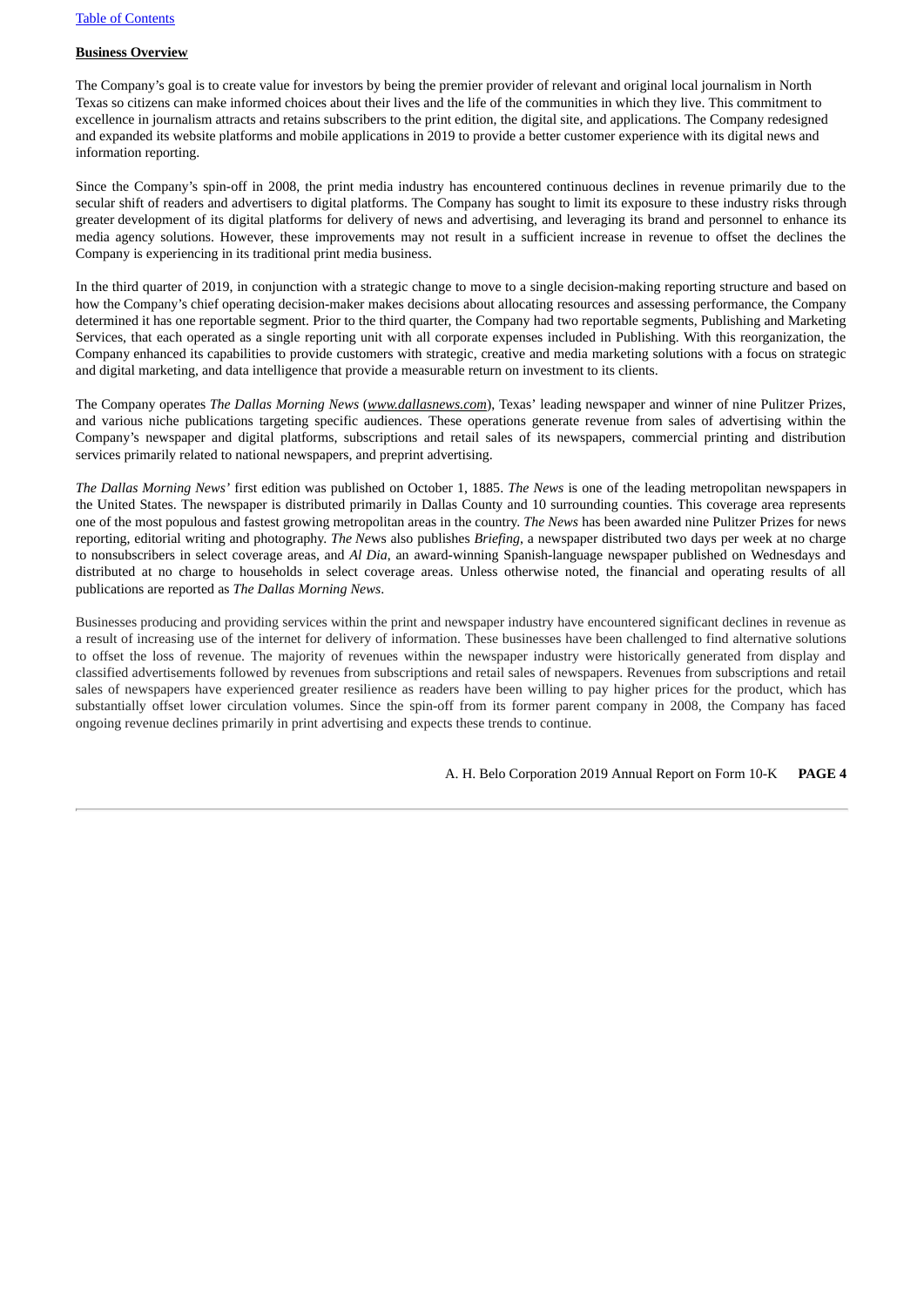In addition to traditional print advertising, the Company has the ability to provide full-service agency capabilities including strategy, creative and media management with a focus on strategic and digital marketing, and data intelligence that provide a measurable return on investment to its clients. Through the full-service capabilities, we are able to offer businesses comprehensive, strategic and creative marketing solutions which allow our clients to connect with their business, their brand and their audiences. The Company has aligned management and its sales teams to provide a cross-functional integrated approach to maximize the development of these businesses. Digital marketing services are provided through the following service offerings:

- · Multi-channel marketing solutions through subscription sales of the Company's cloud-based software, allowing customers to manage and individualize their marketing campaigns. In addition, multi-channel marketing services are provided to customers without access to the proprietary software.
- · Digital and marketing analytics, search engine marketing and other marketing related services to businesses across the United States.
- Social media account management and content marketing services principally for businesses in the North Texas region.
- · Multi-channel digital advertising and marketing services campaigns for customers, allowing them to target demographic audiences using data analytics and determine the delivery media such as email campaigns, banner impressions or video views on third-party websites.
- · Marketing and promotional products for businesses to supply to employees and customers.

The following describes the Company's various revenue streams.

**Advertising and Marketing Services Revenue** - Advertising and marketing services revenue accounted for approximately 52 percent of total revenue for 2019. The Company has a comprehensive portfolio of print and digital advertising products, which include display, classified, preprint and digital advertising. Display revenue results from sales of advertising space within the Company's core newspapers and niche publications to local, regional or national businesses with local operations, affiliates or resellers. Classified revenue, which includes automotive, real estate, employment, obituaries and other, results from sales of advertising space in the classified and other sections of the Company's newspapers. Preprint revenue results from sales of preprinted advertisements or circulars inserted into the Company's core newspapers and niche publications, or distributed by mail or third-party distributors to households in targeted areas in order to provide total market coverage for advertisers. The Company's capabilities allow its advertisers to target preprint distribution selectively at the sub-zip code level in order to optimize coverage for the advertisers' locations.

The Company's digital advertising and marketing services revenue consists of strategic marketing management, consulting, creative services, targeted and multi-channel (programmatic) advertising placed on third-party websites, digital sales of banner, classified and native advertisements on the Company's news and entertainment-related websites and mobile apps, social media management, search optimization, direct mail and the sale of promotional materials. The Company's auto sales division offered targeted advertising to auto dealerships primarily in the North Texas region desiring to advertise their inventory on the *cars.com* platform through September 30, 2019.

**Circulation Revenue** - Circulation revenue accounted for approximately 37 percent of total revenue for 2019 and includes subscriptions and single copy sales related to the Company's core newspapers in print and digital formats. A. H. Belo's steadfast commitment to producing superior, unduplicated local journalism enables the Company's newspapers to charge premium subscription rates*. The Dallas Morning News'* goal is to maximize the amount of recurring revenue from consumers of the Company's print and digital products. The Company continuously assesses the journalism provided to subscribers and their willingness and ability to pay higher rates by geographic area. Each year since 2008, the Company has implemented effective rate increases to select subscribers or retailers. A digital replica version of *The Dallas Morning News* is offered on *dallasnews.com* for subscribers to purchase if they prefer to consume news through a digital device in a more traditional format. A. H. Belo's newspapers and the newspaper industry as a whole are challenged to maintain and grow print circulation volume. To the extent circulation volume declines cannot be offset by rate increases, the Company will realize lower circulation revenue. Circulation volume declines could also result in lower rates and volumes for advertising revenue.

The Company's news websites, including *dallasnews.com* and *aldiadallas.com*, are the leading English and Spanish news and entertainment digital platforms in the North Texas region. The news websites offer late-breaking and other up-to-date news coverage, user-generated content, advertising, e-commerce and other services. Readers can access news content across multiple digital platforms and obtain relevant local customized content and advertising. The Company's journalists have expanded their reach and deepened their engagement with audiences by delivering news and content through social media platforms such as blogs, Facebook and Twitter, which direct traffic to the core websites. The Company's success depends to a significant extent on its ability to develop and manage the digital business in response to the changes in consumers' preferences and behaviors, as well as changes to advertising expenditures, as described above.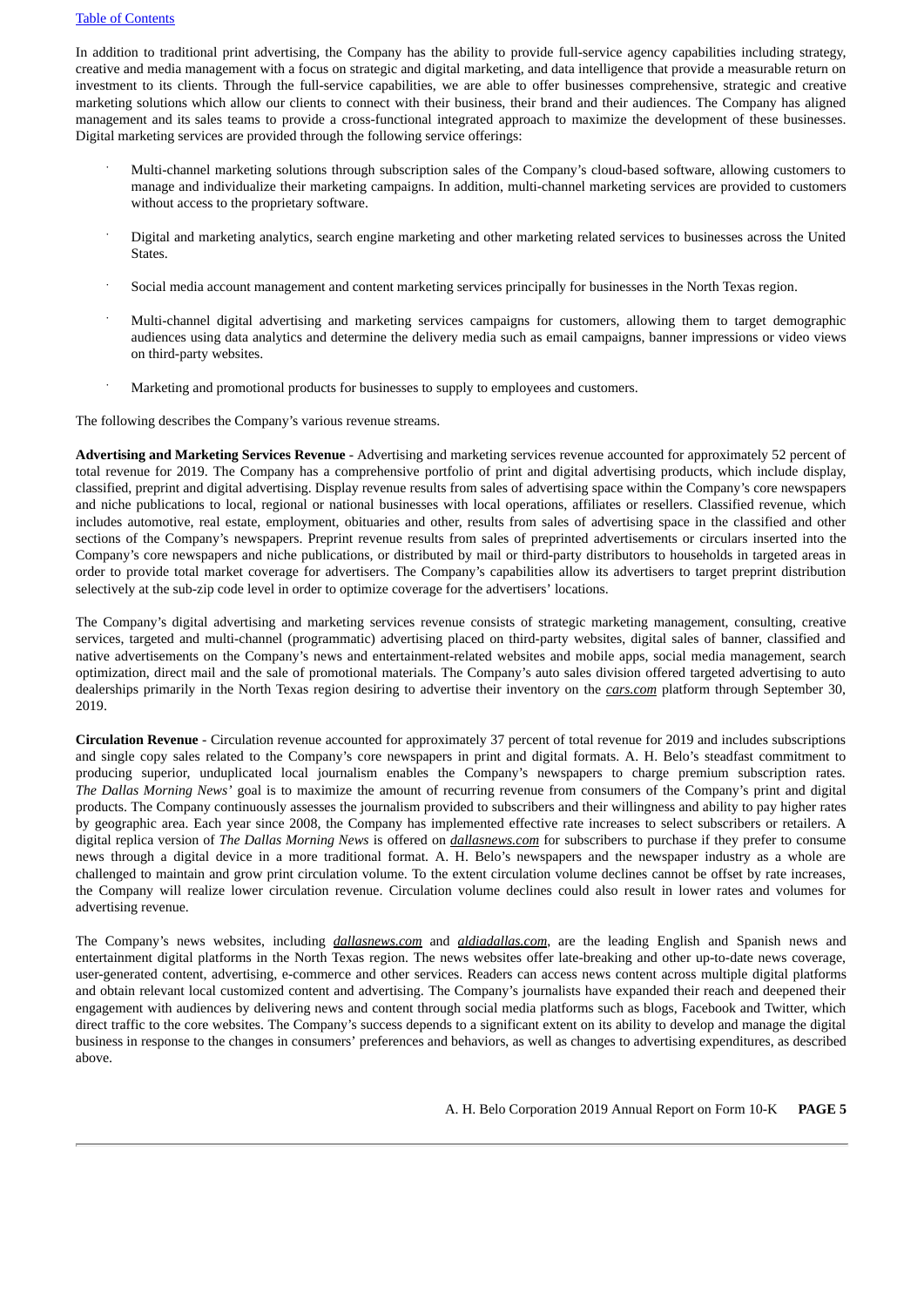**Printing, Distribution and Other Revenue -** Printing, distribution and other revenue accounted for approximately 11 percent of total revenue for 2019 and includes commercial printing, distribution, and shared mail packaging services. The Company's commercial printing and distribution services leverage the capacity of its production and distribution assets. The Company believes the incremental revenue from these services allows a greater return from the Company's operating assets.

Commercial printing and delivery services are provided for certain national newspapers. A shared mail packaging business is operated in Phoenix, Arizona, providing mailed advertisements for business customers.

#### **Raw Materials and Distribution**

The basic material used in publishing newspapers is newsprint. The Company entered into a three-year Paper Supply Agreement, effective as of August 5, 2019, with Gannett Supply Corporation ("Gannett"), a newsprint broker, which will be the Company's sole supplier of newsprint from designated newsprint suppliers at market-based prices during the term of the agreement, except in certain specified instances. The agreement is renewable for successive one-year terms upon mutual agreement of the parties, and is terminable by either party on 180 days prior written notice. This agreement allows the Company access to multiple mills at competitive pricing. Prior to the Gannett agreement, the Company's newsprint was obtained through a purchasing consortium. Management believes the Gannett agreement provides adequate sources of newsprint to meet the Company's current needs. Significant increases in newsprint costs or the Company's inability to obtain an adequate supply of newsprint in the future could adversely affect its financial condition and results of operations.

During 2019, Company operations consumed 11,619 metric tons of newsprint at an average cost of \$751 per metric ton. Consumption of newsprint in 2018 was 19,255 metric tons at an average cost of \$660 per metric ton.

The Company's newspapers and other commercial print products are produced at its facility in Plano, Texas. Distribution of printed products to subscribers, retailers and newsstands is made under terms of agreements with third-party distributors. The Company believes a sufficient number of third-party distributors exist to allow uninterrupted distribution of the Company's products. However, if third-party service providers face financial difficulties or terminate their relationship with the Company, this could adversely affect the Company's ability to satisfy its customers or operate the business, and could affect results of operations.

#### **Competitive Strengths and Challenges**

The Company's strengths include:

- the largest news-gathering operation in North Texas
- · the opportunity to build valuable first-party data sets about consumers in North Texas due to the millions of unique visitors who come to the Company's websites and mobile applications monthly
- · the ability to develop innovative new product and service offerings which leverage the Company's brand equity, existing content, distribution platforms, technologies and relationships
- the ability to provide clients with full-service agency capabilities including strategy, creative and media management which allow our clients to connect with their business, their brand and their audiences
- sufficient liquidity to allow the Company to invest opportunistically in the Company's business
- an affluent and educated demographic base in its market
- the ability to market print or digital products and services to large and targeted audiences at low marginal costs
- a large sales force with knowledge of the marketplaces in which the Company conducts its business, and relationships with current and potential print and digital advertising clients
- the ability to manage operating costs effectively according to market pressures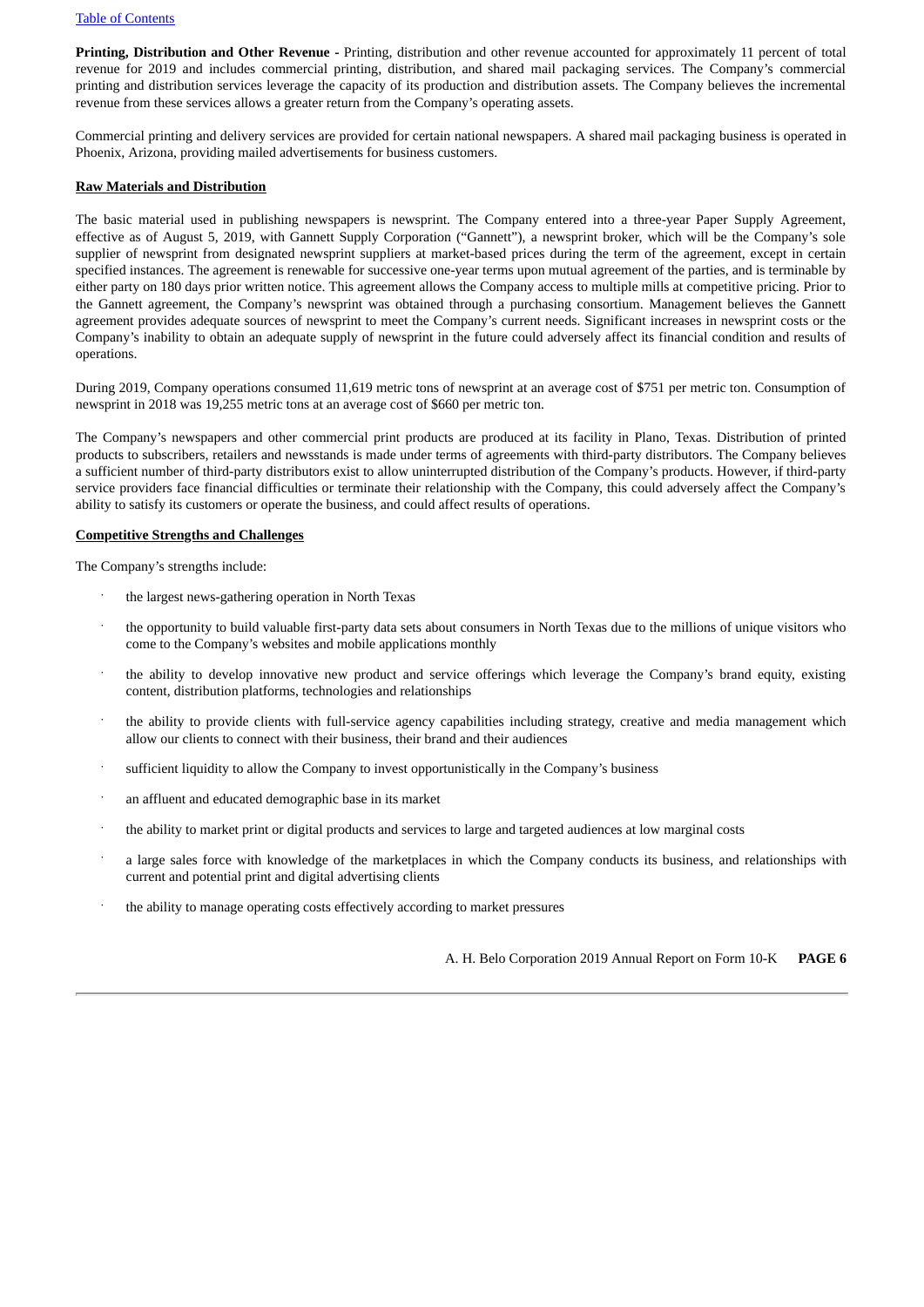The Company's challenges include:

- timely growth of revenue and profits related to the Company's agency and digital services and digital subscriptions businesses that would provide for an offset to declines in revenue and profits related to the Company's print advertising and print circulation
- · operating in a competitive environment with increased competition from other media, particularly internet-based media
- effective monetization of locally-created online content on the Company's websites while balancing the impact of potential lower traffic volumes with an established metered-based model

In response to the decline in print revenue, the Company has developed agency and digital advertising capabilities through multiple media channels. The Company leverages its news content to improve engagement on the Company's digital platforms that results in increased digital subscriptions and associated revenue. The Company also continues to diversify its revenue base by leveraging the available capacity of its existing assets to provide print and distribution services for newspapers and other customers requiring these services, by introducing new advertising and marketing services products, and by increasing circulation prices.

Because of declining print circulation, the Company has developed broad digital strategies designed to provide readers with multiple platforms for obtaining online access to local news. The Company redesigned and expanded its website platforms and mobile applications in 2019 to provide a better customer experience with its digital news and information content. The Company continues to obtain additional key demographic data from readers, which allows the Company to provide content desired by readers and to modify marketing and distribution strategies to target and reach audiences valued by advertisers. The Company has implemented a programmatic digital advertising platform that provides digital ad placement and targeting efficiencies and increases utilization of digital inventory within the Company's websites and external websites.

# **Strategy**

A. H. Belo is committed to producing quality journalism for its communities and providing innovative marketing and digital advertising solutions for its customers through its agency capabilities, while creating value for shareholders over the long-term through stock price appreciation and dividends. The Company continuously evaluates its operations and investments against various economic factors to determine the appropriate current strategies.

The Company is committed to maintaining the leading digital and print platforms for delivering news of the highest quality and reliability in the North Texas area, as well as creating and developing innovative print and digital advertising marketing service capabilities that address the needs of clients and advertisers.

The Company seeks to achieve these objectives through the following strategies:

- produce quality local journalism at scale, distributed through digital platforms that improve user engagement and result in increased digital subscriptions and customer retention
- develop new ways to optimize advertising dollars on the Company's digital platforms
- · grow recurring advertising and digital marketing services revenue through a client-first approach and enhanced full-service agency capabilities
- improve print revenues and increase utilization of operating assets by maintaining profitable print and distribution services to third parties
- · continue to align costs with revenue, maintain strong liquidity to support future business and product initiatives, and provide flexibility to meet strategic investment opportunities and other cash flow requirements

# **Competition**

A. H. Belo's newspapers, niche publications and related websites primarily serve audiences in the North Texas area. The Company competes for advertising revenue for its newspapers and websites with other print and agency companies. Advertising revenues for the Company's newspapers and websites are responsive to circulation and traffic volumes, demographics of their subscriber bases, advertising results, rates and customer service. Advertising on digital platforms is highly competitive and largely dominated by large internet companies. As advertisers reallocate marketing expenditures from print to digital channels, the Company believes its strong local brand and its full-service agency capabilities will allow it to offer exclusive advertising and digital marketing solutions to local businesses on a competitive scale.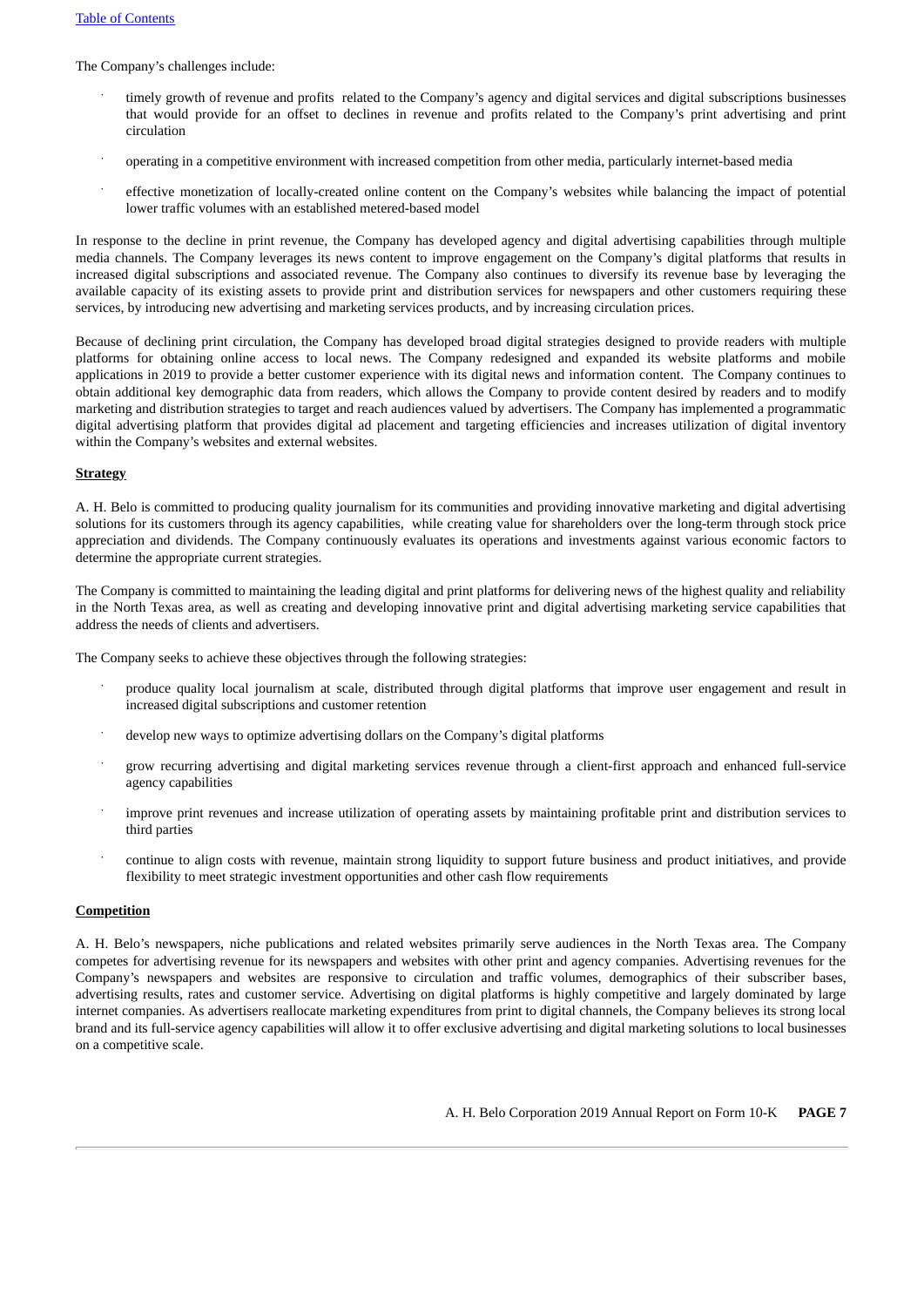*The Dallas Morning News* has the highest paid print circulation in the North Texas area while competing with one other metropolitan newspaper in parts of its geographic market. Print circulation revenues are challenged primarily due to free and readily-accessible news, entertainment, advertising and other content available through the internet. This secular shift from print to digital media continues as consumer lifestyles embrace technological advancements, particularly with mobile devices, which provide access to a wide variety of digital news and advertising alternatives, including news and social media websites, online advertising networks and exchanges, online classified services, and direct email advertising. Competition for readers is primarily based on mode of delivery, quality of the Company's journalism, price, timeliness of interaction with audiences, and customer service. News and other digital content produced by the Company's newspapers and niche publications are available via its websites, mobile applications and through email. The Company offers competitive technology for accessing digital content on mobile devices and via personal computers. Journalists engage online readers through blogs, Twitter and other social media posts.

## **Seasonality**

A. H. Belo's advertising revenues are subject to moderate seasonality, with print and digital advertising revenue typically higher in the fourth calendar quarter of each year because of the holiday shopping season. The level of print and digital advertising sales in any period may also be affected by advertisers' decisions to increase or decrease their advertising expenditures in response to anticipated consumer demand and general economic conditions.

#### **Employees**

As of December 31, 2019, the Company had 830 employees.

#### **Available Information**

A. H. Belo maintains its corporate website at *www.ahbelo.com*, which makes available, free of charge, this Annual Report on Form 10-K, its Quarterly Reports on Form 10-Q, its Current Reports on Form 8-K and amendments to those reports, as filed or furnished pursuant to Section 13(a) or 15(d) of the Securities Exchange Act of 1934 (the "Exchange Act"), as amended, as soon as reasonably practicable after the reports are electronically filed with or furnished to the Securities and Exchange Commission (the "SEC").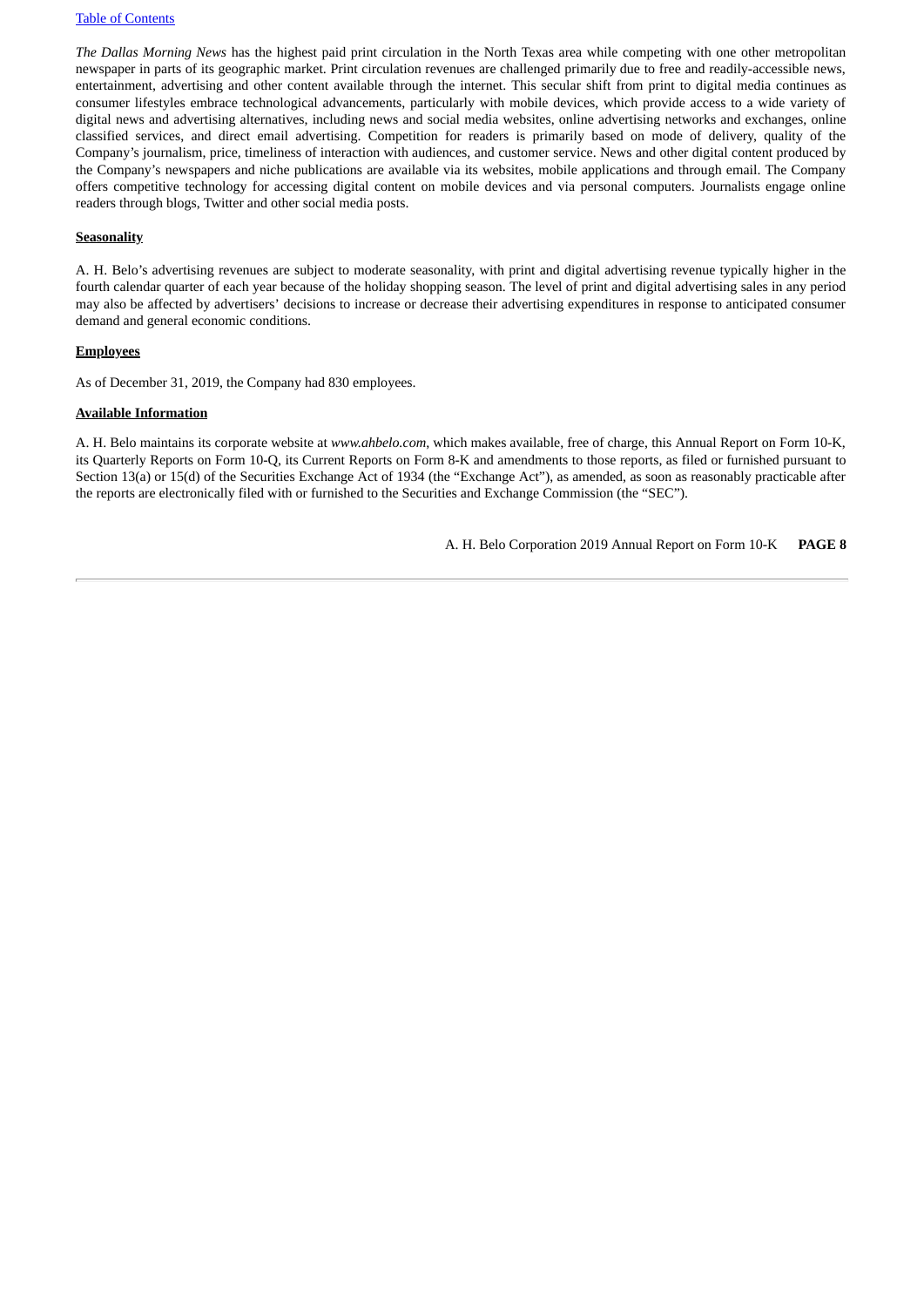# <span id="page-8-1"></span><span id="page-8-0"></span>**Item 1A. Risk Factors**

The following risk factors are based on management's current knowledge and estimates of factors affecting the Company's operations, both known and unknown. Readers are cautioned not to place undue reliance on such forward-looking information as actual results may differ materially from the possible risks and outcomes discussed herein. In addition, a number of other factors (those identified elsewhere in this document and others, both known and unknown) may cause actual results to differ materially from expectations.

#### **Risks Relating to A. H. Belo's Strategic Transformation**

The Company's primary strategy is to transition from a print-focused media company to a digital-first media company focused on growth in its digital subscriber base and growth in its full-service agency capabilities including strategy, creative and media management with a focus on strategic and digital marketing, and data intelligence that provide a measurable return on investment to its clients.

The Company's ability to achieve its strategic transformation from a print-focused media company to a digital-first media company is subject to several risks, including:

- The transformation may require significant investment of financial resources, and these investments may result in lower margins and increased operating expenses and capital expenditures
- The transformation may require a significant amount of time to achieve, and the Company may not be able to increase digital revenues quickly enough to offset print revenue declines
- The Company operates in a highly competitive market for talent, and it may not be successful in recruiting and retaining the type of talent required to operate and grow its digital businesses

Even if the Company implements its strategic transformation successfully, it may not result in an increase in digital advertising and marketing services revenues and subscription revenue that sufficiently offsets the declines the Company is experiencing in its traditional print media business. If the Company fails to implement its strategy effectively, or if its strategy ultimately does not result in a sufficient increase in digital advertising and marketing services revenues and subscription revenues, its business, financial condition, and results of operation may be adversely affected.

#### **Risks Relating to A. H. Belo's Overall Business**

# The Company operates in a highly competitive media market, and the Company's ability to generate revenue depends on the *effectiveness of the Company's strategy to promote new and existing products.*

Historically, newspaper publishing was viewed as a cost-effective method of delivery for various forms of advertising to a large audience. The continued development and deployment of new technologies and greater competition from digital media increase the challenge to provide competitive offerings that retain the Company's print and digital advertisers. In addition, many national advertisers which place advertising in the Company's newspaper have significantly reduced marketing budgets. These advertisers are centralizing purchasing functions and streamlining the buying and negotiating process. This could result in further commoditization of certain advertising products, which limits the Company's ability to promote its position in the market, the customer service value of its relationship with advertisers, and the benefits of its suite of products, including the Company's ability to upsell other products. This may also put the Company in competition with other advertising companies that are able to offer lower prices for a larger geographical area than the Company covers. Accordingly, the Company could experience a decline in pricing which could result in lower revenues and profitability.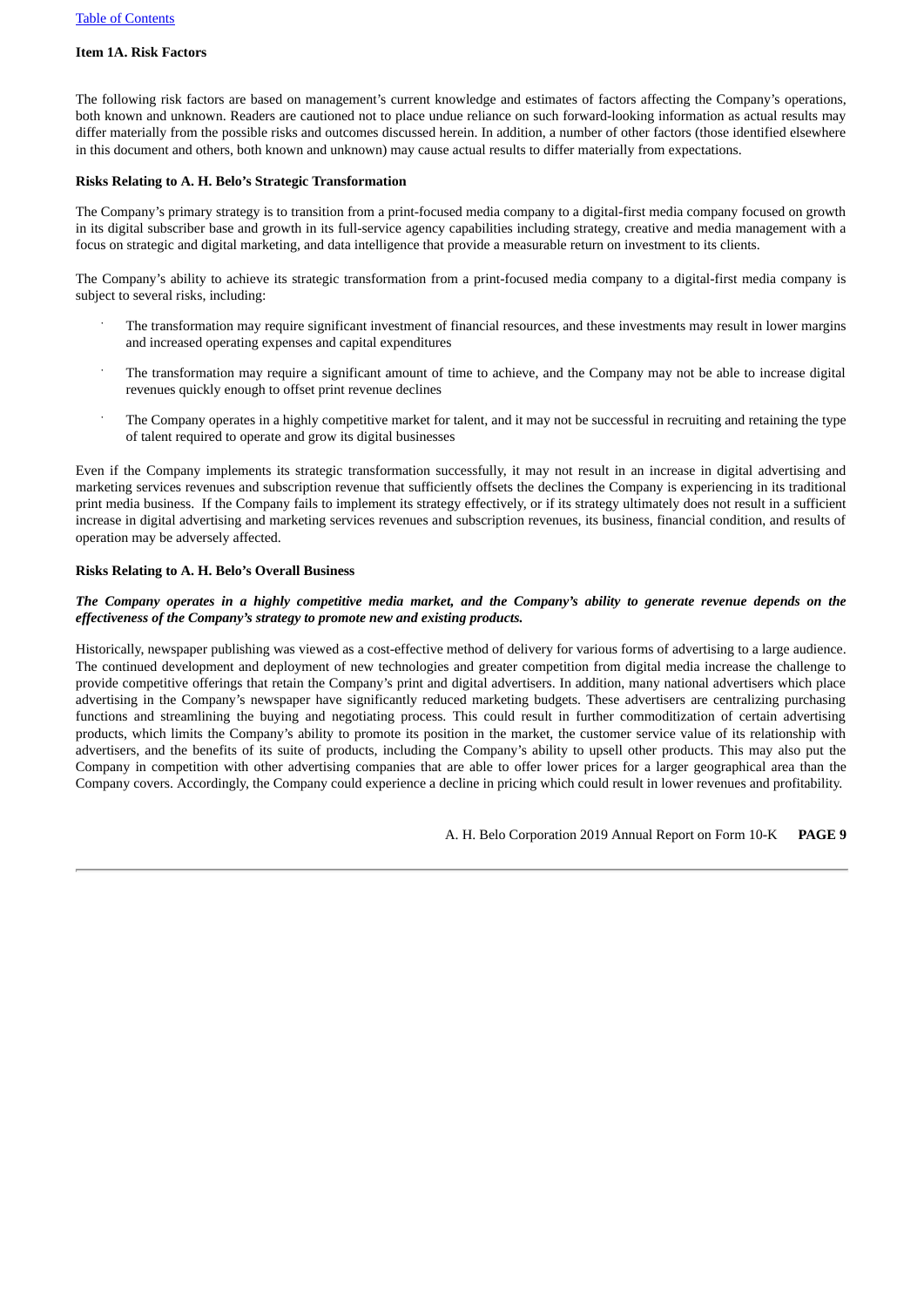The Company has introduced new services and offerings designed to grow the Company's full-service agency capabilities including strategy, creative and media management with a focus on strategic and digital marketing and data intelligence that provide a measurable return on investment to its clients. Full-service agency offerings are rapidly evolving as business customers seek quantifiable results to measure the effectiveness of advertising spending. The Company's customers primarily represent mid-sized businesses with varying degrees of knowledge and familiarity with online marketing and advertising campaigns. The success of the Company is dependent on various factors, including the ability to:

- Increase the Company's client base and achieve broader market acceptance of its suite of cross-channel, full-service agency capabilities
- · Overcome challenges related to the accuracy or perceived accuracy of metrics provided and the ability of the customer to properly interpret the effectiveness of advertising campaigns against benchmarks that may not be reliable
- Educate customers on the benefits of marketing services to their businesses
- · Obtain new clients as well as sell additional products and services to existing clients
- Maintain or increase the rates on products
- Leverage existing print products, brands and technologies to distinguish products and services from those of competitors

A. H. Belo's newspaper and the newspaper industry as a whole are challenged to maintain and grow print circulation volume. To the extent circulation volume declines cannot be offset by rate increases, the Company will realize lower circulation revenue. Circulation volume declines could also result in lower rates and volumes for advertising revenue.

The Company's ability to stabilize circulation revenue through price increases and by growing its paid digital subscriber base may be affected by competition from other forms of media and other publications available in the Company's markets, declining consumer spending on discretionary items such as newspapers, decreasing amounts of free time, and declining frequency of regular newspaper buying among certain demographic groups. The Company may also incur higher costs competing for paid circulation. If the Company is not able to compete effectively, revenue may decline and the Company's financial condition and results of operations may be adversely affected.

The Company competes for advertising and circulation revenue with other newspapers, websites, digital applications, magazines, television, radio, direct mail and other media. The continued expansion of digital media and communications, particularly social media, mobile applications and the proliferation of tablet and mobile devices, has increased some consumers' preference to receive all or part of their news and information digitally. Websites such as *craigslist.org, monster.com* and *cars.com* provide a cost-efficient platform for reaching wide but targeted audiences for classified advertising. Websites such as Facebook, Twitter, Google and Yahoo! are successful in gathering and making available national and local news and information from multiple sources and attracting a broad readership base.

The Company's success depends on its ability to develop and manage the Company's digital advertising and marketing services offerings and digital subscription business in response to the changes in consumers' preferences and behaviors, as well as changes to advertising expenditures, as described above. To be successful, the Company must:

- Attract advertisers to the Company's full-service agency capabilities
- Continue to increase digital audiences by providing consumers important and relevant news content regarding the North Texas market
- Tailor products for mobile devices
- Invest funds in digital technology software and platforms
- Leverage existing print products, brands and technologies to distinguish digital products and services from those of competitors
- Structure its sales force accordingly
- Attract and retain employees with the skills and knowledge needed to support a successful full-service agency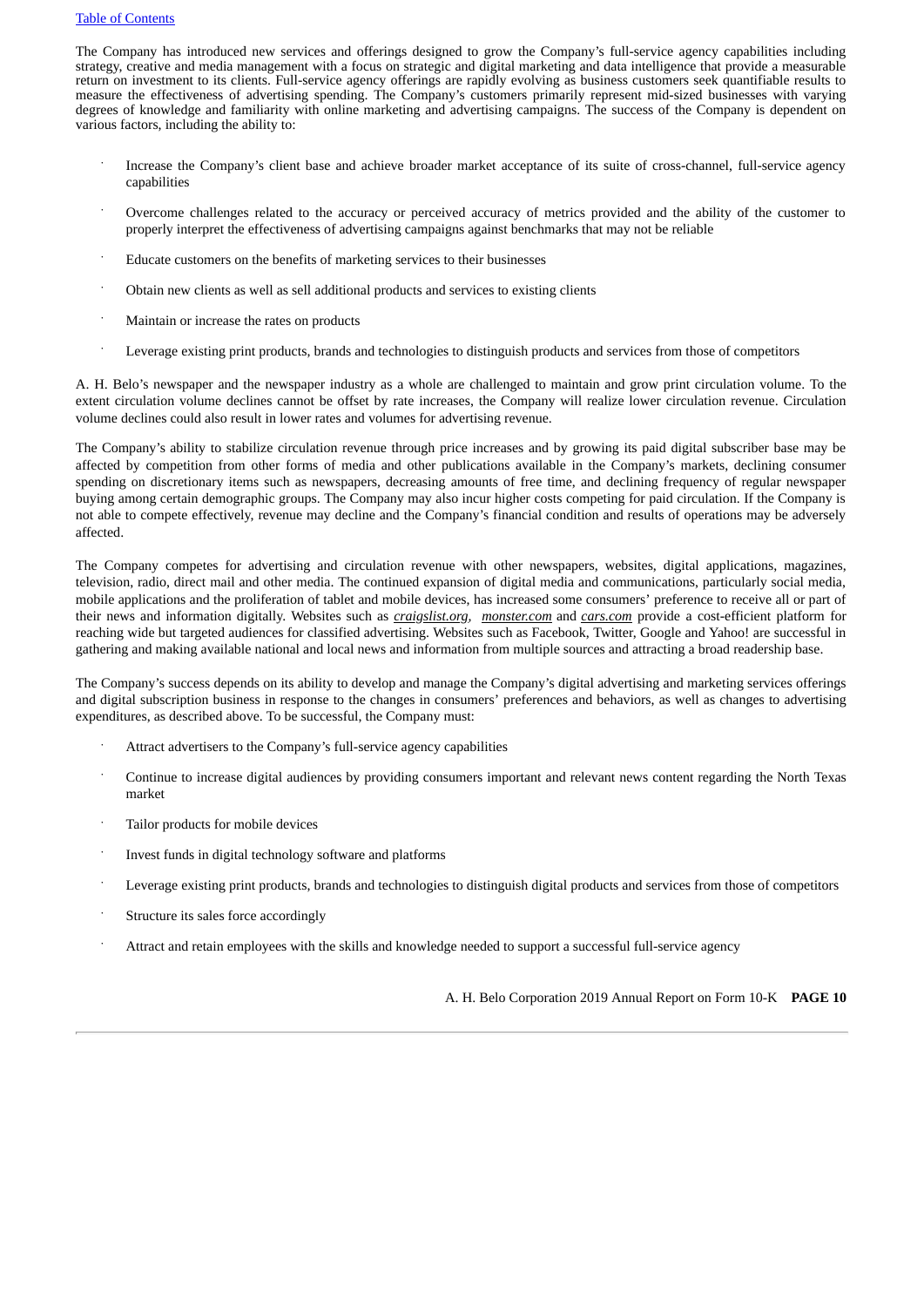# The Company's potential inability to execute cost control measures successfully could result in total operating costs that are greater *than expected.*

The primary costs of the Company's operations include employee compensation and benefits, followed by distribution costs, newsprint and other production materials and technology costs. The Company has taken steps to lower costs through selling or discontinuing unprofitable operations and products, reducing personnel, restructuring employee benefits, and implementing general cost control measures. Although the Company continues its cost control efforts, it may be unable to continue to match revenue declines with offsetting cost reductions.

Certain operating costs may not fluctuate directly with changes in revenue, which could result in lower margins if advertising and circulation volumes decline. The Company could experience inflationary pressures from newsprint and other suppliers and be unable to generate additional revenue or additional cost reductions to offset these pressures. The Company utilizes outside service providers to distribute its newspaper and certain preprint advertising through the mail. Higher fuel costs and/or postage rates or an increase in rates from outside service providers could result in higher direct costs incurred by the Company.

Increasing costs of healthcare benefits offered to employees requires the Company to evaluate the scope of benefits offered and the method by which health care benefits are delivered. Competition for qualified personnel may require the Company to spend more on compensation costs, including employee benefits, to attract and retain its workforce. There may be other factors outside of the Company's control that could increase employee compensation costs, including, but not limited to, an increase in the minimum wage.

The Company may not be able to pass on to customers these potential cost increases given the significant competition for advertising dollars and the ability of customers to obtain news from other media at a low cost. If the Company does not achieve expected savings or if operating costs increase due to the creation and development of new products, total operating costs may be greater than anticipated.

The Company believes appropriate steps are being taken to control costs. However, if the Company is not successful in matching revenue declines with corresponding cost reductions, the Company's ability to generate future profits could be affected.

# The success of the Company is dependent on the Company's ability to attract, hire, motivate and retain employees with the skills and *technical knowledge required to successfully sell and implement its services and offerings.*

There is intense competition for scarce talent with skills in new digital technologies, and the Company may be unable to cost-effectively hire new employees with these skills, which may incur increased costs. The ability to achieve significant future digital and marketing services revenue growth will depend on the Company's success in recruiting, training and retaining sufficient numbers of direct sales and implementation professionals. New and planned hires require significant training and time before sales and implementation teams become fully productive. The Company's growth could be hindered if these sales and implementation professionals are not successful in generating a corresponding significant increase in revenue.

# Newsprint prices are volatile and may increase in the future, and newsprint supply may become increasingly scarce as paper mills exit *the market.*

The basic raw material for newspapers is newsprint, the cost of which for the last two years has represented between 5.0 percent and 6.0 percent of A. H. Belo's revenues. The Company's publishing operations depend significantly upon the continuing availability of newsprint and the Company's results of operations may be impacted significantly by changes in newsprint prices. The price of newsprint historically has been volatile. Consolidation in the North American newsprint industry has reduced the number of suppliers and has led to paper mill closures and conversions to other grades of paper, which in turn has decreased overall newsprint capacity and increased the likelihood of higher prices. Other factors that may increase prices for newsprint include:

- The imposition of tariffs or other restrictions on non-U.S. suppliers of paper
- Increases in supplier operating expenses due to rising raw material or energy costs or other factors
- Decreases in the Company's current consumption levels
- · The Company's inability to maintain existing relationships with its newsprint suppliers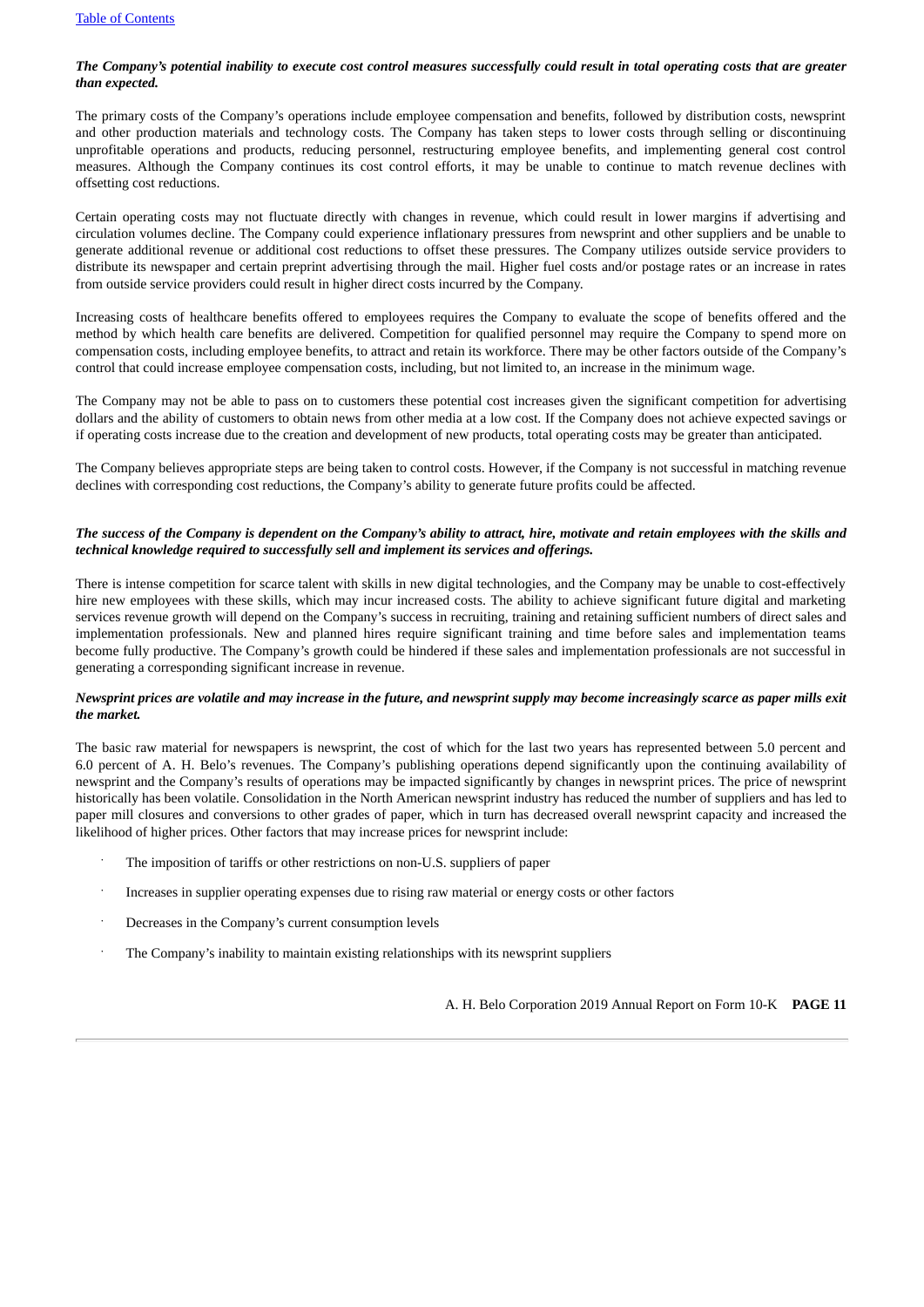In addition, the Company's ability to supply its publishing operation with newsprint has been and may continue to be disrupted by such factors as:

- The Company's suppliers may be unable to deliver newsprint due to labor unrest
- · Trucks or other means of transporting newsprint may become unavailable
- Paper mills may close at a faster rate than declines in the demand for paper

The Company currently purchases its newsprint under a paper supply agreement with a newsprint broker, which is the Company's sole supplier of newsprint from designated newsprint suppliers at market-based prices during the term of the agreement. The agreement is renewable for successive one-year terms upon mutual agreement of the parties, and is terminable by either party on 180 days prior written notice. If this paper supply agreement is terminated or expires without renewal, significant increases in newsprint costs or the Company's inability to obtain an adequate supply of newsprint from other sources in the future could adversely affect its financial condition and results of operations. Significant increases in newsprint costs or the Company's inability to obtain an adequate supply of newsprint in the future could adversely affect its financial condition and results of operations.

### The Company's reputation and brands are key assets and negative perceptions or publicity could adversely affect the business, *financial condition and results of operations.*

The Company has a reputation for producing reliable, high-quality journalism and content. The Company's reputation and brands are key assets and must be preserved and leveraged for the Company to continue to be successful. If the Company's reputation is damaged or if consumers perceive the Company's products to be less reliable, the business, financial condition or results of operations may be adversely affected.

#### The Company is susceptible to general economic conditions, natural catastrophic events and public health crises, and a downturn in *advertising and marketing spending by advertisers could adversely affect its operating results.*

The Company's operating results will be subject to fluctuations based on general economic conditions, in particular those conditions that impact advertiser-consumer transactions. Deterioration in economic conditions could cause decreases in or delays in advertising spending and reduce and/or negatively impact the Company's short-term ability to grow our revenues. Further, any decreased collectability of accounts receivable or early termination of agreements due to deterioration in economic conditions could negatively impact results of operations.

Furthermore, the business is subject to the impact of natural catastrophic events such as earthquakes, floods or power outages, political crises such as terrorism or war, and public health crises, such as disease outbreaks, epidemics, or pandemics in the U.S. and global economies, its markets and business locations.

Currently, the rapid spread of coronavirus (COVID-19) globally has resulted in increased travel restrictions and disruption and shutdown of businesses. The Company has experienced, and may continue to experience, impacts from quarantines, market downturns and changes in customer behavior related to the pandemic and impacts on its workforce if the spread of the virus widens and becomes of longer duration. The Company has been following the recommendations of local government and health authorities to minimize exposure risk for employees, including the temporary closure of some of the Company's offices and having employees work remotely. Employees, including financial reporting staff, have been working remotely since on or about March 10, 2020. If the virus were to affect a significant number of the workforce employed in printing operations, the Company may experience delays or be unable to produce, print and deliver its and third-party print publications on a timely basis. In addition, one or more printing customers, distribution partners, service providers or suppliers may experience financial distress, file for bankruptcy protection, go out of business, or suffer disruptions in its business due to the coronavirus outbreak. The extent to which the coronavirus impacts the Company's results will depend on future developments, which are highly uncertain and will include emerging information concerning the severity and length of the coronavirus pandemic and the actions taken by governments and private businesses to contain the coronavirus. The coronavirus is likely to have an adverse impact on the Company's business, results of operations and financial condition at least for the near term.

The full impact of COVID-19 is not yet known and is rapidly evolving. The outbreak and any preventative or protective actions that the Company has taken and may continue to take, or may be imposed on the Company by governmental intervention, in respect of this virus may result in a period of disruption to the Company's financial reporting capabilities, its printing operations, and its operations generally. COVID-19 is impacting, and may continue to impact, the Company's customers, distribution partners, advertisers, production facilities, and third parties, and could result in a loss of advertising revenue or supply chain disruption.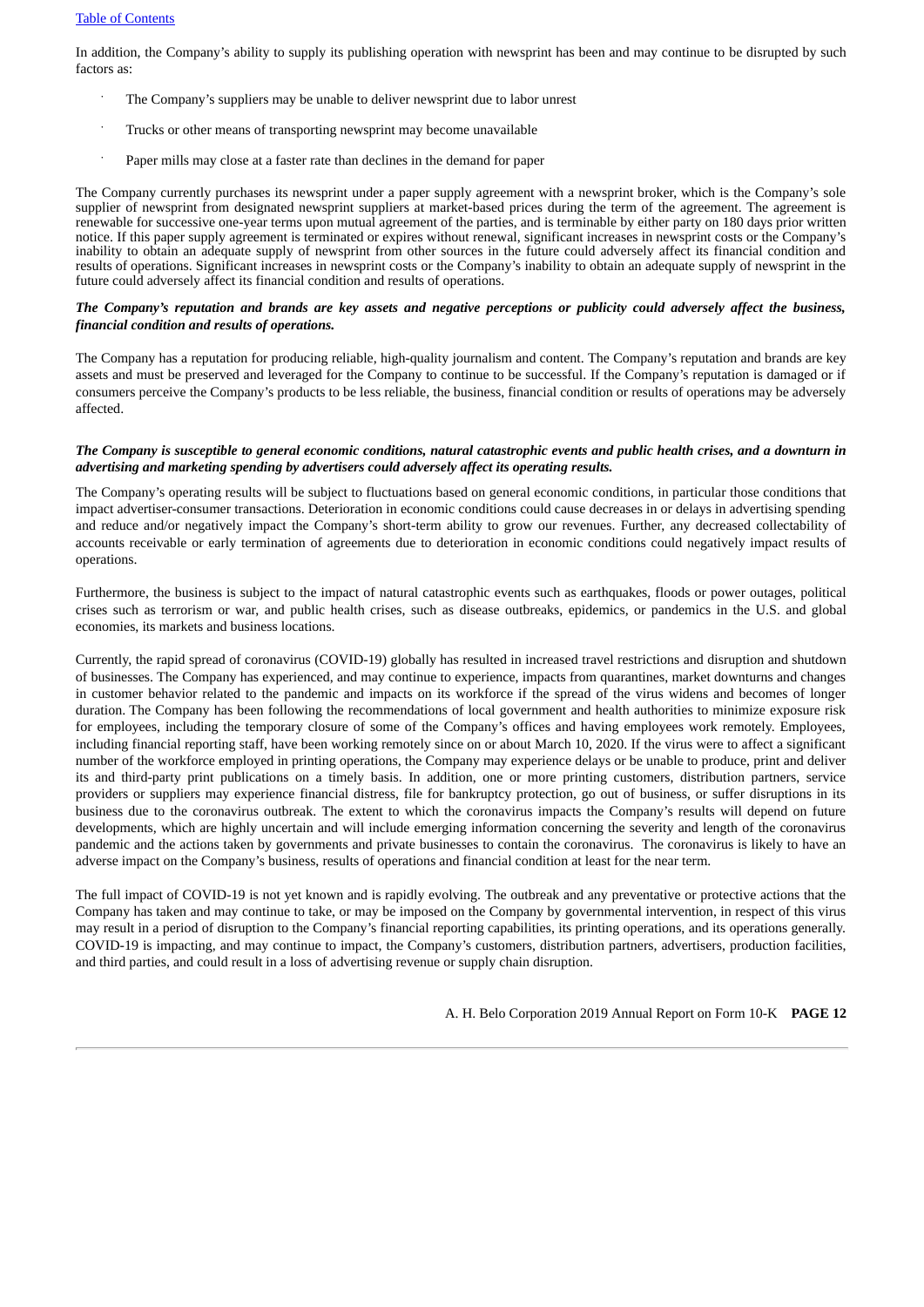# Data security breaches, other security threats and information technology system disruptions could negatively impact A. H. Belo's *businesses, reputation and results of operations.*

The Company's information technology systems are critically important to operating its businesses efficiently and effectively. Information systems may be affected by cybersecurity incidents that can result from deliberate attacks or system failures. Maintaining network security is critical. Threats include, but are not limited to, ransomware attacks, computer viruses, computer hackings, disruptive software, error or malfeasance by an employee, or other malicious activities. Information systems may also be compromised by natural disasters, fire, power outages, terrorism or other similar events. The Company experienced a ransomware attack in November 2019, but did not experience any data breaches. The Company was able to successfully remediate, implement additional monitoring software and services, and continue operations without significant interruption to its operations.

The Company depends on the security of its third-party service providers. Unauthorized use of or inappropriate access to the third-party service providers' networks, computer systems and services could potentially jeopardize the security of the Company's systems and confidential information.

There can be no assurance that the actions and controls implemented by the Company, or its third-party service providers will be sufficient to prevent unauthorized access to the Company's data, release of confidential information, disruptions to critical systems or corruption of data. Cyber-attacks evolve quickly and often are not recognized until after they are launched, and the Company may be unable to anticipate them or implement adequate measures to prevent a breach or attack.

Cyber-attacks, disruptions or failures could result in processing inefficiencies, late or missed publications, loss of sales and customers, and transaction errors, any of which could negatively affect the business or results of operations. The coverage and limits of the Company's insurance policies may not be adequate to reimburse the Company for all losses caused by security breaches and business interruptions.

# *A. H. Belo relies on third-party service providers for various services.*

The Company relies on third-party providers for various technology and services including, but not limited to, network and infrastructure services, email, news content management, customer relationship management, circulation distribution, benefits and payroll processing, and financial management systems. The Company does not control the operations of these service providers, which are subject to similar security threats that the Company could experience, such as malicious activities or natural disasters. The continued and uninterrupted performance of third-party systems and services is critical to the Company's operations and any significant interruption due to system failures could be disruptive to the business. In addition, if third-party service providers face financial difficulties or terminate their relationship with the Company, this could adversely affect the Company's ability to satisfy its customers or operate the business, and could affect results of operations.

# *The sufficiency of the Company's liquidity is dependent upon meeting future financial goals.*

Although the Company's cash holdings are sufficient to meet foreseeable operating needs, the Company must achieve expected financial goals. Unplanned events such as tax obligations, significant loss of revenue, unprofitable operations, deterioration of collections of receivables or mandatory pension plan contributions, could accelerate the use of the Company's cash balances. These factors may impact the Company's ability to pay dividends or to raise financial capital for investments or acquisitions necessary for the Company's long-term growth.

# *Significant turnover of key employees could expose the Company to loss.*

A. H. Belo relies on the efforts of its senior executive officers and other members of management. The Company is located in a vibrant economic region of the United States with low unemployment and strong competition for senior management personnel. The success of the Company's businesses depends heavily on its ability to execute the required responsibilities of these roles as well as the Company's ability to retain current management and to attract and retain qualified personnel in the future. The loss of key personnel would result in additional recruiting and training costs to the Company, and the potential delay of operations until the hires have sufficient knowledge commensurate with their assigned duties.

# *Market conditions could increase the funding requirements associated with the Company's pension plans.*

The Company is the sole sponsor of A. H. Belo Pension Plans I and II (collectively, the "A. H. Belo Pension Plans") and is required to meet certain pension funding requirements as established under the Employment Retirement Income Security Act ("ERISA"). Instability in global and domestic capital markets may result in low returns on the assets contributed to the A. H. Belo Pension Plans. Additionally, low yields on corporate bonds may decrease the discount rate, resulting in a higher funding obligation. Although legislation was enacted into law in 2012 which provided limited funding relief, market conditions could materially increase the funding requirements associated with the A. H. Belo Pension Plans, with an adverse effect on the Company's liquidity and financial condition.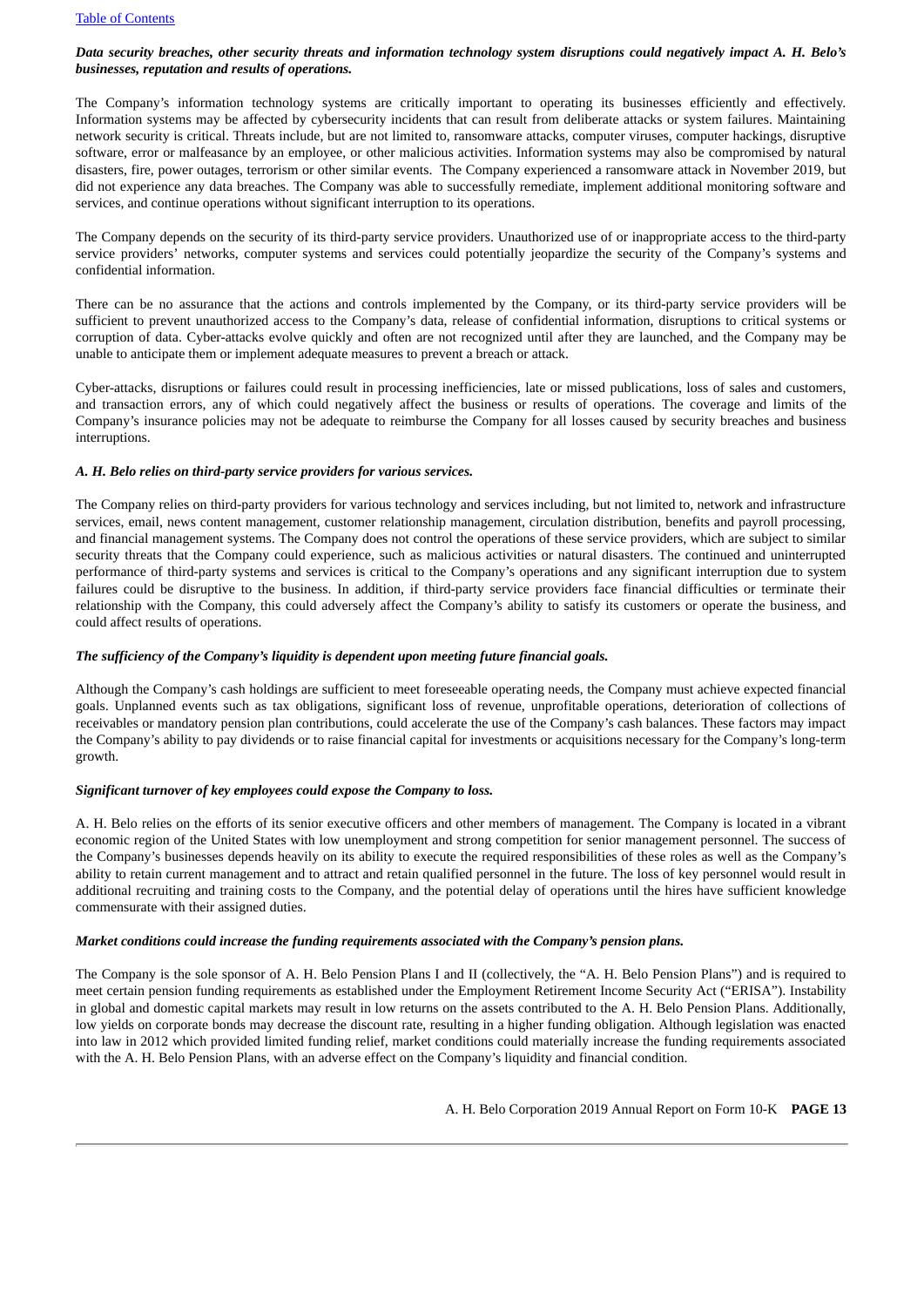# Adverse results from new litigation or governmental proceedings or investigations could adversely affect A, H, Belo's business, *financial condition and results of operations.*

A. H. Belo and its subsidiaries may be subject to litigation, including matters relating to alleged libel or defamation, governmental proceedings and investigations. Adverse determinations in any such matters could require A. H. Belo to make monetary payments or result in other sanctions or findings that could adversely affect the Company's business, financial condition and results of operations. Insurance coverage, if any, may not be adequate to cover all costs and/or losses. In some instances, the Company may have a contractual obligation from a third-party to indemnify liabilities related to litigation or governmental investigation, but if the third-party fails to indemnify us, the Company would be responsible for monetary damages.

## **Risks Relating to A. H. Belo's Stock**

## *The market price of A. H. Belo's common stock may be volatile.*

Many factors could cause the trading price of the Company's common stock to rise and fall, including, but not limited to, declining newspaper print circulation, gain or loss of significant print and digital advertising or marketing services customers or other customers, acquisitions or investments, low stock trading volume, changes in recommendations by securities analysts who elect to follow the Company's stock, and changes in market conditions of the media industry or the economy as a whole, including the recent effects of the COVID-19 pandemic on the stock markets generally, and specifically on the Company's stock price.

### The Company cannot quarantee the timing, declaration, amount, or payment of dividends on the Company's common stock.

The timing, declaration, amount and payment of future dividends to stockholders falls within the discretion of the board of directors. The board's decision regarding the payment of dividends will depend on many factors such as the Company's financial condition, earnings, capital requirements, potential future mandatory pension contributions and other factors the board deems relevant.

# A. H. Belo's directors and executive officers have significant combined voting power and significant influence over its management *and affairs.*

A. H. Belo directors and executive officers hold approximately 53 percent of the voting power of the Company's outstanding voting stock as of December 31, 2019. A. H. Belo's Series A common stock has one vote per share and Series B common stock has 10 votes per share. Accordingly, A. H. Belo's directors and executive officers will have significant influence over the Company's management and affairs and over all matters requiring shareholder approval, including the election of directors, amendment of the Company's Certificate of Formation and Bylaws, and significant corporate transactions and transactions with or benefitting certain "Interested Shareholders," as defined in the Company's Certificate of Formation.

# <span id="page-13-0"></span>**Item 1B. Unresolved Staff Comments**

None.

# <span id="page-13-1"></span>**Item 2. Properties**

| <b>Operations</b>                          | Ownership | Location         |
|--------------------------------------------|-----------|------------------|
| Corporate and The Dallas Morning News      | Leased    | Dallas, Texas    |
| Printing facilities                        | Owned     | Plano, Texas     |
| <b>AHC Dallas Properties, LLC</b>          | Leased    | Denton, Texas    |
| Sales operations                           | Leased    | Dallas, Texas    |
| Shared mail packaging office and warehouse | Leased    | Phoenix, Arizona |

In addition to the properties above, the Company has various leased locations it uses for news reporting and the distribution of the Company's publications, and it leases property in Tulsa, Oklahoma used for Cubic Creative, Inc. offices. As of December 31, 2019, in aggregate, the Company leased facilities for current use consisting of approximately 332,000 square feet and owns property that includes land and a building consisting of approximately 1,258,000 square feet.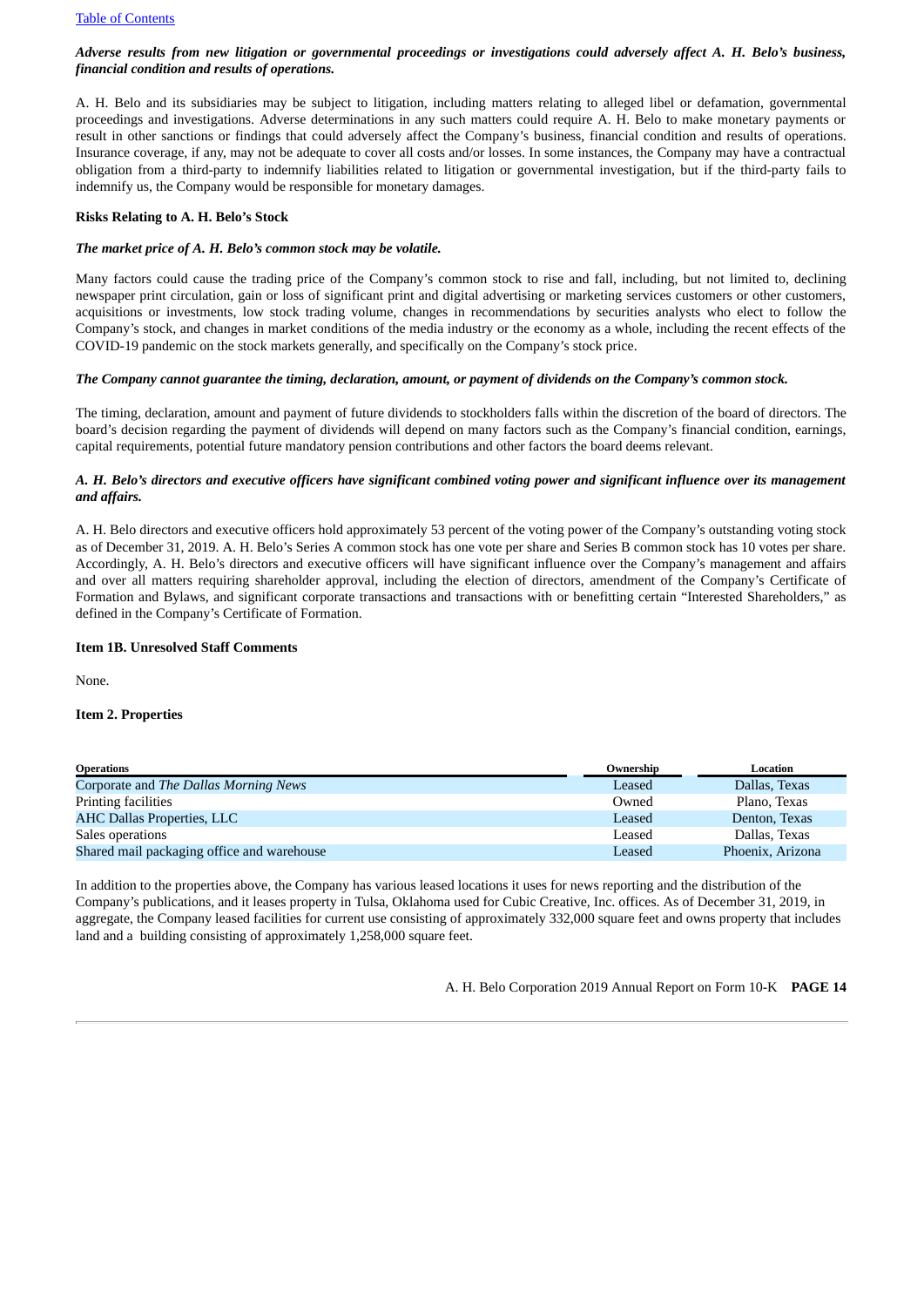# <span id="page-14-0"></span>**Item 3. Legal Proceedings**

A number of legal proceedings are pending against A. H. Belo. In the opinion of management, liabilities, if any, arising from these legal proceedings would not have a material adverse effect on A. H. Belo's results of operations, liquidity or financial condition. A. H. Belo and its subsidiaries may be subject to litigation, including matters relating to alleged libel or defamation, governmental proceedings and investigations. Adverse determinations in any such matters could require A. H. Belo to make monetary payments or result in other sanctions or findings that could adversely affect the Company's business, financial condition and results of operations. Insurance coverage, if any, may not be adequate to cover all costs and/or losses. In some instances, the Company may have a contractual obligation from a third-party to indemnify liabilities related to litigation or governmental investigation, but if the third-party fails to indemnify us, the Company would be responsible for monetary damages.

# <span id="page-14-1"></span>**Item 4. Mine Safety Disclosures**

None.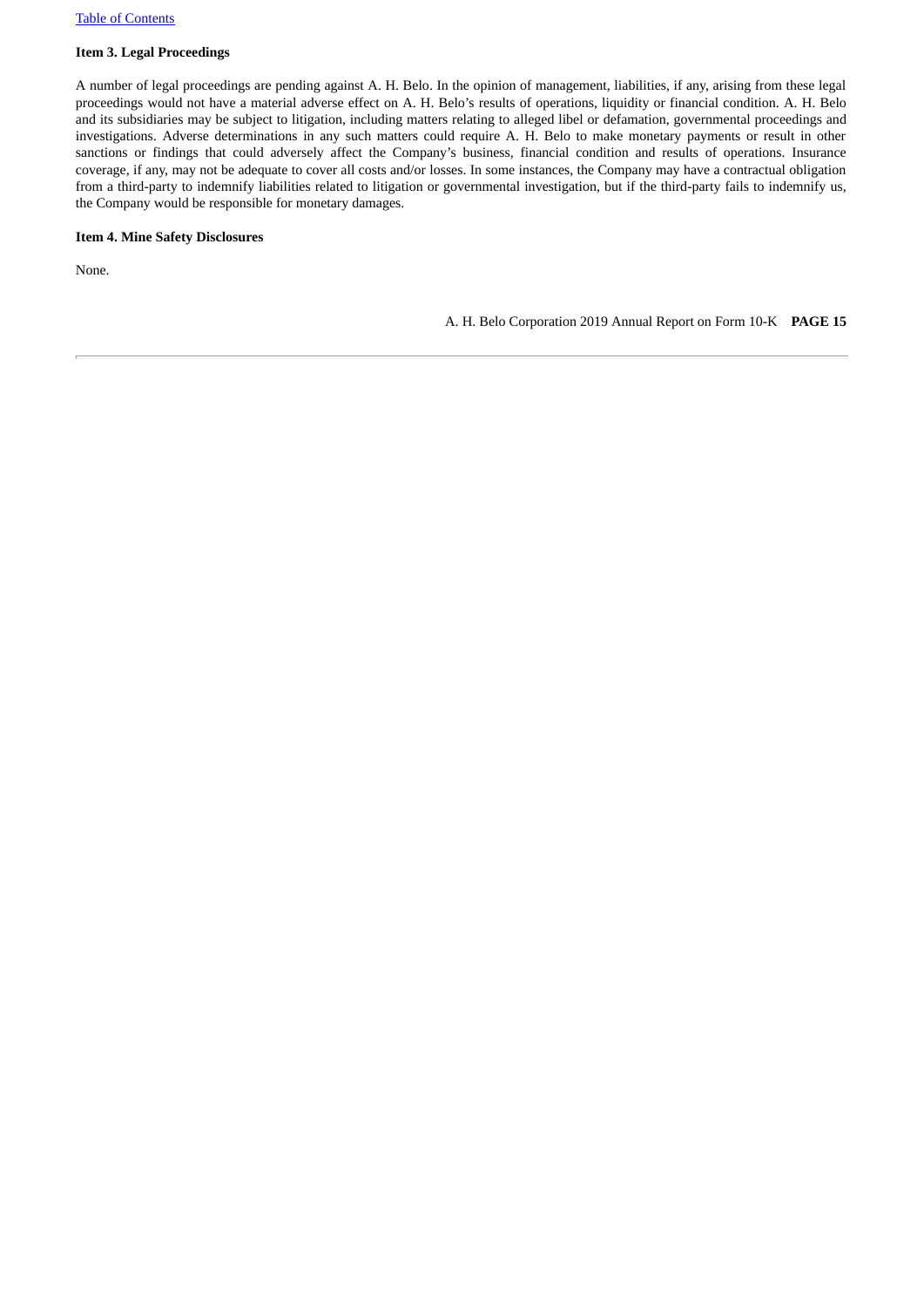# **PART II**

# <span id="page-15-1"></span><span id="page-15-0"></span>Item 5. Market for Registrant's Common Equity, Related Stockholder Matters and Issuer Purchases of Equity Securities

The Company's authorized common equity consists of 125,000,000 shares of common stock, par value \$.01 per share. The Company has two series of common stock outstanding, Series A and Series B. Shares of the two series are identical in all respects except as noted herein. Shares of Series B common stock are entitled to 10 votes per share on all matters submitted to a vote of shareholders, and shares of Series A common stock are entitled to one vote per share. Transferability of the Series B common stock is limited to family members and affiliated entities of the holder. Shares of Series B common stock are convertible at any time on a one-for-one basis into shares of Series A common stock and upon a transfer, other than as described above, shares of Series B common stock automatically convert into Series A common stock. Shares of the Company's Series A common stock are traded on the New York Stock Exchange (NYSE trading symbol: AHC) and began trading on February 11, 2008. There is no established public trading market for shares of Series B common stock.

The declaration of dividends is subject to the discretion of A. H. Belo's board of directors. The determination as to the amount declared and its timing depends on, among other things, A. H. Belo's results of operations and financial condition, capital requirements, other contractual restrictions, prospects, applicable law, general economic and business conditions and other future factors that are deemed relevant. The board of directors generally declares dividends during the quarter preceding its stated measurement and payment dates. A. H. Belo cannot provide any assurance that future dividends will be declared and paid due to the factors discussed in "Item 1A. Risk Factors" and elsewhere in this Annual Report on Form 10-K. The table below sets forth the high and low sales prices reported on the New York Stock Exchange for a share of the Company's common stock and the recorded cash dividends per share declared for the past two years.

|                |    | <b>Stock Price</b> |    |      |   |              | <b>Dividends</b> |                 |
|----------------|----|--------------------|----|------|---|--------------|------------------|-----------------|
|                |    | High               |    | Low  |   | <b>Close</b> |                  | <b>Declared</b> |
| 2019           |    |                    |    |      |   |              |                  |                 |
| Fourth quarter | \$ | 3.83               | \$ | 2.75 | S | 2.80         | \$               | 0.08            |
| Third quarter  |    | 3.78               |    | 3.35 |   | 3.64         |                  | 0.08            |
| Second quarter |    | 4.08               |    | 3.50 |   | 3.69         |                  | 0.08            |
| First quarter  |    | 4.47               |    | 3.36 |   | 3.72         |                  | 0.08            |
|                |    |                    |    |      |   |              |                  |                 |
| 2018           |    |                    |    |      |   |              |                  |                 |
| Fourth quarter | \$ | 4.80               | \$ | 3.35 | S | 3.37         | \$               | 0.08            |
| Third quarter  |    | 4.70               |    | 4.25 |   | 4.60         |                  | 0.08            |
| Second quarter |    | 5.80               |    | 4.50 |   | 4.70         |                  | 0.08            |
| First quarter  |    | 5.25               |    | 4.70 |   | 5.15         |                  | 0.08            |

The closing price of the Company's Series A common stock as reported on the New York Stock Exchange on May 1, 2020, was \$1.47. The approximate number of shareholders of record of the Company's Series A and Series B common stock at the close of business on May 1, 2020, was 348 and 145, respectively.

# **Equity Compensation Plan Information**

The information set forth under the heading "Equity Compensation Plan Information" contained in the definitive Proxy Statement for the Company's Annual Meeting of Shareholders, to be held on June 2, 2020, is incorporated herein by reference.

#### **Issuer Purchases of Equity Securities**

The Company repurchased shares of its common stock pursuant to a publicly announced share repurchase program authorized by the Company's board of directors. During 2019, the Company purchased 216,490 shares of its Series A common stock at a total cost of \$842. The agreement to repurchase the Company's stock expired in the fourth quarter of 2019 and was not renewed. During 2018, the Company purchased 266,409 shares of its Series A common stock at a total cost of \$1,299. All purchases were made through open market transactions and were recorded as treasury stock.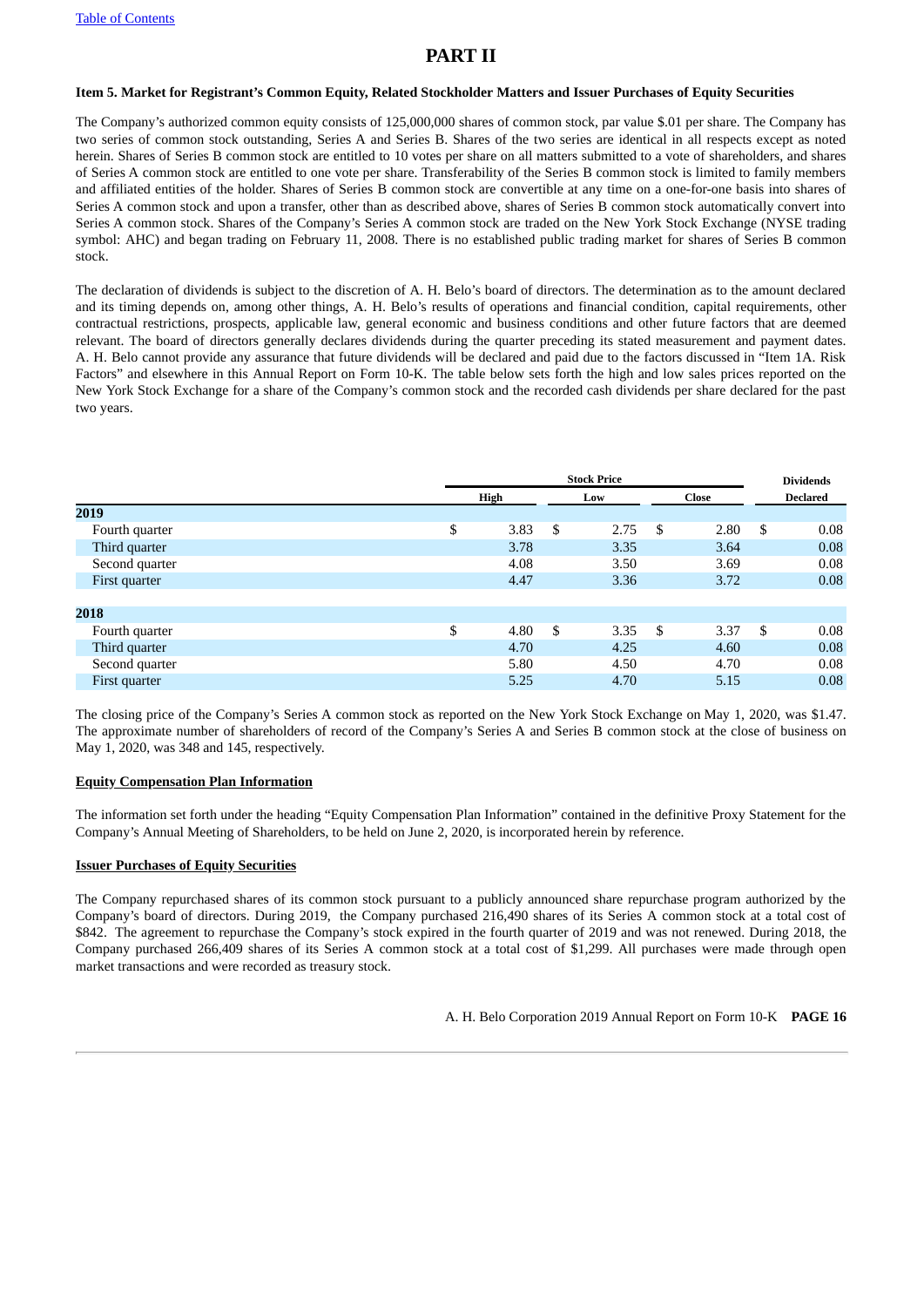The following table contains information for shares repurchased during the fourth quarter of 2019. None of the shares in this table were repurchased directly from any of the Company's officers or directors.

| Period        | <b>Total Number</b><br>of Shares<br>Purchased | <b>Average Price</b><br>Paid per Share | <b>Total Number of</b><br><b>Shares Purchased as</b><br><b>Part of Publicly</b><br><b>Announced Plans</b><br>or Programs | <b>Maximum Number of</b><br><b>Shares that May Yet</b><br><b>Be Purchased Under</b><br>the Plans or Programs |
|---------------|-----------------------------------------------|----------------------------------------|--------------------------------------------------------------------------------------------------------------------------|--------------------------------------------------------------------------------------------------------------|
| October 2019  | 33,032                                        | 3.72                                   | 1,913,860                                                                                                                | 2,086,140                                                                                                    |
| November 2019 |                                               |                                        | 1,913,860                                                                                                                | 2,086,140                                                                                                    |
| December 2019 |                                               |                                        | 1,913,860                                                                                                                | 2,086,140                                                                                                    |

# **Sales of Unregistered Securities**

During 2019 and 2018, shares of the Company's Series B common stock in the amounts of 247 and 200, respectively, were converted, on a one-for-one basis, into shares of Series A common stock. The Company did not register the issuance of these securities under the Securities Act of 1933 (the "Securities Act") in reliance upon the exemption under Section 3(a)(9) of the Securities Act.

# <span id="page-16-0"></span>**Item 6. Selected Financial Data**

The Company is a smaller reporting company as defined by Rule 12b-2 of the Exchange Act and is not required to provide the information under this Item.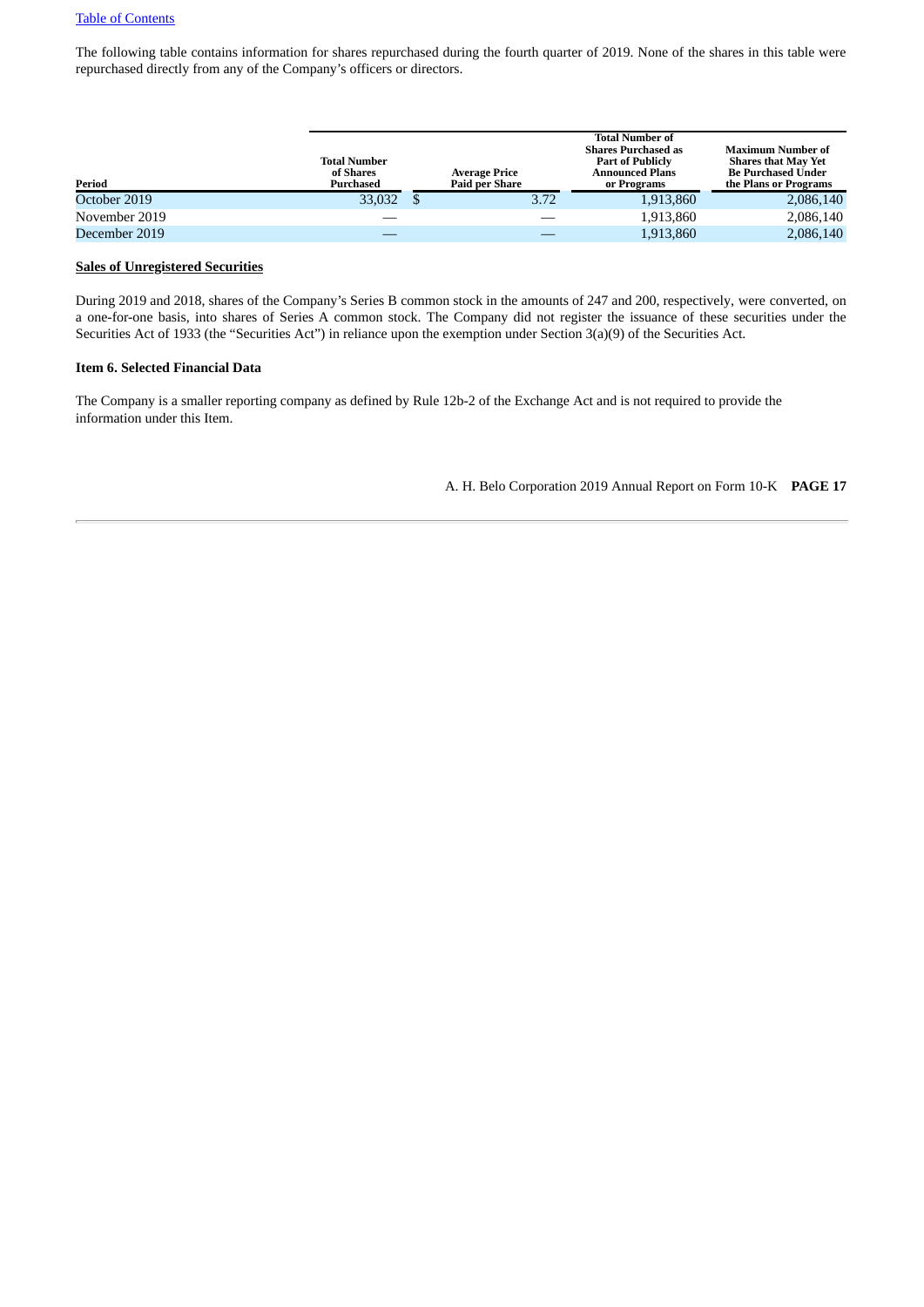# <span id="page-17-1"></span><span id="page-17-0"></span>**Item 7. Management's Discussion and Analysis of Financial Condition and Results of Operations**

A. H. Belo intends for the discussion of its financial condition and results of operations that follows to provide information that will assist in understanding its financial statements, the changes in certain key items in those statements from period to period, and the primary factors that accounted for those changes, as well as how certain accounting principles, policies and estimates affect its financial statements. The following information should be read in conjunction with the Company's consolidated financial statements and related notes filed as part of this report. All dollar amounts presented herein, except share and per share amounts, are in thousands, unless the context indicates otherwise.

This section and other parts of this Annual Report on Form 10-K contain certain forward-looking statements. Forward-looking statements are subject to risks, uncertainties and other factors that could cause actual results to differ materially from those statements. See the Cautionary Statement Concerning [Forward-Looking](#page-2-1) Statements and Item 1A. Risk [Factors](#page-8-1) of this Annual Report for further discussion.

# **OVERVIEW**

A. H. Belo Corporation ("A. H. Belo" or the "Company"), headquartered in Dallas, Texas, is the leading local news and information publishing company in Texas. The Company has commercial printing, distribution and direct mail capabilities, as well as a presence in emerging media and digital marketing. While focusing on extending the Company's media platforms, A. H. Belo delivers news and information in innovative ways to a broad range of audiences with diverse interests and lifestyles. The Company publishes *The Dallas Morning News* (*www.dallasnews.com*), Texas' leading newspaper and winner of nine Pulitzer Prizes, and various niche publications targeting specific audiences. Its newspaper operations also provide commercial printing and distribution services to several large national newspapers. In addition, the Company has the capabilities of a full-service strategy, creative and media agency that focuses on strategic and digital marketing, and data intelligence that provide a measurable return on investment to its clients.

In the third quarter of 2019, in conjunction with a strategic change to move to a single decision-making reporting structure and based on how the Company's chief operating decision-maker makes decisions about allocating resources and assessing performance, the Company determined it has one reportable segment. Prior to the third quarter, the Company had two reportable segments, Publishing and Marketing Services, that each operated as a single reporting unit with all corporate expenses included in Publishing. With this reorganization, the Company has focused on enhancing its capabilities to provide customers with strategic, creative and media marketing solutions with a focus on strategic and digital marketing, and data intelligence that provide a measurable return on investment to its clients.

# *Overview of Significant Transactions*

Operating results for 2019 reflect continued challenges in print advertising revenue trends, primarily due to volume and rate declines, partially offset by an increase in the Company's digital-only subscriptions revenue. The Company continues its efforts to diversify revenues through greater development of its digital platforms for delivery of news and advertising, and leveraging its brand and personnel to enhance its media agency solutions. However, there is no guarantee the Company will be able to generate enough digital revenue or margin to offset the loss of print advertising and circulation revenue and margin.

On April 1, 2019, the Company completed an asset acquisition. The new entity Cubic Creative, Inc. ("Cubic Creative") is located in Tulsa, Oklahoma and has approximately 25 employees. This acquisition adds creative strategy services, which complement service offerings currently available to A. H. Belo clients. The expected benefit from providing these additional services was attributed to goodwill, all of which is expected to be deductible for tax purposes. In the second quarter of 2019, in connection with the Cubic Creative acquisition, the Company recorded \$1,593 of goodwill and \$510 of intangible assets. Cubic Creative is a component within the Marketing Services reporting unit. Operating results of the businesses acquired have been included in the Consolidated Statements of Operations from the initial acquisition date forward.

On May 17, 2019, the Company completed the sale of the real estate assets in downtown Dallas, Texas, previously used as the Company's headquarters for a sale price of \$28,000. The sale price consisted of \$4,597 cash received, after selling costs of approximately \$1,000, and a two-year seller-financed promissory note of \$22,400, secured by a first lien deed of trust covering the property. In the second quarter of 2019, the Company recorded a pretax gain of \$25,908. Due to the offset by existing net operating loss carryforwards, the Company did not record any current tax expense related to the sale transaction. As a direct result of COVID-19 uncertainties, on April 3, 2020, the Company entered into a board approved amendment to the two-year seller-financed promissory note. The second promissory note in the principal amount of \$375 is secured by a second lien deed of trust covering the property and due June 30, 2021. The second promissory note includes a deferred interest payment that was due April 1, 2020, and a 2019 real property tax reconciliation payment due from the Purchaser. While it is anticipated that future interest payments will be made on a timely basis there is not a guarantee.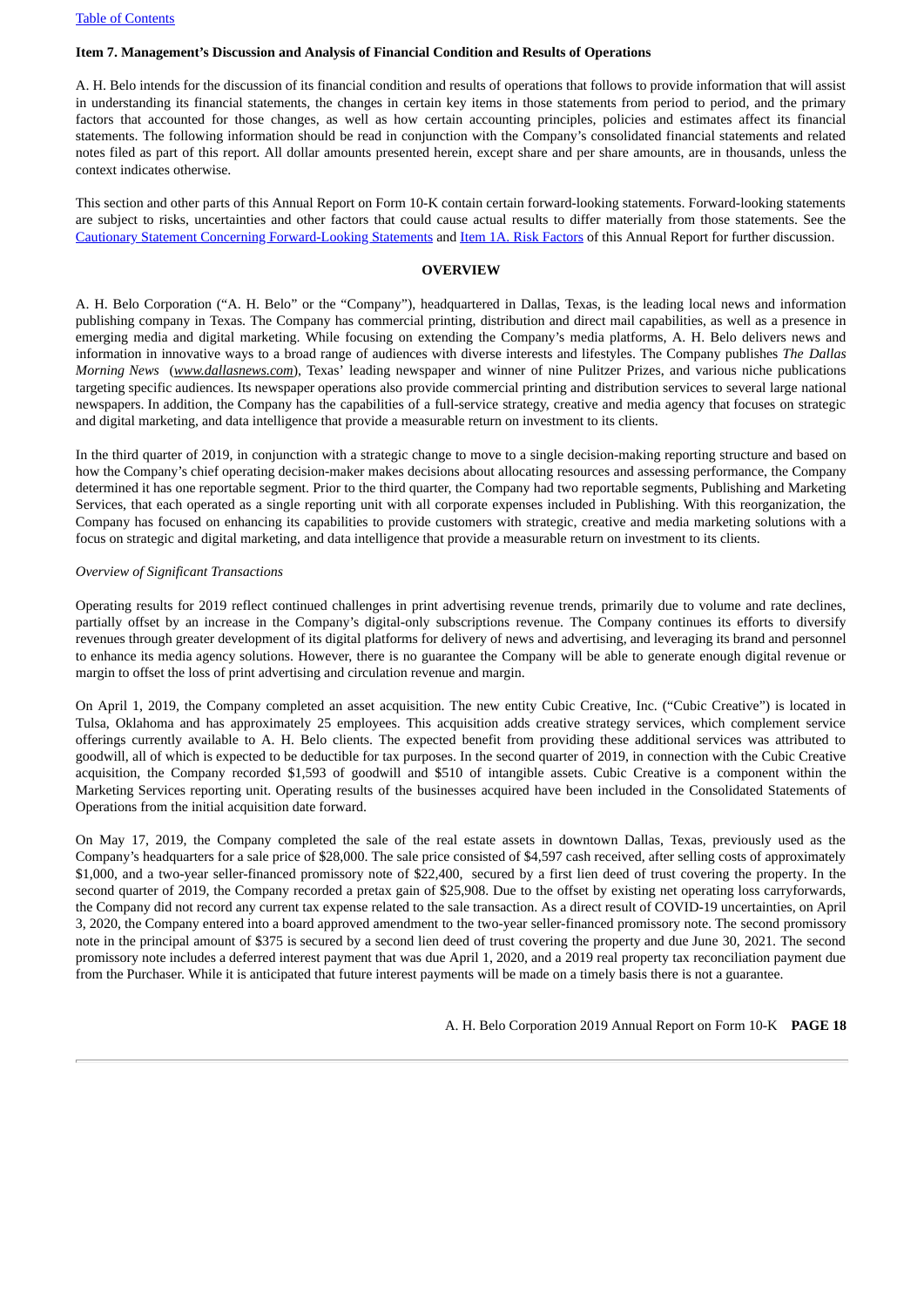In the third quarter of 2019, in conjunction with a strategic change to move to a single decision-making reporting structure that resulted in one reportable segment and a significant decrease in the Marketing Services forecast, the Company completed a goodwill impairment test for the Marketing Services reporting unit. Upon completion of the test, it was determined the Marketing Services reporting unit's carrying value exceeded its estimated fair value. Accordingly, the Company recorded a noncash goodwill impairment charge of \$1,593 in the third quarter of 2019, fully impairing goodwill. In connection with the goodwill impairment, the Company conducted a long-lived assets impairment test for Marketing Services. Upon completion of the test, it was determined the Marketing Services reporting unit's long-lived assets' estimated fair values were equal to or exceeded the carrying value and accordingly, no impairment was warranted.

In 2018, the Company conducted its annual goodwill impairment test as of December 31, 2018, for the Marketing Services reporting unit. The test indicated the Marketing Services reporting unit's carrying value exceeded its estimated fair value. Accordingly, the Company recorded a noncash goodwill impairment charge of \$13,973 in the fourth quarter of 2018, fully impairing goodwill. In connection with the goodwill impairment, the Company conducted a long-lived assets impairment test for Marketing Services, resulting in an impairment charge of \$2,970 in the fourth quarter of 2018, fully impairing intangible assets related to customer relationships.

An income tax refund of \$4,095 was received in the third quarter of 2018, for a tax benefit recognized in 2017 related to a capital loss on the sale of the *Denton Record-Chronicle* in the fourth quarter of 2017, of which a portion was carried back against taxes paid in 2014. Tax benefits recognized in 2016 were carried back against taxes paid in 2014 for a refund of \$3,210 received in the second quarter of 2018, which is the result of a tax benefit from the abandonment of the Company's ownership interest in Wanderful Media, LLC and the sale of the Company's equity investment in Homesnap, Inc. in the fourth quarter of 2016.

Quarterly dividends of \$0.08 per share returned \$6,876 and \$7,116 to shareholders in 2019 and 2018, respectively. On December 6, 2018, the Company's board of directors declared an \$0.08 per share dividend to shareholders of record as of the close of business on February 8, 2019, paid on March 1, 2019. On March 5, 2020, the Company's board of directors declared an \$0.08 per share dividend to shareholders of record as of the close of business on May 15, 2020, which is payable on June 5, 2020. On April 6, 2020, in response to the financial impact of COVID-19, the Company announced its intent to reduce its cash dividend rate indefinitely following the second quarter 2020 dividend of \$0.08 per share declared on March 5, 2020. Future dividends, if declared, are expected to be at the rate of \$0.04 per share.

Additional capital was returned to shareholders through the board-authorized repurchase program. In 2019, the Company purchased 216,490 shares of its Series A common stock through open market transactions for \$842. However, the agreement to repurchase the Company's stock expired in the fourth quarter of 2019 and was not renewed. In 2018, the Company purchased 266,409 shares of its Series A common stock through open market transactions for \$1,299. These purchases are recorded as treasury stock.

### **RESULTS OF OPERATIONS**

#### **Consolidated Results of Operations**

This section contains discussion and analysis of net operating revenue, operating costs and expense and other information relevant to an understanding of results of operations for 2019 and 2018. In the third quarter of 2019, in conjunction with the Companies organizational changes, the Company determined it has one reportable segment (see Note  $2 -$  Segment [Reporting](#page-47-0)). The Company determined that disaggregating revenue by print and digital products best aligned with the new Company structure. The 2018 amounts were recast for comparative purposes.

Traditionally, the Company's primary revenues have been generated from advertising within its core newspapers, niche publications and related websites and from subscription and single copy sales of its printed newspapers. As a result of competitive and economic conditions, the newspaper industry has faced significant revenue declines for more than a decade. Therefore, the Company has sought to diversify its revenues through development and investment in new product offerings, increased circulation rates and leveraging of its existing assets, including offering cost efficient commercial printing and distribution services primarily to national newspapers. The Company continually evaluates the overall performance of its core products to ensure existing assets are deployed adequately to maximize return.

The Company's advertising revenue from its core newspapers continues to be adversely affected by the shift of advertiser spending to other forms of media and the increased accessibility of free online news content, as well as news content from other sources, which resulted in declines in print advertising and paid print circulation volumes and revenue. The most significant decline in advertising revenue has been attributable to print display and classified categories. Decreases in print display and classified categories are indicative of continuing trends by advertisers towards digital platforms, which are widely available from many sources. In the current environment, companies are allocating more of their advertising spending towards programmatic channels that provide digital advertising on multiple platforms with enhanced technology for targeted delivery and measurement.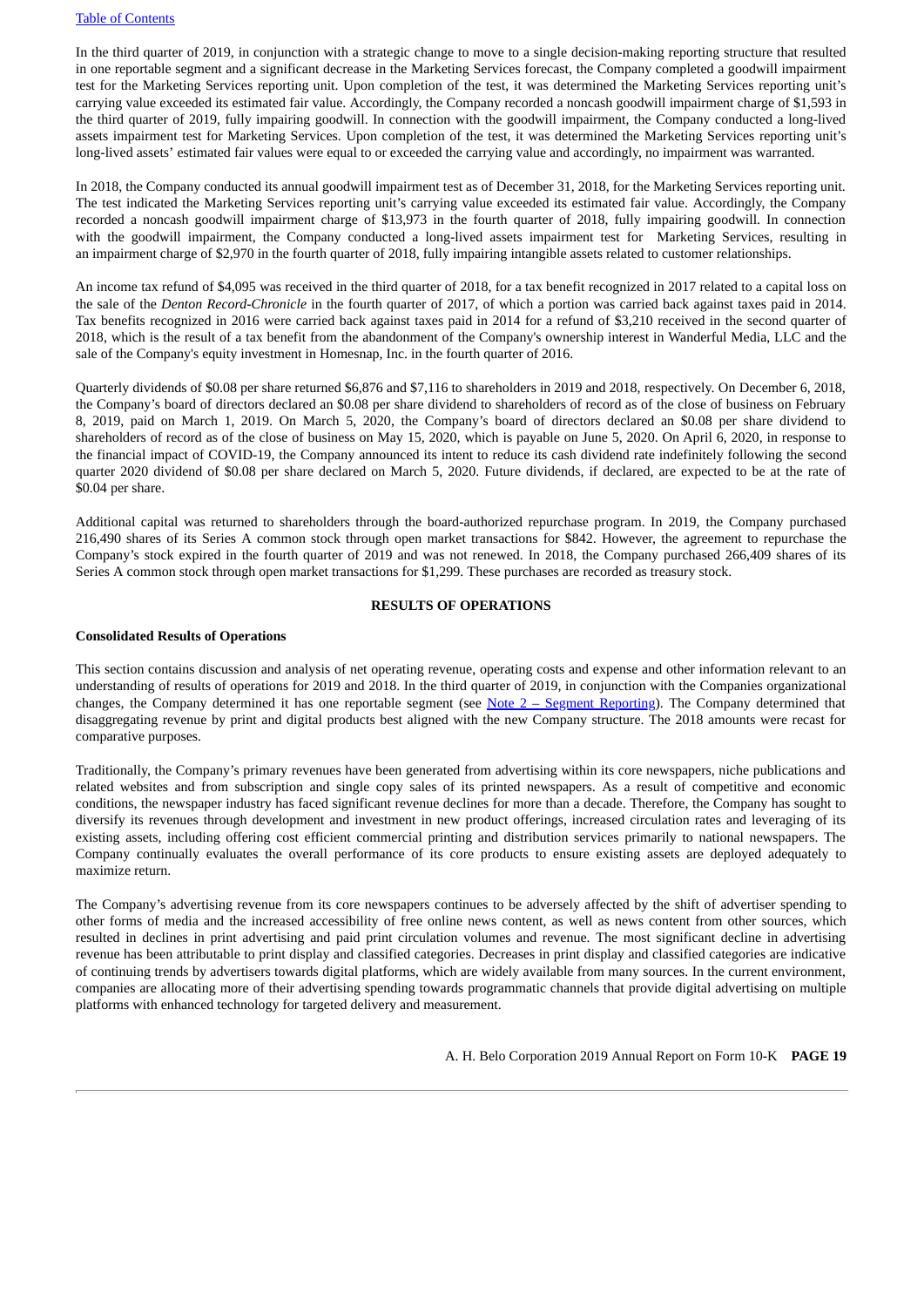In response to the decline in print revenue, the Company has agency and digital advertising capabilities through multiple media channels. The Company leverages its news content to improve engagement on the Company's digital platforms that results in increased digital subscriptions and associated revenue. The Company also continues to diversify its revenue base by leveraging the available capacity of its existing assets to provide print and distribution services for newspapers and other customers requiring these services, by introducing new advertising and marketing services products, and by increasing circulation prices.

Because of declining print circulation, the Company has developed broad digital strategies designed to provide readers with multiple platforms for obtaining online access to local news. The Company redesigned and expanded its website platforms and mobile applications in 2019 to provide a better customer experience with its digital news and information content. The Company continues to obtain additional key demographic data from readers, which allows the Company to provide content desired by readers and to modify marketing and distribution strategies to target and reach audiences valued by advertisers. The Company has implemented a programmatic digital advertising platform that provides digital ad placement and targeting efficiencies and increases utilization of digital inventory within the Company's websites and external websites.

#### *Advertising and marketing services revenue*

Advertising and marketing services revenue was 52.2 percent and 52.1 percent of total revenue for 2019 and 2018, respectively.

|                                            | <b>Years Ended December 31,</b> |            |  |          |  |  |
|--------------------------------------------|---------------------------------|------------|--|----------|--|--|
|                                            | 2019                            | 2018       |  |          |  |  |
|                                            |                                 |            |  | (Recast) |  |  |
| Print advertising                          | 62,256                          | $(10.1)\%$ |  | 69,218   |  |  |
| Digital advertising and marketing services | 33,600                          | $(7.2) \%$ |  | 36,210   |  |  |
| <b>Advertising and Marketing Services</b>  | 95,856                          | $(9.1)\%$  |  | 105,428  |  |  |

#### **Print advertising**

Print advertising is comprised of display, classified and preprint advertising revenue.

Display and classified print revenue primarily represents sales of advertising space within the Company's core and niche newspapers. As advertisers continue to diversify marketing budgets to incorporate more and varied avenues of reaching consumers, traditional display and classified advertising continues to decline. Display and classified print revenue decreased \$3,635 and \$10,753 in 2019 and 2018, respectively, primarily due to a revenue decline in all advertising categories, with the largest declines in the retail categories.

Preprint revenue primarily reflects preprinted advertisements inserted into the Company's core newspapers and niche publications, or distributed to non-subscribers through the mail. Revenue decreased \$3,327 and \$8,924 in 2019 and 2018, respectively, primarily due to a volume decline in preprint newspaper inserts, consistent with the decline in circulation volumes discussed below.

#### **Digital advertising and marketing services**

Digital advertising and marketing services revenue consists of strategic marketing management, consulting, creative services, targeted and multi-channel (programmatic) advertising placed on third-party websites, digital sales of banner, classified and native advertisements on the Company's news and entertainment-related websites and mobile apps, social media management, search optimization, direct mail and the sale of promotional materials. The Company's auto sales division offered targeted advertising to auto dealerships primarily in the North Texas region desiring to advertise their inventory on the *cars.com* platform through September 30, 2019. Revenue decreased \$2,610 in 2019 primarily due to the *cars.com* agreement ending, and a lower volume of programmatic sales placed on third-party websites and online advertisements on *dallasnews.com*.

In 2018, revenue decreased \$12,714 primarily due to the adoption of the new revenue guidance. Under the new revenue guidance, digital advertising on third-party websites, where the Company acts as an agent, is recorded net. Prior to adoption on January 1, 2018, such revenue was generally recorded gross.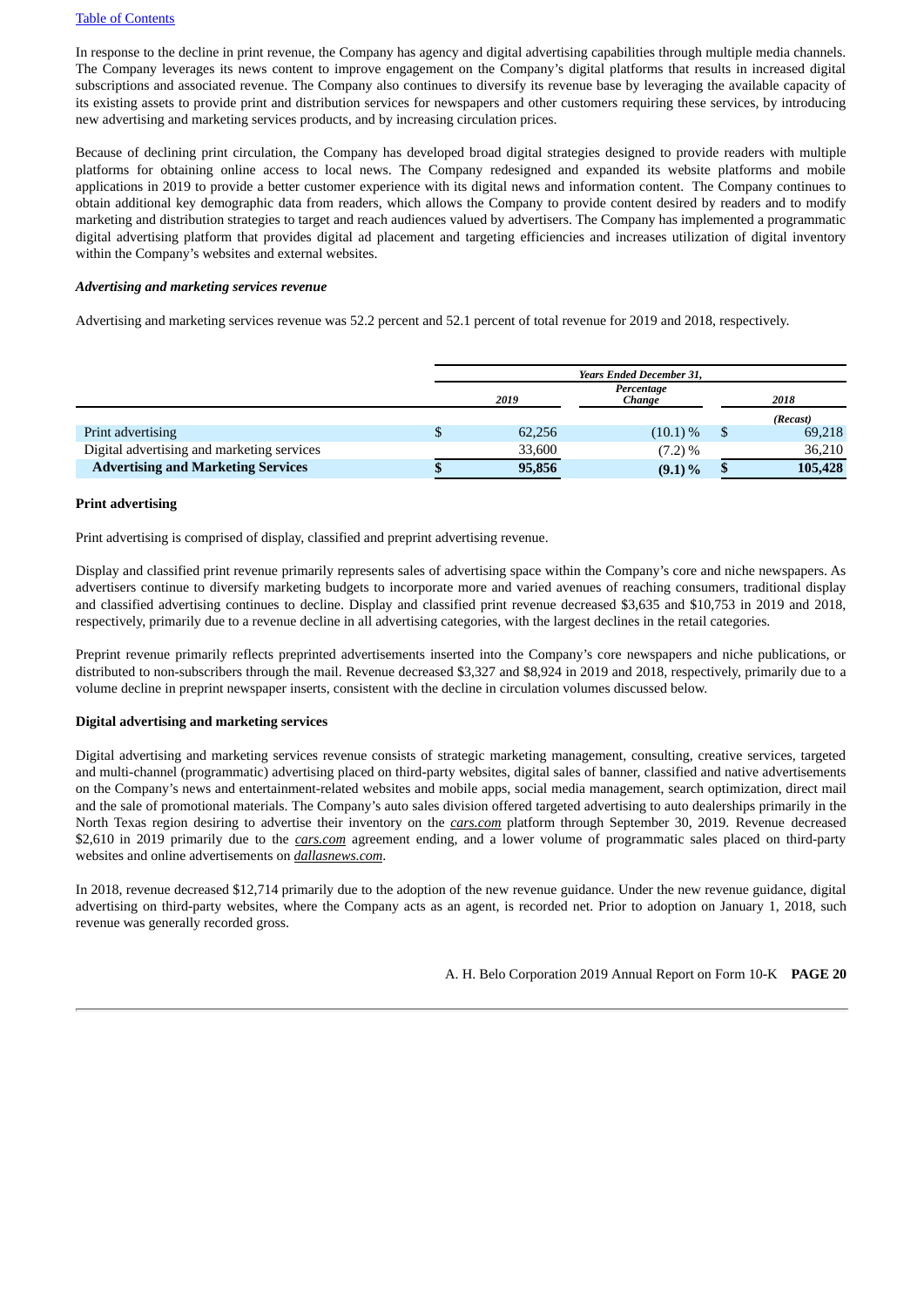#### *Circulation revenue*

Circulation revenue was 37.2 percent and 35.6 percent of total revenue for 2019 and 2018, respectively.

|                     | Years Ended December 31, |                      |  |          |  |  |
|---------------------|--------------------------|----------------------|--|----------|--|--|
|                     | 2019                     | Percentage<br>Change |  | 2018     |  |  |
|                     |                          |                      |  | (Recast) |  |  |
| Print circulation   | 63,321                   | (6.9) %              |  | 68,033   |  |  |
| Digital circulation | 4,939                    | 27.1 %               |  | 3,886    |  |  |
| <b>Circulation</b>  | 68,260                   | (5.1) %              |  | 71,919   |  |  |

## **Print circulation**

Revenue decreased in 2019 primarily due to a decline in home delivery revenue, driven by a volume decline of 28.2 percent. The volume declines were partially offset by rate increases. Single copy revenue also decreased compared to prior year, due to single copy paid print circulation volume declines of 22.1 percent. Circulation revenue from home delivery and single copy revenue is expected to continue to decline as audiences are shifting to subscribing for news from digital platforms.

In 2018, revenue decreased due to a decline in home delivery and single copy paid print circulation volumes of 14.0 percent and 25.2 percent, respectively, partially offset by rate increases. Also contributing to the decline was the adoption of the new revenue guidance. In 2018, revenue declined by \$1,006 related to the grace period for home delivery subscriptions where the Company recorded revenue for newspapers delivered after a subscription expired. Prior to adoption of the new revenue standard, non-payment for the grace period was recorded as bad debt expense. However, under the new guidance revenue is directly reduced.

#### **Digital circulation**

Revenue increased in 2019 due to an increase in digital-only subscriptions of 29.0 percent when compared to December 31, 2018.

### *Printing, distribution and other revenue*

Printing, distribution and other revenue was 10.6 percent and 12.3 percent of total revenue for 2019 and 2018, respectively.

|                                         |  |        | <b>Years Ended December 31.</b> |  |      |        |
|-----------------------------------------|--|--------|---------------------------------|--|------|--------|
|                                         |  | 2019   | Percentage<br>Change            |  | 2018 |        |
| <b>Printing, Distribution and Other</b> |  | 19,447 | $(22.0)\%$                      |  |      | 24,940 |

Revenue decreased in 2019 primarily due to the Company eliminating its brokered printing business, in the first quarter of 2019, in which it provided services direct to small business clients. Additionally, the Company reduced the number of local and national commercial print customers it serves from more than 30 to 5. This strategic decision to streamline operations was implemented to improve operating income.

In 2018, revenue decreased due to declines in event-related revenue and in commercial printing volumes associated with certain national newspapers.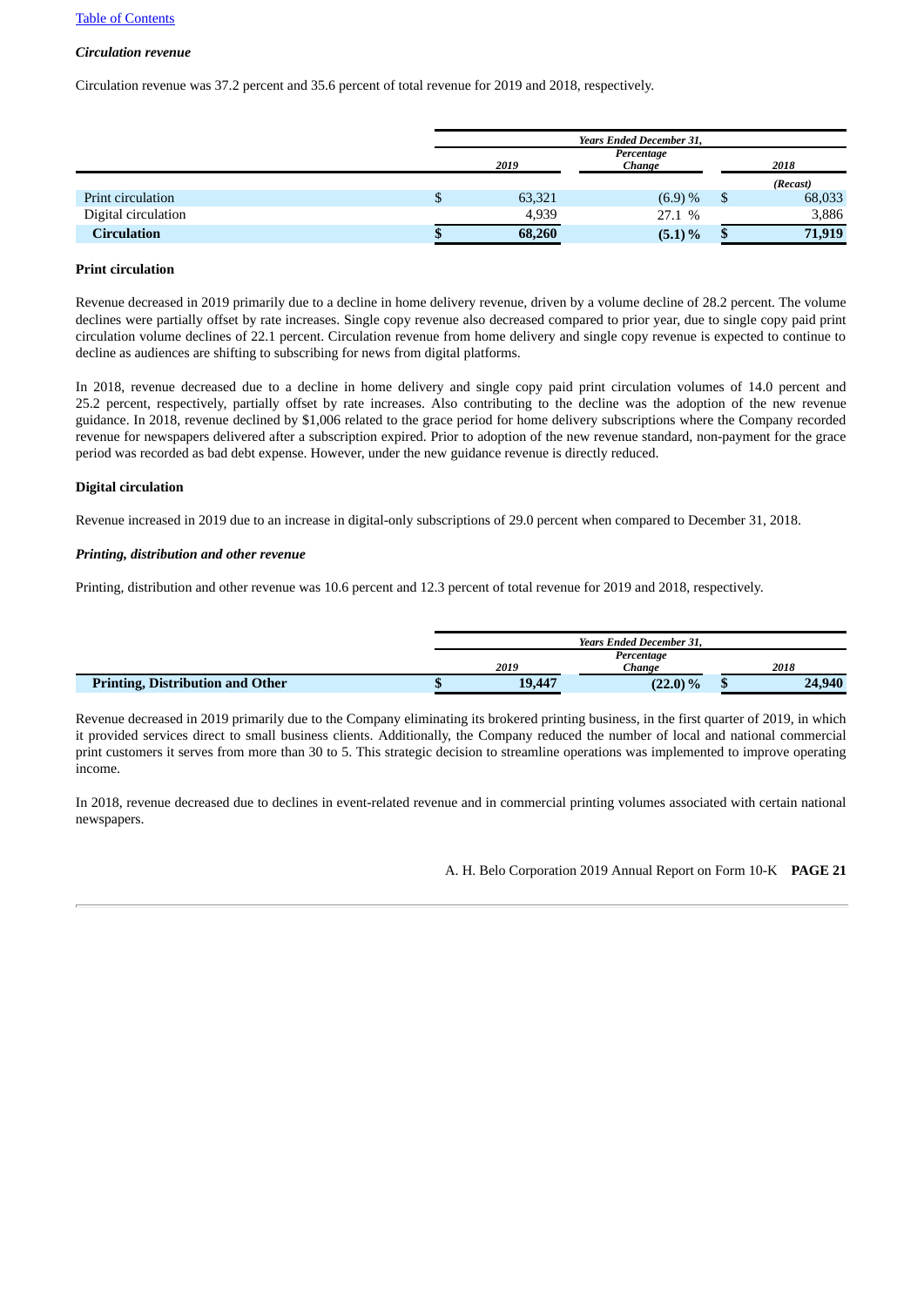# *Operating Costs and Expense*

The table below sets forth the components of the Company's operating costs and expense.

|                                                    | <b>Years Ended December 31,</b> |           |                      |    |          |  |  |  |
|----------------------------------------------------|---------------------------------|-----------|----------------------|----|----------|--|--|--|
|                                                    |                                 | 2019      | Percentage<br>Change |    | 2018     |  |  |  |
|                                                    |                                 |           |                      |    | (Recast) |  |  |  |
| Employee compensation and benefits                 | \$                              | 80,134    | $(10.3)\%$           | -S | 89,304   |  |  |  |
| Other production, distribution and operating costs |                                 | 90,673    | $0.6\%$              |    | 90,167   |  |  |  |
| Newsprint, ink and other supplies                  |                                 | 16,570    | $(24.8)\%$           |    | 22,026   |  |  |  |
| Depreciation                                       |                                 | 8,983     | $(9.3)\%$            |    | 9,902    |  |  |  |
| Amortization                                       |                                 | 495       | $(38.0)\%$           |    | 799      |  |  |  |
| Gain on sale/disposal of assets, net               |                                 | (24, 540) | N/A                  |    |          |  |  |  |
| Asset impairments                                  |                                 | 1,709     | $(89.9)\%$           |    | 16,921   |  |  |  |
| <b>Total Operating Costs and Expense</b>           |                                 | 174,024   | $(24.0)\%$           |    | 229,119  |  |  |  |

**Employee compensation and benefits** – The Company continues to implement measures to optimize its workforce and evaluate strategies to reduce risk associated with future obligations for employee benefit plans. Employee compensation and benefits decreased \$9,170 and \$12,963 in 2019 and 2018, respectively, primarily due to headcount reductions within the Company. Headcount decreased by 152 since December 31, 2018, primarily related to the Company's strategic decision, in the first quarter of 2019, to eliminate its brokered printing business and reduce the number of local and national commercial print customers it serves.

**Other production, distribution and operating costs** – Expense remained flat in 2019 due to the management of discretionary spending, offset by \$1,920 of expense related to a strategy review with an outside consulting firm in the second quarter of 2019. Expense decreased \$8,835 in 2018 as a result of adopting the new revenue guidance that requires certain revenue to be recorded on a net basis. In addition, the Company managed discretionary spending and additional savings were generated by expense reductions in revenue-related expenses, advertising and promotion, temporary services and distribution expense related to delivery of the Company's various publications and products.

**Newsprint, ink and other supplies** – Expense decreased in 2019 due to reduced newsprint costs associated with lower circulation volumes and the elimination of brokered printing for small business clients. Newsprint consumption approximated 11,619 and 19,255 metric tons in 2019 and 2018, respectively, at an average cost per metric ton of \$751 and \$660, respectively.

**Depreciation** – Expense decreased in 2019 and 2018 due to a lower depreciable asset base as a higher level of in-service assets were fully depreciated. The Company has reduced capital spending, but it is committed to investing the appropriate levels of capital to sustain existing operations.

**Amortization** – Expense decreased in 2019 due to the impairment of intangible assets in the fourth quarter of 2018 discussed below. In 2019, expense was related to intangible assets, comprised of developed technology, and customer relationships recorded in connection with the Cubic Creative acquisition in the second quarter of 2019.

**Gain on sale/disposal of assets, net** – In 2019, the Company completed the sale of real estate previously used as the Company's headquarters for \$28,000, resulting in a pretax gain of \$25,908. In addition, the Company recorded a loss of \$1,362 on the disposal of newspaper production assets and publishing software that was replaced by a new digital content platform. The newspaper production assets were disposed as a result of the Company's decision to eliminate its brokered printing business and reduce its number of local and national commercial print customers.

**Asset impairments –** In the third quarter of 2019, in conjunction with a strategic change to move to a single decision-making reporting structure that resulted in one reportable segment and a significant decrease in the Marketing Services forecast, the Company completed a goodwill impairment test for the Marketing Services reporting unit. Upon completion of the test, it was determined the Marketing Services reporting unit's carrying value exceeded its estimated fair value. Accordingly, the Company recorded a noncash goodwill impairment charge of \$1,593 in the third quarter of 2019, fully impairing goodwill.

In 2018, the Company conducted its annual goodwill impairment test as of December 31, 2018, for the Marketing Services reporting unit. The test indicated the Marketing Services reporting unit's carrying value exceeded its estimated fair value. Accordingly, the Company recorded a noncash goodwill impairment charge of \$13,973 in the fourth quarter of 2018, fully impairing goodwill. In connection with the goodwill impairment, the Company conducted a long-lived assets impairment test for Marketing Services, resulting in an impairment charge of \$2,970 in the fourth quarter of 2018, fully impairing intangible assets related to customer relationships.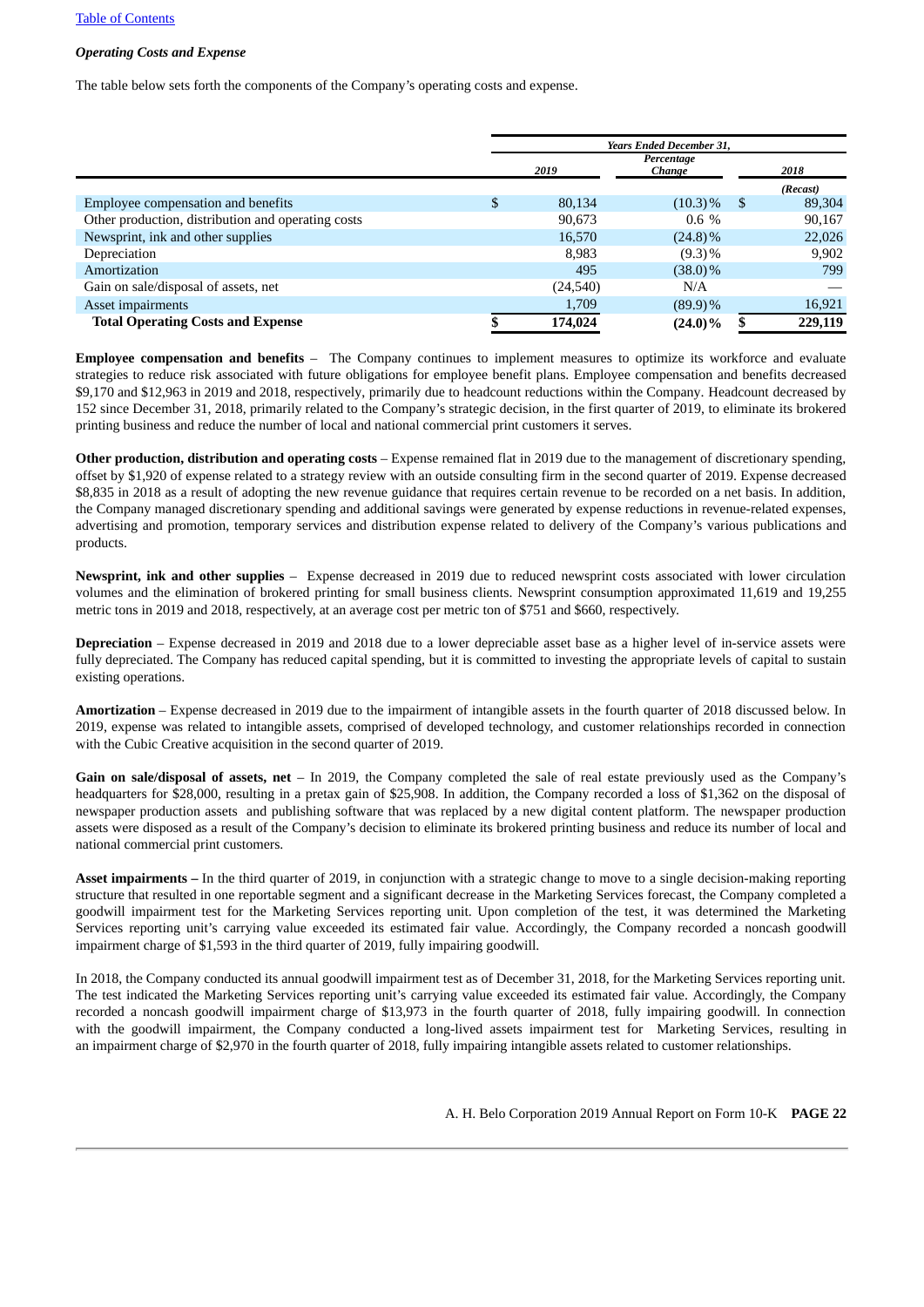# *Other*

The table below sets forth the other components of the Company's results of operations.

|                      | Years Ended December 31, |       |                      |  |       |  |  |
|----------------------|--------------------------|-------|----------------------|--|-------|--|--|
|                      |                          | 2019  | Percentage<br>Change |  | 2018  |  |  |
| Other income, net    |                          | 4,169 | 7.1%                 |  | 3,891 |  |  |
| Income tax provision |                          | 4.416 | 93.7 %               |  | 2,280 |  |  |

**Other income, net** – Other income, net is primarily comprised of net periodic pension and other post-employment benefit of \$3,259 and \$3,818 for the years ended December 31, 2019 and 2018, respectively. Gain (loss) from investments and interest income (expense) are also included in other income, net.

**Income tax provision** – A tax provision of \$4,416 was recorded in 2019. The provision was primarily due to annual income before income taxes, primarily a result of income generated from the sale of the Company's former [headquarters](#page-59-0) (see Note 15 – Disposal of Assets), the Texas margin tax and an increase in the valuation allowance due to a change in judgement as to the realization of the Company's deferred tax assets.

A tax provision of \$2,280 was recorded in 2018. The provision was primarily due to the Texas margin tax and an increase in the valuation allowance due to a change in judgment as to the realization of the Company's deferred tax assets, the measurement of which was in part impacted by asset impairment charges recognized by the Company in 2018. The current state tax provision was partially reduced by a refund of the 2017 Texas margin tax and a partial release of the reserve for uncertain tax positions.

**Legal proceedings** – From time to time, the Company is involved in a variety of claims, lawsuits and other disputes arising in the ordinary course of business. Management routinely assesses the likelihood of adverse judgments or outcomes in these matters, as well as the ranges of probable losses to the extent losses are reasonably estimable. Accruals for contingencies are recorded when, in the judgment of management, adverse judgments or outcomes are probable and the financial impact, should an adverse outcome occur, is reasonably estimable. The determination of likely outcomes of litigation matters relates to factors that include, but are not limited to, past experience and other evidence, interpretation of relevant laws or regulations and the specifics and status of each matter. Predicting the outcome of claims and litigation and estimating related costs and financial exposure involves substantial uncertainties that could cause actual results to vary materially from estimates and accruals. In the opinion of management, liabilities, if any, arising from other currently existing claims against the Company would not have a material adverse effect on A. H. Belo's results of operations, liquidity or financial condition.

# **Critical Accounting Policies and Estimates**

A. H. Belo's consolidated financial statements reflect the application of accounting policies that require management to make significant estimates and assumptions. The Company believes that the following are the critical accounting policies, estimates and assumptions currently affecting A. H. Belo's financial position and results of operations. See the Notes to the [Consolidated](#page-43-1) Financial Statements, Note 1 – Significant Accounting Policies and Recently Issued Accounting Standards, for additional information concerning significant accounting policies.

**Revenue Recognition.** The Company's principal sources of revenue are sales of advertising within its newspaper and digital platforms, subscription and retail sales of its newspapers, commercial printing and distribution services, primarily related to national newspapers, and preprint advertising. In addition, revenue includes strategic marketing management, consulting, creative services, targeted and multichannel (programmatic) advertising placed on third-party websites, social media management, search optimization, direct mail and the sale of promotional materials.

Advertising and marketing services revenue is primarily recognized at a point in time when the ad or service is complete and delivered, based on the customers' contract price. Barter advertising transactions are recognized at estimated fair value based on the negotiated contract price and the range of prices for similar advertising from customers unrelated to the barter transaction. The Company expenses barter costs as incurred, which is independent from the timing of revenue recognition. In addition, certain digital advertising revenue related to website access is recognized over time, based on the customers' monthly rate.

For ads placed on certain third-party websites, the Company must evaluate whether it is acting as the principal, where revenue is reported on a gross basis, or acting as the agent, where revenue is reported on a net basis. Generally, the Company reports advertising revenue for ads placed on third-party websites on a net basis, meaning the amount recorded to revenue is the amount billed to the customer net of amounts paid to the publisher of the third-party website. The Company is acting as the agent because the publisher controls the advertising inventory.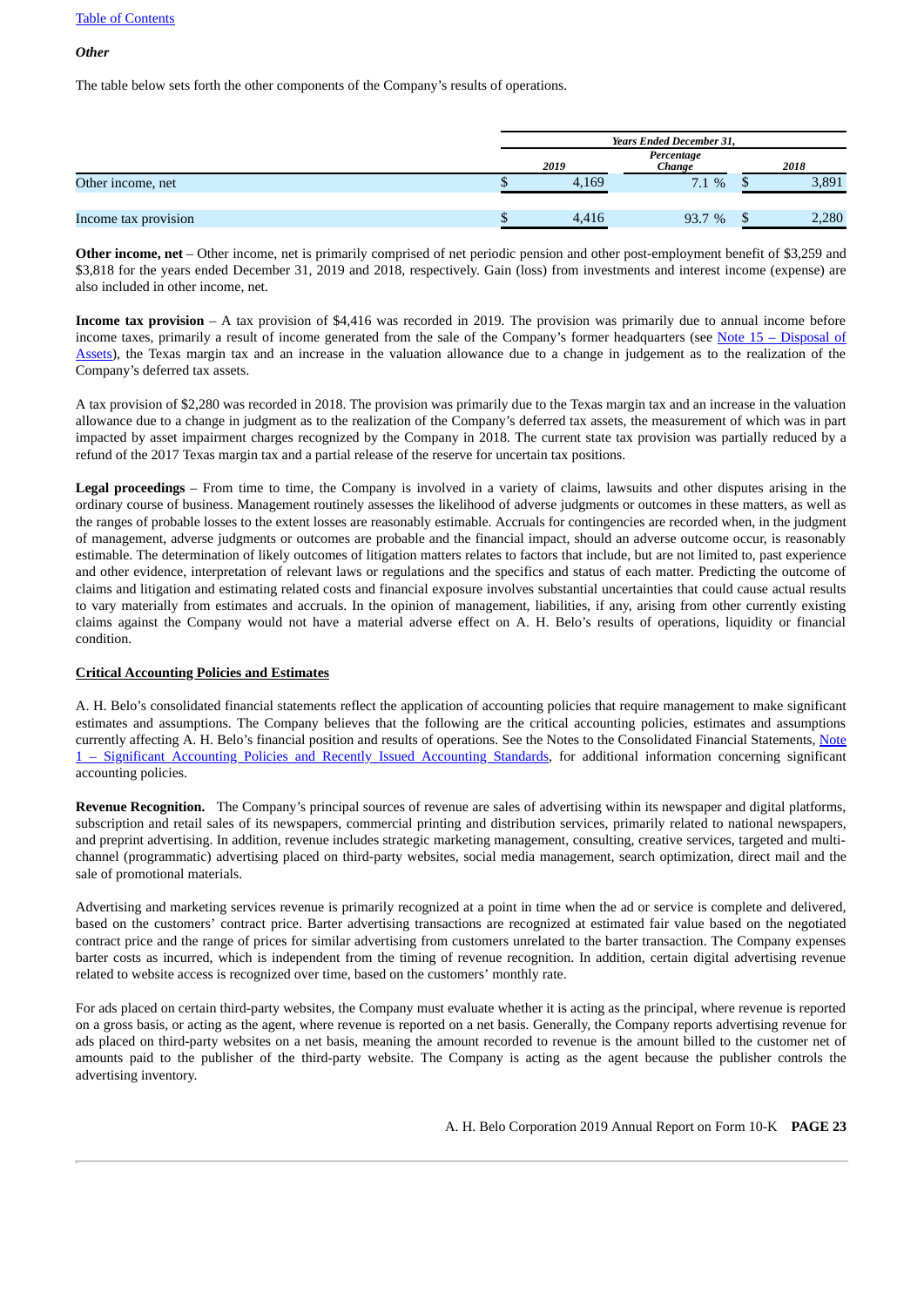Circulation revenue is generated primarily by selling home delivery and digital subscriptions, as well as single copy sales to nonsubscribers. Home delivery revenue is recognized over the subscription period based on the days of actual delivery over the total subscription days and single copy revenue is recognized at a point in time when the paper is purchased. Revenue is directly reduced for any non-payment for the grace period of home delivery subscriptions where the Company recorded revenue for newspapers delivered after a subscription expired. Digital-only subscription revenue is recognized over the subscription period based on daily or monthly access to the content in the subscription period.

Printing, distribution and other revenue is primarily generated from printing and distribution of other newspapers, as well as production of preprinted advertisements for other newspapers. Printing, distribution and other revenue is recognized at a point in time when the product or service is delivered.

**Goodwill.** Goodwill is recorded at the reporting unit level based on the excess fair value of prior business acquisitions over the fair value of the assets and liabilities acquired. Reporting units of the Company are based on its internal reporting structure and represent a reporting level below an operating segment. Unless qualitative factors allow the Company to conclude it is more-likely-than-not that the fair value of the reporting unit exceeds its carrying value, goodwill is tested for impairment by estimating the fair value of the reporting unit. If the fair value of the reporting unit is less than its carrying value, the fair value for the reporting unit's underlying assets and liabilities is determined and goodwill is adjusted accordingly. In determining the fair value for a reporting unit, the Company considers recent stock and sales transaction prices of peer group companies as well as the present value of expected future cash flows of the reporting unit. Significant assumptions include sales and expense growth rates, discount rates, capital expenditures and the impact of current market conditions. These estimates could be materially impacted by changes in market conditions. The Company performs the goodwill impairment test as of December 31 each fiscal year or when changes in circumstances indicate an impairment event may have occurred. Impairment charges represent noncash charges and do not affect the Company's liquidity, cash flows from operating activities or have any effect on future operations.

In the third quarter of 2019, the Company made a strategic change to move to a single-decision making reporting structure. With this reorganization, the Company revised its financial forecast for the remainder of the year, which resulted in a significant decrease in operating income for the Marketing Services reporting unit. The reorganization to one operating segment coupled with the significant decrease in the Marketing Services forecast was determined to be a triggering event that required an impairment review of goodwill and long-lived assets. In the third quarter of 2019, the Company tested the Marketing Services reporting unit's goodwill for impairment using a discounted cash flow methodology with a peer-based risk-adjusted weighted average cost of capital. The Company believes the use of a discounted cash flow approach is the most reliable indicator of the estimated fair value of the business. Upon completion of the test, it was determined the Marketing Services reporting unit's carrying value exceeded its estimated fair value. Accordingly, the Company recorded a noncash goodwill impairment charge of \$1,593 in the third quarter of 2019, fully impairing goodwill. See Note 6 – Goodwill and Intangible Assets for additional [information.](#page-51-0)

**Pension.** The Company follows accounting guidance for single-employer defined benefit plans. Plan assets and the projected benefits obligation are measured each December 31, and the Company records as an asset or liability for the net funded position of the plans. Certain changes in actuarial valuations related to returns on plan assets and projected benefit obligations are recorded to accumulated other comprehensive income (loss) and are amortized to net periodic pension expense (benefit) over the weighted average remaining life of plan participants, to the extent the cumulative balance in accumulated other comprehensive income (loss) exceeds 10 percent of the greater of the respective plan's (a) projected benefit obligation or (b) the market-related value of the plan's assets. Net periodic pension expense (benefit) is recognized each period by accruing interest expense on the projected benefit obligation and accruing a return on assets associated with the plan assets. Participation in and accrual of new benefits to participants has been frozen since 2007 and, accordingly, on-going service costs are not a component of net periodic pension expense (benefit). From time to time, the Companysponsored plans may settle pension obligations with certain plan participants through the plans' master trust as part of its de-risking strategies. The gains or losses associated with settlements of plan obligations to participants are recognized to earnings if such settlements exceed the interest component of net periodic pension cost for the year. Otherwise, such amounts are included in actuarial gains (losses) in accumulated other comprehensive income (loss). Re-measurement of plan assets and liabilities upon a significant settlement or curtailment event is performed based on the values of the month-end closest to the event.

The projected benefit obligations of the A. H. Belo Pension Plans are estimated using the FTSE Pension Discount Curve, which is based upon a portfolio of high-quality corporate debt securities with maturities that correlate to the expected timing of estimated benefit payments to the Pension Plans' participants. Future estimated benefit payments are discounted to their present value at the appropriate yield curve spot rate to determine the projected benefit obligation outstanding at each year end. The single equivalent discount rate as of December 31, 2019 was 2.9 percent and 4.0 percent for December 31, 2018.

Interest expense included in net periodic pension benefit is based on the FTSE Pension Discount Curve established at the beginning of the fiscal year. The discount rate for fiscal year 2019 and 2018 interest cost was 4.0 percent and 3.4 percent, respectively.

The Company assumed a 6.5 percent long-term return on the Pension Plans' assets in 2019 and 2018. This return is based upon historical returns of similar investment pools having asset allocations consistent with the expected allocations of the A. H. Belo Pension Plans.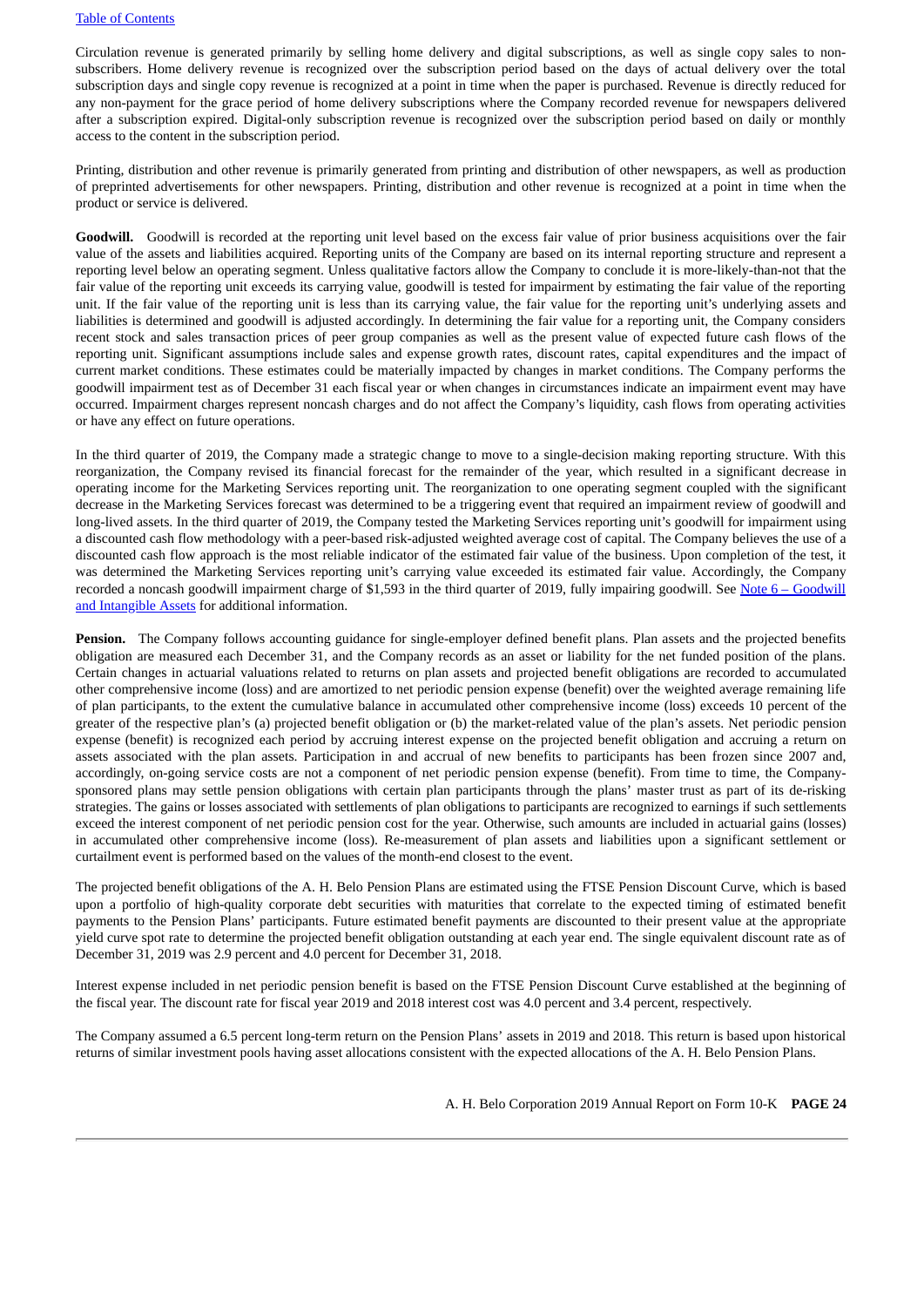Investment strategies for the Pension Plans' assets are based upon factors such as the effective duration of the actuarial liabilities and market risks.

**Income Taxes.** The Company uses the asset and liability method of accounting for income taxes and recognizes deferred tax assets and liabilities based on the difference between the financial statement and tax basis of assets and liabilities using enacted tax rates. The Company establishes a valuation allowance if it is more-likely-than-not that the deferred tax assets will not be realized. The factors used to assess the likelihood of realization of the deferred tax assets include future reversal of deferred tax liabilities, available tax planning strategies, future taxable income and taxable income in prior carryback years.

The Company evaluates any uncertain tax positions each reporting period by tax jurisdiction to determine if it is more-likely-than-not that the tax position will not be sustained on examination by the taxing authorities based on the technical merits of the position. The tax benefits recognized in the financial statements for such positions are measured based on the largest benefit that has a greater than 50 percent likelihood of being realized upon ultimate settlement. If a net operating loss or other tax credit carry forward exists, the Company records the unrecognized tax benefits for such tax positions as a reduction to a deferred tax asset. Otherwise, the unrecognized tax benefits are recorded as a liability. The Company records a liability for uncertain tax positions taken or expected to be taken in a tax return. Any change in judgment related to the expected ultimate resolution of uncertain tax positions is recognized in earnings in the period in which such change occurs. Interest and penalties, if any, related to unrecognized tax benefits are recorded in other income, net.

# **Recent Accounting Standards**

See the Notes to the Consolidated Financial Statements, Note 1 - Significant Accounting Policies and Recently Issued Accounting Standards, regarding the impact of certain recent accounting [pronouncements.](#page-43-1)

# **Liquidity and Capital Resources**

The Company's cash balances as of December 31, 2019 and 2018, were \$48,626 and \$55,313, respectively. The decrease in the cash balance during 2019 was primarily due to the return of capital to shareholders through dividends, capital expenditures, and the acquisition of Cubic Creative. These cash outflows were partially offset by cash proceeds received from the sale of real estate previously used as the Company's headquarters.

The Company intends to hold existing cash for purposes of future investment opportunities, potential return of capital to shareholders and for contingency purposes. Although revenue is expected to continue to decline in future periods, cash flows and other cost cutting measures are expected to be sufficient to fund operating activities and capital spending of less than \$1,000 in 2020.

The future approval of dividends is dependent upon available cash after considering future operating and investing requirements and cannot be guaranteed. The Company continues to have a board-authorized repurchase authority. However, the agreement to repurchase the Company's stock expired in the fourth quarter of 2019 and was not renewed. Current holdings of treasury stock can be sold on the open market.

As a result of the recent COVID-19 outbreak that began in January 2020, the Company is experiencing an increase in digital subscriptions, which currently does not offset the loss of advertising revenue. On April 6, 2020, the Company announced that it is taking several actions to reduce cash outflow in response to the financial impact of COVID-19. The Company will reduce operating expenses, reduce capital expenditures to less than \$1,000 in 2020, and lower the quarterly dividend rate to \$0.04 per share for future dividends declared, if any. In addition, employees' base compensation will be reduced Company-wide, and the annual bonus tied to financial metrics for eligible employees may be reduced if financial results are adversely affected. Beginning with the 2020 annual meeting of shareholders, the board of directors' compensation will be reduced and the board will be reduced in size by two.

In response to the COVID-19 pandemic, President Donald Trump signed into law the Coronavirus Aid, Relief, and Economic Security Act (the "CARES Act") on March 27, 2020. The CARES Act provides numerous tax provisions and other stimulus measures. The Company presently estimates it will benefit from some provisions within the CARES Act resulting in an estimated cash refund of \$2,335. The benefits will be reflected in the first quarter of 2020, when the law was enacted.

As a direct result of COVID-19 uncertainties, on April 3, 2020, the Company entered into a board approved amendment to the two-year seller-financed promissory note of \$22,400, for the sale of the real estate assets previously used as the Company's headquarters. The second promissory note, in the principal amount of \$375, includes a deferred interest payment of \$195 that was due April 1, 2020, and a 2019 real property tax reconciliation payment due from the Purchaser. While it is anticipated that future interest payments will be made on a timely basis there is not a guarantee.

The Company is currently evaluating the impact of COVID-19 on its consolidated financial statements and has not yet quantified what material impacts to the financial statements and future cash flow may result from the actions taken by the Company and its customers in respect of this virus.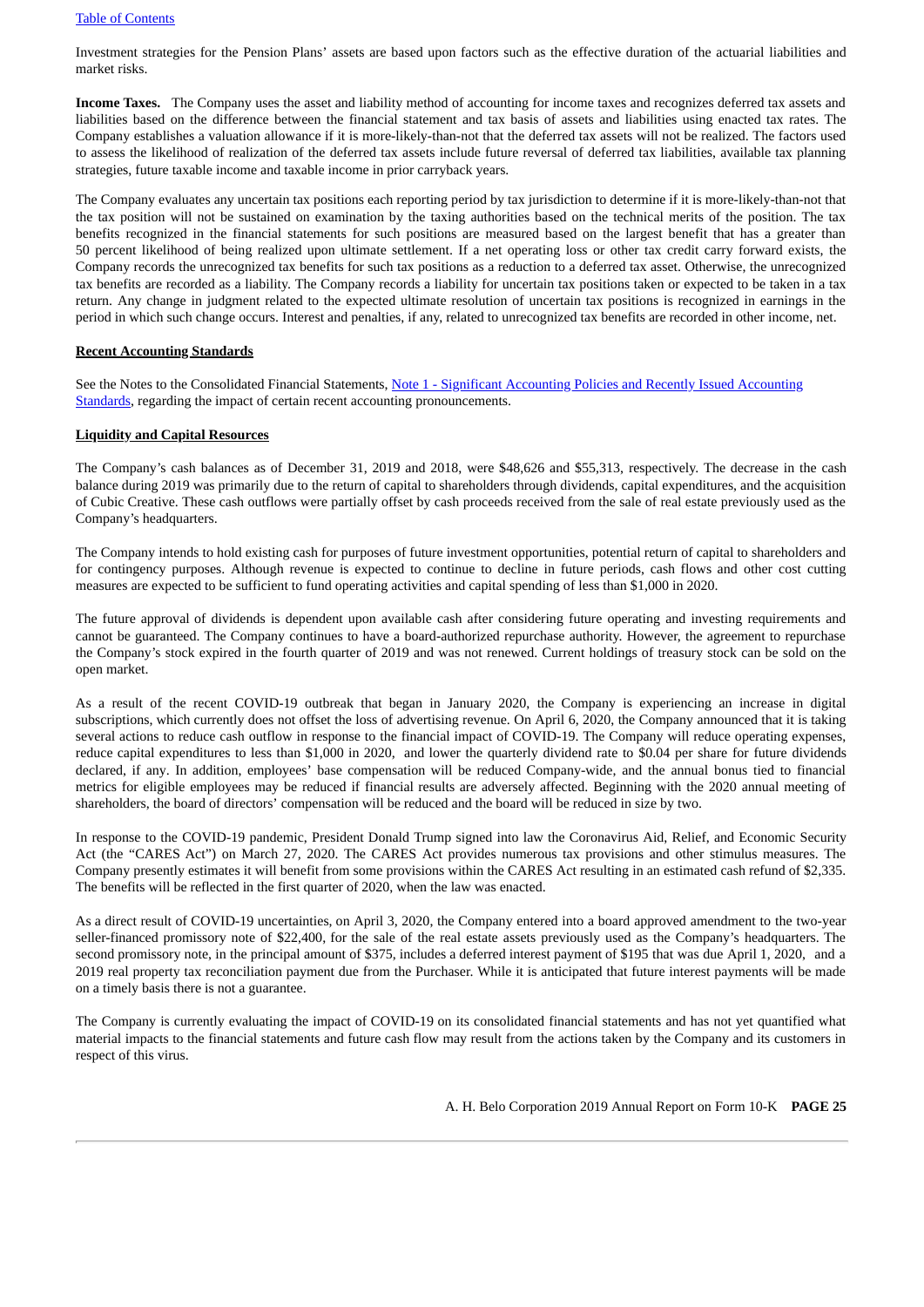The following discusses the changes in cash flows by operating, investing and financing activities in 2019 and 2018.

#### **Operating Cash Flows**

Net cash provided by operating activities was \$1,205 and \$11,718 in 2019 and 2018, respectively.

Cash flows from operating activities decreased in 2019, primarily due to federal income tax refunds of \$7,305 received in 2018 (see Note 9 – Income Taxes) and changes in working capital and other operating assets and [liabilities.](#page-53-0)

Cash flows from operating activities increased in 2018 compared to 2017, primarily due to the 2017 voluntary contribution of \$20,000 to the A. H. Belo Pension Plans, the federal income tax refunds and changes in working capital and other operating assets and liabilities.

### **Investing Cash Flows**

Net cash used for investing activities was \$174 and \$5,656 in 2019 and 2018, respectively.

Cash flows used for investing activities decreased in 2019, due to a reduction in capital spending of \$3,241 and cash proceeds of \$4,597 from the sale of real estate previously used as the Company's headquarters, partially offset by the acquisition of Cubic Creative for \$2,356.

Cash flows used for investing activities in 2018 was all attributable to capital spending.

#### **Financing Cash Flows**

Net cash used for financing activities was \$7,718 and \$8,409 in 2019 and 2018, respectively.

Cash used for financing activities included total dividends paid of \$6,876 and \$7,116 in 2019 and 2018, respectively.

In 2019, the Company purchased 216,490 shares of its Series A common stock at a total cost of \$842 under its board-authorized repurchase authority. However, the agreement to repurchase the Company's stock expired in the fourth quarter of 2019 and was not renewed. In 2018, the Company purchased 266,409 shares of its Series A common stock at a total cost of \$1,299.

# **Financing Arrangements**

None.

#### **Contractual Obligations**

As of December 31, 2019, the Company had contractual obligations, in aggregate, of \$16,225 for the next five years and \$22,121 thereafter, for operating leases, primarily for office space and other distribution centers, some of which include escalating lease payments. See Note 5 – [Leases](#page-50-0) for future lease payments by year. In addition, the Company had expected purchase obligations of \$237 related to capital expenditures.

In December 2017, AHC Dallas Properties, LLC, a wholly-owned subsidiary of the Company, assumed a 12-year lease agreement for office space that serves as the headquarters of the *Denton Record-Chronicle.* In connection with the sale of Denton Publishing Company, owner of the *Denton Record-Chronicle*, to Denton Media Company, Inc., the Company entered into a sublease with Denton Publishing Company for a term ending on July 30, 2023. While it is anticipated that lease payments will be made on a timely basis there is not a guarantee. If Denton Publishing Company is not able to meet the obligation, the Company may look to alternative sublease arrangements.

In December 2016, the Dallas Morning News, Inc., a wholly-owned subsidiary of the Company, entered into a 16-year lease agreement for office space for the Company's new corporate headquarters. The Company recognizes rent expense on a straight-line basis. Per the amended lease agreement, rent payments began in November 2018.

The Company currently does not expect to make contributions to the A. H. Belo Pension Plans in 2020 and no contributions are required to these plans in 2020 under the applicable tax and labor laws governing pension plan funding.

On December 5, 2019, the Company's board of directors declared an \$0.08 per share dividend to shareholders of record as of the close of business on February 14, 2020, paid on March 6, 2020. On March 5, 2020, the Company's board of directors declared an \$0.08 per share dividend to shareholders of record as of the close of business on May 15, 2020, which is payable on June 5, 2020.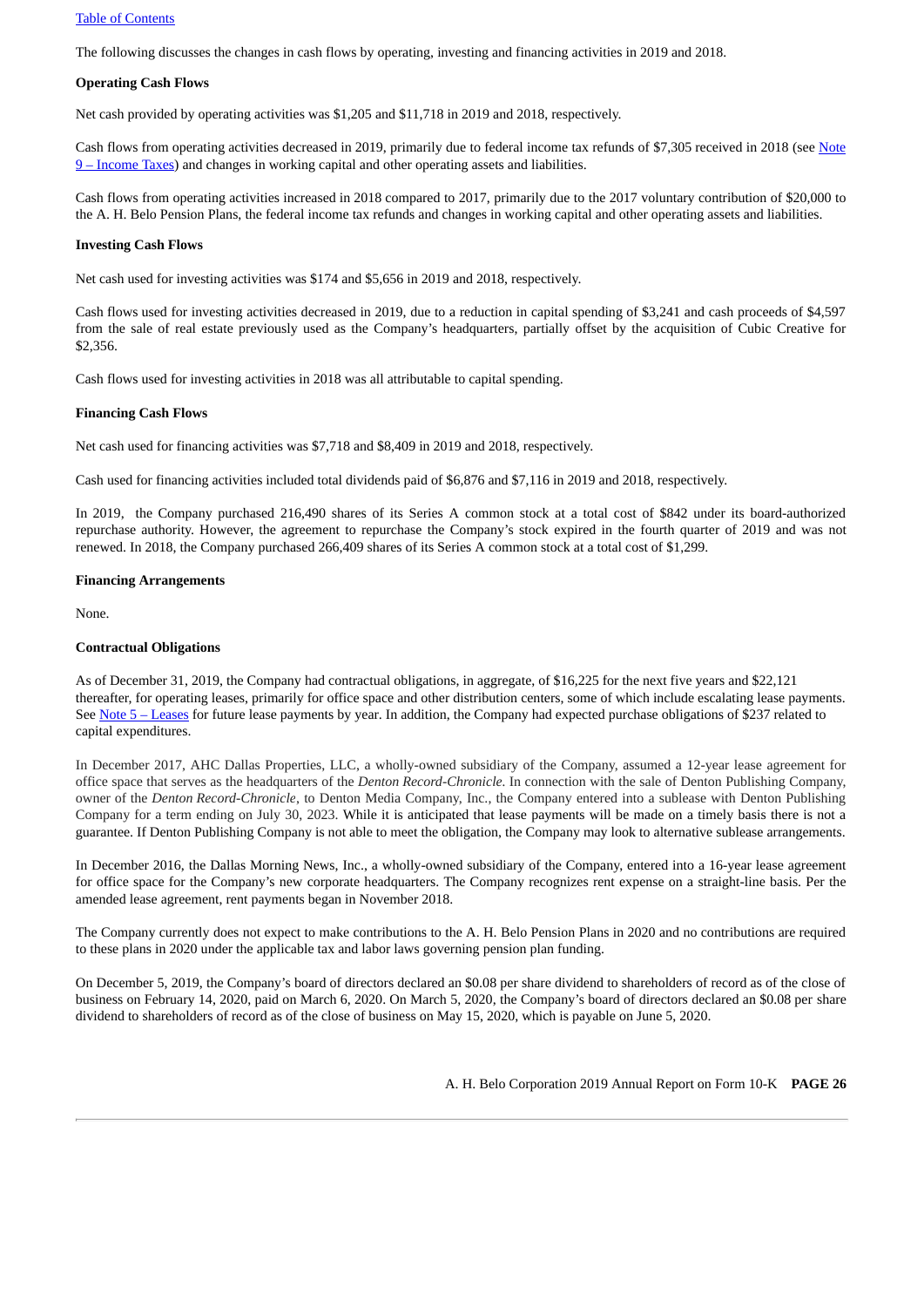# <span id="page-26-0"></span>**Item 7A. Quantitative and Qualitative Disclosures about Market Risk**

A. H. Belo has exposure to changes in the price of newsprint. The Company does not engage in the purchase of derivative contracts to hedge against price fluctuations that may occur. See Item 7. [Management's](#page-17-1) Discussion and Analysis of Financial Condition and Results of Operations for further discussion of this risk.

The investment assets and actuarial liabilities associated with the A. H. Belo Pension Plans are impacted by market factors such as interest rates, inflation and the overall economic environment. Changes in these risk factors could have a direct and material impact on the funded status of the A. H. Belo Pension Plans and the level of funding the Company is required to meet each year.

# <span id="page-26-1"></span>**Item 8. Financial Statements and Supplementary Data**

The consolidated financial statements, together with the Report of Independent Registered Public Accounting Firms, are included herein starting on [page](#page-35-0) 36 of this Annual Report on Form 10-K.

## <span id="page-26-2"></span>**Item 9. Changes in and Disagreements with Accountants on Accounting and Financial Disclosure**

None.

#### <span id="page-26-3"></span>**Item 9A. Controls and Procedures**

# **Evaluation of Disclosure Controls and Procedures**

Disclosure controls and procedures, as defined in Rules 13a-15(e) and 15d-15(e) under the Exchange Act, are controls that are designed to ensure that information required to be disclosed by the Company in reports filed or submitted under the Exchange Act is recorded, processed, summarized and reported within the time periods specified in the SEC's rules and forms, and that such information is accumulated and communicated to management, including the Company's Chief Executive Officer and Principal Financial Officer, as appropriate, to allow timely decisions regarding required disclosure. In designing disclosure controls and procedures, management is required to apply its judgment in evaluating the cost-benefit relationship of possible disclosure controls and procedures. The design of any disclosure controls and procedures is also based, in part, upon certain assumptions about the likelihood of future events and there can be no assurance that any design will succeed in achieving its stated goals under all potential future conditions.

The Company's management, with the participation of its Chief Executive Officer and Principal Financial Officer, evaluated the effectiveness of the design and operation of its disclosure controls and procedures as of December 31, 2019. Based on that evaluation, management concluded that, as of such date, the Company's disclosure controls and procedures were not effective due to material weaknesses in its internal control over financial reporting described below.

Notwithstanding the material weaknesses, management believes the consolidated financial statements included in this Annual Report on Form 10-K present fairly, in all material respects, the Company's financial condition, results of operations and cash flows at and for the periods presented in accordance with U.S. generally accepted accounting principles.

#### **Management's Report on Internal Control Over Financial Reporting**

The management of A. H. Belo is responsible for establishing and maintaining adequate internal control over financial reporting as defined in Rule 13a-15(f) under the Exchange Act. The Company's internal control system was designed to provide reasonable assurance to management and the board of directors regarding the preparation and fair presentation of published financial statements. Under the supervision and with the participation of management, including the Chief Executive Officer and Principal Financial Officer, an assessment of the effectiveness of internal control over financial reporting was conducted as of December 31, 2019. In making this assessment, management used the criteria set forth by the Committee of Sponsoring Organizations of the Treadway Commission ("COSO") in Internal Control – Integrated Framework (2013).

During the second quarter of 2019, the Company acquired Cubic Creative. As permitted by SEC staff interpretive guidance for newly acquired businesses, the Company excluded Cubic Creative from management's assessment of the effectiveness of the Company's internal control over financial reporting as of December 31, 2019. There were no material changes in the Company's internal control over financial reporting due to the acquisition during fiscal year 2019. The Cubic Creative acquisition is not considered significant to the Company's consolidated financial statements. Cubic Creative's total revenue recorded in 2019 was 1.3 percent of the Company's total revenue and total assets were 1.1 percent of the Company's total assets as of December 31, 2019.

Because of its inherent limitations, internal control over financial reporting may not prevent or detect misstatements. Also, projections of any evaluation of effectiveness to future periods are subject to the risk that controls may become inadequate because of changes in conditions, or that the degree of compliance with the policies or procedures may deteriorate.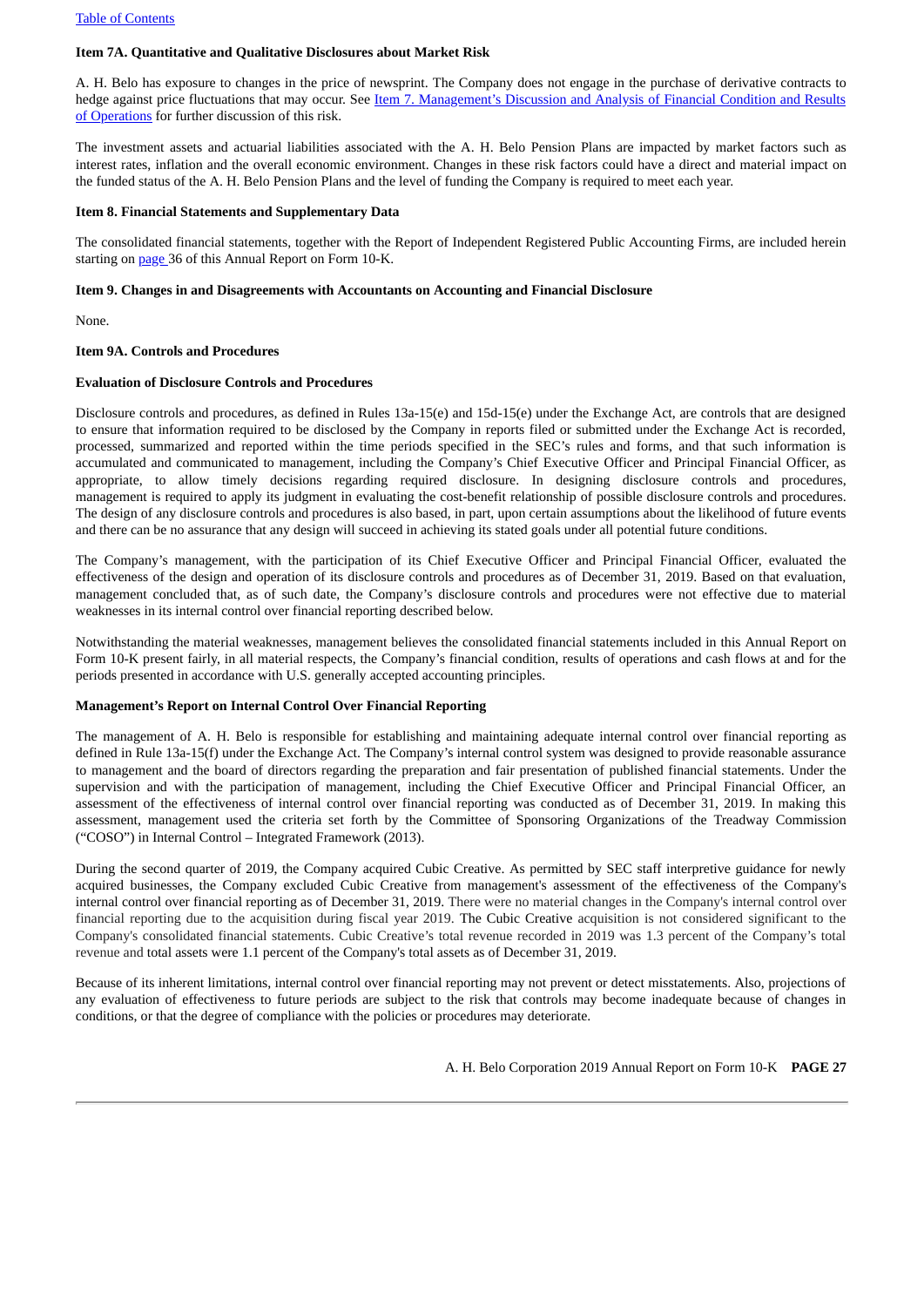A material weakness is a deficiency, or a combination of deficiencies, in internal control over financial reporting, such that there is a reasonable possibility that a material misstatement of the Company's annual or interim financial statements will not be prevented or detected on a timely basis.

Based on this assessment, using the criteria set forth by COSO in Internal Control – Integrated Framework (2013), management concluded that the Company's internal control over financial reporting was not effective as of December 31, 2019, due to material weaknesses that existed as of such date. The Company did not effectively design or operate certain process-level controls over the accuracy or the occurrence of revenue. In addition, certain process-level controls that were implemented during 2019 to remediate the previously reported material weaknesses related to the occurrence of revenue were not operating for a sufficient period of time.

#### **Remediation Plans**

The Company's management, with oversight from the Audit Committee of the Board of Directors of the Company, is actively engaged in remediation efforts to address the material weaknesses identified above. As of the date of filing this Form 10-K, management is in the process of evaluating alternatives for modifying the design of certain ineffective controls and to ensure the operating effectiveness. Management intends to continue these efforts to remediate the 2019 material weaknesses including the following:

- Modify certain process-level controls over the accuracy and occurrence of revenue.
- Review the design of all process-level revenue controls and improve, as needed.
- In its efforts to remediate the 2018 material weaknesses noted below, the Company enhanced training provided to all personnel who have financial reporting or internal control responsibilities. The training included a review of individual roles and responsibilities related to internal controls, improvements in oversight responsibilities and reemphasized the importance of completing the control procedures. However, in light of the material weaknesses identified for 2019 noted above, the Company concluded that these efforts were not effective and will continue to increase training in conjunction with reviewing the design and operating effectiveness of all revenue controls.

These improvements are targeted at strengthening the Company's internal control over financial reporting and remediating the 2019 material weaknesses. The Company remains committed to an effective internal control environment and management believes that these actions and the improvements management expects to achieve as a result, will effectively remediate the 2019 material weaknesses. However, the material weaknesses in the Company's internal control over financial reporting will not be considered remediated until the controls operate for a sufficient period of time and management has concluded, through testing, that these controls operate effectively.

#### **Changes in Internal Control Over Financial Reporting**

Except as related to the material weaknesses and mitigation activities described below, there have been no changes in the Company's internal control over financial reporting identified in connection with the evaluation required by Rules 13a-15(d) and 15d-15(d) of the Exchange Act that occurred during the fourth fiscal quarter ended December 31, 2019, that have materially affected, or are reasonably likely to materially affect, the Company's internal control over financial reporting.

#### **Remediation of Certain Prior Year Material Weaknesses**

As disclosed in our Annual Report on Form 10-K/A for the year ended December 31, 2018, and in the quarterly reports on Form 10-Q/A for the first two quarters of 2019 and Form 10-Q for the third quarter of 2019, the Company's management, with oversight from the Audit Committee of the Board of Directors of the Company, actively engaged in remediation efforts to address the material weaknesses identified below. Management has taken a number of actions to remediate the 2018 material weaknesses. Before the issuance of Form 8- K filed November 20, 2019, which concluded that the consolidated financial statements contained in the Company's Annual Report on Form 10-K for the year ended December 31, 2018 should no longer be relied upon, these deficiencies were identified by management and remediation for most of them were well under way. The following are the material weaknesses that existed as of December 31, 2018, and the associated remediation:

#### *Material Weaknesses Effectively Remediated*

The Company did not have effective controls to ensure there was comprehensive analysis, documentation, and review over the preparation of the Company's income tax provision. For 2019, the Company enhanced the existing controls to improve the level of precision of management's review and analysis of work performed by management and third-party tax professionals and to capture detailed documentation of the execution of the controls over the preparation of the Company's provision for income taxes.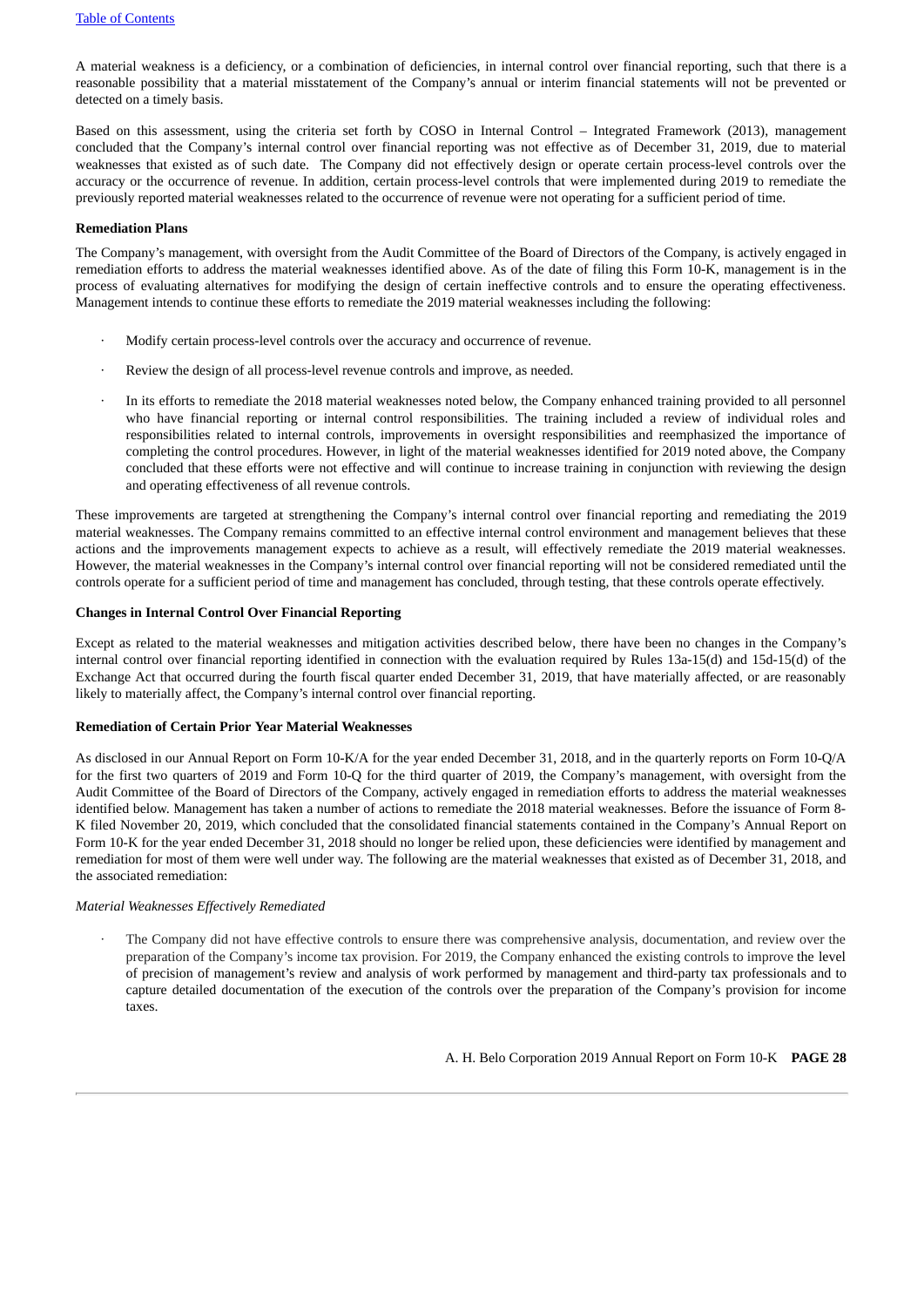- · The Company did not design effective internal controls over its processes used to conclude on and disclose the operating segments and reporting units of the Company, in addition to controls over identifying triggering events and the assumptions used in the valuation and impairment review of goodwill and long-lived assets. For 2019, the Company designed enhanced controls over impairment testing for both goodwill and the long-lived assets to ensure the controls are designed and operating effectively to include properly identifying triggering events along with enhancing controls around the reviews of assumptions used in impairment tests, with the assistance of a thirty-party valuation specialist. These enhanced controls were executed when performing asset impairment tests based on a triggering event that occurred in the third quarter of 2019 and when evaluating possible triggering events for the year-end 2019 impairment review.
- The Company did not design and maintain effective monitoring controls over user access to, and the monitoring of elevated user access within, information technology ("IT") systems and program change-management over certain IT systems that support the Company's financial reporting processes. The Company's process-level controls that are dependent on information from the affected IT systems were also deemed ineffective because reports used in the execution of the controls could have been adversely impacted. In early 2019, the Company identified improvements in the risk assessment and design of monitoring activities over change-management, the review of user access to the Company's IT systems, the reviews of activities conducted by users with elevated access. The Company implemented enhanced controls for these areas prior to or during the fourth quarter of 2019.

# *Material Weaknesses Still Subject to Remediation*

- The Company did not design effective process-level controls over the assessment and application of revenue recognition and related accounts for new contracts with customers along with certain process-level controls over the occurrence of revenue. In the third quarter of 2019, the Company designed a new control to identify new contracts and determine appropriate revenue recognition. The Company also implemented additional process-level controls over the occurrence of revenue, but not all of these controls were operating for a sufficient period of time to fully remediate this material weakness, as noted above.
- Throughout 2019, the Company developed and delivered further internal controls training to individuals associated with these control deficiencies and enhanced training provided to all personnel who have financial reporting or internal control responsibilities in these areas. However, in light of the material weaknesses identified for 2019 noted above, the Company concludes that these efforts were not effective and will increase training in conjunction with reviewing the design of all revenue controls noted above.

As a result of the remediation actions in 2019 discussed above, management has determined that certain, but not all, of the 2018 material weaknesses in internal controls over financial reporting have been remediated as of December 31, 2019.

#### **Audit Opinion on Internal Control Over Financial Reporting**

The effectiveness of the Company's internal control over financial reporting was audited by Grant Thornton LLP, an independent registered public accounting firm, as stated in their report, which is included on [page](#page-36-0) 37 of this Annual Report on Form 10-K.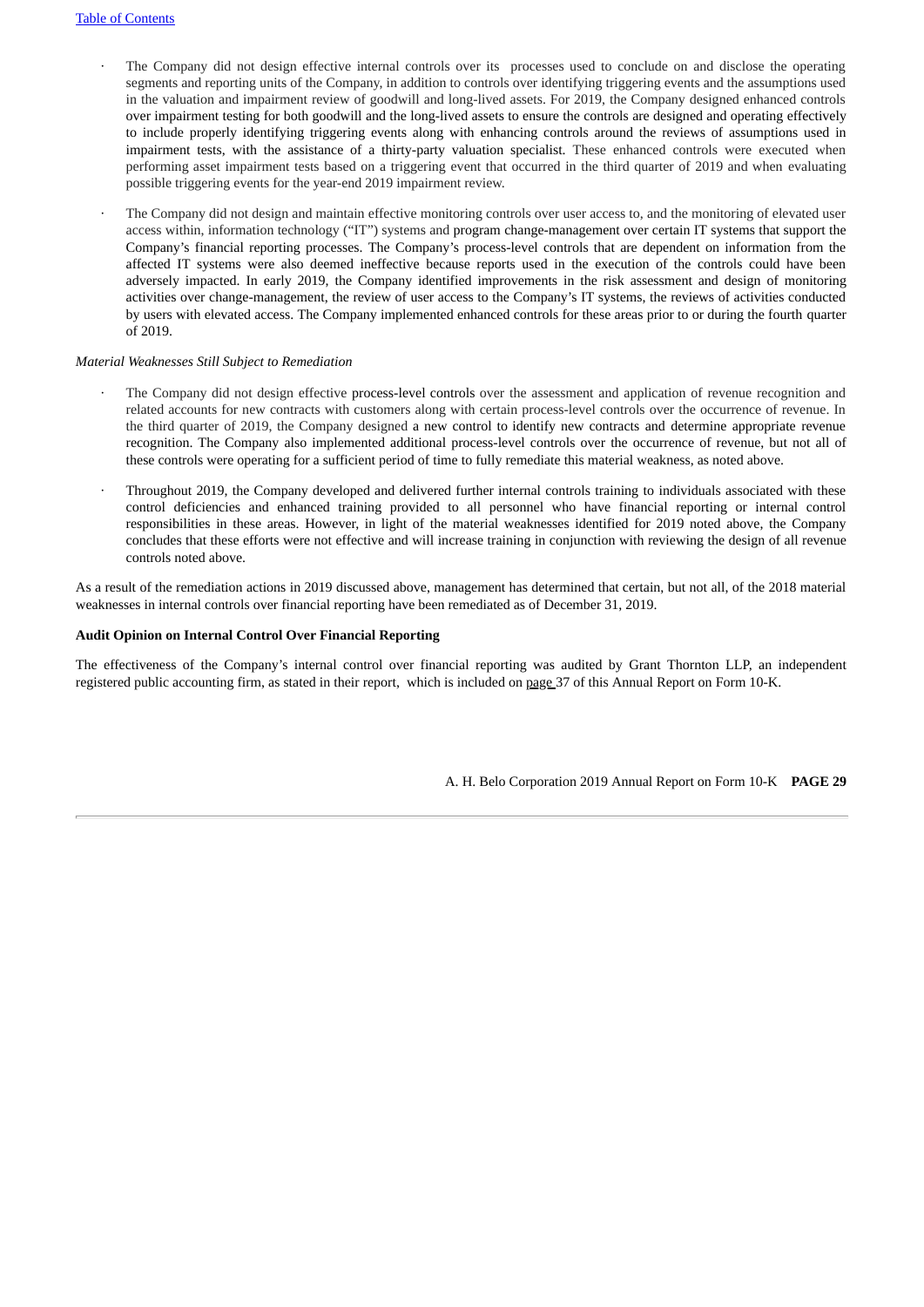# **PART III**

# <span id="page-29-1"></span><span id="page-29-0"></span>**Item 10. Directors, Executive Officers and Corporate Governance**

The information set forth under the headings "A. H. Belo Corporation Stock Ownership," "Proposal One: Election of Directors," "Corporate Governance – Committees of the Board – *Audit Committee,"* "Corporate Governance – Committees of the Board – *Nominating and Corporate Governance Committee,"* and "Information About Our Executive Officers" contained in the definitive Proxy Statement for the Company's Annual Meeting of Shareholders to be held on June 2, 2020, is incorporated herein by reference.

A. H. Belo has adopted a Code of Business Conduct and Ethics that applies to all directors, officers and employees, which can be found at the Company's website, *www.ahbelo.com*. The Company will post any amendments to the Code of Business Conduct and Ethics, as well as any waivers that are required to be disclosed by the rules of either the SEC or the New York Stock Exchange, on the Company's website. Information on A. H. Belo's website is not incorporated by reference into this Annual Report on Form 10-K.

The Company's board of directors adopted Corporate Governance Guidelines and charters for the Audit, Compensation and Nominating and Governance Committees of the Board of Directors. These documents can be found at the Company's website, *www.ahbelo.com*.

Shareholders can also obtain, without charge, printed copies of any of the materials referred to above by contacting the Company at the following address:

A. H. Belo Corporation P. O. Box 224866 Dallas, Texas 75222-4866 Attn: Investor Relations Telephone: (214) 977-7342

#### <span id="page-29-2"></span>**Item 11. Executive Compensation**

The information set forth under the headings "Corporate Governance – Committees of the Board – *Compensation Committee,*" "Executive Compensation – Summary Compensation Table, – Change in Control Arrangements and Other Agreements Upon Termination of Employment, – Potential Payments on Change in Control or Upon Termination of Employment at December 31, 2019," "Corporate Governance – "Director Compensation" contained in the definitive Proxy Statement for the Company's Annual Meeting of Shareholders to be held on June 2, 2020, is incorporated herein by reference.

#### <span id="page-29-3"></span>**Item 12. Security Ownership of Certain Beneficial Owners and Management and Related Stockholder Matters**

The information set forth under the headings "A. H. Belo Corporation Stock Ownership of Directors and Executive Officers" and "Equity Compensation Plan Information" contained in the definitive Proxy Statement for the Company's Annual Meeting of Shareholders to be held on June 2, 2020, is incorporated herein by reference.

Information regarding the number of shares of common stock authorized for issuance under the Company's equity compensation plans is included in the Notes to the Consolidated Financial Statements, Note 8 - [Long-term](#page-52-0) Incentive Plan.

#### <span id="page-29-4"></span>**Item 13. Certain Relationships and Related Transactions, and Director Independence**

The information set forth under the heading "Certain Relationships" and "Corporate Governance – Director Independence" contained in the definitive Proxy Statement for the Company's Annual Meeting of Shareholders to be held on June 2, 2020, is incorporated herein by reference.

#### <span id="page-29-5"></span>**Item 14. Principal Accountant Fees and Services**

The information set forth under the heading "Proposal Two: Ratification of the Appointment of Independent Registered Public Accounting Firm" contained in the definitive Proxy Statement for the Company's Annual Meeting of Shareholders to be held on June 2, 2020, is incorporated herein by reference.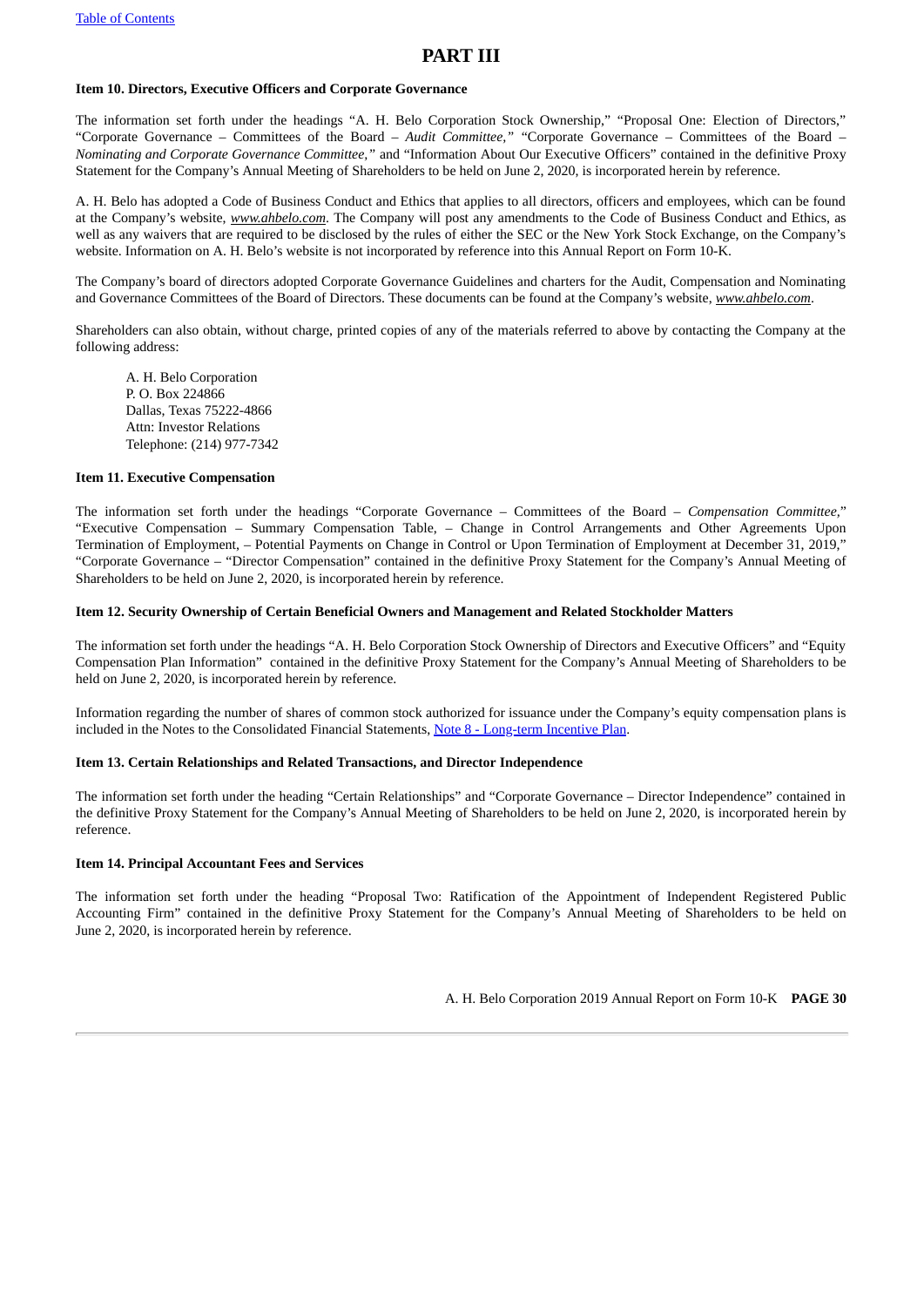# <span id="page-30-1"></span><span id="page-30-0"></span>**Item 15. Exhibits, Financial Statement Schedules**

(1) The consolidated financial statements listed in the Index to Consolidated Financial Statements included in the table of contents are filed as part of this report.

(2) All financial statement schedules were omitted because they are not applicable, are not required, or the required information is shown in the consolidated financial statements or notes thereto.

(3) Exhibits:

Exhibits marked with an asterisk (\*) are incorporated by reference to documents previously filed by the Company with the SEC, as indicated. In accordance with Regulation S-T, the XBRL-related information marked with a double asterisk (\*\*) in Exhibit No. 101 to this Annual Report on Form 10-K is deemed filed. All other documents are filed with this report. Exhibits marked with a tilde (~) are management contracts, compensatory plan contracts or arrangements filed pursuant to Item 601(b)(10)(iii)(A) of Regulation S-K.

| <b>Exhibit</b><br><b>Number</b> |        | Description                                                                                                                                                                                                                                                                                                                                                                                                                                                                                                                                                    |
|---------------------------------|--------|----------------------------------------------------------------------------------------------------------------------------------------------------------------------------------------------------------------------------------------------------------------------------------------------------------------------------------------------------------------------------------------------------------------------------------------------------------------------------------------------------------------------------------------------------------------|
| 2.1                             | $\ast$ | Agreement and Plan of Merger dated April 23, 2018 by and between A. H. Belo Corporation and A. H. Belo Texas, Inc.<br>(Exhibit 2.1 to the Company's Current Report on Form 8-K filed with the Securities and Exchange Commission on April 23,<br>2018 (Securities and Exchange Commission File No. 001-33741) (the "April 23, 2018 Form 8-K")).                                                                                                                                                                                                                |
| 3.1                             | $\ast$ | Certificate of Formation of A. H. Belo Corporation (successor to A. H. Belo Texas, Inc.) (Exhibit 3.1 to the April 23, 2018<br>Form $8-K$ )                                                                                                                                                                                                                                                                                                                                                                                                                    |
| 3.2                             | $\ast$ | Certificate of Merger (Delaware) of A. H. Belo Corporation with and into A. H. Belo Texas, Inc. (Exhibit 3.3 to the<br>Company's Current Report on Form 8-K filed with the Securities and Exchange Commission on July 2, 2018 (Securities and<br>Exchange Commission File No. 001-33741) (the "July 2, 2018 Form 8-K"))                                                                                                                                                                                                                                        |
| 3.3                             | $\ast$ | Certificate of Merger (Texas) of A. H. Belo Corporation with and into A. H. Belo Texas, Inc. (Exhibit 3.4 to the July 2, 2018<br>Form $8-K$ )                                                                                                                                                                                                                                                                                                                                                                                                                  |
| 3.4                             | $\ast$ | Bylaws of A. H. Belo Corporation (successor to A. H. Belo Texas, Inc.) (Exhibit 3.2 to the April 23, 2018 Form 8-K)<br>(1) * Amendment No. 1 to the Amended and Restated Bylaws of A. H. Belo Corporation (Exhibit 3.1 to the Company's<br>Current Report on Form 8-K filed with the Securities and Exchange Commission on April 6, 2020 (Securities and<br>Exchange Commission File No. 001-33741) (the "April 6, 2020 Form 8-K"))                                                                                                                            |
| $4.1(a)$ *                      |        | Certain rights of the holders of the Company's Common Stock set forth in Exhibits 3.1-3.4 above                                                                                                                                                                                                                                                                                                                                                                                                                                                                |
| $4.1(b)$ *                      |        | Description of Capital Stock (Exhibit 4.1 to the July 2, 2018 Form 8-K)                                                                                                                                                                                                                                                                                                                                                                                                                                                                                        |
| 4.2                             | $\ast$ | Specimen Form of Certificate representing shares of the Company's Series A Common Stock (Exhibit 4.2 to the July 2, 2018<br>Form $8-K$ )                                                                                                                                                                                                                                                                                                                                                                                                                       |
| 4.3                             | $\ast$ | Specimen Form of Certificate representing shares of the Company's Series B Common Stock (Exhibit 4.3 to the July 2, 2018<br>Form $8-K$ )                                                                                                                                                                                                                                                                                                                                                                                                                       |
| 10.1                            | $\ast$ | <b>Material Contracts</b>                                                                                                                                                                                                                                                                                                                                                                                                                                                                                                                                      |
|                                 |        | (1) * Sublease Agreement for Old Dallas Library Building dated December 30, 2016 (Exhibit 10.1 to A. H. Belo<br>Corporation's Current Report on Form 8-K filed with the Securities and Exchange Commission on January 3, 2017<br>(Securities and Exchange Commission File No. 001-33741) (the "January 3, 2017 Form 8-K"))<br>Guaranty of Lease dated December 30, 2016 (Exhibit 10.2 to the January 3, 2017 Form 8-K)<br>$(2)$ <sup>*</sup>                                                                                                                   |
|                                 |        | Paper Supply Agreement effective as of August 5, 2019, by and between The Dallas Morning News, Inc. and Gannett<br>$(3)$ $*$<br>Supply Corporation (Exhibit 10.1 to A. H. Belo Corporation's Current Report on Form 8-K filed with the Securities and<br>Exchange Commission on May 6, 2019 (Securities and Exchange Commission File No. 001-33741))                                                                                                                                                                                                           |
|                                 |        | Purchase and Sale Agreement effective as of May 17, 2019, by and between The Dallas Morning News, Inc. and<br>$(4)$ <sup>*</sup><br>Charter DMN Holdings, LP, together with related Promissory Note dated May 17, 2019, in the original principal<br>amount of \$22.4 million made by Charter DMN Holdings, LP, payable to The Dallas Morning News, Inc. (Exhibit 10.1<br>to A. H. Belo Corporation's Current Report on Form 8-K filed with the Securities and Exchange Commission on May<br>17, 2019 (Securities and Exchange Commission File No. 001-33741)) |
|                                 |        | $\ast$<br>Modification Agreement effective April 1, 2020 to Promissory Note dated May 17, 2020 (Exhibit 10.1 to the<br>(a)<br>April 6, 2020 Form 8-K)                                                                                                                                                                                                                                                                                                                                                                                                          |
|                                 |        | Promissory Note (Interest and Property Tax Reconciliation) effective April 1, 2020 (Exhibit 10.2 to the April 6,<br>∗<br>(b)<br>2020 Form 8-K)                                                                                                                                                                                                                                                                                                                                                                                                                 |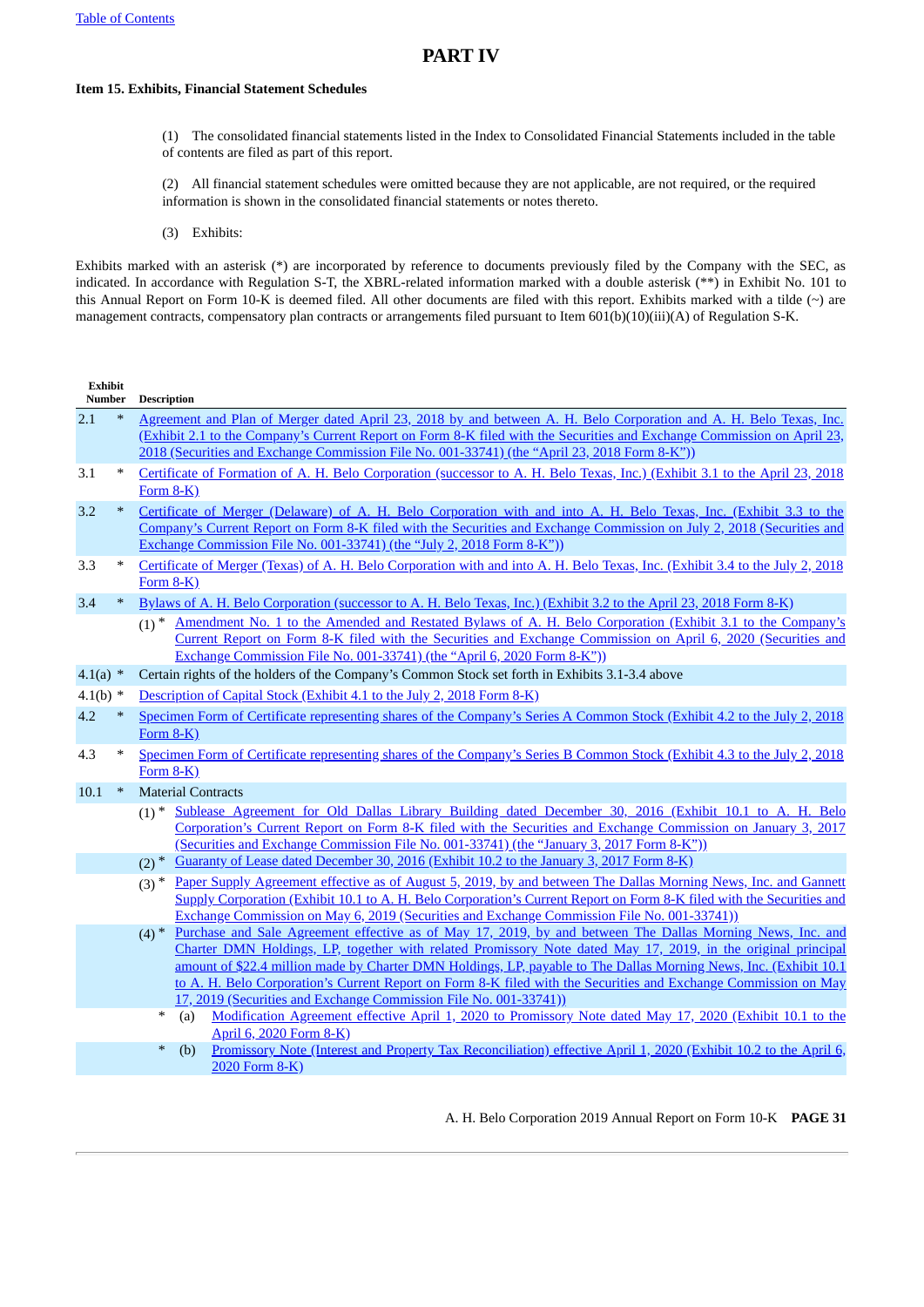| <b>Exhibit</b><br>Number |            | <b>Description</b> |                                                                                                                                                                                                                                                                                                                                                     |
|--------------------------|------------|--------------------|-----------------------------------------------------------------------------------------------------------------------------------------------------------------------------------------------------------------------------------------------------------------------------------------------------------------------------------------------------|
| $10.2$ *                 |            |                    | Compensatory plans and arrangements:                                                                                                                                                                                                                                                                                                                |
|                          | $\sim$ (1) |                    | A. H. Belo Savings Plan as Amended and Restated Effective January 1, 2015 (Exhibit 10.2(1) to the Company's<br>Annual Report on Form 10-K filed with the Securities and Exchange Commission on March 6, 2015 (Securities<br>and Exchange Commission File No. 001-33741))                                                                            |
|                          |            | $\ast$             | (a) First Amendment to the A. H. Belo Savings Plan effective January 1, 2016 (Exhibit 10.2(1)(a) to the<br>Company's Quarterly Report on Form 10-Q filed with the Securities and Exchange Commission on<br>November 1, 2016 (Securities and Exchange Commission File No. 001-33741))                                                                |
|                          |            | $\ast$             | Second Amendment to the A. H. Belo Savings Plan effective September 8, 2016 (Exhibit 10.2(1)(b) to the<br>(b)<br>Company's Quarterly Report on Form 10-Q filed with the Securities and Exchange Commission on<br>November 1, 2016 (Securities and Exchange Commission File No. 001-33741))                                                          |
|                          |            | $\ast$             | Third Amendment to the A. H. Belo Savings Plan dated September 7, 2017 (Exhibit 10.3 to the Company's<br>(c)<br>Current Report on Form 8-K filed with the Securities and Exchange Commission on September 8, 2017<br>(Securities and Exchange Commission File No. 001-33741)(the "September 8, 2017 Form 8-K"))                                     |
|                          |            | ∗                  | Fourth Amendment to the A. H. Belo Savings Plan (Exhibit 10.2 to the July 2, 2018 Form 8-K)<br>(d)                                                                                                                                                                                                                                                  |
|                          |            | $\ast$             | Fifth Amendment to the A. H. Belo Savings Plan dated November $27$ , $2018$ (Exhibit $10.2(1)(E)$ to the<br>(e)<br>Company's Quarterly Report on Form 10-Q filed with the Securities and Exchange Commission on April 29,<br>2019 (Securities and Exchange Commission File No. 001-33741)(the "1 <sup>®</sup> Quarter 2019 Form 10-Q")).            |
|                          |            | $\ast$             | Sixth Amendment to the A. H. Belo Savings Plan dated April 1, 2019 (Exhibit 10.2(1)(F) to the 1 <sup><i>z</i></sup> Quarter<br>(f)<br>2019 Form 10-Q)                                                                                                                                                                                               |
|                          |            | $\ast$             | Seventh Amendment to the A. H. Belo Savings Plan dated December 1, 2019 (Exhibit 10.2(1)(G) to the<br>(g)<br>Company's Quarterly Report on Form 10-Q filed with the Securities and Exchange Commission on April 14,<br>2020 (Securities and Exchange Commission File No. 001-33741))                                                                |
|                          | $\sim$ (2) | $\ast$             | A. H. Belo 2017 Incentive Compensation Plan (Exhibit I to A. H. Belo Corporation's Schedule 14A Proxy                                                                                                                                                                                                                                               |
|                          |            |                    | Statement filed with the Securities and Exchange Commission on March 28, 2017)                                                                                                                                                                                                                                                                      |
|                          |            | $\ast$             | (a) First Amendment to the A. H. Belo 2017 Incentive Compensation Plan (Exhibit 10.1 to the July 2, 2018 Form<br>$8-K$ )                                                                                                                                                                                                                            |
|                          |            | $\ast$             | Form of A. H. Belo 2017 Incentive Compensation Plan Evidence of Grant (for Non-Employee Directors)<br>(b)<br>(Exhibit 10.1 to A. H. Belo Corporation's Current Report on Form 8-K filed with the Securities and Exchange<br>Commission on May 12, 2017 (Securities and Exchange Commission File No. 001-33741) (the "May 12, 2017<br>Form $8-K$ ")) |
|                          |            | $\ast$             | (c) Form of A. H. Belo 2017 Incentive Compensation Plan Evidence of Grant (for Employee Awards) (Exhibit<br>10.2 to the May 12, 2017 Form 8-K)                                                                                                                                                                                                      |
|                          | $\sim$ (3) | $\ast$             | Form of A. H. Belo Cash Long-Term Incentive Compensation Evidence of Grant (for Employee Awards) (Exhibit<br>10.1 to the Company's Annual Report on Form 10-K filed with the Securities and Exchange Commission on<br>March 14, 2019 (Securities and Exchange Commission File No. 001-33741))                                                       |
|                          | $\sim$ (4) | $\ast$             | A. H. Belo Corporation Change In Control Severance Plan (Exhibit 10.7 to the February 12, 2008 Form 8-K)                                                                                                                                                                                                                                            |
|                          |            | $\ast$             | (a) Amendment to the A. H. Belo Change in Control Severance Plan dated March 31, 2009 (Exhibit 10.3 to the<br>April 2, 2009 Form 8-K)                                                                                                                                                                                                               |
|                          | $\sim$ (5) |                    | Robert W. Decherd Compensation Arrangements dated June 19, 2013 (Exhibit 10.1 to the Company's Current<br>Report on Form 8-K filed with the Securities and Exchange Commission on June 19, 2013)                                                                                                                                                    |
|                          | $\sim$ (6) | $\ast$             | Timothy M. Storer Amended and Restated Employment Agreement dated December 10, 2018 (Exhibit 10.2 to the<br>Company's Current Report on Form 8-K filed with the Securities and Exchange Commission on December 11,<br>2018 (Securities and Exchange Commission File No. 001-33741) (the "December 11, 2018 Form 8-K"))                              |
|                          |            | $\ast$             | Timothy M. Storer Severance Letter effective July 17, 2019 (Exhibit 10.1 to the Company's Current Report on<br>(a)<br>Form 8-K filed with the Securities and Exchange Commission on July 29, 2019 (Securities and Exchange<br><b>Commission File No. 001-33741)</b>                                                                                 |
|                          | $\sim$ (7) | $\ast$             | James M. Moroney III Employment Agreement dated April 18, 2018 (Exhibit 10.1 to the Company's April 18,<br>2018 Form 8-K)                                                                                                                                                                                                                           |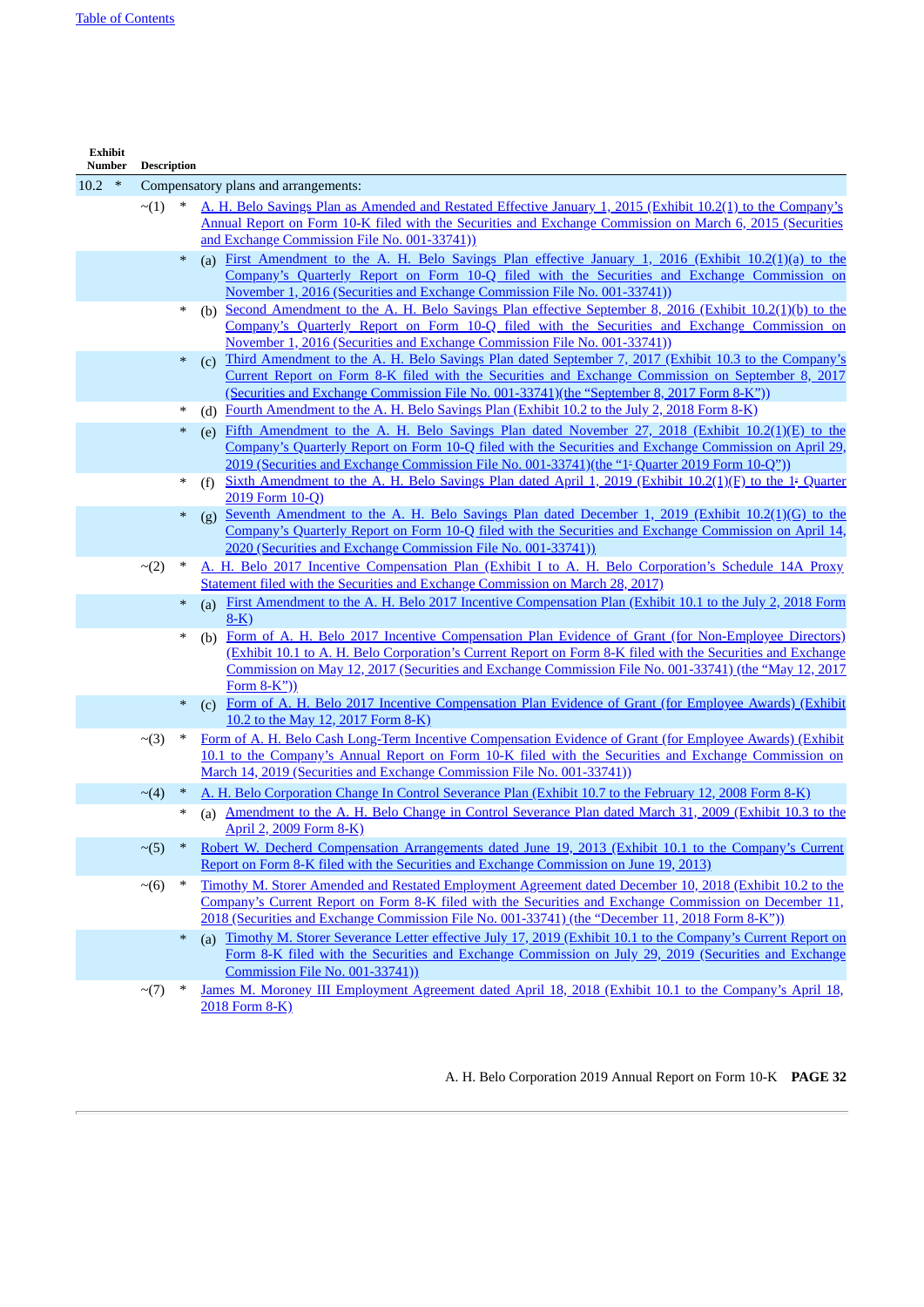| <b>Exhibit</b><br><b>Number</b> | <b>Description</b> |                                                                                                                                                                                                                                                                                                                       |
|---------------------------------|--------------------|-----------------------------------------------------------------------------------------------------------------------------------------------------------------------------------------------------------------------------------------------------------------------------------------------------------------------|
| $10.3*$                         |                    | Agreements relating to the separation of A. H. Belo from its former parent company:                                                                                                                                                                                                                                   |
|                                 | (1)                | * Pension Plan Transfer Agreement by and between Belo Corp. and A. H. Belo Corporation dated as of October 6, 2010<br>(Exhibit 10.1 to the Company's current Report on Form 8-K filed with the Securities and Exchange Commission on<br>October 8, 2010 (Securities and Exchange Commission File No. 001-33741))      |
|                                 |                    | (2) * Agreement among the Company, Belo Corp., and The Pension Benefit Guaranty Corporation, effective March 9, 2011<br>(Exhibit 10.3(6) to the Company's Annual Report on Form 10-K filed with the Securities and Exchange Commission<br>on March 11, 2011 (Securities and Exchange Commission File No. 001-33741)). |
| 21                              |                    | <b>Subsidiaries of the Company</b>                                                                                                                                                                                                                                                                                    |
| 23.1                            |                    | <b>Consent of Grant Thornton LLP</b>                                                                                                                                                                                                                                                                                  |
| 24                              |                    | <b>Power of Attorney (set forth on the signature page(s) hereof)</b>                                                                                                                                                                                                                                                  |
| 31.1                            |                    | <u>Certification of Chief Executive Officer pursuant to Section 302 of the Sarbanes-Oxley Act of 2002</u>                                                                                                                                                                                                             |
| 31.2                            |                    | Certification of principal financial officer pursuant to Section 302 of the Sarbanes-Oxley Act of 2002                                                                                                                                                                                                                |
| 32                              |                    | Certifications of Chief Executive Officer and principal financial officer pursuant to 18 U.S.C. Section 1350, as adopted<br>pursuant to Section 906 of the Sarbanes-Oxley Act of 2002                                                                                                                                 |
| 101.INS                         |                    | <b>XBRL Instance Document</b><br>$**$                                                                                                                                                                                                                                                                                 |
| 101.SCH                         |                    | <b>XBRL Taxonomy Extension Scheme</b><br>$**$                                                                                                                                                                                                                                                                         |
| 101.CAL                         |                    | <b>XBRL Taxonomy Extension Calculation Linkbase Document</b><br>$***$                                                                                                                                                                                                                                                 |
| <b>101.DEF</b>                  |                    | XBRL Taxonomy Extension Definition Linkbase Document<br>$***$                                                                                                                                                                                                                                                         |
| 101.LAB                         |                    | XBRL Taxonomy Extension Label Linkbase Document<br>$**$                                                                                                                                                                                                                                                               |
| 101.PRE                         |                    | <b>XBRL Taxonomy Extension Presentation Linkbase Document</b><br>$**$                                                                                                                                                                                                                                                 |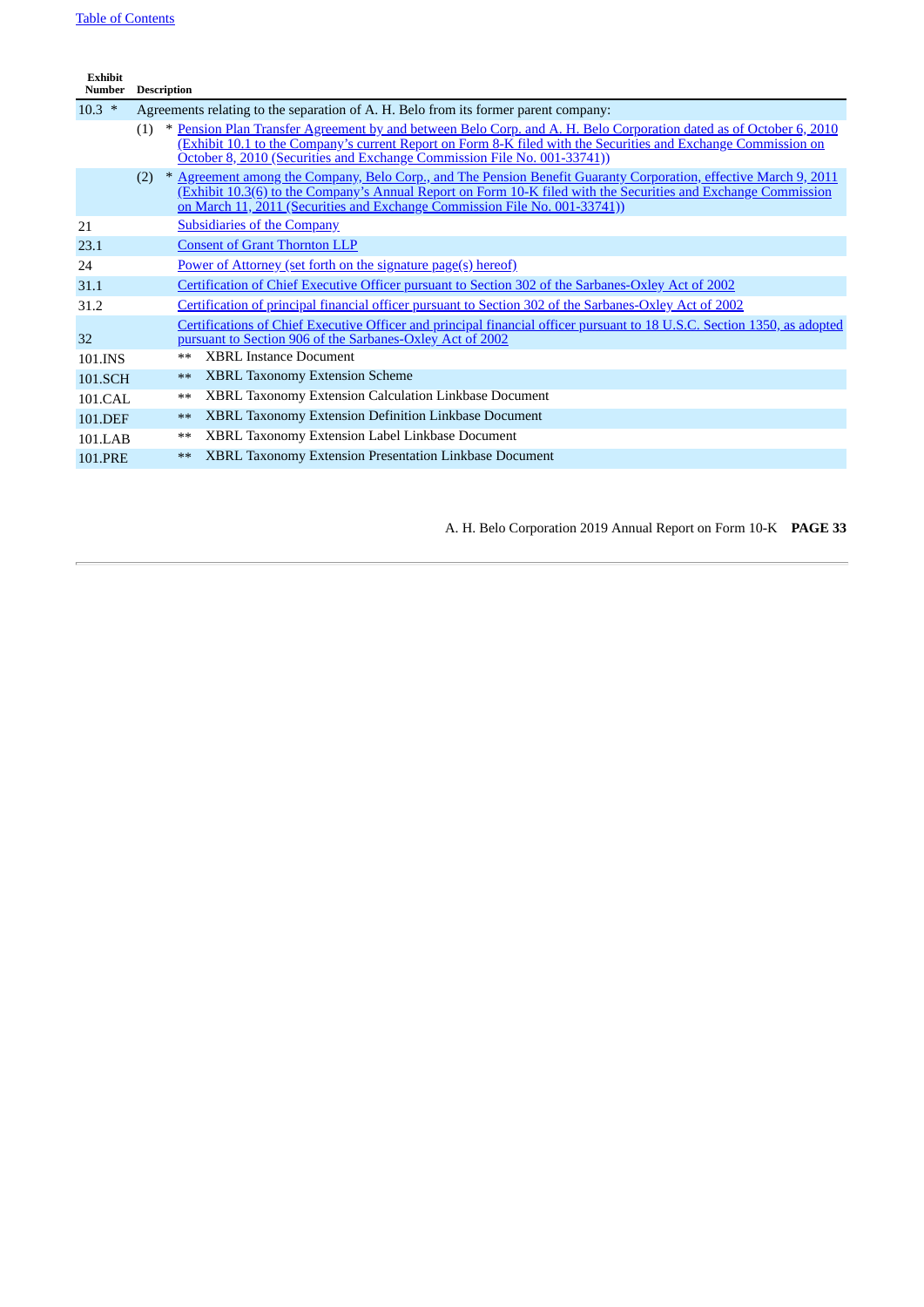# <span id="page-33-0"></span>**SIGNATURES**

Pursuant to the requirements of Section 13 or 15(d) of the Securities Exchange Act of 1934, the Company has duly caused this report to be signed on its behalf by the undersigned, thereunto duly authorized.

A. H. BELO CORPORATION

By: /s/ Robert W. Decherd

Robert W. Decherd Chairman of the Board, President and Chief Executive Officer

Dated: May 7, 2020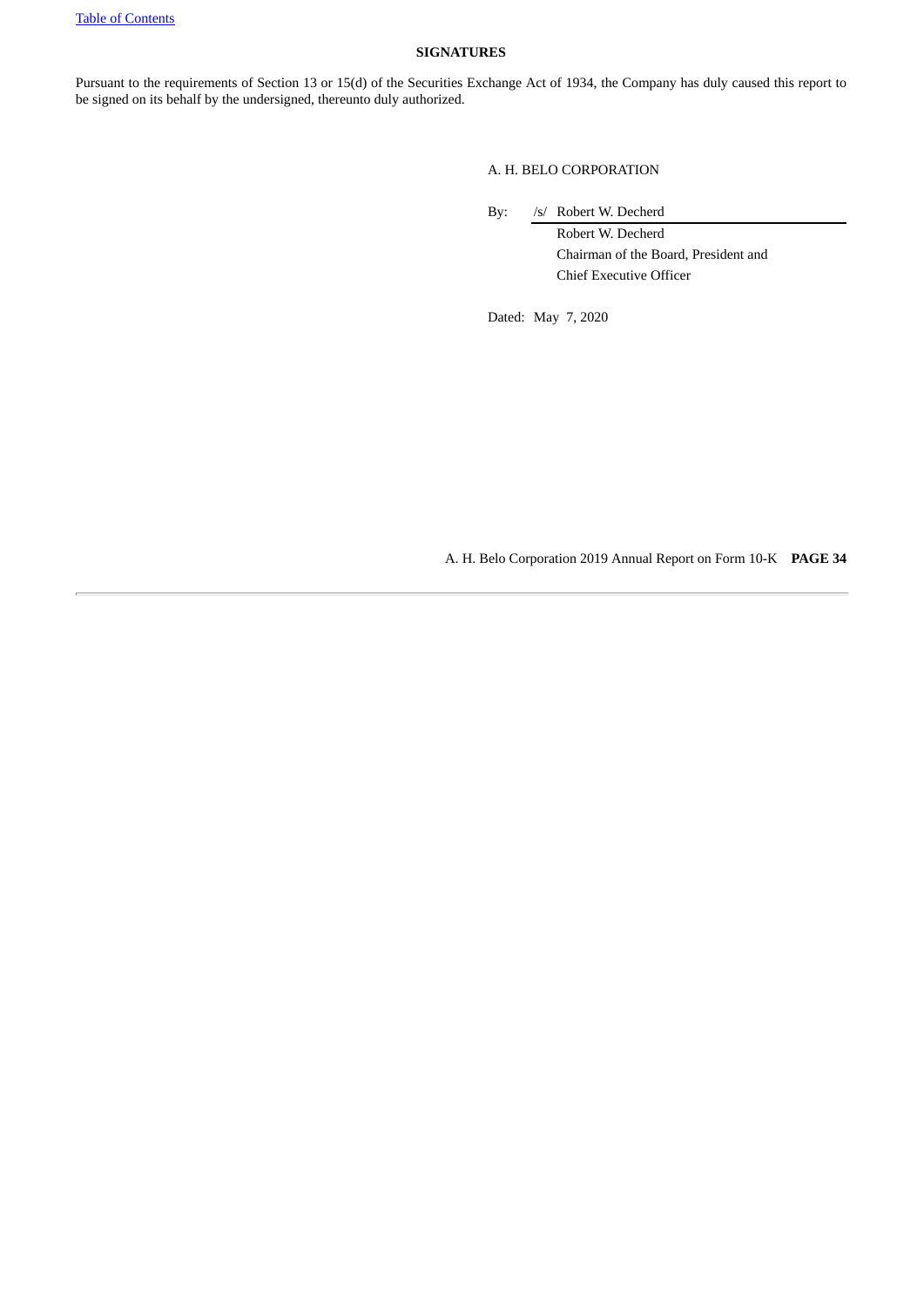#### <span id="page-34-0"></span>**POWER OF ATTORNEY**

The undersigned hereby constitute and appoint Robert W. Decherd and Katy Murray, and each of them and their substitutes, our true and lawful attorneys-in-fact with full power to execute in our name and behalf in the capacities indicated below any and all amendments to this report and to file the same, with all exhibits thereto and other documents in connection therewith, with the Securities and Exchange Commission, and hereby ratify and confirm all that such attorneys-in-fact, or any of them, or their substitutes shall lawfully do or cause to be done by virtue thereof.

Pursuant to the requirements of the Securities Exchange Act of 1934, this report has been signed below by the following persons on behalf of the Company and in the capacities and on the dates indicated:

| <b>Signature</b>                           | <b>Title</b>                                                           | <b>Date</b> |
|--------------------------------------------|------------------------------------------------------------------------|-------------|
| /s/ Robert W. Decherd<br>Robert W. Decherd | Chairman of the Board, President and<br><b>Chief Executive Officer</b> | May 7, 2020 |
|                                            |                                                                        |             |
| /s/ John A. Beckert                        | Director                                                               | May 7, 2020 |
| John A. Beckert                            |                                                                        |             |
| /s/ Louis E. Caldera                       | Director                                                               | May 7, 2020 |
| Louis E. Caldera                           |                                                                        |             |
| /s/ Ronald D. McCray                       | Director                                                               | May 7, 2020 |
| Ronald D. McCray                           |                                                                        |             |
| /s/ Tyree B. Miller                        | Director                                                               | May 7, 2020 |
| Tyree B. Miller                            |                                                                        |             |
| /s/ Nicole G. Small                        | Director                                                               | May 7, 2020 |
| Nicole G. Small                            |                                                                        |             |
| /s/ Katy Murray                            | <b>Executive Vice President/</b>                                       | May 7, 2020 |
| Katy Murray                                | Chief Financial Officer<br>(Principal Financial Officer)               |             |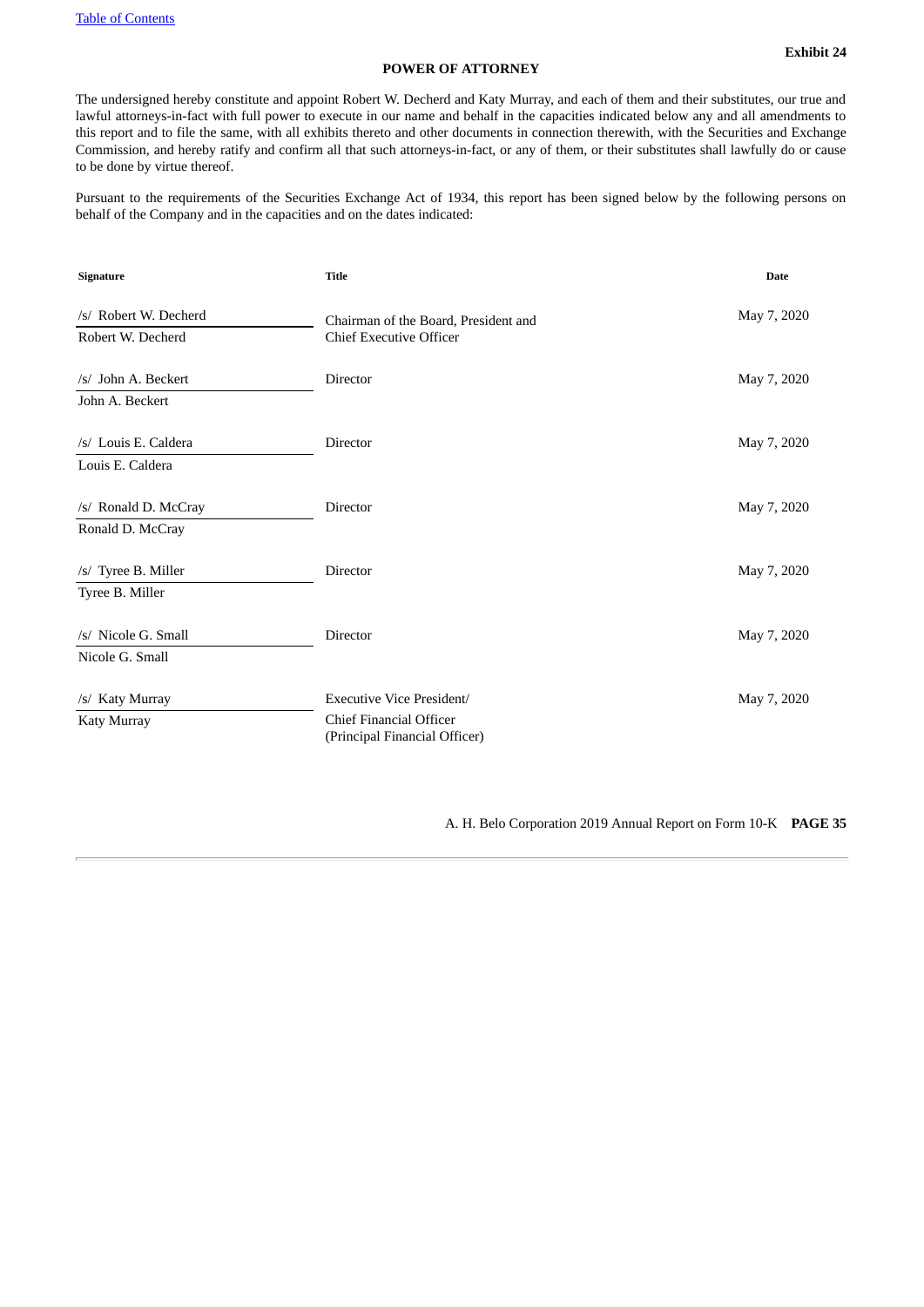# **Report of Independent Registered Public Accounting Firm**

<span id="page-35-0"></span>The Board of Directors and Shareholders A. H. Belo Corporation

# **Opinion on the financial statements**

We have audited the accompanying consolidated balance sheets of A. H. Belo Corporation (a Texas corporation) and subsidiaries (the "Company") as of December 31, 2019 and 2018, the related consolidated statements of operations, comprehensive income (loss), shareholders' equity, and cash flows for each of the two years in the period ended December 31, 2019, and the related notes (collectively referred to as the "financial statements"). In our opinion, the financial statements present fairly, in all material respects, the financial position of the Company as of December 31, 2019 and 2018, and the results of its operations and its cash flows for each of the two years in the period ended December 31, 2019, in conformity with accounting principles generally accepted in the United States of America.

We also have audited, in accordance with the standards of the Public Company Accounting Oversight Board (United States) ("PCAOB"), the Company's internal control over financial reporting as of December 31, 2019, based on criteria established in the 2013 *Internal Control—Integrated Framework* issued by the Committee of Sponsoring Organizations of the Treadway Commission ("COSO"), and our report dated May 7, 2020 expressed an adverse opinion.

# **Change in Accounting Principle**

As discussed in Note 5 to the financial statements, the Company has changed its method of accounting for leases as of January 1, 2019 due to the adoption of Accounting Standards Update No. 2016-02, Leases (Topic 842).

#### **Basis for opinion**

These financial statements are the responsibility of the Company's management. Our responsibility is to express an opinion on the Company's financial statements based on our audits. We are a public accounting firm registered with the PCAOB and are required to be independent with respect to the Company in accordance with the U.S. federal securities laws and the applicable rules and regulations of the Securities and Exchange Commission and the PCAOB.

We conducted our audits in accordance with the standards of the PCAOB. Those standards require that we plan and perform the audit to obtain reasonable assurance about whether the financial statements are free of material misstatement, whether due to error or fraud. Our audits included performing procedures to assess the risks of material misstatement of the financial statements, whether due to error or fraud, and performing procedures that respond to those risks. Such procedures included examining, on a test basis, evidence supporting the amounts and disclosures in the financial statements. Our audits also included evaluating the accounting principles used and significant estimates made by management, as well as evaluating the overall presentation of the financial statements. We believe that our audits provide a reasonable basis for our opinion.

/s/ Grant Thornton LLP

We have served as the Company's auditor since 2018.

Dallas, Texas May 7, 2020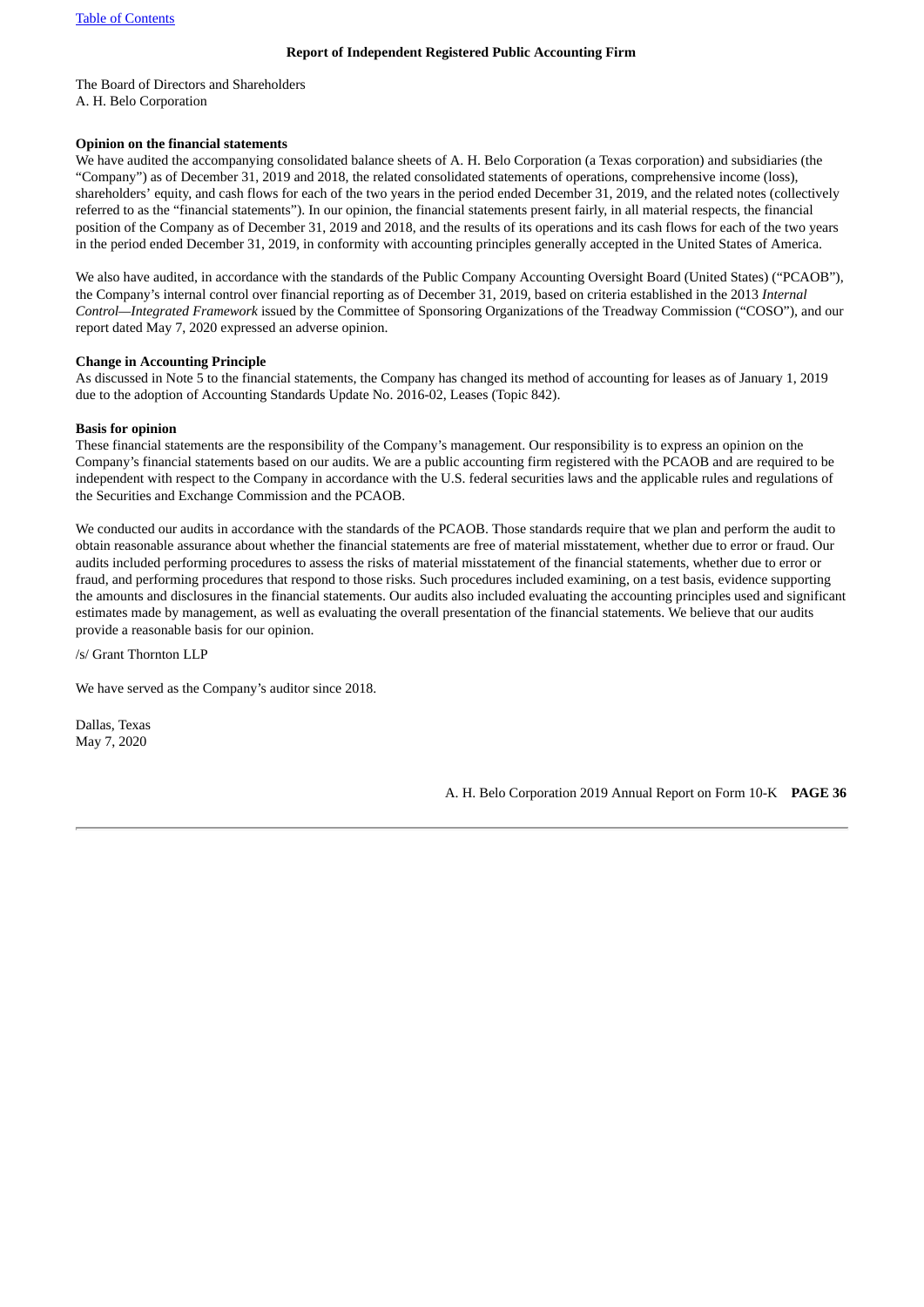# **Report of Independent Registered Public Accounting Firm**

<span id="page-36-0"></span>The Board of Directors and Shareholders A. H. Belo Corporation

# **Opinion on internal control over financial reporting**

We have audited the internal control over financial reporting of A. H. Belo Corporation (a Texas corporation) and subsidiaries (the "Company") as of December 31, 2019, based on criteria established in the 2013 Internal Control—Integrated Framework issued by the Committee of Sponsoring Organizations of the Treadway Commission ("COSO"). In our opinion, because of the effect of the material weaknesses described in the following paragraphs on the achievement of the objectives of the control criteria, the Company has not maintained effective internal control over financial reporting as of December 31, 2019, based on criteria established in the 2013 Internal Control—Integrated Framework issued by COSO.

A material weakness is a deficiency, or combination of control deficiencies, in internal control over financial reporting, such that there is a reasonable possibility that a material misstatement of the company's annual or interim financial statements will not be prevented or detected on a timely basis. The following material weaknesses have been identified and included in management's assessment.

The Company did not effectively design or operate certain process-level controls over the accuracy or the occurrence of revenue. In addition, certain process-level controls that were implemented during 2019 to remediate the previously reported material weaknesses related to the occurrence of revenue were not operating for a sufficient period of time.

We also have audited, in accordance with the standards of the Public Company Accounting Oversight Board (United States) ("PCAOB"), the consolidated financial statements of the Company as of and for the year ended December 31, 2019. The material weaknesses identified above were considered in determining the nature, timing, and extent of audit tests applied in our audit of the 2019 consolidated financial statements, and this report does not affect our report dated May 7, 2020 which expressed an unqualified opinion on those financial statements.

#### **Basis for opinion**

The Company's management is responsible for maintaining effective internal control over financial reporting and for its assessment of the effectiveness of internal control over financial reporting, included in the accompanying Management's Report on Internal Control Over Financial Reporting. Our responsibility is to express an opinion on the Company's internal control over financial reporting based on our audit. We are a public accounting firm registered with the PCAOB and are required to be independent with respect to the Company in accordance with the U.S. federal securities laws and the applicable rules and regulations of the Securities and Exchange Commission and the PCAOB.

We conducted our audit in accordance with the standards of the PCAOB. Those standards require that we plan and perform the audit to obtain reasonable assurance about whether effective internal control over financial reporting was maintained in all material respects. Our audit included obtaining an understanding of internal control over financial reporting, assessing the risk that a material weakness exists, testing and evaluating the design and operating effectiveness of internal control based on the assessed risk, and performing such other procedures as we considered necessary in the circumstances. We believe that our audit provides a reasonable basis for our opinion.

Our audit of, and opinion on, the Company's internal control over financial reporting does not include the internal control over financial reporting of the business acquired from Cubic Creative, Inc. through an asset acquisition, which constitutes 1.1 percent of total assets and 1.3 percent of total revenues, respectively of the related consolidated financial statement amounts as of and for the year ended December 31, 2019. As indicated in Management's Report, the operations of Cubic Creative, Inc. were acquired during 2019. Management's assertion on the effectiveness of the Company's internal control over financial reporting excluded internal control over financial reporting of the operations of Cubic Creative, Inc.

# **Definition and limitations of internal control over financial reporting**

A company's internal control over financial reporting is a process designed to provide reasonable assurance regarding the reliability of financial reporting and the preparation of financial statements for external purposes in accordance with generally accepted accounting principles. A company's internal control over financial reporting includes those policies and procedures that (1) pertain to the maintenance of records that, in reasonable detail, accurately and fairly reflect the transactions and dispositions of the assets of the company; (2) provide reasonable assurance that transactions are recorded as necessary to permit preparation of financial statements in accordance with generally accepted accounting principles, and that receipts and expenditures of the company are being made only in accordance with authorizations of management and directors of the company; and (3) provide reasonable assurance regarding prevention or timely detection of unauthorized acquisition, use, or disposition of the company's assets that could have a material effect on the financial statements.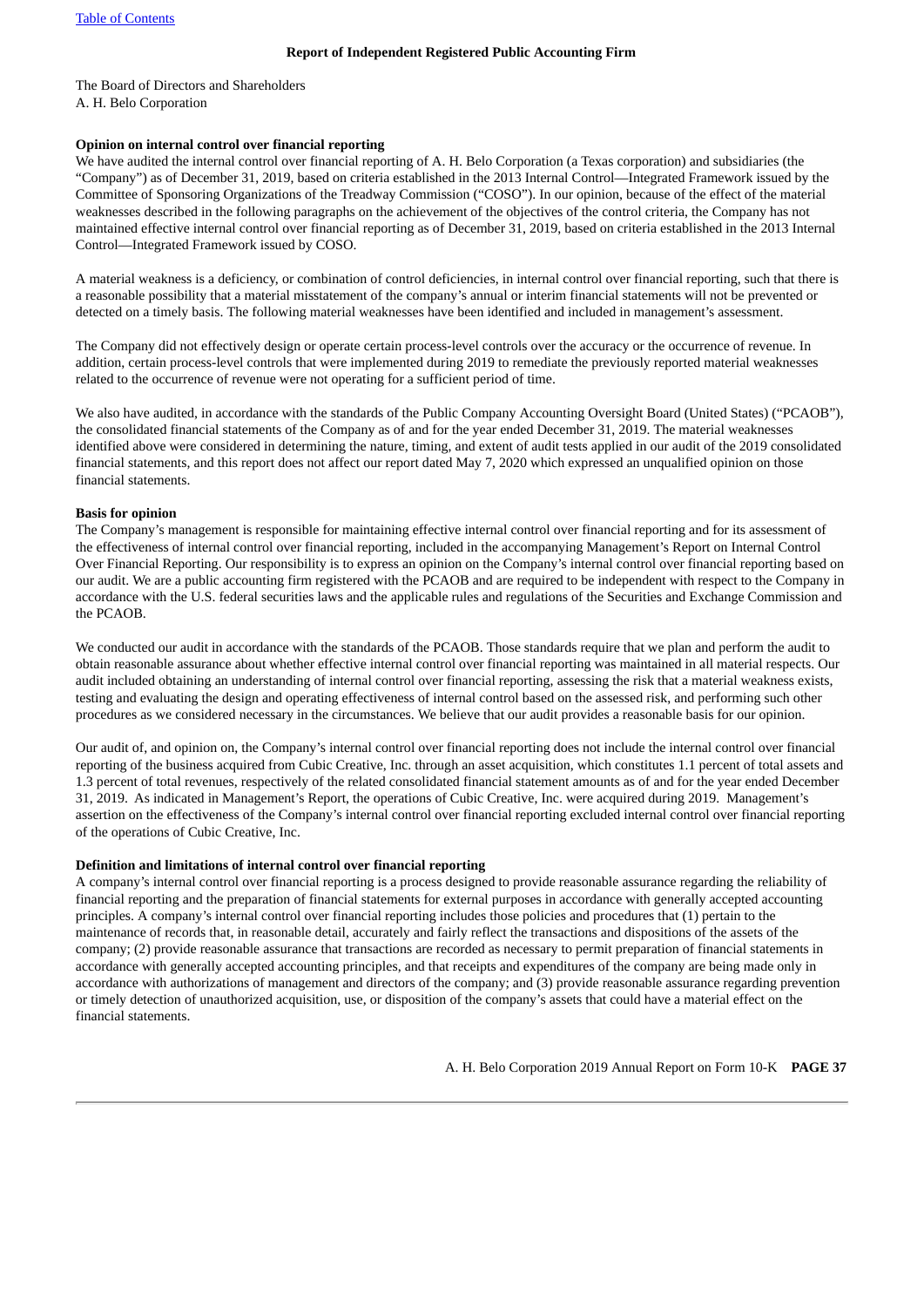Because of its inherent limitations, internal control over financial reporting may not prevent or detect misstatements. Also, projections of any evaluation of effectiveness to future periods are subject to the risk that controls may become inadequate because of changes in conditions, or that the degree of compliance with the policies or procedures may deteriorate.

/s/ Grant Thornton LLP

Dallas, Texas May 7, 2020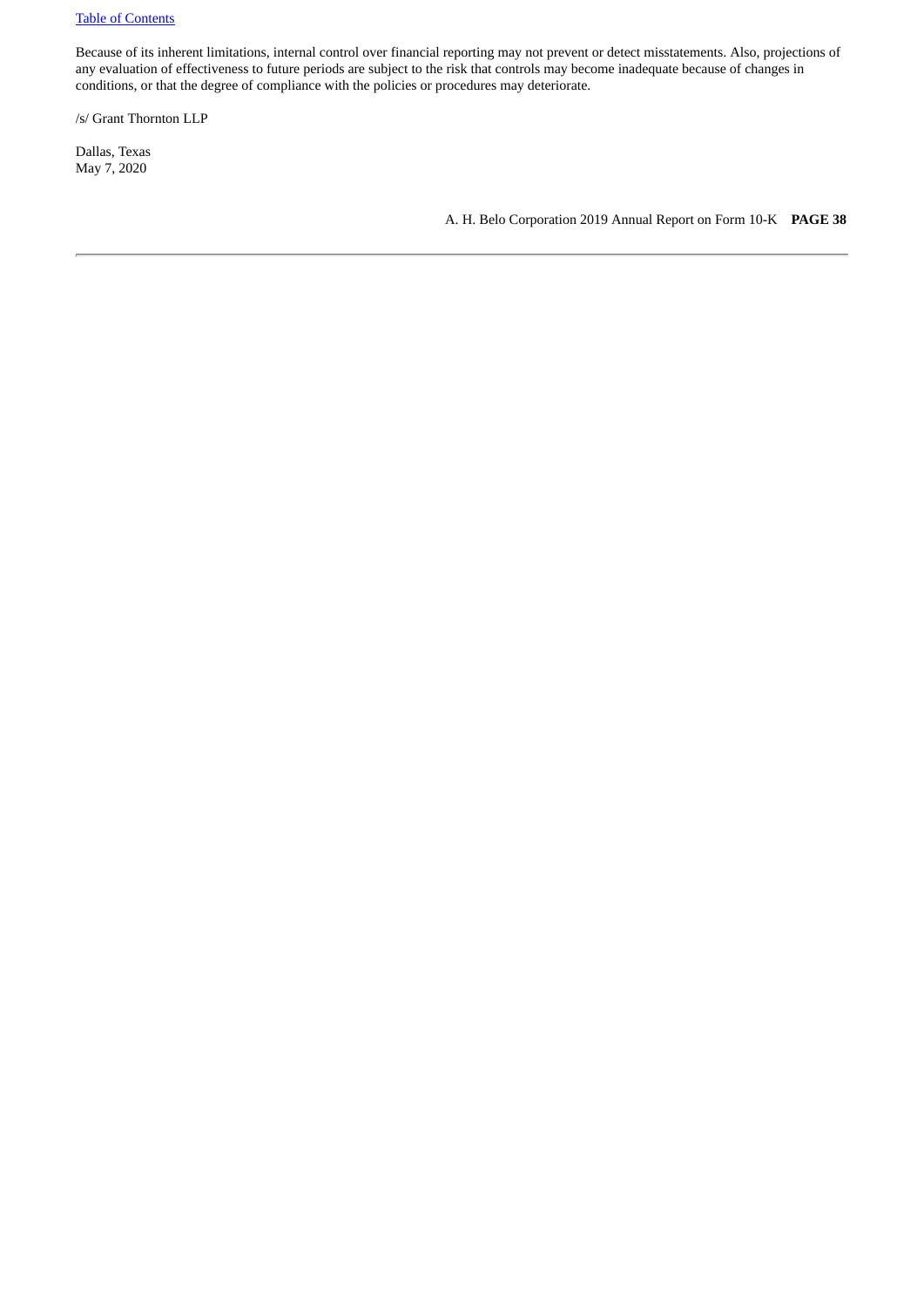# <span id="page-38-0"></span>**A. H. Belo Corporation and Subsidiaries**

**Consolidated Statements of Operations**

|                                                            | <b>Years Ended December 31,</b> |            |               |            |
|------------------------------------------------------------|---------------------------------|------------|---------------|------------|
| In thousands, except share and per share amounts           |                                 | 2019       |               | 2018       |
| <b>Net Operating Revenue:</b>                              |                                 |            |               |            |
| Advertising and marketing services                         | \$                              | 95,856     | \$            | 105,428    |
| Circulation                                                |                                 | 68,260     |               | 71,919     |
| Printing, distribution and other                           |                                 | 19,447     |               | 24,940     |
| Total net operating revenue                                |                                 | 183,563    |               | 202,287    |
| <b>Operating Costs and Expense:</b>                        |                                 |            |               |            |
| Employee compensation and benefits                         |                                 | 80,134     |               | 89,304     |
| Other production, distribution and operating costs         |                                 | 90,673     |               | 90,167     |
| Newsprint, ink and other supplies                          |                                 | 16,570     |               | 22,026     |
| Depreciation                                               |                                 | 8,983      |               | 9,902      |
| Amortization                                               |                                 | 495        |               | 799        |
| Gain on sale/disposal of assets, net                       |                                 | (24, 540)  |               |            |
| Asset impairments                                          |                                 | 1.709      |               | 16,921     |
| Total operating costs and expense                          |                                 | 174,024    |               | 229,119    |
| Operating income (loss)                                    |                                 | 9,539      |               | (26, 832)  |
| Other income, net                                          |                                 | 4,169      |               | 3,891      |
| <b>Income (Loss) Before Income Taxes</b>                   |                                 | 13,708     |               | (22, 941)  |
| Income tax provision                                       |                                 | 4,416      |               | 2,280      |
| <b>Net Income (Loss)</b>                                   | \$                              | 9,292      | \$            | (25, 221)  |
| <b>Per Share Basis</b>                                     |                                 |            |               |            |
| Net income (loss)                                          |                                 |            |               |            |
| Basic and diluted                                          | $\mathbb{S}$                    | 0.43       | <sup>\$</sup> | (1.17)     |
| Number of common shares used in the per share calculation: |                                 |            |               |            |
| Basic and diluted                                          |                                 | 21,546,257 |               | 21,747,633 |
|                                                            |                                 |            |               |            |

*See the accompanying Notes to the Consolidated Financial Statements.*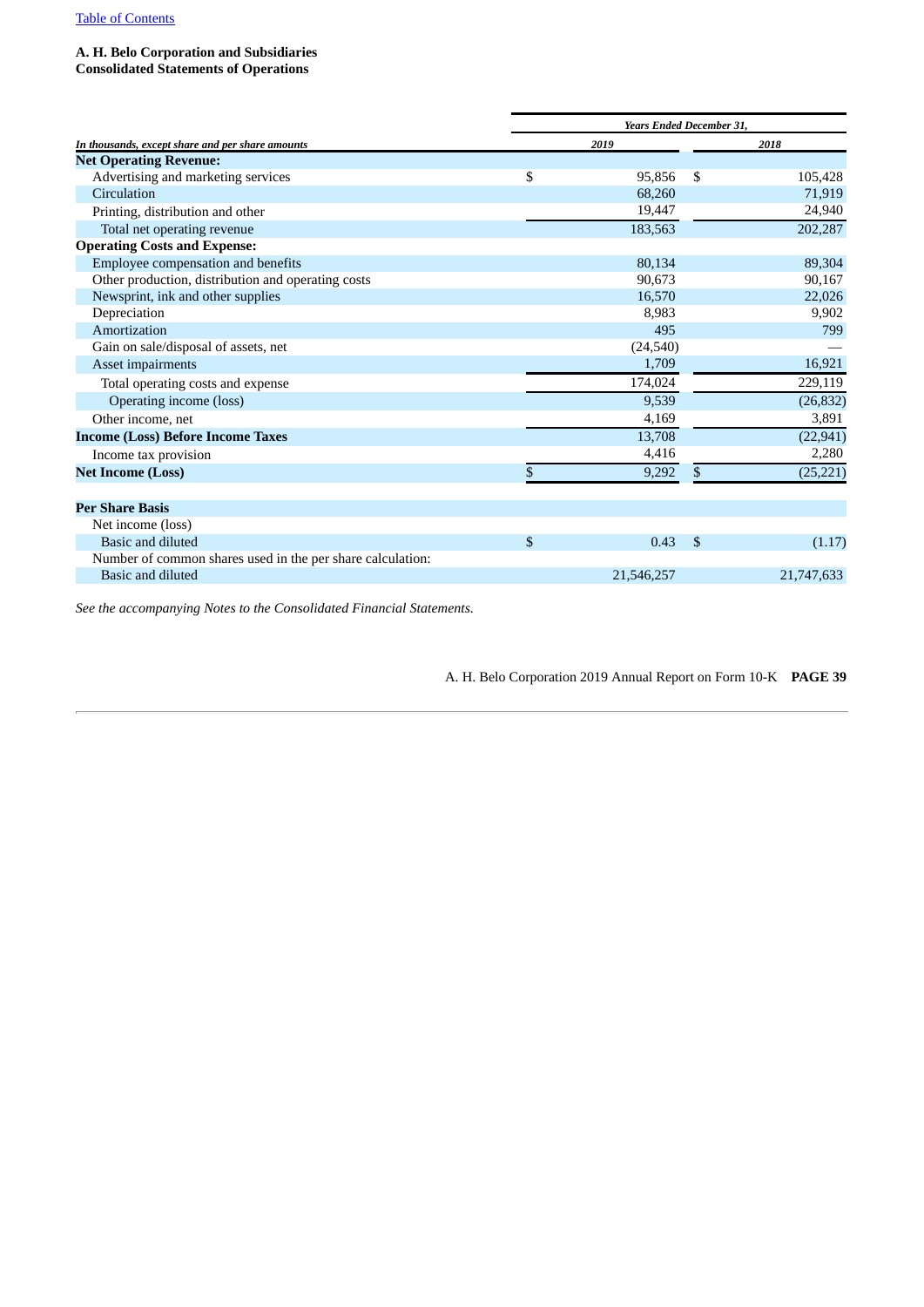# <span id="page-39-0"></span>**A. H. Belo Corporation and Subsidiaries**

**Consolidated Statements of Comprehensive Income (Loss)**

|                                                     | <b>Years Ended December 31,</b> |        |  |           |  |  |
|-----------------------------------------------------|---------------------------------|--------|--|-----------|--|--|
| In thousands                                        | 2019                            |        |  | 2018      |  |  |
| <b>Net Income (Loss)</b>                            |                                 | 9.292  |  | (25, 221) |  |  |
| Other Comprehensive Income (Loss), Net of Tax:      |                                 |        |  |           |  |  |
| Amortization of actuarial losses                    |                                 | 247    |  | 630       |  |  |
| Actuarial gains (losses)                            |                                 | 5,100  |  | (13, 339) |  |  |
| Total other comprehensive income (loss), net of tax |                                 | 5,347  |  | (12,709)  |  |  |
| <b>Total Comprehensive Income (Loss)</b>            |                                 | 14,639 |  | (37, 930) |  |  |

*See the accompanying Notes to the Consolidated Financial Statements.*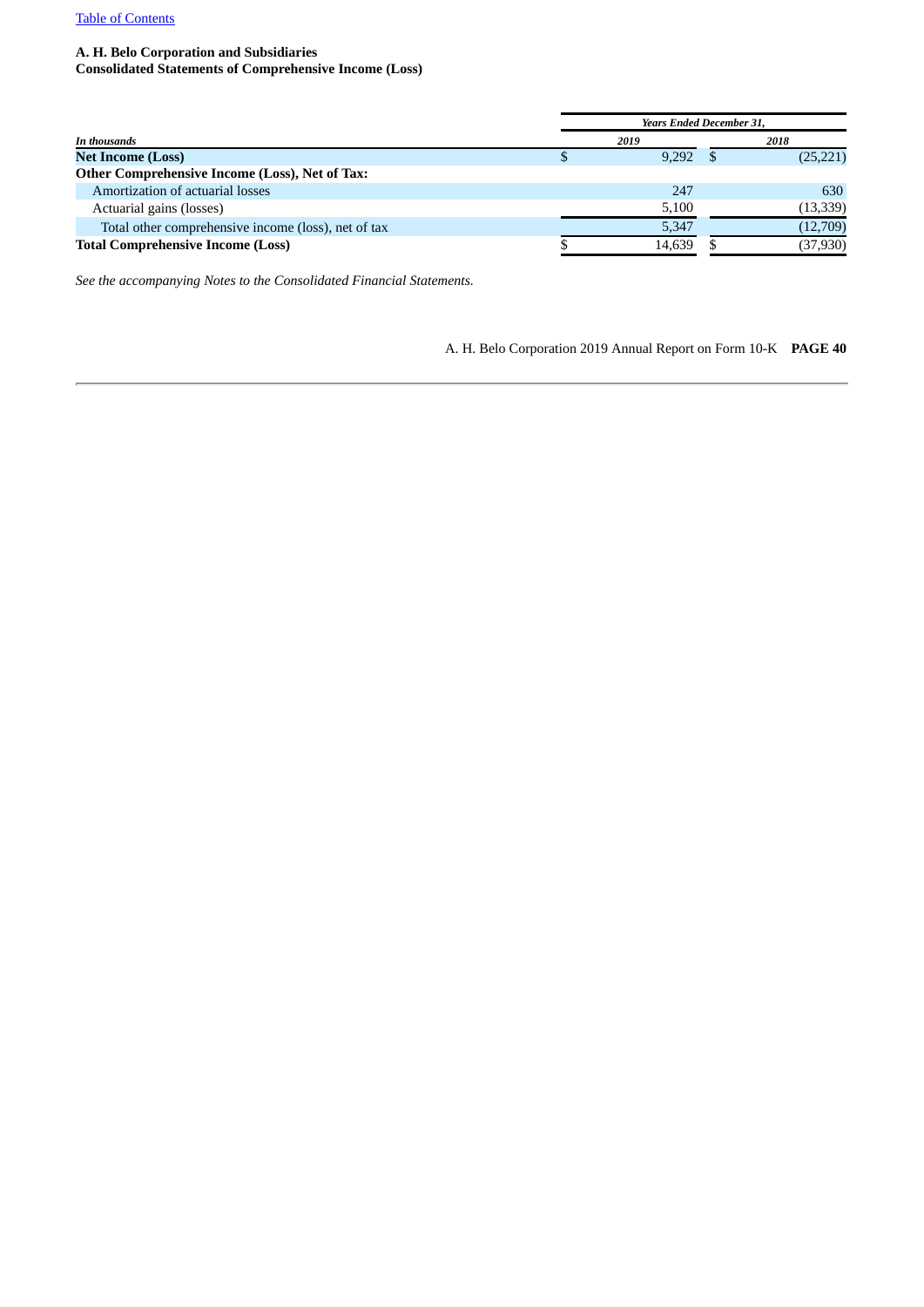# <span id="page-40-0"></span>**A. H. Belo Corporation and Subsidiaries**

**Consolidated Balance Sheets**

| In thousands, except share amounts                                            |                 | December 31,<br>2019 |    | December 31,<br>2018 |
|-------------------------------------------------------------------------------|-----------------|----------------------|----|----------------------|
| <b>Assets</b>                                                                 |                 |                      |    |                      |
| Current assets:                                                               |                 |                      |    |                      |
| Cash and cash equivalents                                                     | \$              | 48,626               | -S | 55,313               |
| Accounts receivable (net of allowance of \$671 and \$581 at December 31, 2019 |                 |                      |    |                      |
| and December 31, 2018, respectively)                                          |                 | 18,441               |    | 22,057               |
| Inventories                                                                   |                 | 2,573                |    | 3,912                |
| Prepaids and other current assets                                             |                 | 5,164                |    | 5,023                |
| Assets held for sale                                                          |                 |                      |    | 1,089                |
| Total current assets                                                          |                 | 74,804               |    | 87,394               |
| Property, plant and equipment, at cost                                        |                 | 343,893              |    | 422,966              |
| Less accumulated depreciation                                                 |                 | (325, 440)           |    | (396, 705)           |
| Property, plant and equipment, net                                            |                 | 18,453               |    | 26,261               |
| Operating lease right-of-use assets                                           |                 | 21,371               |    |                      |
| Intangible assets, net                                                        |                 | 319                  |    | 304                  |
| Deferred income taxes, net                                                    |                 | 50                   |    | 3,572                |
| Long-term note receivable                                                     |                 | 22,400               |    |                      |
| Other assets                                                                  |                 | 3,648                |    | 5,029                |
| <b>Total assets</b>                                                           | \$              | 141,045              | \$ | 122,560              |
| <b>Liabilities and Shareholders' Equity</b>                                   |                 |                      |    |                      |
| Current liabilities:                                                          |                 |                      |    |                      |
| Accounts payable                                                              | \$              | 6,103                | \$ | 6,334                |
| Accrued compensation and benefits                                             |                 | 7,407                |    | 8,294                |
| Other accrued expense                                                         |                 | 5,930                |    | 5,586                |
| <b>Contract liabilities</b>                                                   |                 | 12,098               |    | 11,449               |
| Total current liabilities                                                     |                 | 31,538               |    | 31,663               |
| Long-term pension liabilities                                                 |                 | 23,039               |    | 31,889               |
| Long-term operating lease liabilities                                         |                 | 23,120               |    |                      |
| Other post-employment benefits                                                |                 | 1,347                |    | 1,165                |
| Other liabilities                                                             |                 | 4,264                |    | 7,045                |
| <b>Total liabilities</b>                                                      |                 | 83,308               |    | 71,762               |
| Shareholders' equity:                                                         |                 |                      |    |                      |
| Preferred stock, \$.01 par value; Authorized 2,000,000 shares; none issued    |                 |                      |    |                      |
| Common stock, \$.01 par value; Authorized 125,000,000 shares                  |                 |                      |    |                      |
| Series A: issued 20,854,975 and 20,854,728 shares at December 31, 2019        |                 |                      |    |                      |
| and December 31, 2018, respectively                                           |                 | 209                  |    | 209                  |
| Series B: issued 2,469,308 and 2,469,555 shares at December 31, 2019          |                 |                      |    |                      |
| and December 31, 2018, respectively                                           |                 | 24                   |    | 24                   |
| Treasury stock, Series A, at cost; 1,913,860 and 1,697,370 shares held at     |                 |                      |    |                      |
| December 31, 2019 and December 31, 2018, respectively                         |                 | (13, 443)            |    | (12,601)             |
| Additional paid-in capital                                                    |                 | 494,389              |    | 494,389              |
| Accumulated other comprehensive loss                                          |                 | (32, 294)            |    | (37, 641)            |
| Accumulated deficit                                                           |                 | (391, 148)           |    | (393, 582)           |
| Total shareholders' equity                                                    |                 | 57,737               |    | 50,798               |
| Total liabilities and shareholders' equity                                    | $\overline{\$}$ | 141,045              | \$ | 122,560              |
|                                                                               |                 |                      |    |                      |

*See the accompanying Notes to the Consolidated Financial Statements.*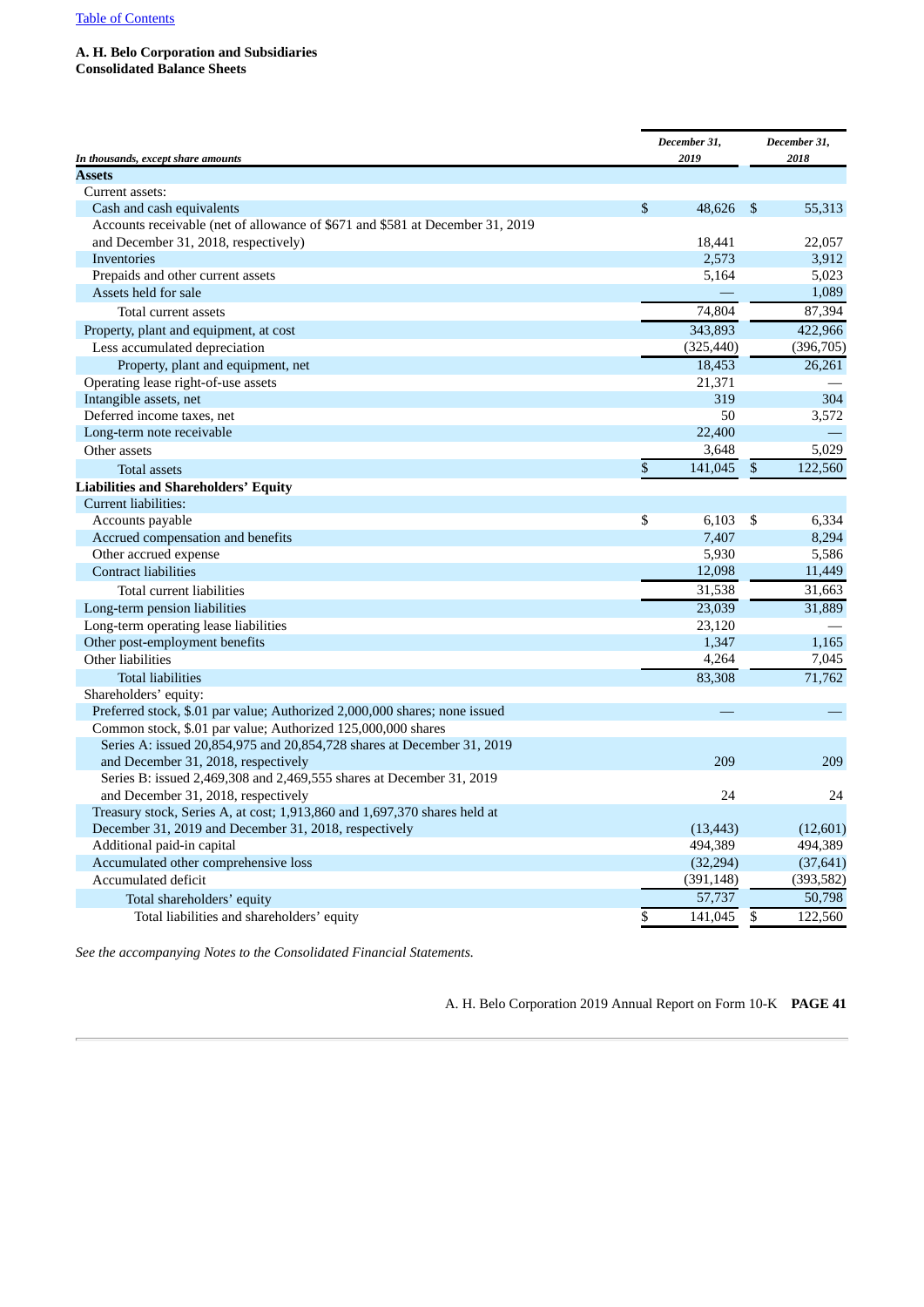# <span id="page-41-0"></span>**A. H. Belo Corporation and Subsidiaries**

**Consolidated Statements of Shareholders' Equity**

|                                                  |                                  |                                  |     |               |     |                                         | Years Ended December 31, 2019 and 2018 |    |               |    |                                                      |    |                               |              |
|--------------------------------------------------|----------------------------------|----------------------------------|-----|---------------|-----|-----------------------------------------|----------------------------------------|----|---------------|----|------------------------------------------------------|----|-------------------------------|--------------|
|                                                  |                                  | <b>Common Stock</b>              |     |               |     |                                         | <b>Treasury Stock</b>                  |    |               |    |                                                      |    |                               |              |
| In thousands, except share<br>amounts            | <b>Shares</b><br><b>Series A</b> | <b>Shares</b><br><b>Series B</b> |     | <b>Amount</b> |     | <b>Additional</b><br>Paid-in<br>Capital | <b>Shares</b><br><b>Series A</b>       |    | <b>Amount</b> |    | <b>Accumulated</b><br>Other<br>Comprehensive<br>Loss |    | <b>Accumulated</b><br>Deficit | <b>Total</b> |
| Balance at December 31, 2017                     | 20,700,292                       | 2,469,755                        | \$  | 232           |     | 494,989                                 | (1,430,961)                            | S. | (11, 302)     | \$ | (24, 932)                                            | -S | (361, 288)                    | 97,699       |
| Net loss                                         |                                  |                                  |     |               |     |                                         |                                        |    |               |    |                                                      |    | (25, 221)                     | (25, 221)    |
| Other comprehensive loss                         |                                  |                                  |     |               |     |                                         |                                        |    |               |    | (12,709)                                             |    |                               | (12,709)     |
| Shares repurchased                               |                                  |                                  |     |               |     |                                         | (266, 409)                             |    | (1,299)       |    |                                                      |    |                               | (1,299)      |
| Issuance of shares for restricted<br>stock units | 151,236                          |                                  |     |               |     | (1)                                     |                                        |    |               |    |                                                      |    |                               |              |
| Issuance of shares for stock<br>option exercises | 3,000                            |                                  |     |               |     | 6                                       |                                        |    |               |    |                                                      |    |                               | 6            |
| Share-based compensation                         |                                  |                                  |     |               |     | (605)                                   |                                        |    |               |    |                                                      |    |                               | (605)        |
| Conversion of Series B to Series                 | 200                              | (200)                            |     |               |     |                                         |                                        |    |               |    |                                                      |    |                               |              |
| Dividends declared (\$0.32 per<br>share)         |                                  |                                  |     |               |     |                                         |                                        |    |               |    |                                                      |    | (7,073)                       | (7,073)      |
| Balance at December 31, 2018                     | 20,854,728                       | 2,469,555                        | \$. | 233           | \$. | 494.389                                 | (1,697,370)                            | S  | (12,601)      | -S | (37, 641)                                            | \$ | (393, 582)                    | \$<br>50,798 |
| Net income                                       |                                  |                                  |     |               |     |                                         |                                        |    |               |    |                                                      |    | 9,292                         | 9,292        |
| Other comprehensive income                       |                                  |                                  |     |               |     |                                         |                                        |    |               |    | 5,347                                                |    |                               | 5,347        |
| Shares repurchased                               |                                  |                                  |     |               |     |                                         | (216, 490)                             |    | (842)         |    |                                                      |    |                               | (842)        |
| Conversion of Series B to Series                 | 247                              | (247)                            |     |               |     |                                         |                                        |    |               |    |                                                      |    |                               |              |
| Dividends declared (\$0.32 per<br>share)         |                                  |                                  |     |               |     |                                         |                                        |    |               |    |                                                      |    | (6, 858)                      | (6, 858)     |
| Balance at December 31, 2019                     | 20,854,975                       | 2,469,308                        |     | 233           | \$. | 494,389                                 | (1,913,860)                            | S  | (13, 443)     | \$ | (32, 294)                                            | \$ | (391, 148)                    | 57,737       |

*See the accompanying Notes to the Consolidated Financial Statements.*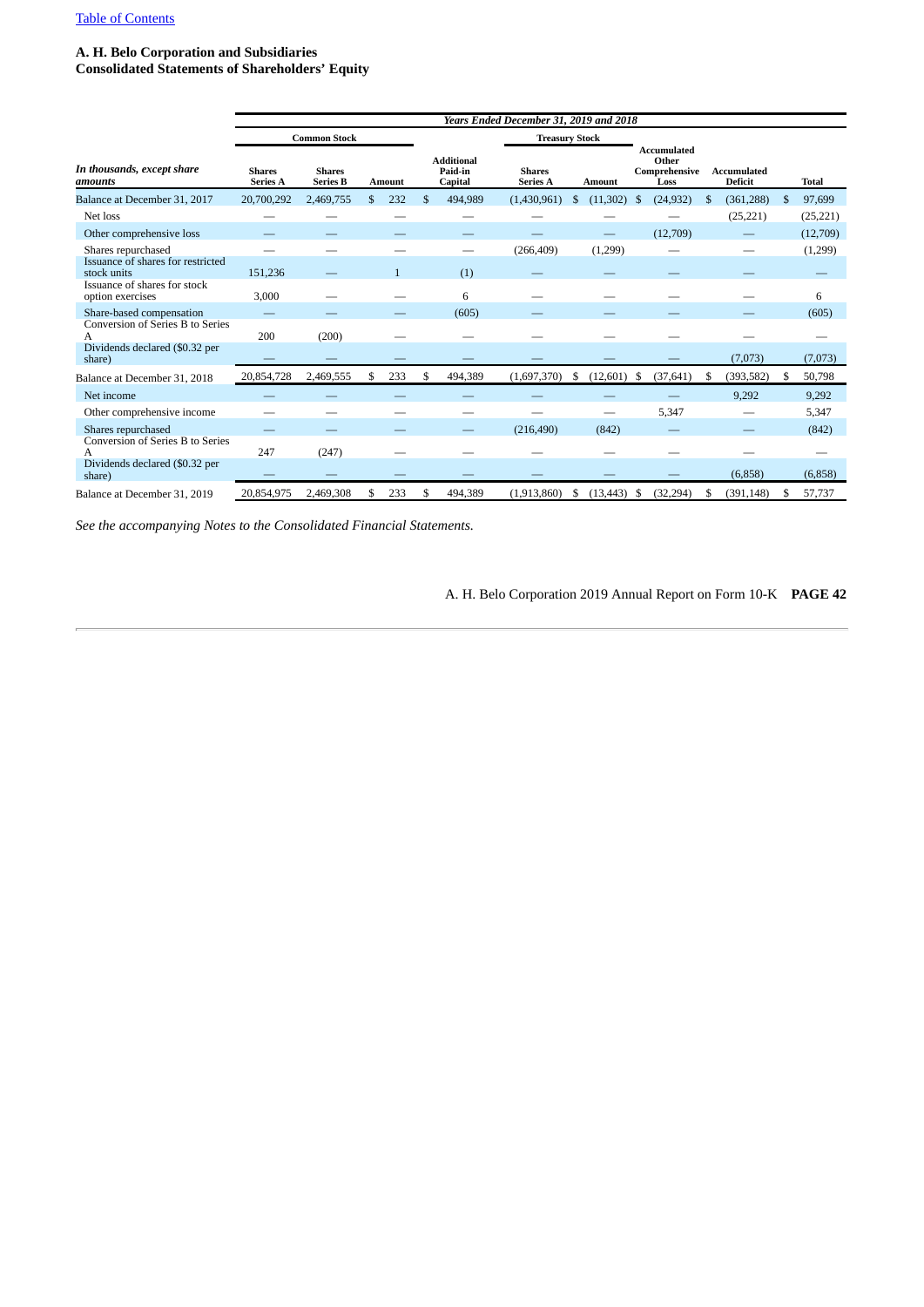### <span id="page-42-0"></span>**A. H. Belo Corporation and Subsidiaries**

**Consolidated Statements of Cash Flows**

| 2019<br>2018<br>In thousands<br><b>Operating Activities</b><br>\$<br>Net income (loss)<br>9,292<br>\$<br>(25, 221)<br>Adjustments to reconcile net income (loss) to net cash provided by operating activities:<br>Depreciation and amortization<br>9,478<br>10,701<br>Net periodic pension and other post-employment benefit<br>(3,259)<br>Share-based compensation<br>Bad debt expense<br>828<br>888<br>Deferred income taxes<br>3,522<br>1,783<br>(Gain) loss on sale/disposal of assets, net<br>212<br>(24, 540)<br>Asset impairments<br>16,921<br>1,709<br>Changes in working capital and other operating assets and liabilities, net of acquisitions:<br>Accounts receivable<br>3,525<br>3,795<br>1,198<br>Inventories, prepaids and other current assets<br>7,970<br>Other assets<br>1,381<br>318<br>(693)<br>Accounts payable<br>(3,969) |  | Years Ended December 31, |  |
|-------------------------------------------------------------------------------------------------------------------------------------------------------------------------------------------------------------------------------------------------------------------------------------------------------------------------------------------------------------------------------------------------------------------------------------------------------------------------------------------------------------------------------------------------------------------------------------------------------------------------------------------------------------------------------------------------------------------------------------------------------------------------------------------------------------------------------------------------|--|--------------------------|--|
| (3,818)<br>(605)                                                                                                                                                                                                                                                                                                                                                                                                                                                                                                                                                                                                                                                                                                                                                                                                                                |  |                          |  |
|                                                                                                                                                                                                                                                                                                                                                                                                                                                                                                                                                                                                                                                                                                                                                                                                                                                 |  |                          |  |
|                                                                                                                                                                                                                                                                                                                                                                                                                                                                                                                                                                                                                                                                                                                                                                                                                                                 |  |                          |  |
|                                                                                                                                                                                                                                                                                                                                                                                                                                                                                                                                                                                                                                                                                                                                                                                                                                                 |  |                          |  |
|                                                                                                                                                                                                                                                                                                                                                                                                                                                                                                                                                                                                                                                                                                                                                                                                                                                 |  |                          |  |
|                                                                                                                                                                                                                                                                                                                                                                                                                                                                                                                                                                                                                                                                                                                                                                                                                                                 |  |                          |  |
|                                                                                                                                                                                                                                                                                                                                                                                                                                                                                                                                                                                                                                                                                                                                                                                                                                                 |  |                          |  |
|                                                                                                                                                                                                                                                                                                                                                                                                                                                                                                                                                                                                                                                                                                                                                                                                                                                 |  |                          |  |
|                                                                                                                                                                                                                                                                                                                                                                                                                                                                                                                                                                                                                                                                                                                                                                                                                                                 |  |                          |  |
|                                                                                                                                                                                                                                                                                                                                                                                                                                                                                                                                                                                                                                                                                                                                                                                                                                                 |  |                          |  |
|                                                                                                                                                                                                                                                                                                                                                                                                                                                                                                                                                                                                                                                                                                                                                                                                                                                 |  |                          |  |
|                                                                                                                                                                                                                                                                                                                                                                                                                                                                                                                                                                                                                                                                                                                                                                                                                                                 |  |                          |  |
|                                                                                                                                                                                                                                                                                                                                                                                                                                                                                                                                                                                                                                                                                                                                                                                                                                                 |  |                          |  |
|                                                                                                                                                                                                                                                                                                                                                                                                                                                                                                                                                                                                                                                                                                                                                                                                                                                 |  |                          |  |
|                                                                                                                                                                                                                                                                                                                                                                                                                                                                                                                                                                                                                                                                                                                                                                                                                                                 |  |                          |  |
|                                                                                                                                                                                                                                                                                                                                                                                                                                                                                                                                                                                                                                                                                                                                                                                                                                                 |  |                          |  |
| Compensation and benefit obligations<br>(2,682)<br>818                                                                                                                                                                                                                                                                                                                                                                                                                                                                                                                                                                                                                                                                                                                                                                                          |  |                          |  |
| Other accrued expenses<br>3,074<br>859                                                                                                                                                                                                                                                                                                                                                                                                                                                                                                                                                                                                                                                                                                                                                                                                          |  |                          |  |
| <b>Contract liabilities</b><br>649<br>(221)                                                                                                                                                                                                                                                                                                                                                                                                                                                                                                                                                                                                                                                                                                                                                                                                     |  |                          |  |
| (62)<br>(928)<br>Other post-employment benefits                                                                                                                                                                                                                                                                                                                                                                                                                                                                                                                                                                                                                                                                                                                                                                                                 |  |                          |  |
| 1,205<br>11,718<br>Net cash provided by operating activities                                                                                                                                                                                                                                                                                                                                                                                                                                                                                                                                                                                                                                                                                                                                                                                    |  |                          |  |
| <b>Investing Activities</b>                                                                                                                                                                                                                                                                                                                                                                                                                                                                                                                                                                                                                                                                                                                                                                                                                     |  |                          |  |
| Purchases of assets<br>(5,656)<br>(2, 415)                                                                                                                                                                                                                                                                                                                                                                                                                                                                                                                                                                                                                                                                                                                                                                                                      |  |                          |  |
| Sales of assets<br>4,597                                                                                                                                                                                                                                                                                                                                                                                                                                                                                                                                                                                                                                                                                                                                                                                                                        |  |                          |  |
| (2,356)<br>Acquisitions, net of cash acquired                                                                                                                                                                                                                                                                                                                                                                                                                                                                                                                                                                                                                                                                                                                                                                                                   |  |                          |  |
| (5,656)<br>(174)<br>Net cash used for investing activities                                                                                                                                                                                                                                                                                                                                                                                                                                                                                                                                                                                                                                                                                                                                                                                      |  |                          |  |
| <b>Financing Activities</b>                                                                                                                                                                                                                                                                                                                                                                                                                                                                                                                                                                                                                                                                                                                                                                                                                     |  |                          |  |
| Dividends paid<br>(6, 876)<br>(7, 116)                                                                                                                                                                                                                                                                                                                                                                                                                                                                                                                                                                                                                                                                                                                                                                                                          |  |                          |  |
| Shares repurchased<br>(842)<br>(1,299)                                                                                                                                                                                                                                                                                                                                                                                                                                                                                                                                                                                                                                                                                                                                                                                                          |  |                          |  |
| Proceeds from exercise of stock options<br>6                                                                                                                                                                                                                                                                                                                                                                                                                                                                                                                                                                                                                                                                                                                                                                                                    |  |                          |  |
| (7, 718)<br>(8, 409)<br>Net cash used for financing activities                                                                                                                                                                                                                                                                                                                                                                                                                                                                                                                                                                                                                                                                                                                                                                                  |  |                          |  |
| Net decrease in cash and cash equivalents<br>(6,687)<br>(2,347)                                                                                                                                                                                                                                                                                                                                                                                                                                                                                                                                                                                                                                                                                                                                                                                 |  |                          |  |
| 55,313<br>57,660<br>Cash and cash equivalents, beginning of period                                                                                                                                                                                                                                                                                                                                                                                                                                                                                                                                                                                                                                                                                                                                                                              |  |                          |  |
| \$<br>48.626<br>$\mathbb{S}$<br>55,313<br>Cash and cash equivalents, end of period                                                                                                                                                                                                                                                                                                                                                                                                                                                                                                                                                                                                                                                                                                                                                              |  |                          |  |

*See the accompanying Notes to the Consolidated Financial Statements.*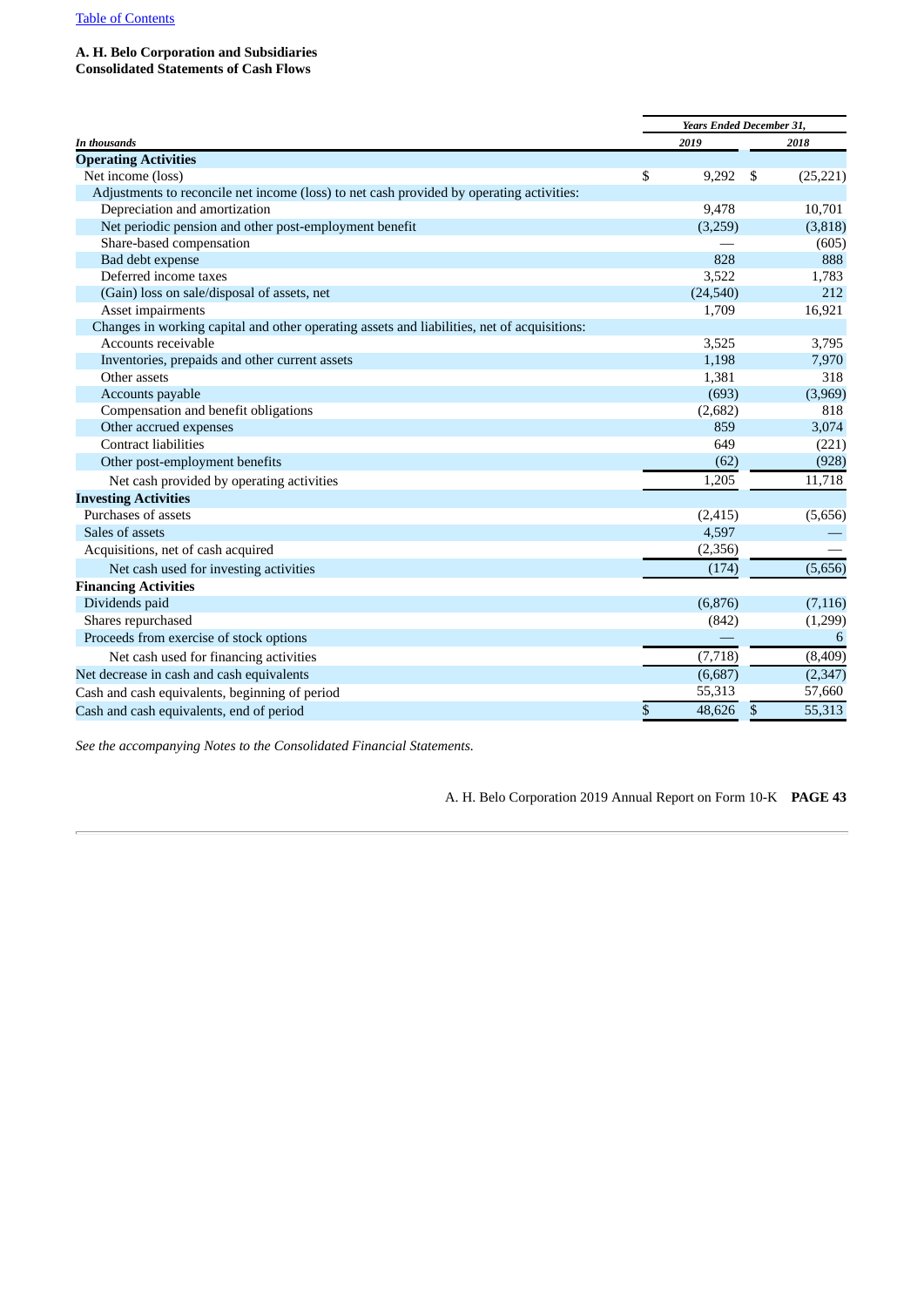# <span id="page-43-1"></span><span id="page-43-0"></span>**A. H. Belo Corporation and Subsidiaries Notes to the Consolidated Financial Statements**

# **Note 1: Significant Accounting Policies and Recently Issued Accounting Standards**

**Description of Business.** A. H. Belo Corporation and subsidiaries are referred to collectively herein as "A. H. Belo" or the "Company." The Company, headquartered in Dallas, Texas, is the leading local news and information publishing company in Texas. The Company has commercial printing, distribution and direct mail capabilities, as well as a presence in emerging media and digital marketing. While focusing on extending the Company's media platforms, A. H. Belo delivers news and information in innovative ways to a broad range of audiences with diverse interests and lifestyles.

The Company publishes *The Dallas Morning News* (*www.dallasnews.com*), Texas' leading newspaper and winner of nine Pulitzer Prizes, and various niche publications targeting specific audiences. Its newspaper operations also provide commercial printing and distribution services to several large national newspapers. In addition, the Company has the capabilities of a full-service strategy, creative and media agency that focuses on strategic and digital marketing, and data intelligence that provide a measurable return on investment to its clients.

**Basis of Presentation.** The consolidated financial statements included herein include adjustments of a normal recurring nature, which in the Company's opinion, are necessary to present fairly the consolidated financial information as of and for the periods indicated. All intercompany balances and transactions have been eliminated in consolidation. All dollar amounts presented herein, except share and per share amounts, are in thousands, unless the context indicates otherwise.

The preparation of financial statements in conformity with accounting principles generally accepted in the United States of America ("GAAP") requires management to make estimates and assumptions that affect (i) the reported amounts of assets and liabilities, (ii) the disclosure of contingent assets and liabilities known to exist as of the date the financial statements are published, and (iii) the reported amount of net operating revenues and expenses recognized during the periods presented. Adjustments made with respect to the use of estimates often relate to improved information not previously available. Uncertainties with respect to such estimates and assumptions are inherent in the preparation of financial statements; accordingly, actual results could differ from these estimates.

**Cash and Cash Equivalents.** The Company considers all highly liquid instruments purchased with original maturities of three months or less to be cash equivalents. The Company places its cash and cash equivalents with high credit quality institutions. The Company has not experienced any losses in such accounts and believes it is not exposed to any significant credit risk on cash and cash equivalents.

**Accounts Receivable.** Accounts receivable are reported net of a valuation reserve that represents an estimate of amounts considered uncollectible. The Company estimates the allowance for doubtful accounts based on historical write-off experience and the Company's knowledge of the customers' ability to pay amounts due. Accounts are written-off after all collection efforts fail; generally, after one year has expired. Expense for such uncollectible amounts is included in other production, distribution and operating costs. Bad debt expense for 2019 and 2018 was \$828 and \$888, respectively. Write-offs, net of recoveries and other adjustments for 2019 and 2018 were \$738 and \$1,362, respectively.

**Risk Concentration.** A significant portion of the Company's customer base is concentrated within the North Texas geographical area. The Company generally extends credit to customers, and the ultimate collection of accounts receivable could be affected by the national and local economy. Management continually performs credit evaluations of its customers and may require cash in advance or other special arrangements from certain customers. The Company maintains an allowance for losses based upon the collectability of accounts receivable. Management does not believe significant credit risk exists that could have a material adverse effect on the Company's consolidated financial condition, liquidity or results of operations.

**Notes Receivable.** Notes receivable are recorded net of an allowance for doubtful accounts. Notes receivable primarily relates to the financed portion of the sale of the Company's former headquarters (see Note 15 – [Disposal](#page-59-0) of Assets). Interest income is accrued on the unpaid principal balance. The Company puts notes receivable on non-accrual status and provides an allowance against accrued interest if it is determined the likelihood of collecting substantially all of the note and accrued interest is not probable. Notes are written-off against the allowance when all possible means of collection have been exhausted and the potential for recovery is considered remote.

**Inventories.** Inventories, consisting primarily of newsprint, ink and other supplies used in printing newspapers, are recorded at the lower of cost or net realizable value. Cost is determined by the weighted average purchase price of the inventory acquired.

**Property, Plant and Equipment.** The Company records property, plant and equipment at cost or its fair value if acquired through a business acquisition or non-monetary exchange. Depreciation is recorded on a straight-line basis over the estimated useful lives of the assets and depreciable assets are reviewed to ensure the remaining useful life of the assets continues to be appropriate. An adjustment resulting from a change in the estimated useful life of an asset is recorded to depreciation expense on a prospective basis.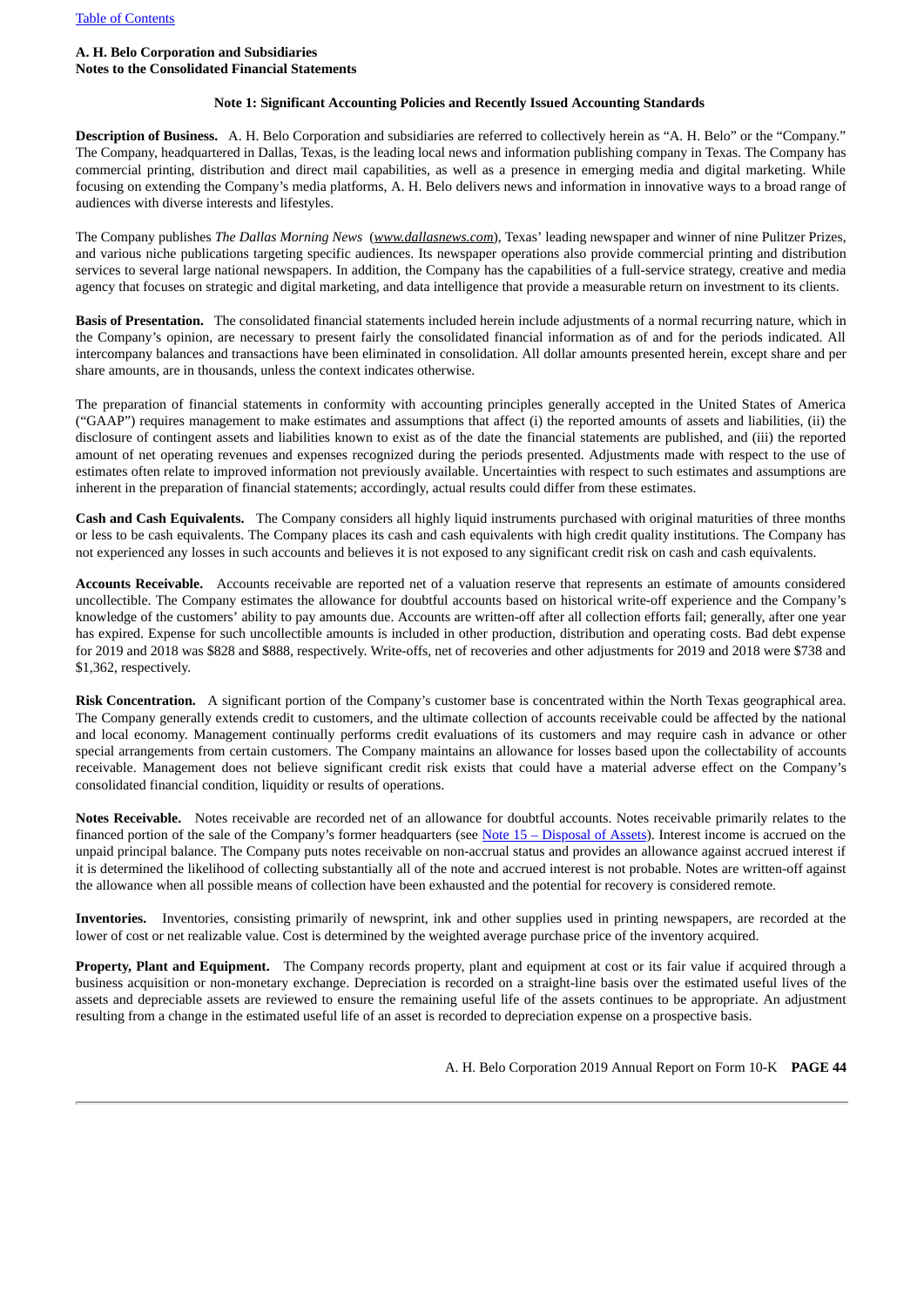The table below sets forth property, plant and equipment by type.

|                                    | December 31, |               |           |                     |
|------------------------------------|--------------|---------------|-----------|---------------------|
|                                    | 2019         |               | 2018      | <b>Useful Lives</b> |
| Land                               | 2,191        | <sup>\$</sup> | 2,220     |                     |
| Buildings and improvements         | 85,316       |               | 111,411   | 5 - 30 years        |
| Publishing equipment               | 174,019      |               | 216,891   | 3 - 20 years        |
| Other                              | 80,678       |               | 92,293    | $3 - 10$ years      |
| Construction in process            | 1,689        |               | 151       |                     |
| Total                              | 343,893      |               | 422,966   |                     |
| Less accumulated depreciation      | (325, 440)   |               | (396,705) |                     |
| Property, plant and equipment, net | 18,453       |               | 26,261    |                     |

**Goodwill.** Goodwill is recorded at the reporting unit level based on the excess fair value of prior business acquisitions over the fair value of the assets and liabilities acquired. Reporting units of the Company are based on its internal reporting structure and represent a reporting level below an operating segment. The Company has two reporting units consisting of Marketing Services and Publishing, which includes circulation, printing and distribution. Unless qualitative factors allow the Company to conclude it is more-likely-than-not that the fair value of the reporting unit exceeds its carrying value, goodwill is tested for impairment by estimating the fair value of the reporting unit. If the fair value of the reporting unit is less than its carrying value, the fair value for the reporting unit's underlying assets and liabilities is determined and goodwill is adjusted accordingly. In determining the fair value for a reporting unit, the Company considers recent stock and sales transaction prices of peer group companies as well as the present value of expected future cash flows of the reporting unit. Significant assumptions include sales and expense growth rates, discount rates, capital expenditures and the impact of current market conditions. These estimates could be materially impacted by changes in market conditions. The Company performs the goodwill impairment test as of December 31 each fiscal year or when changes in circumstances indicate an impairment event may have occurred. Impairment charges represent noncash charges and do not affect the Company's liquidity, cash flows from operating activities or have any effect on future operations.

In the third quarter of 2019, the Company made a strategic change to move to a single-decision making reporting structure. With this reorganization, the Company revised its financial forecast for the remainder of the year, which resulted in a significant decrease in operating income for the Marketing Services reporting unit. The reorganization to one operating segment coupled with the significant decrease in the Marketing Services forecast was determined to be a triggering event that required an impairment review of goodwill and long-lived assets. In the third quarter of 2019, the Company tested the Marketing Services reporting unit's goodwill for impairment using a discounted cash flow methodology with a peer-based risk-adjusted weighted average cost of capital. The Company believes the use of a discounted cash flow approach is the most reliable indicator of the estimated fair value of the business. Upon completion of the test, it was determined the Marketing Services reporting unit's carrying value exceeded its estimated fair value. Accordingly, the Company recorded a noncash goodwill impairment charge of \$1,593 in the third quarter of 2019, fully impairing goodwill. See Note 6 – Goodwill and Intangible Assets for additional [information.](#page-51-0)

**Long-Lived Assets.** The Company evaluates its ability to recover the carrying value of property, plant and equipment and finite-lived intangible assets, using the lowest level of cash flows associated with the assets, which are grouped based on the Company's intended use of these assets. This evaluation is performed whenever a change in circumstances indicates that the carrying value of an asset group may not be recoverable. If the analysis of undiscounted future cash flows indicates the carrying value of the long-lived assets cannot be recovered, the assets are adjusted to the lower of its carrying value or fair value.

In connection with the goodwill impairment, the Company conducted a long-lived assets impairment test for Marketing Services. Upon completion of the test, it was determined the Marketing Services reporting unit's long-lived assets' estimated fair values were equal to or exceeded the carrying value and accordingly, no impairment was warranted.

**Investments.** The Company owns certain equity securities in companies in which it does not exercise control. These investments are recorded under the cost method with a balance of \$1,432 at December 31, 2019 and 2018, and the Company recognizes income or loss upon the receipt of dividends or distributions, or upon liquidation of the investment. The Company evaluates its ability to recover the carrying value of cost method investments based upon operating results and the financial strength of the investee. If the Company determines the carrying value is not recoverable, an impairment charge is recorded for the difference between the fair value of the investment and the carrying value. For those investments where the Company is able to exercise significant influence over the investee as defined under ASC 323 – *Equity Method and Joint Ventures*, the Company accounts for the investment under the equity method of accounting, recognizing its share of the investee's income or loss as a component of earnings. The Company had no material equity method investments as of December 31, 2019 and 2018.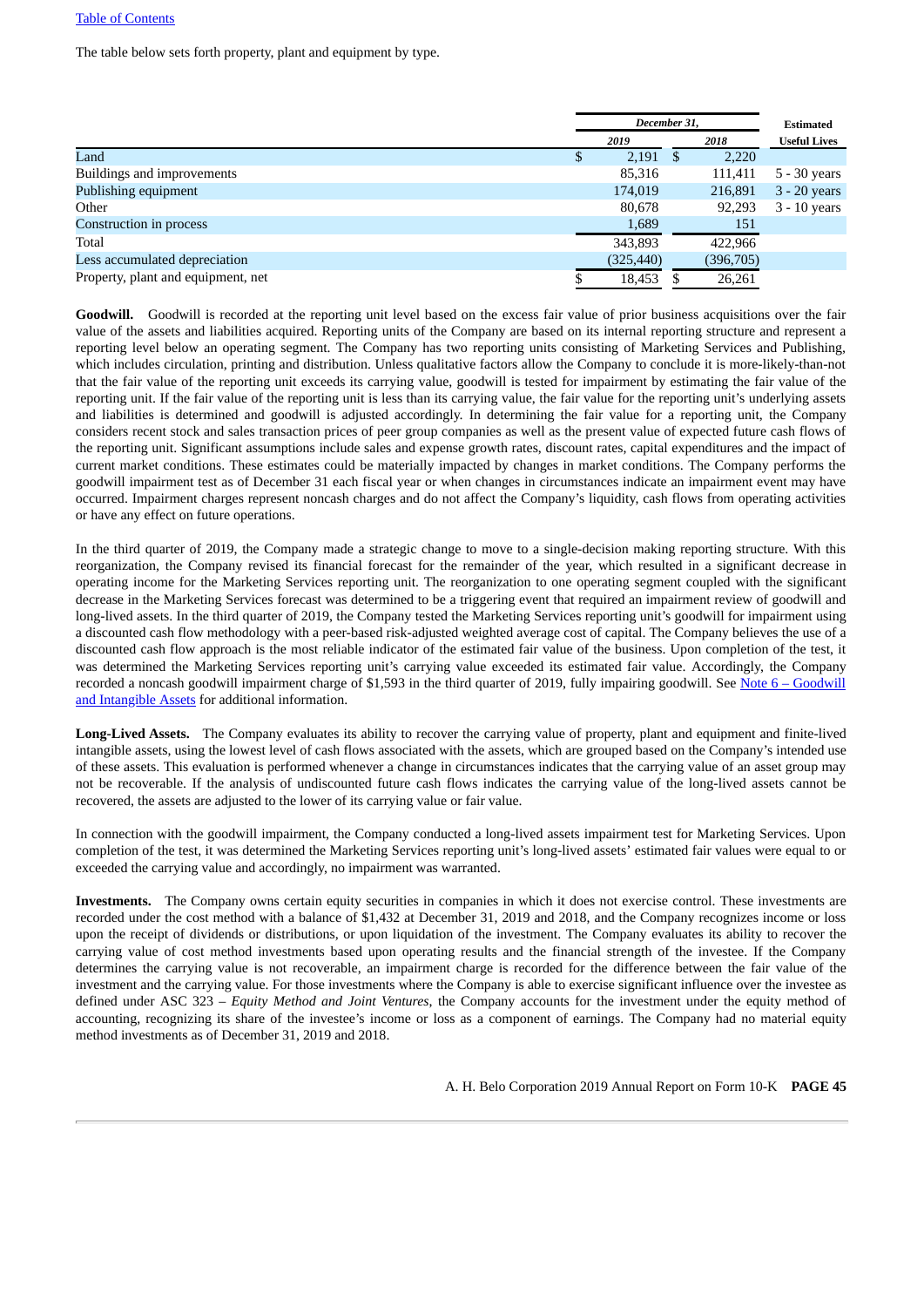**Pension.** The Company follows accounting guidance for single-employer defined benefit plans. Plan assets and the projected benefits obligation are measured each December 31, and the Company records as an asset or liability the net funded position of the plans. Certain changes in actuarial valuations related to returns on plan assets and projected benefit obligations are recorded to accumulated other comprehensive income (loss) and are amortized to net periodic pension expense (benefit) over the weighted average remaining life of plan participants, to the extent the cumulative balance in accumulated other comprehensive income (loss) exceeds 10 percent of the greater of the respective plan's (a) projected benefit obligation or (b) the market-related value of the plan's assets. Net periodic pension expense (benefit) is recognized each period by accruing interest expense on the projected benefit obligation and accruing a return on assets associated with the plan assets. Participation in and accrual of new benefits to participants has been frozen since 2007 and, accordingly, on-going service costs are not a component of net periodic pension expense (benefit). From time to time, the Companysponsored plans may settle pension obligations with certain plan participants through the plans' master trust as part of its de-risking strategies. The gains or losses associated with settlements of plan obligations to participants are recognized to earnings if such settlements exceed the interest component of net periodic pension cost for the year. Otherwise, such amounts are included in actuarial gains (losses) in accumulated other comprehensive income (loss). Re-measurement of plan assets and liabilities upon a significant settlement or curtailment event is performed based on the values of the month-end closest to the event.

**Long-Term Incentive Plan.** The Company sponsored a long-term incentive plan (the "Plan") under which it issued restricted stock units ("RSUs") and cash awards to directors and certain employees of the Company. Due to the expiration of the Plan on February 8, 2018, A. H. Belo implemented, and shareholders approved, a new long-term incentive plan (the "2017 Plan") under which 8,000,000 shares of the Company's Series A and Series B common stock are authorized and remain available for equity-based awards. Like its predecessor plan, awards under the 2017 Plan may be granted to A. H. Belo employees and outside directors in the form of non-qualified stock options, incentive stock options, restricted share awards, RSUs, performance shares, performance units or stock appreciation rights.

In the fourth quarter of 2018, the board of directors approved the accelerated vesting and payout, and conversion to cash of all outstanding RSUs previously granted to the Company's officers and directors under the Plan and the 2017 Plan. Prior to the amended award agreements, the fair value of awards issued under the long-term incentive plans was recognized to expense over the vesting period of the award. The fair value of RSUs was established at the closing price of the Company's common stock on the date of grant. Vested RSUs were previously redeemed 60 percent in A. H. Belo Series A common stock and 40 percent in cash over a period of up to three years.

As of December 31, 2019 and 2018, there were no stock based awards outstanding and all compensation expense has been fully recognized. See Note  $8 - Long-term Incentive Plan$  $8 - Long-term Incentive Plan$  $8 - Long-term Incentive Plan$  for additional information.

**Shareholders' Equity.** The Company authorized the issuance of shares of Series A and Series B common stock. Series A common stock has one vote per share and Series B common stock has 10 votes per share. Shares of Series B common stock are convertible at any time on a share-for-share basis into shares of Series A common stock, but not vice versa.

The Company is authorized to grant stock option and RSU awards to employees and directors of the Company. Upon vesting of RSUs, shares of Series A common stock are issued. Upon the exercise of stock options, Series A common stock is issued if the holder of the stock options executes a simultaneous exercise and sale. If the holder of the stock option chooses not to sell the shares, Series B common stock is issued.

In 2012, the Company's board of directors authorized the purchase of the A. H. Belo Series A or Series B common stock, for use other than retirement, through open market purchases, privately negotiated transactions or otherwise. Treasury stock acquired under the repurchase program is recorded at cost, reducing shareholders' equity. The acquired shares are available for sale on the open market or for settlement of obligations related to future stock based awards, if granted.

Accumulated other comprehensive loss consists of actuarial gains and losses associated with the A. H. Belo Pension Plans (the "Pension Plans") and other post-employment benefit (the "OPEB") plans. The cumulative balances are amortized to earnings over the weighted average remaining life expectancy of the participants to the extent such balances exceed 10 percent of the greater of the respective plan's (a) projected benefit obligation or (b) the market-related value of the plan's assets. The Company discloses amounts reclassified from accumulated other comprehensive loss to net income (loss) in Note 11 - [Shareholders'](#page-58-0) Equity.

**Revenue Recognition.** The Company's principal sources of revenue are sales of advertising within its newspaper and digital platforms, subscription and retail sales of its newspapers, commercial printing and distribution services, primarily related to national newspapers, and preprint advertising. In addition, revenue includes strategic marketing management, consulting, creative services, targeted and multichannel (programmatic) advertising placed on third-party websites, social media management, search optimization, direct mail and the sale of promotional materials.

Advertising and marketing services revenue is primarily recognized at a point in time when the ad or service is complete and delivered, based on the customers' contract price. Barter advertising transactions are recognized at estimated fair value based on the negotiated contract price and the range of prices for similar advertising from customers unrelated to the barter transaction. The Company expenses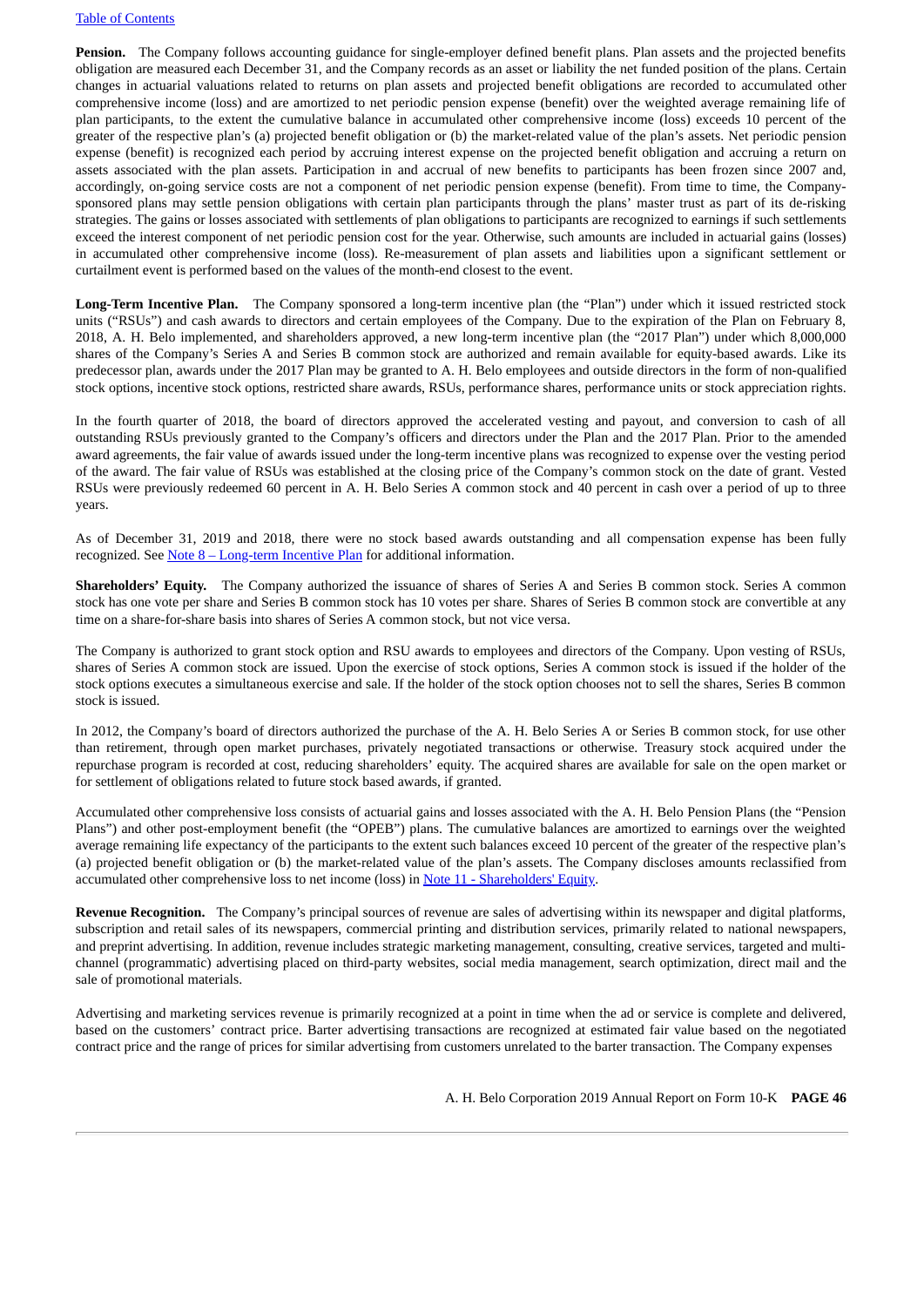barter costs as incurred, which is independent from the timing of revenue recognition. In addition, certain digital advertising revenue related to website access is recognized over time, based on the customers' monthly rate.

For ads placed on certain third-party websites, the Company must evaluate whether it is acting as the principal, where revenue is reported on a gross basis, or acting as the agent, where revenue is reported on a net basis. Generally, the Company reports advertising revenue for ads placed on third-party websites on a net basis, meaning the amount recorded to revenue is the amount billed to the customer net of amounts paid to the publisher of the third-party website. The Company is acting as the agent because the publisher controls the advertising inventory.

Circulation revenue is generated primarily by selling home delivery and digital subscriptions, as well as single copy sales to nonsubscribers. Home delivery revenue is recognized over the subscription period based on the days of actual delivery over the total subscription days and single copy revenue is recognized at a point in time when the paper is purchased. Revenue is directly reduced for any non-payment for the grace period of home delivery subscriptions where the Company recorded revenue for newspapers delivered after a subscription expired. Digital-only subscription revenue is recognized over the subscription period based on daily or monthly access to the content in the subscription period.

Printing, distribution and other revenue is primarily generated from printing and distribution of other newspapers, as well as production of preprinted advertisements for other newspapers. Printing, distribution and other revenue is recognized at a point in time when the product or service is delivered.

**Income Taxes.** The Company uses the asset and liability method of accounting for income taxes and recognizes deferred tax assets and liabilities based on the difference between the financial statement and tax basis of assets and liabilities using enacted tax rates. The Company establishes a valuation allowance if it is more-likely-than-not that the deferred tax assets will not be realized. The factors used to assess the likelihood of realization of the deferred tax assets include future reversal of deferred tax liabilities, available tax planning strategies, future taxable income and taxable income in prior carryback years.

The Company evaluates any uncertain tax positions each reporting period by tax jurisdiction to determine if it is more-likely-than-not that the tax position will not be sustained on examination by the taxing authorities, based on the technical merits of the position. The tax benefits recognized in the financial statements for such positions are measured based on the largest benefit that has a greater than 50 percent likelihood of being realized upon ultimate settlement. If a net operating loss or other tax credit carry forward exists, the Company records the unrecognized tax benefits for such tax positions as a reduction to a deferred tax asset. Otherwise, the unrecognized tax benefits are recorded as a liability. The Company records a liability for uncertain tax positions taken or expected to be taken in a tax return. Any change in judgment related to the expected ultimate resolution of uncertain tax positions is recognized in earnings in the period in which such change occurs. Interest and penalties, if any, related to unrecognized tax benefits are recorded in other income, net.

**Use of Estimates.** Company management makes estimates and assumptions that affect the amounts and disclosures reported in its financial statements and include valuation allowances for doubtful accounts, uncertain tax positions and deferred tax assets, fair value measurements related to assets held for sale, pension plan assets and equity based compensation, actuarial liabilities related to selfinsured risks, pension plan obligations and assumptions related to impairment and recovery of goodwill and long-lived assets. Estimates are based on past experience and other considerations reasonable under the circumstances. Actual results may differ from these estimates.

**Segments.** In the third quarter of 2019, in conjunction with a strategic change to move to a single decision-making reporting structure and based on how the Company's chief operating decision-maker makes decisions about allocating resources and assessing performance, the Company determined it has one reportable segment. See Note  $2 -$  Segment [Reporting](#page-47-0) for additional information.

**Fair Value Measurements.** The Company's financial instruments, including cash, cash equivalents, accounts receivable, interest receivable, accounts payable and amounts due to customers are carried at cost, which approximates its fair value because of the shortterm nature of these instruments.

# **Recently Adopted Accounting Pronouncements.**

In February 2016, the Financial Accounting Standards Board ("FASB") issued Accounting Standards Update ("ASU") 2016-02 – *Leases (Topic 842)*. This update requires an entity to recognize a right-of-use asset and a lease liability for virtually all of its leases. The liability will be equal to the present value of lease payments. The asset will generally be based on the liability. For income statement purposes operating leases will result in straight-line expense and finance leases will result in expenses similar to current capital leases. The guidance also requires additional disclosures to enable users of financial statements to understand the amount, timing and uncertainty of cash flows arising from leases. Since February 2016, the FASB issued clarifying updates to the new standard that did not change the core principle of ASU 2016-02. The new guidance will supersede virtually all existing lease guidance under GAAP and is effective for fiscal years beginning after December 15, 2018, including interim periods within those fiscal years. The Company adopted ASU 2016-02 on January 1, 2019, using the modified retrospective approach; see Note  $5 -$  [Leases](#page-50-0).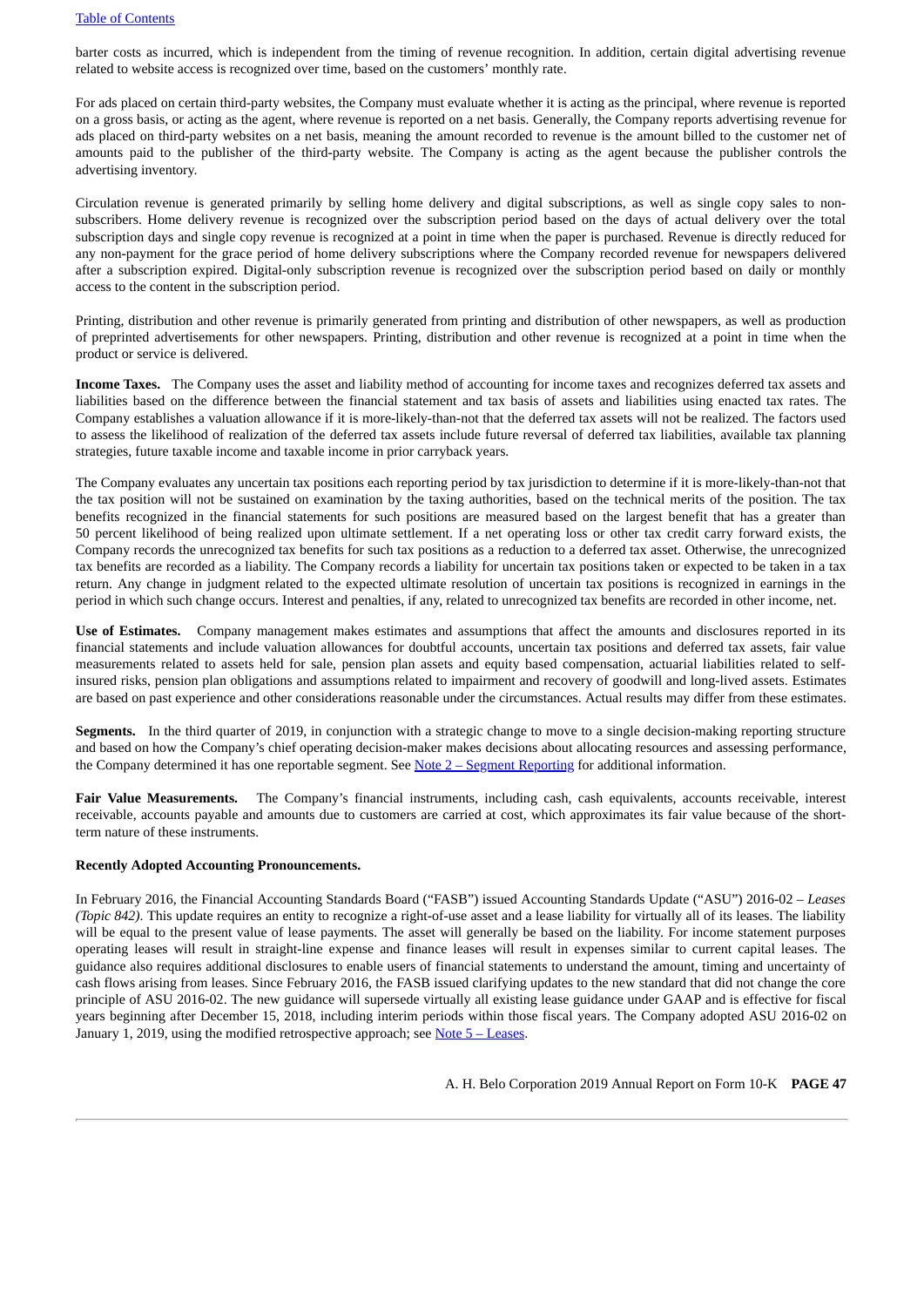**New Accounting Pronouncements.** The FASB issued the following accounting pronouncements and guidance, which may be applicable to the Company but have not yet become effective.

In June 2016, the FASB issued ASU 2016-13 – *Financial Instruments – Credit Losses (Topic 326): Measurement of Credit Losses on Financial Instruments.* This update requires financial assets measured at amortized cost basis to be presented at the net amount expected to be collected. The measurement of expected credit losses is based on relevant information about past events, including historical experience, current conditions, and reasonable and supportable forecasts that affect the collectibility of the reported amount. Since June 2016, the FASB issued clarifying updates to the new standard including changing the effective date for smaller reporting companies. The guidance will be effective for fiscal years beginning after December 15, 2022, and interim periods within those fiscal years. Early adoption is permitted. The Company is currently evaluating the requirements of this update and has not yet determined its impact on the Company's consolidated financial statements.

In August 2018, the FASB issued ASU 2018-14 – *Compensation – Retirement Benefits – Defined Benefit Plans – General (Subtopic 715- 20): Disclosure Framework* – *Changes to the Disclosure Requirements for Defined Benefit Plans.* This update modifies the annual disclosure requirements for employers that sponsor defined benefit pension or other postretirement plans by removing disclosures that are no longer considered cost beneficial, clarifying the specific requirements of disclosures and adding disclosure requirements identified as relevant. The guidance will be effective for fiscal years ending after December 15, 2020. Early adoption is permitted. The Company is currently evaluating the requirements of this update, but does not expect a material impact on the Company's consolidated financial statements and related disclosures.

In August 2018, the FASB issued ASU 2018-15 – *Intangibles – Goodwill and Other – Internal-Use Software (Subtopic 350-40):* Customer's Accounting for Implementation Costs Incurred in a Cloud Computing Arrangement That is a Service Contract. This update clarifies the accounting for implementation costs incurred in a cloud computing arrangement, or hosting arrangement, that is a service contract. Costs for implementation activities incurred during the application development stage will be capitalized depending on the nature of the costs, while costs incurred during the preliminary project and post implementation stages will be expensed as the activities are performed. The capitalized implementation costs will be expensed over the term of the hosting arrangement. The guidance will be effective for fiscal years beginning after December 15, 2019, and interim periods within those fiscal years. Early adoption is permitted. The Company will adopt this standard prospectively as of January 1, 2020, and does not expect a material impact on the Company's consolidated financial statements.

In December 2019, the FASB issued ASU 2019-12 – *Income Taxes (Topic 740): Simplifying the Accounting for Income Taxes*. ASU 2019-12 removes specific exceptions to the general principles in Topic 740 in order to reduce the complexity of its application. ASU 2019-12 also improves consistency and simplifies existing guidance by clarifying and amending certain specific areas of Topic 740. The guidance will be effective for fiscal years beginning after December 15, 2020, and interim periods within those fiscal years. Early adoption is permitted. The Company is currently evaluating the requirements of this update and has not yet determined its impact on the Company's consolidated financial statements.

#### **Note 2: Segment Reporting**

<span id="page-47-0"></span>Based on the Company's structure and organizational chart, the Company's chief operating decision-maker (the "CODM") is its Chief Executive Officer, Robert W. Decherd.

In the third quarter of 2019, in conjunction with a strategic change to move to a single decision-making reporting structure and based on how the Company's CODM makes decisions about allocating resources and assessing performance, the Company determined it has one reportable segment. Prior to the third quarter, the Company had two reportable segments, Publishing and Marketing Services, that each operated as a single reporting unit with all corporate expenses included in Publishing. Historical financial information by segment has been recast and reported as one segment. See Note  $4 -$  [Revenue](#page-48-0) for disaggregated revenue by source.

# **Note 3: Acquisitions**

On April 1, 2019, the Company completed the acquisition of certain assets of Cubic, Inc. for a cash purchase price of \$2,356, net of \$213 cash acquired. Transaction costs related to the purchase were a component of other production, distribution and operating costs in the Consolidated Statements of Operations and totaled \$92, of which \$86 and \$6 were incurred in the years ended December 31, 2019 and 2018, respectively.

The new entity Cubic Creative, Inc. ("Cubic Creative") is located in Tulsa, Oklahoma and has approximately 25 employees. This acquisition adds creative strategy services, which complement service offerings currently available to A. H. Belo clients. The expected benefit from providing these additional services was attributed to goodwill, all of which is expected to be deductible for tax purposes. See Note 6 – Goodwill and [Intangible](#page-51-0) Assets for information on the goodwill impairment test conducted in the third quarter of 2019.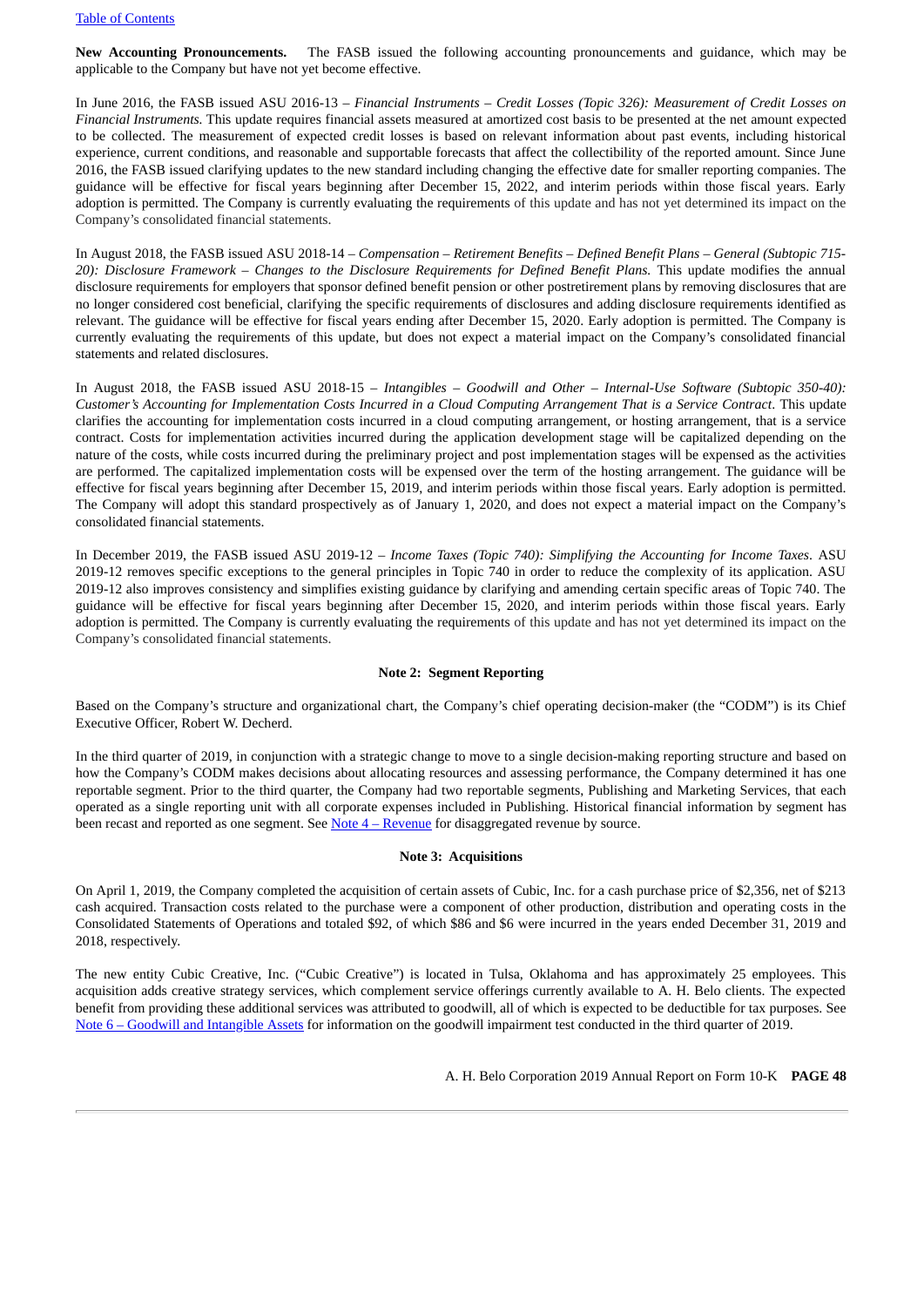The table below sets forth the finalized allocation of the purchase price.

|                                                  | <b>Estimated</b><br><b>Fair Value</b> |
|--------------------------------------------------|---------------------------------------|
| Working capital, net of acquired cash            | 228                                   |
| Property, plant and equipment                    | 25                                    |
| Other intangible assets - customer relationships | 510                                   |
| Goodwill                                         | 1,593                                 |
| Total                                            | 2,356                                 |

Operating results of the business acquired have been included in the Consolidated Statements of Operations from the acquisition date forward. Operating results for the year ended December 31, 2019, included Cubic Creative operating revenue of \$2,464 and pretax income of \$1,885. Pro forma results of the Company, assuming the acquisition had occurred at the beginning of each period presented, would not be materially different from the results reported. The fair value of the assets acquired would be classified as Level III assets (unobservable inputs) in the fair value hierarchy.

#### **Note 4: Revenue**

# <span id="page-48-0"></span>**Revenue Recognition**

Revenue is recognized when obligations under the terms of a contract with our customer are satisfied. This occurs when control of the promised goods or services is transferred to our customers, in an amount that reflects the consideration we expect to be entitled to in exchange for those goods or services, typically at contract price or determined by stand-alone selling price. The Company has an estimated allowance for credits, refunds and similar obligations. Sales tax collected concurrent with revenue-producing activities are excluded from revenue.

Accounts receivable are reported net of a valuation reserve that represents an estimate of amounts considered uncollectible. The Company estimates the allowance for doubtful accounts based on historical write-off experience and the Company's knowledge of the customers' ability to pay amounts due. Accounts are written-off after all collection efforts fail; generally, after one year has expired. Expense for such uncollectible amounts is included in other production, distribution and operating costs. Credit terms are customary.

The table below sets forth revenue disaggregated by revenue source. Due to the third quarter 2019 change to a single decision-making reporting structure (see Note 2 – Segment [Reporting](#page-47-0)), the Company determined that disaggregating revenue by print and digital products best aligned with the new Company structure. The 2018 amounts were recast for comparative purposes.

|                                            | <b>Years Ended December 31,</b> |               |
|--------------------------------------------|---------------------------------|---------------|
|                                            | 2019                            | 2018          |
|                                            |                                 | (Recast)      |
| <b>Advertising and Marketing Services</b>  |                                 |               |
| Print advertising                          | \$<br>62,256                    | \$<br>69,218  |
| Digital advertising and marketing services | 33,600                          | 36,210        |
| Total                                      | 95,856                          | \$<br>105,428 |
|                                            |                                 |               |
| <b>Circulation</b>                         |                                 |               |
| Print circulation                          | \$<br>63,321                    | \$<br>68,033  |
| Digital circulation                        | 4,939                           | 3,886         |
| <b>Total</b>                               | 68,260                          | \$<br>71,919  |
|                                            |                                 |               |
| <b>Printing, Distribution and Other</b>    | \$<br>19,447                    | \$<br>24,940  |
|                                            |                                 |               |
| <b>Total Revenue</b>                       | \$<br>183,563                   | \$<br>202.287 |

#### **Advertising and Marketing Services**

Print advertising revenue represents sales of advertising space within the Company's core and niche newspapers, as well as preprinted advertisements inserted into the Company's core newspapers and niche publications or distributed to non-subscribers through the mail.

Digital advertising and marketing services revenue consists of strategic marketing management, consulting, creative services, targeted and multi-channel (programmatic) advertising placed on third-party websites, digital sales of banner, classified and native advertisements on the Company's news and entertainment-related websites and mobile apps, social media management, search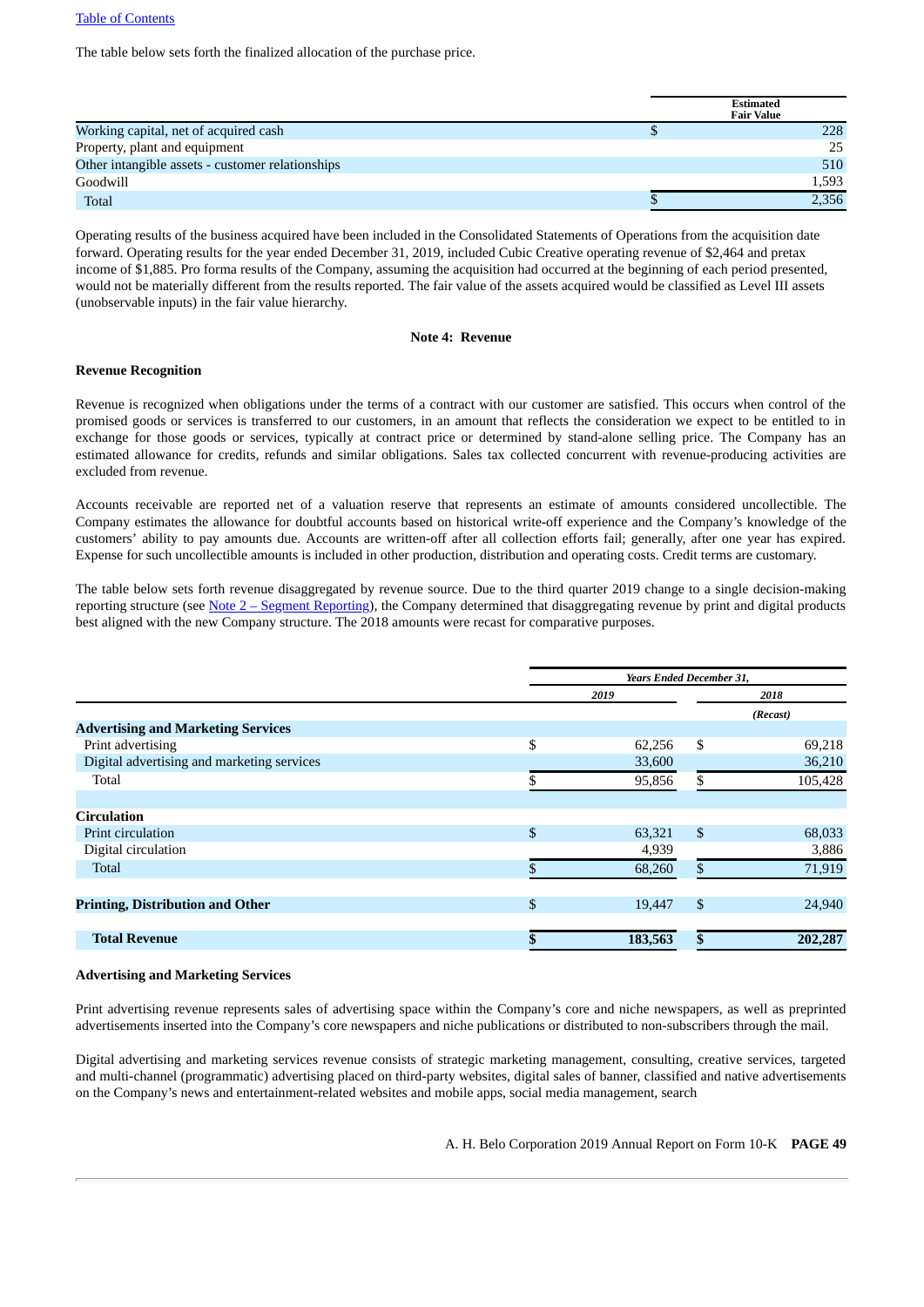optimization, direct mail and the sale of promotional materials. The Company's auto sales division offered targeted advertising to auto dealerships primarily in the North Texas region desiring to advertise their inventory on the *cars.com* platform through September 30, 2019.

Advertising and marketing services revenue is primarily recognized at a point in time when the ad or service is complete and delivered, based on the customers' contract price. Barter advertising transactions are recognized at estimated fair value based on the negotiated contract price and the range of prices for similar advertising from customers unrelated to the barter transaction. The Company expenses barter costs as incurred, which is independent from the timing of revenue recognition. In addition, certain digital advertising revenue related to website access is recognized over time, based on the customers' monthly rate. The Company typically extends credit to advertising and marketing services customers, although for certain advertising campaigns the customer may pay in advance.

For ads placed on certain third-party websites, the Company must evaluate whether it is acting as the principal, where revenue is reported on a gross basis, or acting as the agent, where revenue is reported on a net basis. Generally, the Company reports advertising revenue for ads placed on third-party websites on a net basis, meaning the amount recorded to revenue is the amount billed to the customer net of amounts paid to the publisher of the third-party website. The Company is acting as the agent because the publisher controls the advertising inventory.

# **Circulation**

Print circulation revenue is generated primarily by selling home delivery subscriptions and from single copy sales to non-subscribers. Home delivery revenue is recognized over the subscription period based on the days of actual delivery over the total subscription days and single copy revenue is recognized at a point in time when the paper is purchased. Revenue is directly reduced for any non-payment for the grace period of home delivery subscriptions where the Company recorded revenue for newspapers delivered after a subscription expired.

Digital circulation revenue is generated by digital-only subscriptions and is recognized over the subscription period based on daily or monthly access to the content in the subscription period.

Payment of circulation fees is typically received in advance and deferred over the subscription period.

# **Printing, Distribution and Other**

Printing, distribution and other revenue is primarily generated from printing and distribution of other newspapers, as well as production of preprinted advertisements for other newspapers. Printing, distribution and other revenue is recognized at a point in time when the product or service is delivered. The Company typically extends credit to printing and distribution customers.

#### **Deferred Revenue**

Deferred revenue is recorded when cash payments are received in advance of the Company's performance, including amounts which are refundable. The Company's primary sources of deferred revenue are from circulation subscriptions and advertising paid in advance of the service provided. These up-front payments are recorded upon receipt as contract liabilities in the Consolidated Balance Sheets and the revenue is recognized when the Company's obligations under the terms of the contract are satisfied. In the year ended December 31, 2019, the Company recognized \$10,575 of revenue that was included in the contract liabilities balance as of December 31, 2018. The Company typically recognizes deferred revenue within 1 to 12 months.

#### **Practical Expedients and Exemptions**

The Company generally expenses sales commissions and circulation acquisition costs when incurred because the amortization period would have been one year or less. These costs are recorded within employee compensation and benefits expense and other production, distribution and operating costs expense, respectively.

The Company does not disclose the value of unsatisfied performance obligations for contracts with an original expected length of one year or less and contracts for which revenue is recognized at the amount invoiced for services performed.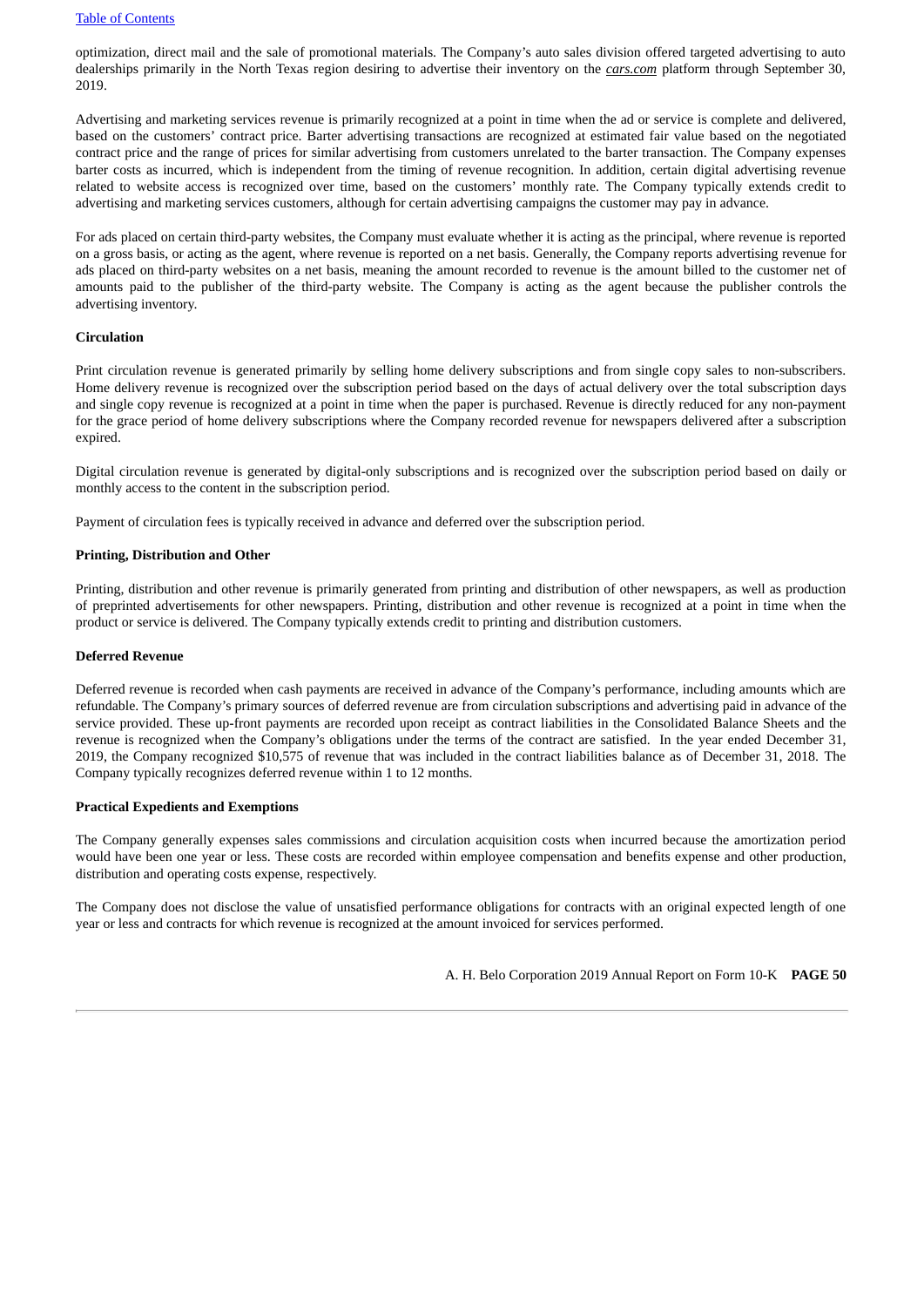# <span id="page-50-0"></span>**Adoption of ASU 2016-02 – Leases (Topic 842)**

On January 1, 2019, the Company adopted ASU 2016-02 using the modified retrospective approach applied to all leases with a remaining lease term greater than one year. Results for reporting periods beginning after January 1, 2019, are presented in accordance with the new guidance under ASU 2016-02, while prior period amounts are not restated. The adoption of the new lease guidance resulted in the Company recognizing operating lease right-of-use assets and lease liabilities based on the present value of remaining minimum lease payments. For the discount rate assumption, the implicit rate was not readily determinable in the Company's lease agreements. Therefore, the Company used an estimated secured incremental borrowing rate, based on the Company's credit rating, adjusted for the weighted average term of each lease in determining the present value of lease payments. There was no impact to opening retained earnings.

The Company elected the practical expedients available under ASU 2016-02 and applied them consistently to all applicable leases. The Company did not apply ASU 2016-02 to any leases with a remaining term of 12 months or less. For these leases, no asset or liability was recorded and lease expense continues to be recognized on a straight-line basis over the lease term. As allowed by the practical expedients, the Company does not reassess whether any expired or existing contracts are or contain leases, does not reassess the lease classification for any expired or existing leases and does not reassess initial direct costs for existing leases. Additionally, the Company does not separately identify lease and nonlease components, such as maintenance costs.

# **Lease Accounting**

The Company has various operating leases primarily for office space and other distribution centers, some of which include escalating lease payments and options to extend or terminate the lease. The Company determines if a contract is a lease at the inception of the arrangement. The exercise of lease renewal options are at the Company's sole discretion and options are recognized when it is reasonably certain the Company will exercise the option. The recognized right-of-use assets and lease liabilities as calculated do not assume renewal options. The Company's leases have remaining terms of less than 1 year to 14 years. The Company does not have lease agreements with residual value guarantees, sale leaseback terms or material restrictive covenants.

The Company has a sublease with Denton Publishing Company for a remaining term of approximately four years. Additionally, the Company has various subleases with distributors, for distribution center space, with varying remaining lease terms of less than one year to two years and are cancellable with notice by either party. Sublease income is included in printing, distribution and other revenue in the Consolidated Statement of Operations. As of December 31, 2019, sublease income is expected to approximate \$526 in 2020, \$314 in 2021, \$223 in 2022, and \$129 in 2023.

Operating lease right-of-use assets and liabilities are recognized at commencement date of lease agreements greater than one year based on the present value of lease payments over the lease term. Lease expense is recognized on a straight-line basis over the lease term and variable lease costs are expensed as incurred. As of December 31, 2019, the Company entered into two additional operating leases with lease terms of three years, which will result in an additional right-of-use asset and liability of approximately \$1,200 upon commencement in the first quarter of 2020.

The table below sets forth supplemental Consolidated Balance Sheet information for the Company's leases.

|                                               | <b>Classification</b>                 |    | December 31, 2019 |        |
|-----------------------------------------------|---------------------------------------|----|-------------------|--------|
| <b>Assets</b>                                 |                                       |    |                   |        |
| Operating                                     | Operating lease right-of-use assets   | \$ |                   | 21,371 |
|                                               |                                       |    |                   |        |
| <b>Liabilities</b>                            |                                       |    |                   |        |
| Operating                                     |                                       |    |                   |        |
| Current                                       | Other accrued expense                 | \$ |                   | 1,579  |
| Noncurrent                                    | Long-term operating lease liabilities |    |                   | 23,120 |
| Total lease liabilities                       |                                       | ¢  |                   | 24,699 |
|                                               |                                       |    |                   |        |
| <b>Lease Term and Discount Rate</b>           |                                       |    |                   |        |
| <b>Operating leases</b>                       |                                       |    |                   |        |
| Weighted average remaining lease term (years) |                                       |    |                   | 11.7   |
| Weighted average discount rate (%)            |                                       |    |                   | 7.5    |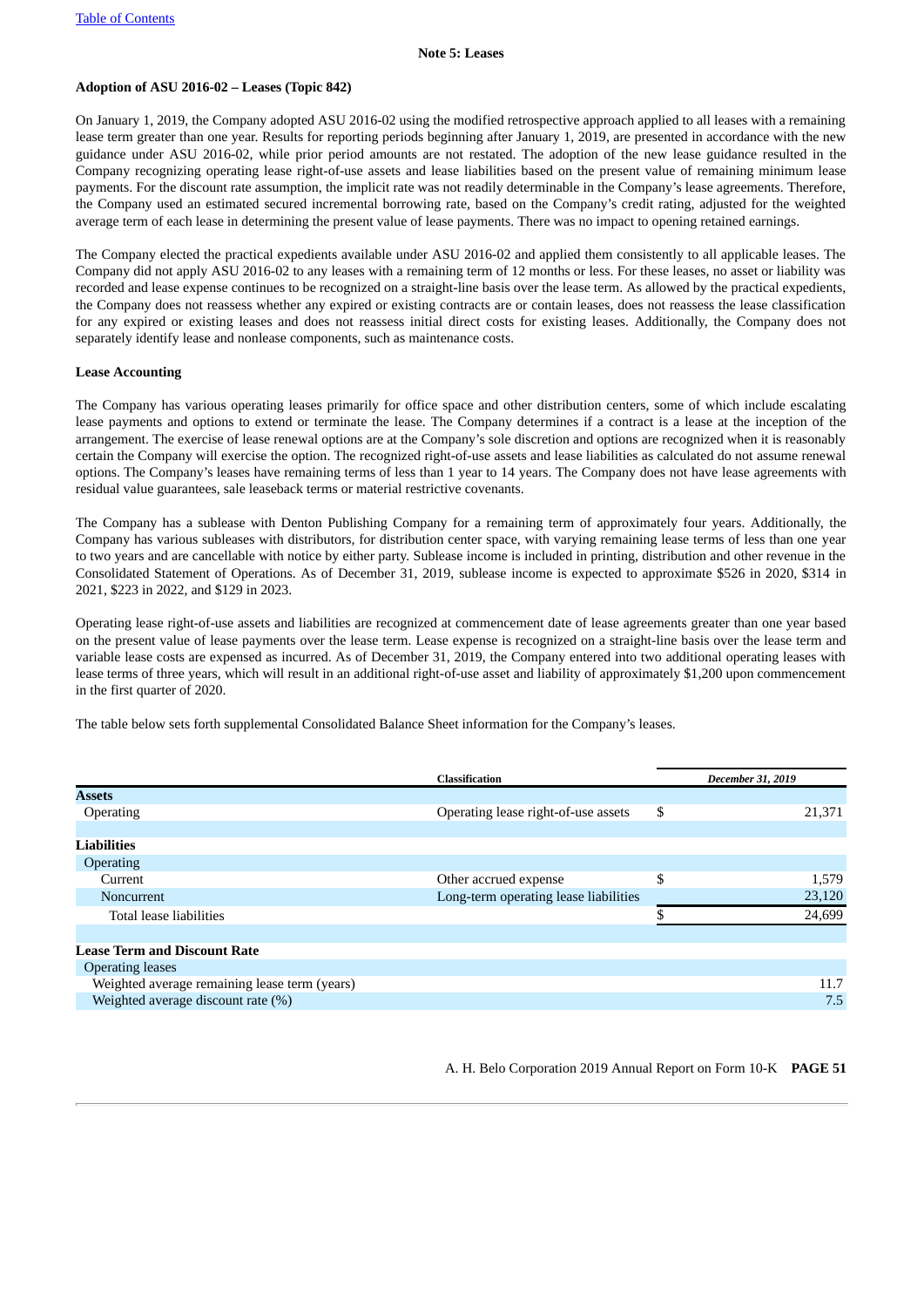The table below sets forth components of lease cost and supplemental cash flow information for the Company's leases.

|                                                                          | Year Ended December 31, 2019 |
|--------------------------------------------------------------------------|------------------------------|
| <b>Lease Cost</b>                                                        |                              |
| Operating lease cost                                                     | 4.264                        |
| Short-term lease cost                                                    | 135                          |
| Variable lease cost                                                      | 576                          |
| Sublease income                                                          | (734)                        |
| Total lease cost                                                         | 4,241                        |
|                                                                          |                              |
| <b>Supplemental Cash Flow Information</b>                                |                              |
| Cash paid for operating leases included in operating activities          | 4,115                        |
| Right-of-use assets obtained in exchange for operating lease liabilities | 23.886                       |

The table below sets forth the remaining maturities of the Company's lease liabilities as of December 31, 2019.

| <b>Years Ending December 31,</b> | <b>Operating Leases</b> |        |
|----------------------------------|-------------------------|--------|
| 2020                             | J                       | 3,345  |
| 2021                             |                         | 3,661  |
| 2022                             |                         | 3,613  |
| 2023                             |                         | 3,139  |
| 2024                             |                         | 2,467  |
| Thereafter                       |                         | 22,121 |
| Total lease payments             |                         | 38,346 |
| Less: imputed interest           |                         | 13,647 |
| Total lease liabilities          |                         | 24,699 |

The table below sets forth the future minimum obligations for operating leases in effect as of December 31, 2018, as determined prior to the adoption of ASU 2016-02. Total operating lease expense was \$4,688 for the year ended December 31, 2018.

|                                     |    | <b>Total</b>   |    | 2019                  |    | 2020  | 2021 |              |  | 2022  |    | 2023              |    | ---<br>1 hereatter        |
|-------------------------------------|----|----------------|----|-----------------------|----|-------|------|--------------|--|-------|----|-------------------|----|---------------------------|
| Operating<br>commitments<br>lease o | ۰D | 0.25<br>41.85. | ٠D | $4.40^\circ$<br>7,7VJ | ٠D | 3.588 | داء  | $- - -$<br>ب |  | 3.46/ | ιυ | $\sim$<br>ں ں ں ر | ъD | רר<br>$\Gamma$<br>49.47 I |

# **Note 6: Goodwill and Intangible Assets**

<span id="page-51-0"></span>In the third quarter of 2019, the Company reorganized all of its operations into a single decision-making reporting structure resulting in one reportable segment. Prior to the third quarter, the Company had two reportable segments, Publishing and Marketing Services, that each operated as a single reporting unit (see <u>Note  $2 - \text{Segment Reporting}$  $2 - \text{Segment Reporting}$  $2 - \text{Segment Reporting}$ </u>). The table below sets forth intangible assets as of December 31, 2019 and 2018.

|                                 | December 31, |   |          |  |  |  |  |
|---------------------------------|--------------|---|----------|--|--|--|--|
| <b>Intangible Assets</b>        | 2019         |   | 2018     |  |  |  |  |
| Cost                            | 2,030        | S | 6,470    |  |  |  |  |
| <b>Accumulated Amortization</b> | (1,711)      |   | (3, 196) |  |  |  |  |
| <b>Asset Impairments</b>        |              |   | (2,970)  |  |  |  |  |
| Net Carrying Value              | 319          |   | 304      |  |  |  |  |

The intangible assets include \$1,520 of developed technology with an estimated useful life of five years, fully amortized in 2019, and \$510 of customer relationships with estimated useful lives of two years and net carrying value of \$319. Aggregate amortization expense was \$495 and \$799 for 2019 and 2018, respectively. Annual amortization expense is expected to approximate \$255 in 2020 and \$64 in 2021.

In the second quarter of 2019, in connection with the Cubic Creative acquisition, the Company recorded \$1,593 of goodwill and \$510 of intangible assets. Cubic Creative is a component within the Marketing Services reporting unit. In the third quarter of 2019, the Company made a strategic change to move to a single-decision making reporting structure. With this reorganization, the Company revised its financial forecast for the remainder of the year, which resulted in a significant decrease in operating income for the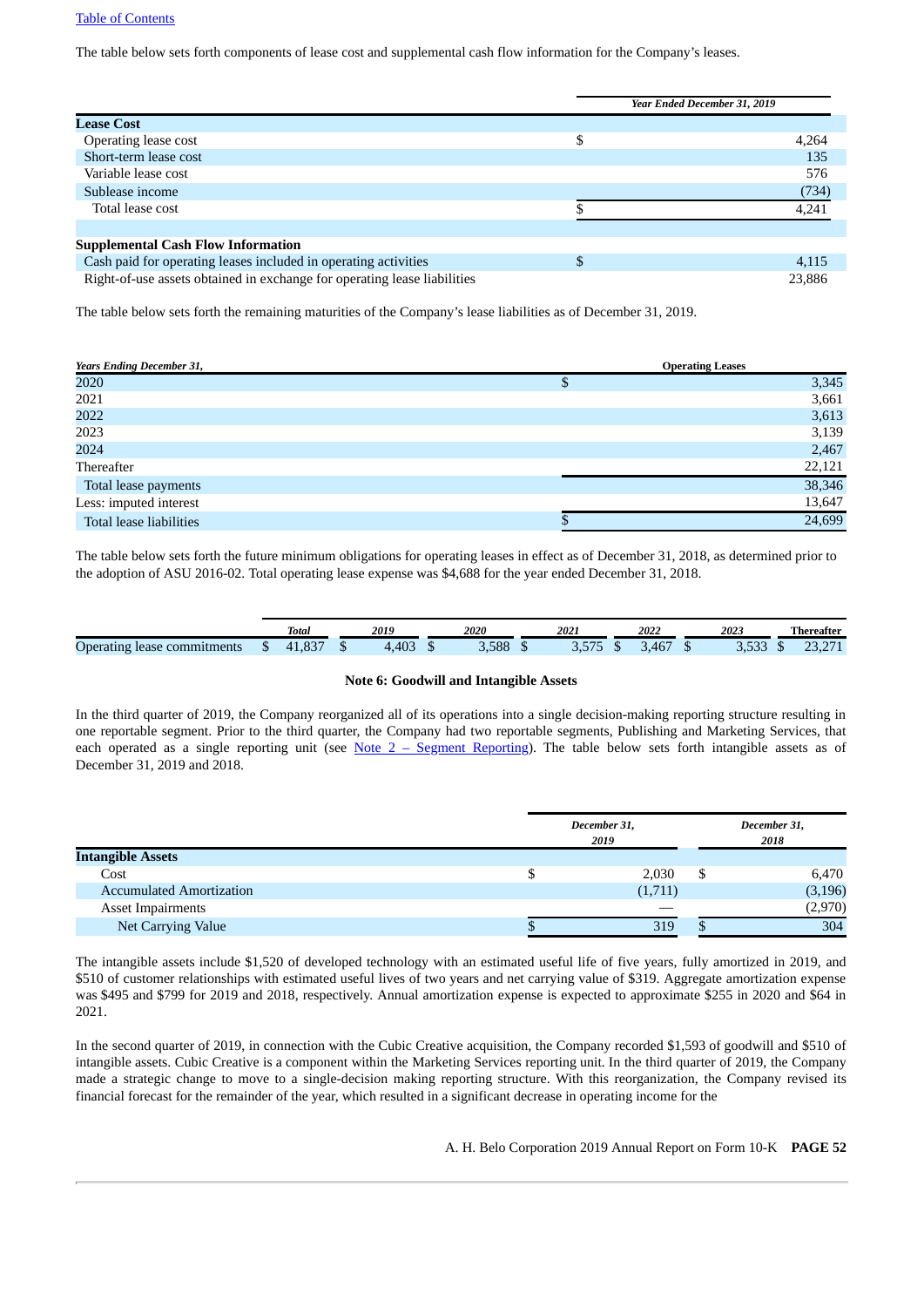Marketing Services reporting unit. The reorganization to one operating segment coupled with the significant decrease in the Marketing Services forecast was determined to be a triggering event that required an impairment review of goodwill and long-lived assets.

In the third quarter of 2019, the Company tested the Marketing Services reporting unit's goodwill for impairment using a discounted cash flow methodology with a peer-based risk-adjusted weighted average cost of capital. The Company believes the use of a discounted cash flow approach is the most reliable indicator of the estimated fair value of the business. Upon completion of the test, it was determined the Marketing Services reporting unit's carrying value exceeded its estimated fair value. Accordingly, the Company recorded a noncash goodwill impairment charge of \$1,593 in the third quarter of 2019, fully impairing goodwill. The resulting adjustment to the deferred tax asset of \$318 was fully offset by an adjustment to the valuation allowance, recorded as a charge to the income tax provision.

In connection with the goodwill impairment, the Company conducted a long-lived assets impairment test for Marketing Services. Upon completion of the test, it was determined the Marketing Services reporting unit's long-lived assets' estimated fair values were equal to or exceeded the carrying value and accordingly, no impairment was warranted.

In 2018, the Company conducted its annual goodwill impairment test as of December 31, 2018, for the Marketing Services reporting unit. The test indicated the Marketing Services reporting unit's carrying value exceeded its estimated fair value. Accordingly, the Company recorded a noncash goodwill impairment charge of \$13,973 in the fourth quarter of 2018, fully impairing goodwill. In connection with the goodwill impairment, the Company conducted a long-lived assets impairment test for Marketing Services, resulting in an impairment charge of \$2,970 in the fourth quarter of 2018, fully impairing intangible assets related to customer relationships.

#### **Note 7: Related Party Transactions**

In 2017, the Company extended a term note to eSite Analytics, Inc. ("eSite") of \$750. The note has a term of three years, matures February 8, 2020, and incurs interest at a rate of 5.5 percent. The note provides for quarterly interest and principal payments of approximately \$60. In March 2019, the Company extended a line of credit of \$200 to eSite. In November 2019, the \$200 line of credit was rolled into the term note and the note was extended until September 30, 2022. As of December 31, 2019 and 2018, the note receivable was \$573 and \$650, respectively. On February 13, 2020, eSite paid off their loan, including interest. The Company also owns shares of eSite and accounted for its investment under the equity method of accounting.

# **Note 8: Long-term Incentive Plan**

<span id="page-52-0"></span>A. H. Belo sponsored a long-term incentive plan (the "Plan") under which 8,000,000 shares of the Company's Series A and Series B common stock were authorized for equity-based awards. Awards may be granted to A. H. Belo employees and outside directors in the form of non-qualified stock options, incentive stock options, restricted share awards, restricted stock units ("RSUs"), performance shares, performance units or stock appreciation rights. In addition, stock options may be accompanied by full and limited stock appreciation rights. Rights and limited stock appreciation rights may also be issued without accompanying stock options. Awards under the Plan were also granted to holders of stock options issued by A. H. Belo's former parent company in connection with the Company's separation from its former parent in 2008. Due to the expiration of the Plan on February 8, 2018, A. H. Belo implemented, and shareholders approved, a new long-term incentive plan (the "2017 Plan") under which 8,000,000 shares of the Company's Series A and Series B common stock are authorized and remain available for equity-based awards. Like its predecessor plan, awards under the 2017 Plan may be granted to A. H. Belo employees and outside directors in the form of non-qualified stock options, incentive stock options, restricted share awards, RSUs, performance shares, performance units or stock appreciation rights.

**Stock Options.** No options have been granted since 2009. The aggregate intrinsic value of options exercised in 2018 was \$7. As of December 31, 2019 and 2018, there were no outstanding options and all compensation expense associated with stock options has been fully recognized.

**Restricted Stock Units.** The Company issued RSUs under the Plan and the 2017 Plan to its officers and directors. The RSUs had service and/or performance conditions and, subject to retirement eligibility, vested over a period of up to three years. Vested RSUs were redeemed 60 percent in A. H. Belo Series A common stock and 40 percent in cash. In 2018, the Company issued 151,236 shares of Series A common stock and 100,833 shares were redeemed in cash for vested RSUs.

In the fourth quarter of 2018, the board of directors approved the accelerated vesting and payout, and conversion to cash of all outstanding RSUs previously granted to the Company's officers and directors under the Plan and the 2017 Plan. Award agreements for an aggregate of 607,553 outstanding RSUs held by officers and directors were amended to provide for accelerated vesting, to the extent not already vested, as of December 10, 2018, and for accelerated payment entirely in cash. Each RSU was valued at an amount equal to the closing market price of a share of Series A Common Stock on the New York Stock Exchange on December 10, 2018. The total aggregate value of the RSUs being accelerated was approximately \$2,521. RSUs held by officers not subject to the requirements of Code Section 409A were paid on December 21, 2018, and officers and directors subject to Code Section 409A were paid on the earlier of (i) December 11, 2019 or (ii) applicable date established under the award agreement. The Company paid \$1,795 and \$726 in 2019 and 2018, respectively.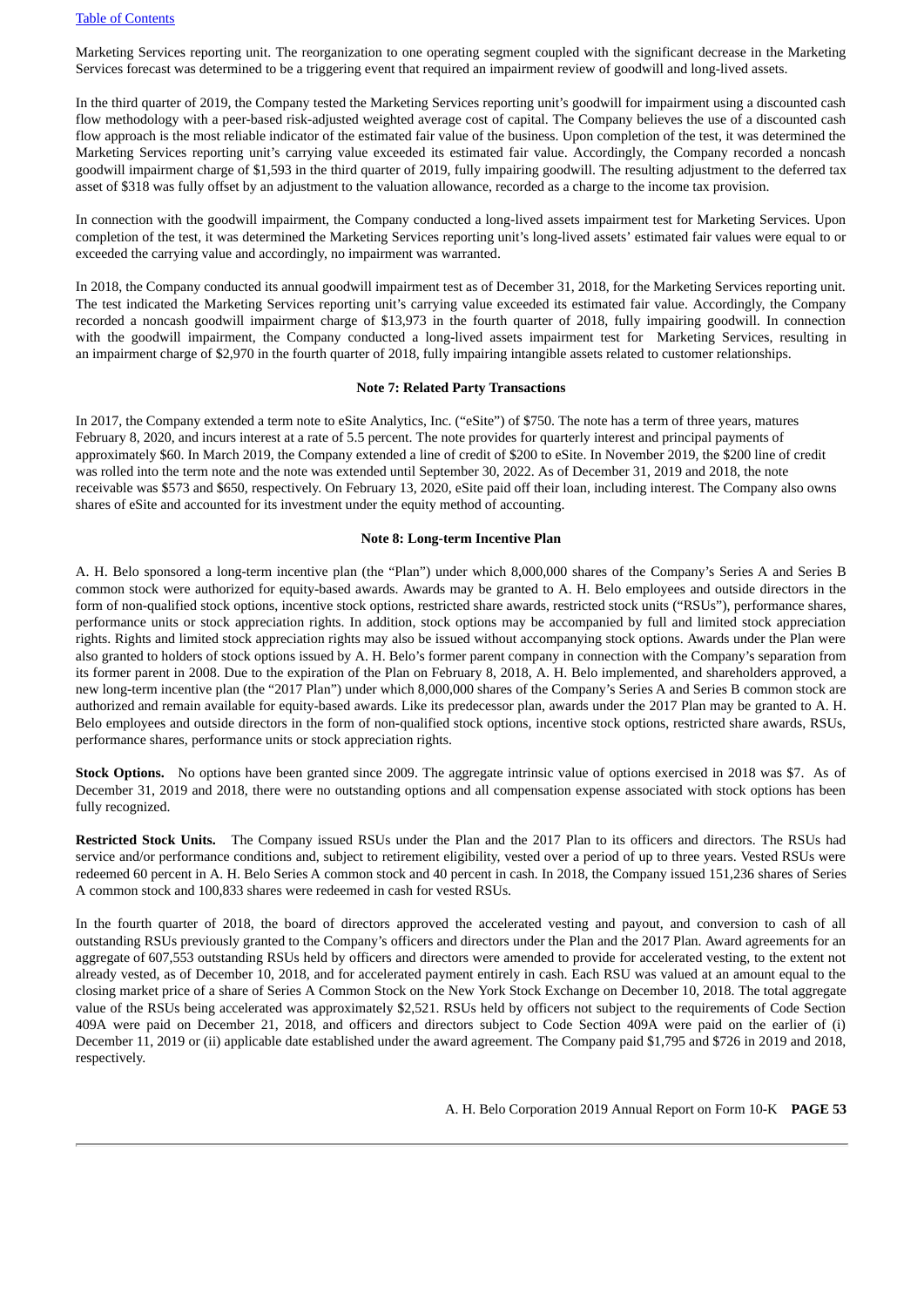The liability, for the payments made in 2019, was included in other accrued expense in the Consolidated Balance Sheet as of December 31, 2018. There were no outstanding RSUs as of December 31, 2019 and 2018.

**Compensation Expense.** Prior to the amended award agreements, A. H. Belo recognized compensation expense for awards granted under the Company's long-term incentive plans over the vesting period of the award. The fair value of RSU grants was determined using the closing trading price of the Company's Series A common stock on the grant date. As a result of the amended award agreements, all compensation expense related to previously granted RSUs was fully recognized as of December 31, 2018. Additionally, the shareholders' equity component of the compensation expense was reversed since the awards were converted to cash. Compensation expense related to granted RSUs is set forth in the table below.

| <b>Year Ended December 31.</b> | <b>RSUs</b><br>Redeemable<br>in Stock |    | <b>RSUs</b><br>Redeemable<br>in Cash | <b>Total</b><br><b>RSU Awards</b><br>Expense |       |  |  |
|--------------------------------|---------------------------------------|----|--------------------------------------|----------------------------------------------|-------|--|--|
| 2018                           | (605                                  | ъĐ | 3,005                                | - 12                                         | 2,400 |  |  |

#### <span id="page-53-0"></span>**Note 9: Income Taxes**

<span id="page-53-1"></span>The table below sets forth the Company's income tax provision.

|                             |   | <b>Years Ended December 31,</b> |   |          |  |  |
|-----------------------------|---|---------------------------------|---|----------|--|--|
|                             |   | 2019                            |   | 2018     |  |  |
| <b>Current</b>              |   |                                 |   |          |  |  |
| Federal                     | S |                                 | S | (136)    |  |  |
| <b>State</b>                |   | 894                             |   | 633      |  |  |
| Total current               |   | 894                             |   | 497      |  |  |
| <b>Deferred</b>             |   |                                 |   |          |  |  |
| Federal                     |   | 3,029                           |   | (1, 975) |  |  |
| <b>State</b>                |   | (124)                           |   | (15)     |  |  |
| Total deferred              |   | 2,905                           |   | (1,990)  |  |  |
| <b>Valuation Allowance</b>  |   | 617                             |   | 3,773    |  |  |
| <b>Income Tax Provision</b> |   | 4,416                           |   | 2,280    |  |  |

The table below reconciles the income tax provision (benefit) computed by applying the applicable United States federal income tax rate to the income tax provision computed at the effective income tax rate.

|                                                  | <b>Years Ended December 31,</b> |    |           |  |  |
|--------------------------------------------------|---------------------------------|----|-----------|--|--|
|                                                  | 2019                            |    | 2018      |  |  |
| Computed expected income tax provision (benefit) | 2,879                           | -S | (4,818)   |  |  |
| State income tax (net of federal benefit)        | 583                             |    | 679       |  |  |
| Valuation allowance                              | 617                             |    |           |  |  |
| Federal tax reform - deferred rate change        |                                 |    | (2)       |  |  |
| Goodwill impairment                              |                                 |    | 2,691     |  |  |
| Nondeductible expenses                           | 392                             |    | 311       |  |  |
| Uncertain tax position reserve                   | (15)                            |    | (165)     |  |  |
| Other                                            | (40)                            |    | (189)     |  |  |
| Income tax provision                             | 4,416                           |    | 2,280     |  |  |
| Effective income tax rate                        | 32.2%                           |    | $(9.9)\%$ |  |  |
|                                                  |                                 |    |           |  |  |

A tax provision of \$4,416 was recorded in 2019. The provision was primarily due to annual income before income taxes, primarily a result of income generated from the sale of the Company's former headquarters (see Note 15 – [Disposal](#page-59-0) of Assets), the Texas margin tax and an increase in the valuation allowance due to a change in judgement as to the realization of the Company's deferred tax assets.

A tax provision of \$2,280 was recorded in 2018. The provision was primarily due to the Texas margin tax and an increase in the valuation allowance due to a change in judgment as to the realization of the Company's deferred tax assets, the measurement of which was in part impacted by asset impairment charges recognized by the Company in 2018. The current state tax provision was partially reduced by a refund of the 2017 Texas margin tax and a partial release of the reserve for uncertain tax positions.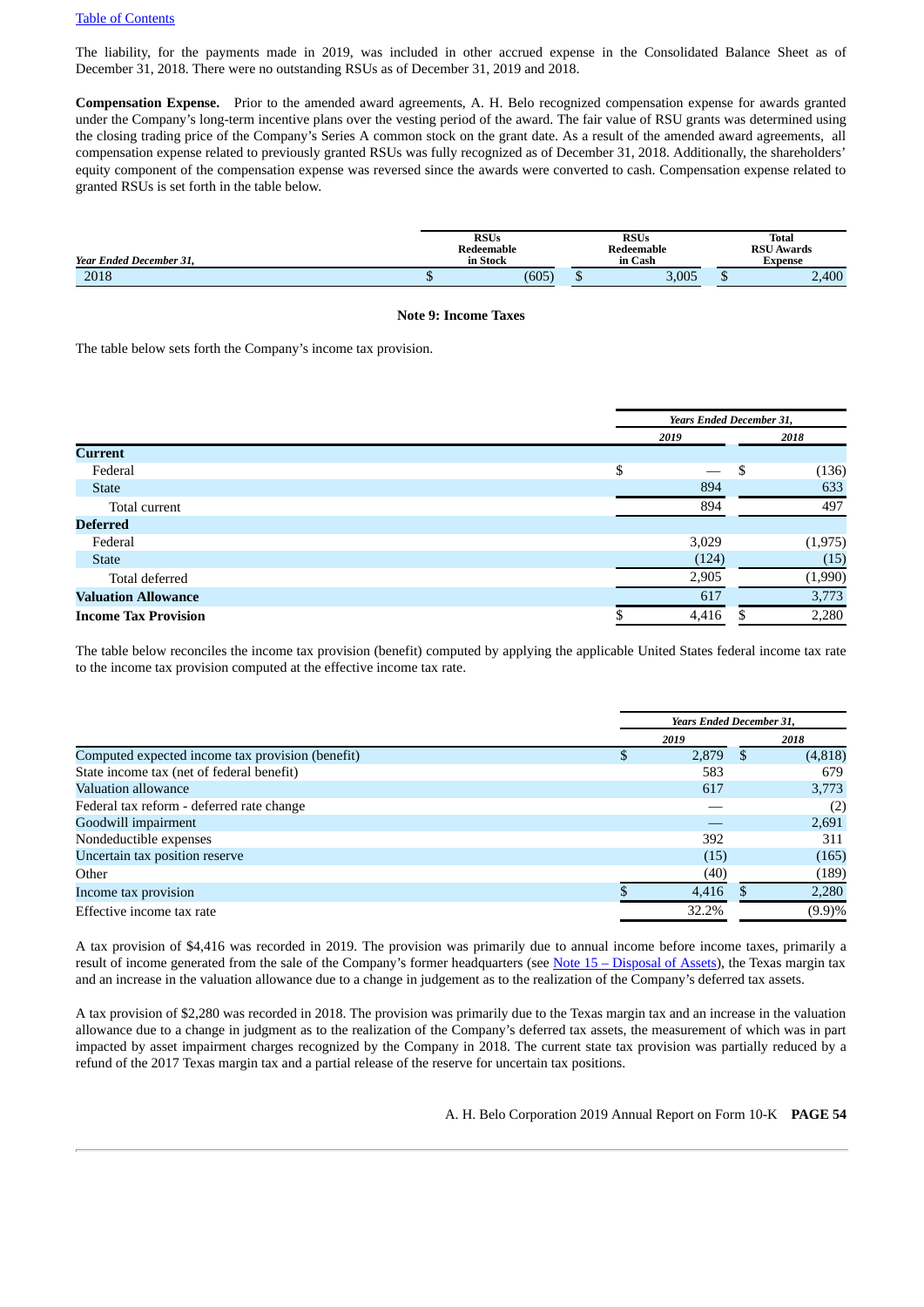In December 2017, the Tax Cuts and Jobs Act (the "2017 Tax Act") was enacted. The 2017 Tax Act included a number of changes to existing U.S. tax laws that impacted the Company, most notably a reduction of the U.S. corporate income tax rate from 35 percent to 21 percent for tax years beginning after December 31, 2017. The 2017 Tax Act also provided for the acceleration of depreciation for certain assets placed into service after September 27, 2017, as well as prospective changes that began in 2018, including repeal of the domestic manufacturing deduction, acceleration of tax revenue recognition, capitalization of research and development expenditures, additional limitations on executive compensation and limitations on the deductibility of interest. No material adjustments were made to this accounting in 2018.

The Company made income tax payments, net of refunds, of \$901 and \$(6,404) in 2019 and 2018, respectively. A refund of \$4,095 was received in the third quarter of 2018, for a tax benefit recognized in 2017 related to a capital loss on the sale of the *Denton Record-Chronicle* in the fourth quarter of 2017, of which a portion was carried back against taxes paid in 2014. Tax benefits recognized in 2016 were carried back against taxes paid in 2014 for a refund of \$3,210 received in the second quarter of 2018, which is the result of a tax benefit from the abandonment of the Company's ownership interest in Wanderful Media, LLC and the sale of the Company's equity investment in Homesnap, Inc. in the fourth quarter of 2016.

The table below sets forth the significant components of the Company's deferred tax assets and liabilities.

|                                                                                | December 31. |    |           |
|--------------------------------------------------------------------------------|--------------|----|-----------|
|                                                                                | 2019         |    | 2018      |
| <b>Gross Deferred Tax Assets:</b>                                              |              |    |           |
| Defined benefit plans                                                          | \$<br>4,838  | -S | 6,697     |
| <b>Investments</b>                                                             | 142          |    | 177       |
| Tax depreciation less than book depreciation                                   | 1,378        |    | 2,058     |
| Expenses deductible for tax purposes in a year different from the year accrued | 838          |    | 1,481     |
| Lease liability                                                                | 5,187        |    |           |
| Deferred compensation and benefits                                             |              |    | 376       |
| Book amortization in excess of tax amortization                                | 1.037        |    | 649       |
| State taxes                                                                    | 146          |    | 83        |
| Net operating loss carryforward                                                | 3,662        |    | 5,462     |
| Other                                                                          | 644          |    | 427       |
| Total deferred tax assets                                                      | 17,872       |    | 17,410    |
| Valuation allowance                                                            | (12,783)     |    | (13, 329) |
| Total deferred tax assets, net of valuation allowance                          | 5,089        |    | 4,081     |
| <b>Gross Deferred Tax Liabilities:</b>                                         |              |    |           |
| Deferred compensation and benefits                                             | (54)         |    |           |
| Right-of-use asset                                                             | (4, 488)     |    |           |
| Other                                                                          | (497)        |    | (509)     |
| Total deferred tax liabilities                                                 | (5,039)      |    | (509)     |
| <b>Net Deferred Tax Assets</b>                                                 | \$<br>50     | \$ | 3,572     |

The presentation of net deferred tax assets and liabilities for each jurisdiction are presented as noncurrent within the Company's Consolidated Balance Sheets. Deferred income tax balances reflect the effects of temporary differences between the carrying amounts of assets and liabilities and their tax bases and are stated at enacted tax rates expected to be in effect when the taxes are actually paid or recovered. The Company recognizes a valuation allowance for deferred tax assets when it is more-likely-than-not that these assets will not be realized. In making this determination, all positive and negative evidence is considered, including future reversals of existing taxable temporary differences, tax planning strategies, future taxable income and taxable income in prior carryback years. In 2019, the valuation allowance decreased \$546, of which \$1,163 is deferred tax assets related to amounts recorded in accumulated other comprehensive loss that are fully reserved by a valuation allowance. At December 31, 2019, the Company had a federal net operating loss carryforward of \$17,154, of which \$11,373 expires in 2037 and \$5,781 does not have an expiration. The annual utilization of the portion of the federal net operating loss, which does not have an expiration, is limited to 80 percent of taxable income in future years. The Company has a state net operating loss of \$60, which will begin to expire in 2039.

Uncertain tax positions are evaluated and a liability is recognized for the tax benefit associated with uncertain positions only if it is morelikely-than-not that the positions will not be sustained upon examination by taxing authorities, based on the technical merits of the positions. The Company assesses its filing positions in all significant jurisdictions where it is required to file income tax returns for all open tax years. The Company's federal income tax returns for the years subsequent to December 31, 2014, remain subject to examination, and income tax returns in major state income tax jurisdictions where the Company operates remain subject to examination for various periods subsequent to December 31, 2014. Additionally, the December 2014 return was amended in 2016, extending the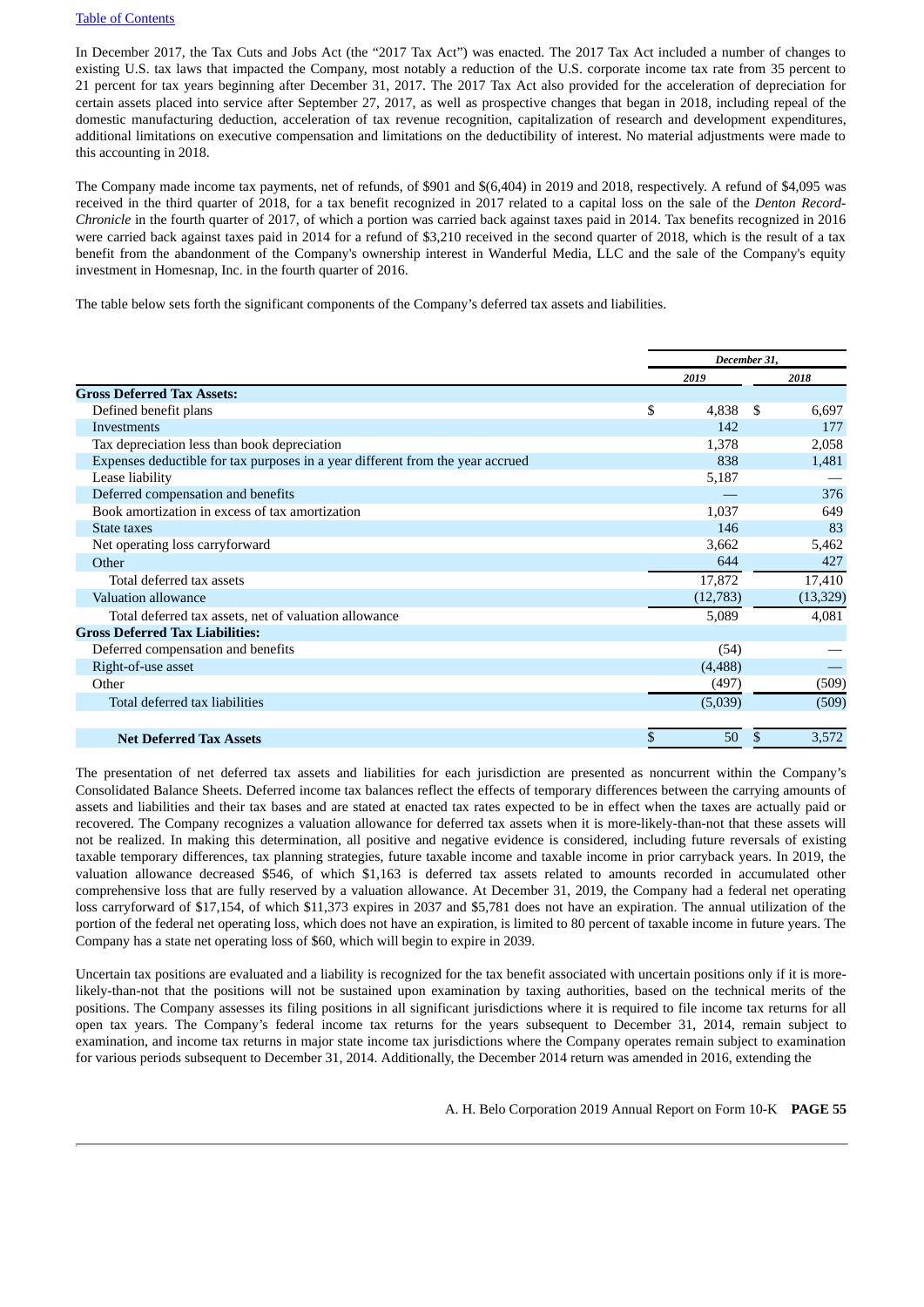statute of limitations associated with the 2014 filing. The Company has recorded a reserve for the tax benefit related to uncertain state tax positions existing as of December 31, 2019, included in other liabilities in the Consolidated Balance Sheets.

The table below sets forth a reconciliation of the beginning and ending amount of unrecognized tax benefit.

|                                                     | 2019          | 2018  |
|-----------------------------------------------------|---------------|-------|
| Balance at January 1                                | 2.592         | 2.757 |
| Decrease related to statute of limitations expiring | <sup>15</sup> | (165) |
| Balance at December 31                              |               | 2,592 |

The Company recorded interest expense of \$253 and \$4 for 2019 and 2018, respectively, included in other income, net in the Consolidated Statements of Operations. Accrued interest at December 31, 2019 and 2018 was \$282 and \$29, respectively, included in other liabilities in the Consolidated Balance Sheets.

#### **Note 10: Pension and Other Retirement Plans**

<span id="page-55-0"></span>**Defined Benefit Plans.** The Company sponsors the A. H. Belo Pension Plans (the "Pension Plans"), which provide benefits to approximately 1,400 current and former employees of the Company. A. H. Belo Pension Plan I provides benefits to certain current and former employees primarily employed with *The Dallas Morning News* or the A. H. Belo corporate offices. A. H. Belo Pension Plan II provides benefits to certain former employees of The Providence Journal Company. This obligation was retained by the Company upon the sale of the newspaper operations of *The Providence Journal*. No additional benefits are accruing under the A. H. Belo Pension Plans, as future benefits were frozen.

The Company is the sole sponsor of the Pension Plans and is required to meet certain pension funding requirements as established under the Employment Retirement Income Security Act ("ERISA"). Instability in global and domestic capital markets may result in low returns on the assets contributed to the Pension Plans. Additionally, low yields on corporate bonds may decrease the discount rate, resulting in a higher funding obligation. Although legislation was enacted into law in 2012, which provided limited funding relief, market conditions could materially increase the funding requirements associated with the Pension Plans, with an adverse effect on the Company's liquidity and financial condition. The Company was not required to make contributions to the A. H. Belo Pension Plans in 2019 and 2018 under ERISA. The Company will continue to evaluate the feasibility of de-risking strategies based on the economic benefits to the Company.

Actuarial gains (losses) of \$5,282 and \$(13,240) were recorded to other comprehensive income (loss) in 2019 and 2018, respectively; see Note 11 - [Shareholders'](#page-58-0) Equity for information on amounts recorded to accumulated other comprehensive loss.

The table below sets forth summarized financial information about the A. H. Belo Pension Plans.

|                                                   | 2019          |      | 2018      |
|---------------------------------------------------|---------------|------|-----------|
| <b>Change in Projected Benefit Obligation</b>     |               |      |           |
| Projected benefit obligation at beginning of year | \$<br>203,424 | - \$ | 219,635   |
| Interest cost                                     | 7.896         |      | 7,185     |
| Actuarial (gain) loss                             | 20,202        |      | (11,697)  |
| Benefit payments                                  | (12,078)      |      | (11,699)  |
| Projected benefit obligation at end of year       | 219,444       |      | 203,424   |
| <b>Change in Plan Assets</b>                      |               |      |           |
| Fair value of plan assets at beginning of year    | 171,535       |      | 196,597   |
| Return on plan assets                             | 36,948        |      | (13, 363) |
| Benefit payments                                  | (12,078)      |      | (11,699)  |
| Fair value of plan assets at end of year          | 196,405       |      | 171,535   |
| <b>Funded Status</b>                              | (23,039)      | -S   | (31, 889) |
| <b>Amounts Recorded on the Balance Sheet</b>      |               |      |           |
| Noncurrent liability - accrued benefit cost       | \$<br>23,039  | S    | 31,889    |
| <b>Accumulated Benefit Obligation</b>             | 219,444       |      | 203,424   |
|                                                   |               |      |           |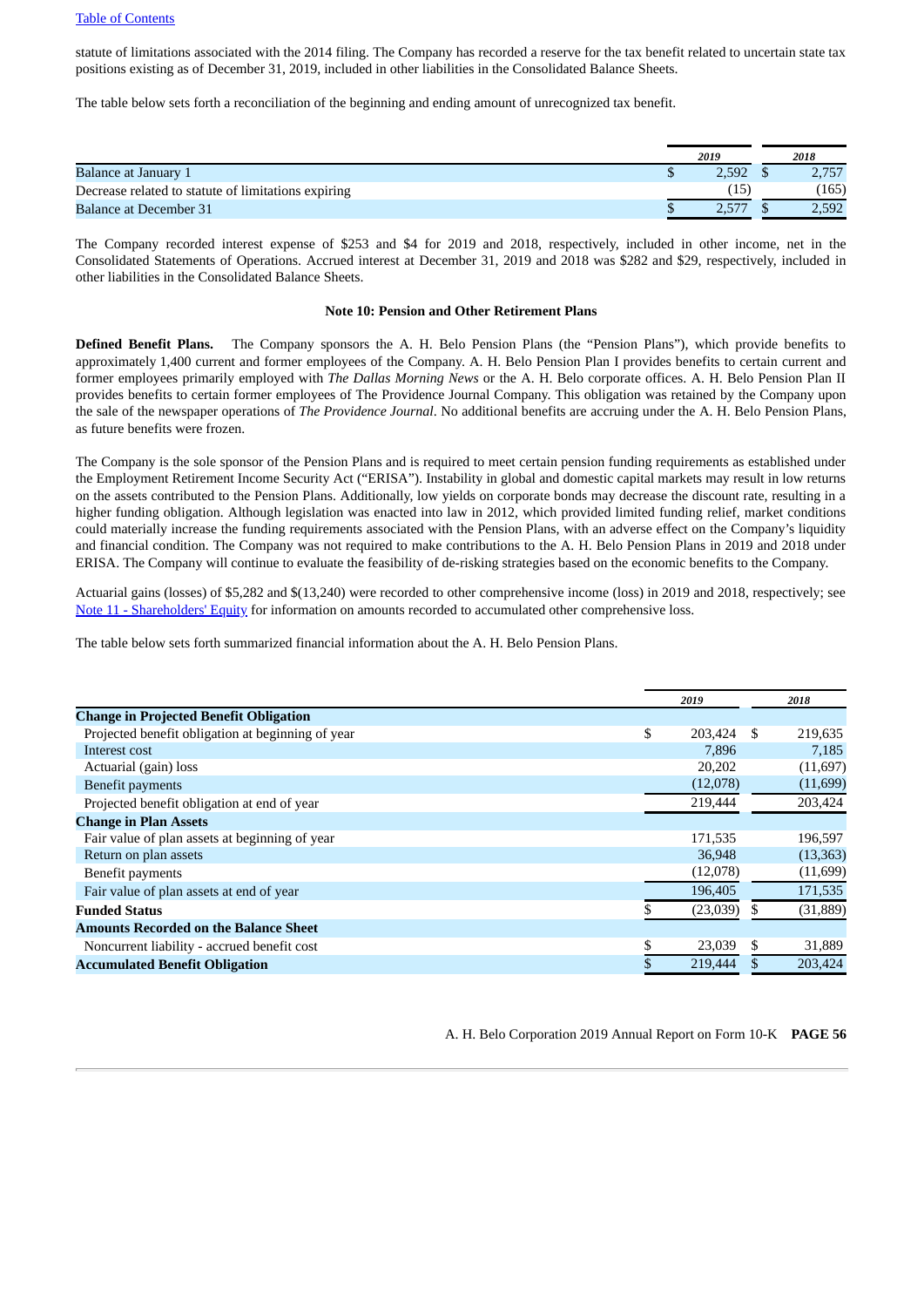#### *Net Periodic Pension Benefit*

The projected benefit obligations of the A. H. Belo Pension Plans are estimated using the FTSE Pension Discount Curve, which is based upon a portfolio of high-quality corporate debt securities with maturities that correlate to the expected timing of estimated benefit payments to the Pension Plans' participants. Future estimated benefit payments are discounted to their present value at the appropriate yield curve spot rate to determine the projected benefit obligation outstanding at each year end. The single equivalent discount rate as of December 31, 2019 was 2.9 percent and 4.0 percent for December 31, 2018.

Interest expense included in net periodic pension benefit is based on the FTSE Pension Discount Curve established at the beginning of the fiscal year. The discount rate for fiscal year 2019 and 2018 interest cost was 4.0 percent and 3.4 percent, respectively.

The Company assumed a 6.5 percent long-term return on the Pension Plans' assets in 2019 and 2018. This return is based upon historical returns of similar investment pools having asset allocations consistent with the expected allocations of the A. H. Belo Pension Plans. Investment strategies for the Pension Plans' assets are based upon factors such as the effective duration of the actuarial liabilities and market risks.

The Company's estimates of net periodic pension expense (benefit) are based on the expected return on plan assets, interest on the projected benefit obligations and the amortization of actuarial gains and losses that are deferred in accumulated other comprehensive loss. Participation in and accrual of new benefits to participants has been frozen since 2007 and, accordingly, on-going service costs are not a component of net periodic pension expense (benefit). The table below sets forth components of net periodic pension benefit, which are included in other income, net in the Consolidated Statements of Operations.

|                                  | <b>Years Ended December 31,</b> |           |
|----------------------------------|---------------------------------|-----------|
|                                  | 2019                            | 2018      |
| Interest cost                    | 7,896                           | 7,185     |
| Expected return on plans' assets | (11, 464)                       | (11, 575) |
| Amortization of actuarial loss   | 278                             | 671       |
| Net periodic pension benefit     | (3,290)                         | (3,719)   |

#### *Plan Assets*

The Company is responsible for directing the investment strategies of the A. H. Belo Pension Plans' assets. The investment strategies focus on asset class diversification, liquidity to meet benefit payments and an appropriate balance of long-term investment return and risks. The long-term targeted allocation of the Pension Plans' assets invested in equity securities and fixed income securities is 45.0 percent and 55.0 percent, respectively. These targets are determined based on the effective duration of the actuarial liabilities, the expected long-term rate of return on assets, and expected market risks. Investment risk is continuously monitored and Pension Plans' assets are rebalanced to target allocations to meet the Company's strategy and the Pension Plans' liquidity needs. At December 31, 2019, the Pension Plans' investments in equity securities and fixed income securities accounted for 43.0 percent and 57.0 percent of the total noncash holdings, respectively.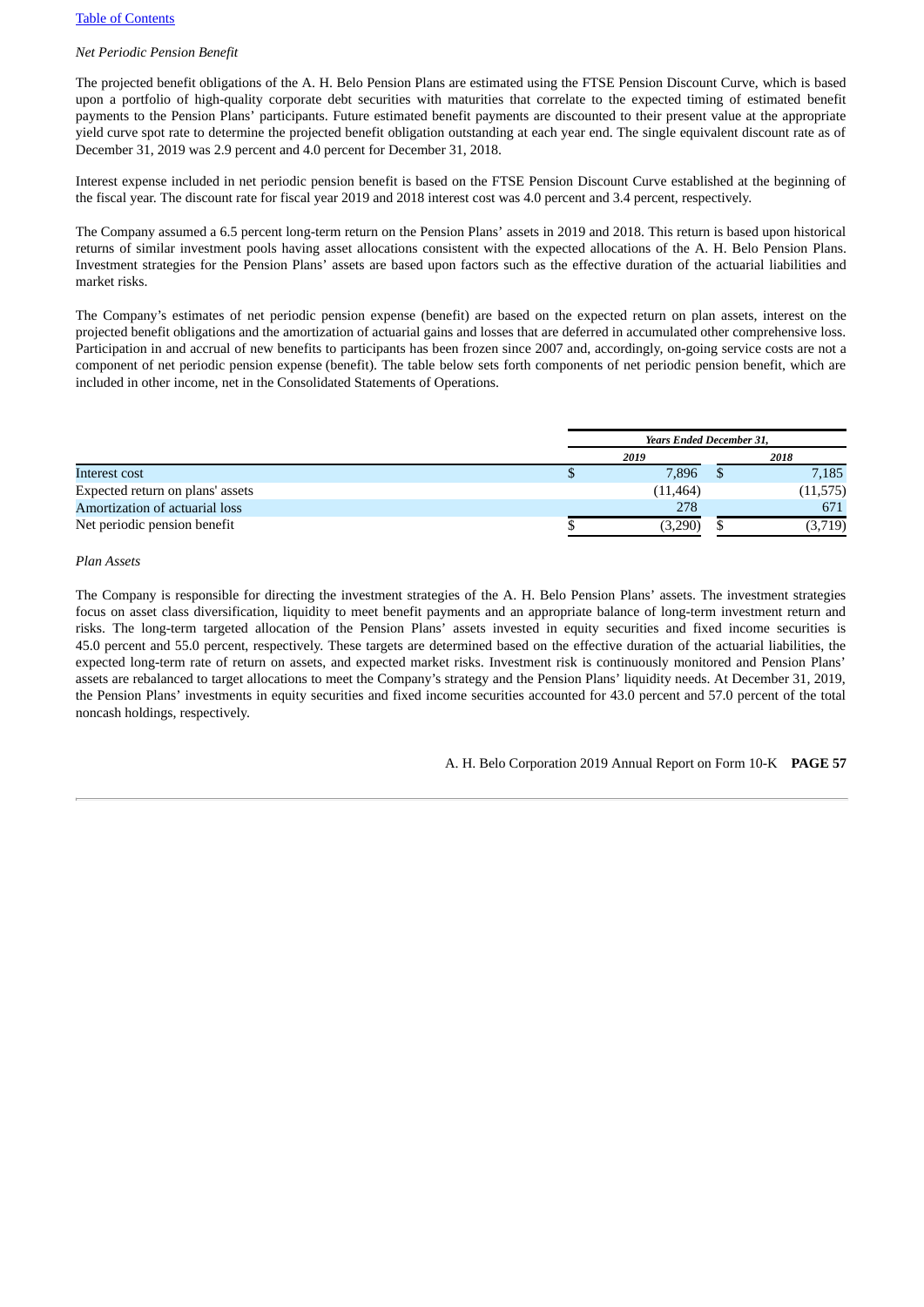The table below sets forth the A. H. Belo Pension Plans' assets at fair value as of December 31, 2019 and 2018, with inputs used to develop fair value measurements.

|                              |                  |       |                                                                                      |  |            |              |            |     | <b>Fair Value Measurements Using</b>                               |         |                                                             |      |    |      |  |
|------------------------------|------------------|-------|--------------------------------------------------------------------------------------|--|------------|--------------|------------|-----|--------------------------------------------------------------------|---------|-------------------------------------------------------------|------|----|------|--|
|                              |                  | Total | <b>Quoted Price in</b><br><b>Active Markets</b><br>for Identical Assets<br>(Level I) |  |            |              |            |     | <b>Significant Other</b><br><b>Observable Inputs</b><br>(Level II) |         | <b>Significant</b><br>Unobservable<br>Inputs<br>(Level III) |      |    |      |  |
| <b>Description</b>           | 2019             |       | 2018                                                                                 |  | 2019       |              | 2018       |     | 2019                                                               | 2018    |                                                             | 2019 |    | 2018 |  |
| <b>Cash and Money Market</b> |                  |       |                                                                                      |  |            |              |            |     |                                                                    |         |                                                             |      |    |      |  |
| Funds                        | \$<br>$1,743$ \$ |       | $7,000 \text{ }$ \$                                                                  |  | $1,743$ \$ |              | $7,000$ \$ |     | $-$ \$                                                             |         | \$                                                          |      | \$ |      |  |
| <b>Equity Funds</b>          |                  |       |                                                                                      |  |            |              |            |     |                                                                    |         |                                                             |      |    |      |  |
| U.S. equity securities       | 54,258           |       | 46,346                                                                               |  |            |              |            |     | 54,258                                                             | 46,346  |                                                             |      |    |      |  |
| International equity         |                  |       |                                                                                      |  |            |              |            |     |                                                                    |         |                                                             |      |    |      |  |
| securities                   | 29,519           |       | 22,783                                                                               |  |            |              |            |     | 29,519                                                             | 22,783  |                                                             |      |    |      |  |
| <b>Fixed Income Funds</b>    |                  |       |                                                                                      |  |            |              |            |     |                                                                    |         |                                                             |      |    |      |  |
| Domestic corporate and       |                  |       |                                                                                      |  |            |              |            |     |                                                                    |         |                                                             |      |    |      |  |
| government debt securities   | 60,743           |       | 52,179                                                                               |  |            |              |            |     | 60,743                                                             | 52,179  |                                                             |      |    |      |  |
| Domestic corporate debt      |                  |       |                                                                                      |  |            |              |            |     |                                                                    |         |                                                             |      |    |      |  |
| securities                   | 46,115           |       | 38,814                                                                               |  |            |              |            |     | 46,115                                                             | 38,814  |                                                             |      |    |      |  |
| International corporate and  |                  |       |                                                                                      |  |            |              |            |     |                                                                    |         |                                                             |      |    |      |  |
| government debt securities   | 4,027            |       | 4,413                                                                                |  |            |              |            |     | 4,027                                                              | 4,413   |                                                             |      |    |      |  |
| Total                        | 196,405          | \$.   | 171,535 \$                                                                           |  | 1,743      | $\mathbf{S}$ | 7.000      | \$. | 194,662                                                            | 164,535 | \$                                                          |      |    |      |  |

Inputs and valuation techniques used to measure the fair value of Pension Plans' assets vary according to the type of asset being valued. Cash and money market funds are designated as Level I. Remaining investments are in commingled funds and fair values are determined by the fund manager primarily based upon closing market quotes of the assets. Equity securities held through units in these funds are monitored as to issuer and industry. As of December 31, 2019, there were no significant concentrations of equity or debt securities in any single issuer or industry.

# **Other**

The table below sets forth the Company's expected future benefit payments as of December 31, 2019.

| Payment year |   | <b>Expected</b><br><b>Benefit</b><br><b>Payments</b> |
|--------------|---|------------------------------------------------------|
| 2020         | Ф | 13,354                                               |
| 2021         |   | 13,364                                               |
| 2022         |   | 13,455                                               |
| 2023         |   | 13,300                                               |
| 2024         |   | 13,267                                               |
| 2025 - 2029  |   | 64,577                                               |

The Company currently does not expect to make contributions to the A. H. Belo Pension Plans in 2020 and no contributions are required to these plans in 2020 under ERISA.

**Other defined benefit plans.** A. H. Belo also sponsors other post-employment benefit (the "OPEB") plans, which provide health and life insurance benefits for certain retired employees. These plans were frozen subsequent to the separation from the Company's former parent company; therefore, no future benefits accrue and on-going service costs are not a component of net periodic benefit cost. The Company recorded a liability of \$1,347 and \$1,165 related to the OPEB plans as of December 31, 2019 and 2018, respectively. A net periodic benefit cost of \$9 and \$4 in 2019 and 2018, respectively, was recorded to other income, net. The net periodic benefit cost primarily represents amortization of actuarial gains (losses) and prior service costs, offset by interest expense associated with the actuarial liability. Actuarial losses of \$(182) and \$(99) were recorded to other comprehensive income (loss) in 2019 and 2018, respectively; see Note 11 - [Shareholders'](#page-58-0) Equity.

**Defined Contribution Plans.** The A. H. Belo Savings Plan (the "Savings Plan"), a defined contribution 401(k) plan, covers substantially all employees of A. H. Belo. Participants may elect to contribute a portion of their pretax compensation as provided by the Savings Plan and the Internal Revenue Code. Employees can contribute up to 100 percent of their annual eligible compensation less required withholdings and deductions up to statutory limits. The Company provides an ongoing dollar-for-dollar match of eligible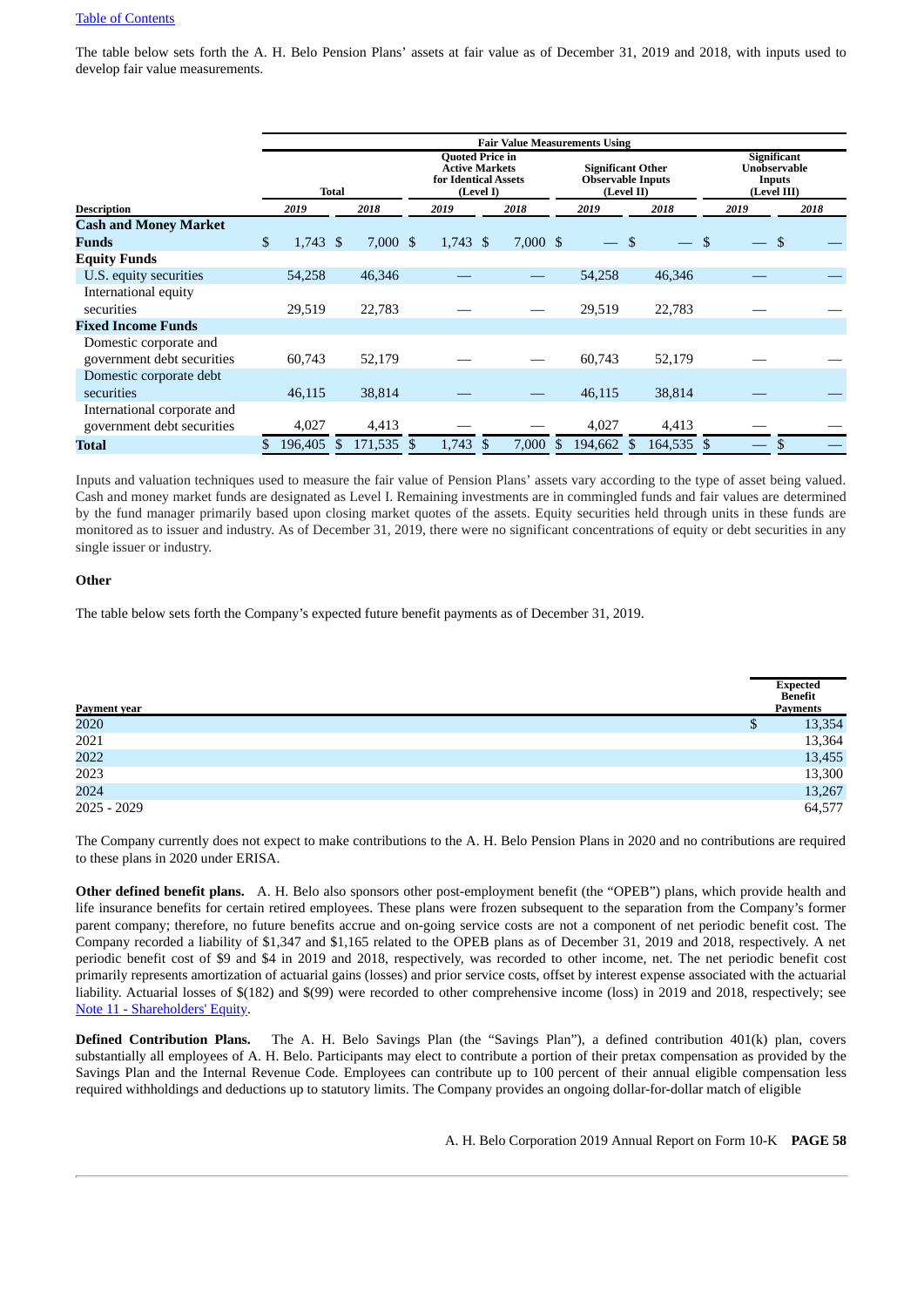employee contributions, up to 1.5 percent of the employees' compensation. The Company recorded expense of \$702 and \$855 in 2019 and 2018 respectively, for matching contributions to the Savings Plan.

#### **Note 11: Shareholders' Equity**

<span id="page-58-0"></span>**Dividends.** Quarterly dividends of \$0.08 per share returned \$6,876 and \$7,116 to shareholders in 2019 and 2018, respectively. On December 5, 2019, the Company's board of directors declared an \$0.08 per share dividend to shareholders of record as of the close of business on February 14, 2020, paid on March 6, 2020.

**Treasury Stock.** The Company repurchased shares of its common stock pursuant to a publicly announced share repurchase program authorized by the Company's board of directors. During the fourth quarter of 2019 and 2018, the Company purchased 33,032 and 55,445 shares of its Series A common stock, respectively, through open market transactions for \$123 and \$ 243, respectively. However, the agreement to repurchase the Company's stock expired in the fourth quarter of 2019 and was not renewed. In 2019 and 2018, the Company purchased 216,490 and 266,409 shares of its Series A common stock, respectively, through open market transactions for \$842 and \$1,299, respectively.

**Outstanding Shares.** The Company had Series A and Series B common stock outstanding of 18,941,115 and 2,469,308, respectively, net of treasury shares at December 31, 2019. At December 31, 2018, the Company had Series A and Series B common stock outstanding of 19,157,358 and 2,469,555, respectively, net of treasury shares.

**Accumulated Other Comprehensive Loss.** Accumulated other comprehensive loss consists of actuarial gains and losses attributable to the A. H. Belo Pension Plans, gains and losses resulting from Pension Plans' amendments and other actuarial experience attributable to OPEB plans. The Company records amortization of the components of accumulated other comprehensive loss in other income, net in its Consolidated Statements of Operations. Gains and losses are amortized over the weighted average remaining life expectancy of the OPEB and Pension plans' participants. In 2020, the Company anticipates amortizing \$876 of net losses in accumulated other comprehensive loss related to its defined benefit Pension Plans and OPEB plans.

The table below sets forth the changes in accumulated other comprehensive loss, net of tax, as presented in the Company's consolidated financial statements.

|                              |  |              |                                            |  | <b>Years Ended December 31.</b>            |  |           |                                            |                                            |
|------------------------------|--|--------------|--------------------------------------------|--|--------------------------------------------|--|-----------|--------------------------------------------|--------------------------------------------|
|                              |  |              | 2019                                       |  |                                            |  |           | 2018                                       |                                            |
|                              |  | <b>Total</b> | <b>Defined</b><br>benefit pension<br>plans |  | Other post-<br>employment<br>benefit plans |  | Total     | <b>Defined</b><br>benefit pension<br>plans | Other post-<br>employment<br>benefit plans |
| Balance, beginning of period |  | (37, 641)    | $(38,003)$ \$                              |  | 362                                        |  | (24, 932) | $(25, 434)$ \$                             | 502                                        |
| Amortization                 |  | 247          | 278                                        |  | (31)                                       |  | 630       | 671                                        | (41)                                       |
| Actuarial gains (losses)     |  | 5.100        | 5,282                                      |  | (182)                                      |  | (13, 339) | (13,240)                                   | (99)                                       |
| Balance, end of period       |  | (32, 294)    | $(32, 443)$ \$                             |  | 149                                        |  | (37, 641) | (38,003)                                   | 362                                        |

#### **Note 12: Earnings Per Share**

The table below sets forth the reconciliation for net income (loss) and weighted average shares used for calculating basic and diluted earnings per share ("EPS"). The Company's Series A and Series B common stock equally share in the distributed and undistributed earnings.

| <b>Years Ended December 31,</b> |            |      |            |  |
|---------------------------------|------------|------|------------|--|
|                                 |            |      | 2018       |  |
|                                 |            |      |            |  |
| \$                              | 9.292      | -\$  | (25, 221)  |  |
|                                 |            |      | 142        |  |
|                                 | 9,292      |      | (25, 363)  |  |
|                                 |            |      |            |  |
|                                 |            |      |            |  |
|                                 | 21,546,257 |      | 21,747,633 |  |
|                                 |            |      |            |  |
|                                 |            |      |            |  |
|                                 | 0.43       | .S   | (1.17)     |  |
|                                 |            | 2019 |            |  |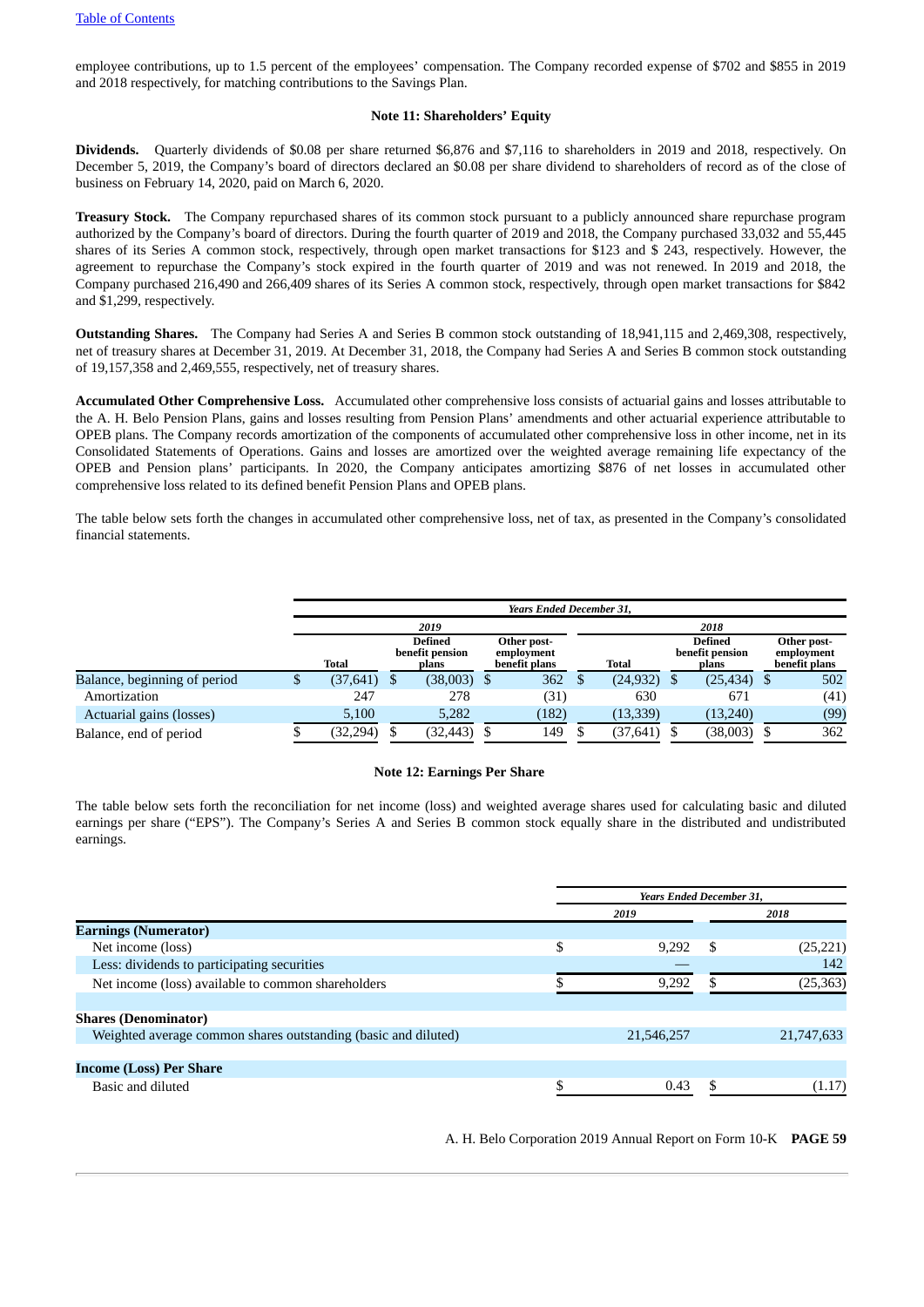Holders of service-based RSUs participate in A. H. Belo dividends on a one-for-one share basis. Distributed and undistributed income associated with participating securities is included in the calculation of EPS under the two-class method as prescribed under ASC 260 – *Earnings Per Share*.

There were no options or RSUs outstanding as of December 31, 2019 and 2018.

#### **Note 13: Commitments and Contingencies**

As of December 31, 2019, the Company had contractual obligations, in aggregate, of \$16,225 for the next five years and \$22,121 thereafter, for operating leases, primarily for office space and other distribution centers, some of which include escalating lease payments. See Note 5 – [Leases](#page-50-0) for future lease payments by year. In addition, the Company had expected purchase obligations of \$237 related to capital expenditures.

In December 2017, AHC Dallas Properties, LLC, a wholly-owned subsidiary of the Company, assumed a 12-year lease agreement for office space that serves as the headquarters of the *Denton Record-Chronicle.* In connection with the sale of Denton Publishing Company, owner of the *Denton Record-Chronicle*, to Denton Media Company, Inc., the Company entered into a sublease with Denton Publishing Company for a term ending on July 30, 2023.

In December 2016, the Dallas Morning News, Inc., a wholly-owned subsidiary of the Company, entered into a 16-year lease agreement for office space for the Company's new corporate headquarters. The Company recognizes rent expense on a straight-line basis. Per the amended lease agreement, rent payments began in November 2018.

Total lease expense for property and equipment was \$4,975 and \$4,688 in 2019 and 2018, respectively.

The Company funds the A. H. Belo Pension Plans to meet or exceed statutory requirements. The Company currently does not expect to make contributions to the A. H. Belo Pension Plans in 2020 and no contributions are required to these plans in 2020 under the applicable tax and labor laws governing pension plan funding; see Note 10 - Pension and Other [Retirement](#page-55-0) Plans.

From time to time, the Company is involved in a variety of claims, lawsuits and other disputes arising in the ordinary course of business. Management routinely assesses the likelihood of adverse judgments or outcomes in these matters, as well as the ranges of probable losses to the extent losses are reasonably estimable. Accruals for contingencies are recorded when, in the judgment of management, adverse judgments or outcomes are probable and the financial impact, should an adverse outcome occur, is reasonably estimable. The determinations of likely outcomes of litigation matters relates to factors that include, but are not limited to, past experience and other evidence, interpretation of relevant laws or regulations and the specifics and status of each matter. Predicting the outcome of claims and litigation and estimating related costs and financial exposure involves substantial uncertainties that could cause actual results to vary materially from estimates and accruals. In the opinion of management, liabilities, if any, arising from other currently existing claims against the Company would not have a material adverse effect on A. H. Belo's results of operations, liquidity or financial condition.

# **Note 14: Supplemental Cash Flow Data**

The table below sets forth supplemental disclosures related to the Company's Consolidated Statements of Cash Flows.

|                                                      | <b>Years Ended December 31,</b> |  |          |  |  |
|------------------------------------------------------|---------------------------------|--|----------|--|--|
|                                                      | 2019                            |  | 2018     |  |  |
| Income tax paid, net (refund)                        | 901                             |  | (6, 404) |  |  |
| Noncash investing and financing activities:          |                                 |  |          |  |  |
| Investments in property, plant and equipment payable | 237                             |  | 131      |  |  |
| Dividends payable                                    | 1.713                           |  | 1.730    |  |  |
| Long-term note receivable for asset sales            | 22,400                          |  |          |  |  |

#### **Note 15: Disposal of Assets**

<span id="page-59-0"></span>In the third quarter of 2019, the Company recorded a loss of \$1,362 on the disposal of newspaper production assets and publishing software that was replaced by a new digital content platform. The loss is included in the gain on sale/disposal of assets, net in the Consolidated Statement of Operations. The newspaper production assets were disposed as a result of the Company's strategic decision, in the first quarter of 2019, to eliminate its brokered printing business and reduce the number of local and national commercial print customers it serves from more than 30 to 5.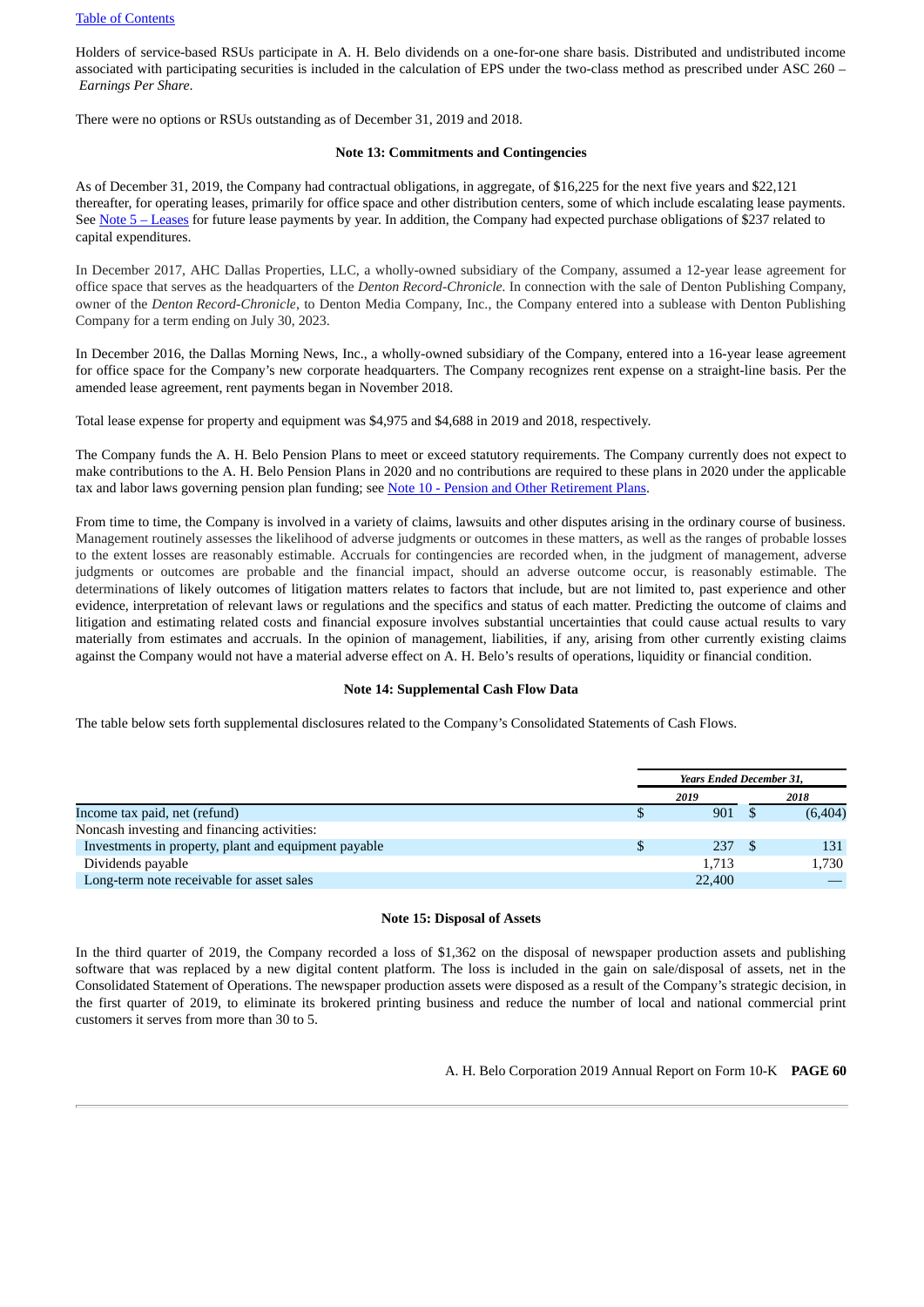On May 17, 2019, the Company finalized a Purchase and Sale Agreement with Charter DMN Holdings, LP (the "Purchaser") for the sale of the real estate assets in downtown Dallas, Texas, previously used as the Company's headquarters for a sale price of \$28,000. The sale price consisted of \$4,597 cash received, after selling costs of approximately \$1,000, and a two-year seller-financed promissory note (the "Promissory Note") of \$22,400, included in long-term note receivable in the Consolidated Balance Sheets. The sale provides the Company an additional \$1,000 contingency payment if certain conditions are met; however, at this time the Company does not believe these conditions are probable.

The Promissory Note is secured by a first lien deed of trust covering the property and bears interest payable in quarterly installments that began on July 1, 2019, continuing through its maturity on June 30, 2021, and includes a pre-payment feature. Interest will be accrued at 3.5 percent during the first year and at 4.5 percent during the second year. See <u>Note 17 – [Subsequent](#page-60-0) Events</u> for additional information.

In the second quarter of 2019, the Company recorded a pretax gain of \$25,908, included in the gain on sale/disposal of assets, net in the Consolidated Statement of Operations. Due to the offset by existing net operating loss carryforwards, the Company did not record any current tax expense related to the sale transaction. These assets had a carrying value of \$1,089, and were reported as assets held for sale in the Consolidated Balance Sheet as of December 31, 2018.

### **Note 16: Quarterly Results of Operations (Unaudited)**

The table below sets forth a summary of the unaudited consolidated quarterly results of operations for 2019 and 2018.

|                             |     | $1st$ Quarter  |             | $2nd$ Quarter |           |  | $3rd$ Quarter |  |             | $4th$ Quarter |             |  |             |  |           |
|-----------------------------|-----|----------------|-------------|---------------|-----------|--|---------------|--|-------------|---------------|-------------|--|-------------|--|-----------|
|                             |     | 2019           | 2018        |               | 2019      |  | 2018          |  | 2019        |               | 2018        |  | 2019        |  | 2018      |
| Net operating revenue       | \$. | 46.589<br>- 85 | 49.453 \$   |               | 47,115 \$ |  | 51,169        |  | 43,057      | -S            | 49,052 \$   |  | 46,802 \$   |  | 52.613    |
| Operating income (loss)     |     | (3,928)        | (6,217)     |               | 22,855    |  | (1, 367)      |  | (6,974)     |               | (1,302)     |  | (2, 414)    |  | (17, 946) |
| Net income (loss)           |     | (2, 135)       | (4,014)     |               | 16,528    |  | (534)         |  | (4,005)     |               | (1,036)     |  | (1,096)     |  | (19,637)  |
|                             |     |                |             |               |           |  |               |  |             |               |             |  |             |  |           |
| Net income (loss) per share |     |                |             |               |           |  |               |  |             |               |             |  |             |  |           |
| Basic and diluted           | \$  | $(0.10)$ \$    | $(0.19)$ \$ |               | 0.77S     |  | $(0.03)$ \$   |  | $(0.19)$ \$ |               | $(0.05)$ \$ |  | $(0.05)$ \$ |  | (0.91)    |

The following are significant activities in 2019:

- In the second quarter of 2019, the Company completed the sale of real estate previously used as the Company's headquarters for \$28,000, resulting in a pretax gain of \$25,908; see Note 15 - [Disposal](#page-59-0) of Assets.
- In the third quarter of 2019, in conjunction with a strategic change to a single decision-making reporting structure that resulted in one reportable segment and a significant decrease in the Marketing Services forecast, the Company completed a goodwill impairment test for the Marketing Services reporting unit. Upon completion of the test, it was determined the Marketing Services reporting unit's carrying value exceeded its estimated fair value. Accordingly, the Company recorded a noncash goodwill impairment charge of \$1,593, fully impairing goodwill; see Note 6 – Goodwill and [Intangible](#page-51-0) Assets.

The following are significant activities in 2018:

- $\Box$  In the second quarter of 2018, the Company received an income tax refund of \$3,210 for a tax benefit recognized in 2016 that was carried back against taxes paid in 2014 related to the abandonment of the Company's ownership interest in Wanderful Media, LLC and the sale of the Company's equity investment in [Homesnap,](#page-53-1) Inc. in the fourth quarter of 2016; see Note  $9 -$ Income Taxes.
- $\Box$  In the third quarter of 2018, the Company received an income tax refund of \$4,095 for a tax benefit recognized in 2017 related to a capital loss on the sale of the *Denton Record-Chronicle* in the fourth quarter of 2017, of which a portion was carried back against taxes paid in 2014; see Note 9 – [Income](#page-53-1) Taxes.
- $\Box$  In the fourth quarter of 2018, as a result of the Company's annual goodwill impairment test the Company recorded a noncash goodwill impairment charge of \$13,973. In connection with the goodwill impairment, the Company conducted a long-lived assets [impairment](#page-51-0) test, resulting in an intangible assets impairment charge of \$2,970; see Note  $6 -$  Goodwill and Intangible Assets.

<span id="page-60-0"></span>Per share amounts are computed independently for each of the quarters presented. The sum of the quarters may not equal the total year amount due to the impact of changes in average quarterly shares outstanding.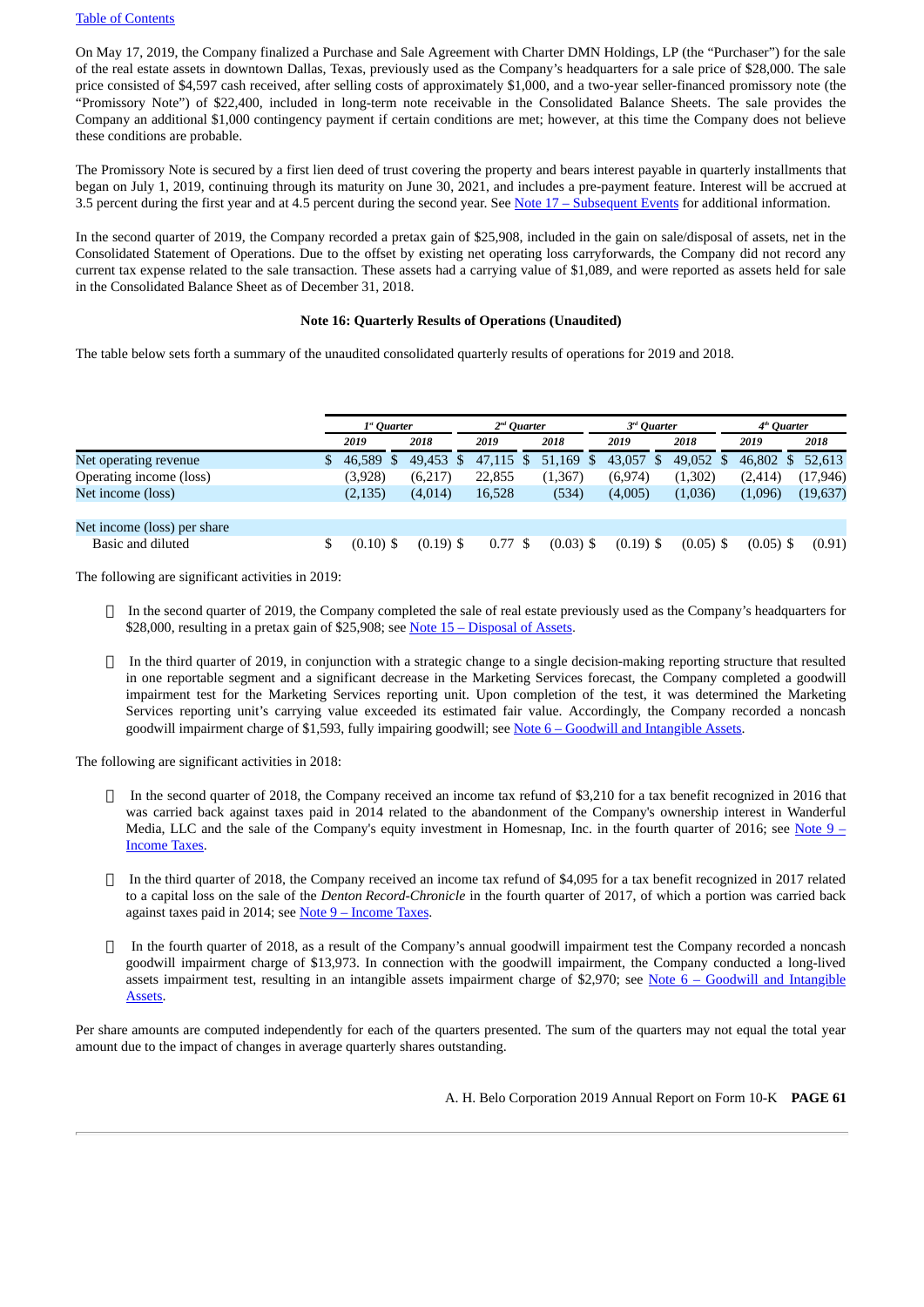# **Note 17: Subsequent Events**

The Company evaluates subsequent events at the date of the consolidated balance sheet as well as conditions that arise after the balance sheet date but before the consolidated financial statements are issued. To the extent any events and conditions exist, disclosures are made regarding the nature of events and the estimated financial effects for those events and conditions.

Currently, the rapid spread of coronavirus (COVID-19) globally has resulted in increased travel restrictions and disruption and shutdown of businesses. The Company has experienced, and may continue to experience, impacts from quarantines, market downturns and changes in customer behavior related to the pandemic and impacts on its workforce if the spread of the virus widens and becomes of longer duration. The Company has been following the recommendations of local government and health authorities to minimize exposure risk for employees, including the temporary closure of some of the Company's offices and having employees work remotely. Employees, including financial reporting staff, have been working remotely since on or about March 10, 2020. If the virus were to affect a significant number of the workforce employed in printing operations, the Company may experience delays or be unable to produce, print and deliver its and third-party print publications on a timely basis. In addition, one or more printing customers, distribution partners, service providers or suppliers may experience financial distress, file for bankruptcy protection, go out of business, or suffer disruptions in its business due to the coronavirus outbreak. The extent to which the coronavirus impacts the Company's results will depend on future developments, which are highly uncertain and will include emerging information concerning the severity and length of the coronavirus pandemic and the actions taken by governments and private businesses to contain the coronavirus. The coronavirus is likely to have an adverse impact on the Company's business, results of operations and financial condition at least for the near term.

The full impact of COVID-19 is not yet known and is rapidly evolving. The outbreak and any preventative or protective actions that the Company has taken and may continue to take, or may be imposed on the Company by governmental intervention, in respect of this virus may result in a period of disruption to the Company's financial reporting capabilities, its printing operations, and its operations generally. COVID-19 is impacting, and may continue to impact, the Company's customers, distribution partners, advertisers, production facilities, and third parties, and could result in a loss of advertising revenue or supply chain disruption.

Media has been designated an essential business, therefore the Company's operations are continuing. The Company is experiencing an increase in digital subscriptions, which currently does not offset the loss of advertising revenue. On April 6, 2020, the Company announced that it is taking several actions in response to the financial impact of COVID-19. The Company will reduce operating and capital expenditures, and lower the quarterly dividend rate for future dividends declared, if any. In addition, employees' base compensation will be reduced Company-wide, and the annual bonus tied to financial metrics for eligible employees may be reduced if financial results are adversely affected. Beginning with the 2020 annual meeting of shareholders, the board of directors' compensation will be reduced and the board will be reduced in size by two. The Company is currently evaluating the impact on its consolidated financial statements and has not yet quantified what material impacts to the financial statements may result from the actions taken by the Company and its customers in respect of this virus.

In response to the COVID-19 pandemic, President Donald Trump signed into law the Coronavirus Aid, Relief, and Economic Security Act (the "CARES Act") on March 27, 2020. The CARES Act provides numerous tax provisions and other stimulus measures, including temporary changes regarding the prior and future utilization of net operating losses, temporary changes to the prior and future limitations on interest deductions, temporary suspension of certain payment requirements for the employer portion of Social Security taxes, technical corrections from prior tax legislation for tax depreciation of certain qualified improvement property, and the creation of certain refundable employee retention credits. This legislation was enacted before the date of filing this Form 10-K; however, the effective date is subsequent to December 31, 2019. The Company is continuing to assess the impacts the CARES Act may have on its consolidated financial statements. The Company presently estimates it will benefit from the temporary five-year net operating loss carryback provision and the technical correction for qualified leasehold improvements, which changes 39-year property to 15-year property, eligible for 100 percent tax bonus depreciation. Applying this correction to 2018 is estimated to result in reporting additional tax depreciation of \$1,017 and increase the 2018 net operating loss to approximately \$6,798. The loss is expected to be carried back to 2014 for an estimated cash refund of \$2,335. These benefits will be reflected in the first quarter of 2020, when the law was enacted.

On March 5, 2020, the Company's board of directors declared an \$0.08 per share dividend to shareholders of record as of the close of business on May 15, 2020, which is payable on June 5, 2020. On April 6, 2020, in response to the financial impact of COVID-19, the Company announced its intent to reduce its cash dividend rate indefinitely following the second quarter 2020 dividend of \$0.08 per share declared on March 5, 2020. Future dividends, if declared, are expected to be at the rate of \$0.04 per share.

The Purchaser of the Company's former headquarters requested, and on April 3, 2020, the Company entered into a board approved amendment to the Promissory Note deferring the Purchaser's interest payment of \$195 that was due April 1, 2020, and adding it to a second promissory note (the "Second Promissory Note"). In addition, the Second Promissory Note includes a 2019 real property tax reconciliation payment due from the Purchaser under the Purchase and Sale Agreement in the amount of \$180. The Second Promissory Note, in the principal amount of \$375, is secured by a second lien deed of trust covering the property and due June 30, 2021.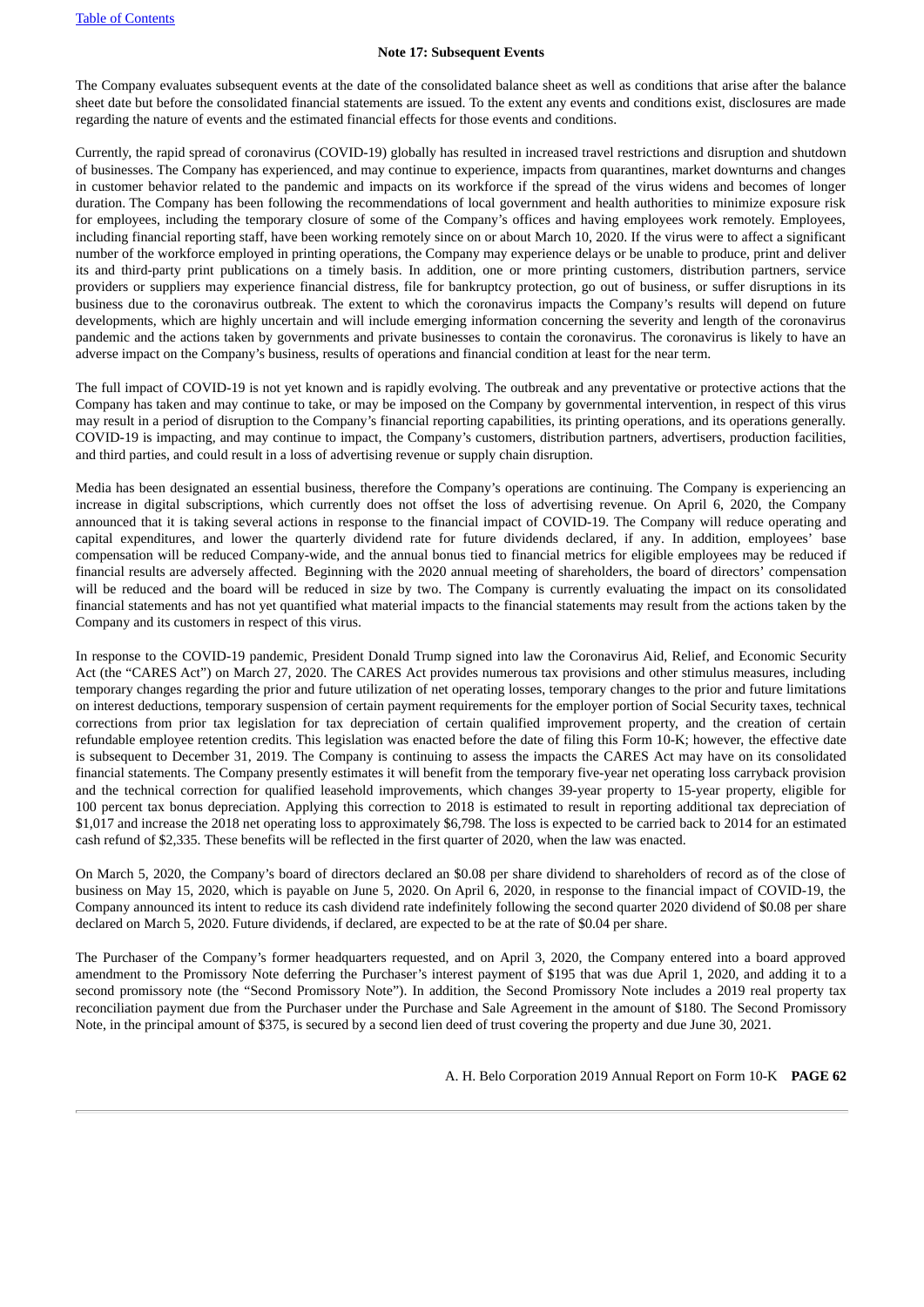# **LIST OF SUBSIDIARIES OF A. H. BELO CORPORATION (As of December 31, 2019)**

<span id="page-62-0"></span>

| Subsidiarv                           | <b>State or Jurisdiction</b><br>of Incorporation |
|--------------------------------------|--------------------------------------------------|
| A. H. Belo Management Services, Inc. | <b>Delaware</b>                                  |
| Belo Lead Management LLC*            | Delaware                                         |
| NewsRight, LLC*                      | <b>Delaware</b>                                  |
| True North Real Estate LLC           | Delaware                                         |
| AHC California Dispositions, Inc.    | Delaware                                         |
| AHC California Properties, LLC       | Delaware                                         |
| AHC Dallas Properties, LLC           | <b>Delaware</b>                                  |
| Belo Enterprises, Inc.               | Delaware                                         |
| Belo Interactive, Inc.               | <b>Delaware</b>                                  |
| Belo Investments II, Inc.            | Delaware                                         |
| Belo Company (The)                   | Delaware                                         |
| Belo Technology Assets, Inc.         | Delaware                                         |
| Cubic Creative, Inc.                 | <b>Texas</b>                                     |
| Dallas Morning News, Inc. (The)      | Delaware                                         |
| Al Dia, Inc.                         | Delaware                                         |
| DFW Printing Company, Inc.           | Delaware                                         |
| DMI Acquisition Sub, Inc.            | <b>Delaware</b>                                  |
| DMN Crowdsource LLC                  | Delaware                                         |
| <b>DMV Digital Holdings Company</b>  | Delaware                                         |
| Distribion, Inc.                     | Delaware                                         |
| CDFX, LLC                            | <b>Delaware</b>                                  |
| Vertical Nerve, Inc.                 | Delaware                                         |
| e-Site Analytics, Inc.*              | South Carolina                                   |
| <b>Fountain Street Corporation</b>   | Rhode Island                                     |
| Providence Journal Company (The)     | Delaware                                         |
| Your Speakeasy, LLC                  | <b>Texas</b>                                     |

\*Non-wholly owned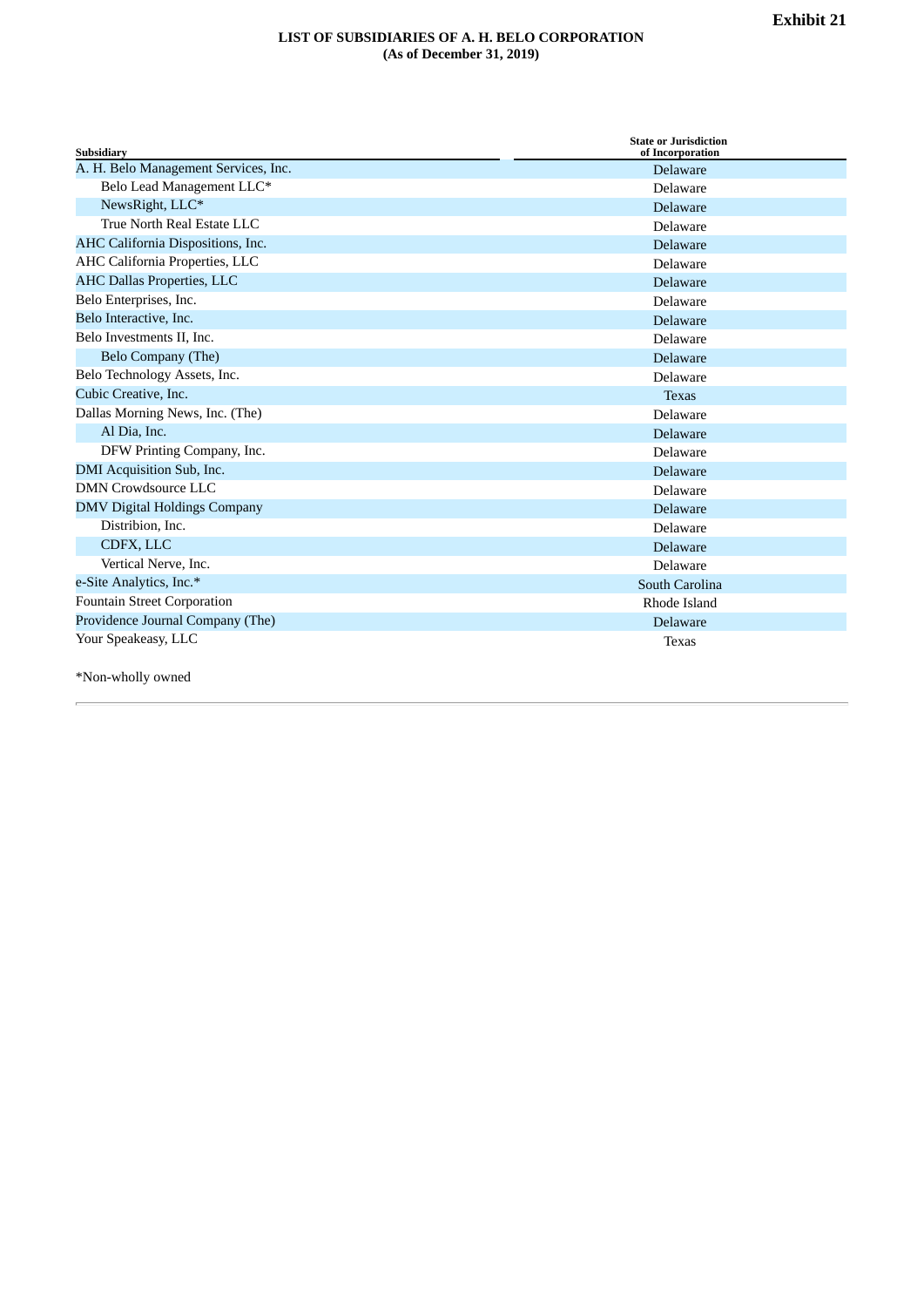# **CONSENT OF INDEPENDENT REGISTERED PUBLIC ACCOUNTING FIRM**

<span id="page-63-0"></span>We have issued our reports dated May 7, 2020, with respect to the consolidated financial statements and internal control over financial reporting included in the Annual Report of A. H. Belo Corporation on Form 10-K for the year ended December 31, 2019. We consent to the incorporation by reference of said reports in the Registration Statements of A. H. Belo Corporation on Forms S-8 (File No. 333- 148811, File No. 333-180482, and File No. 333-218601).

/s/ Grant Thornton LLP

Dallas, Texas May 7, 2020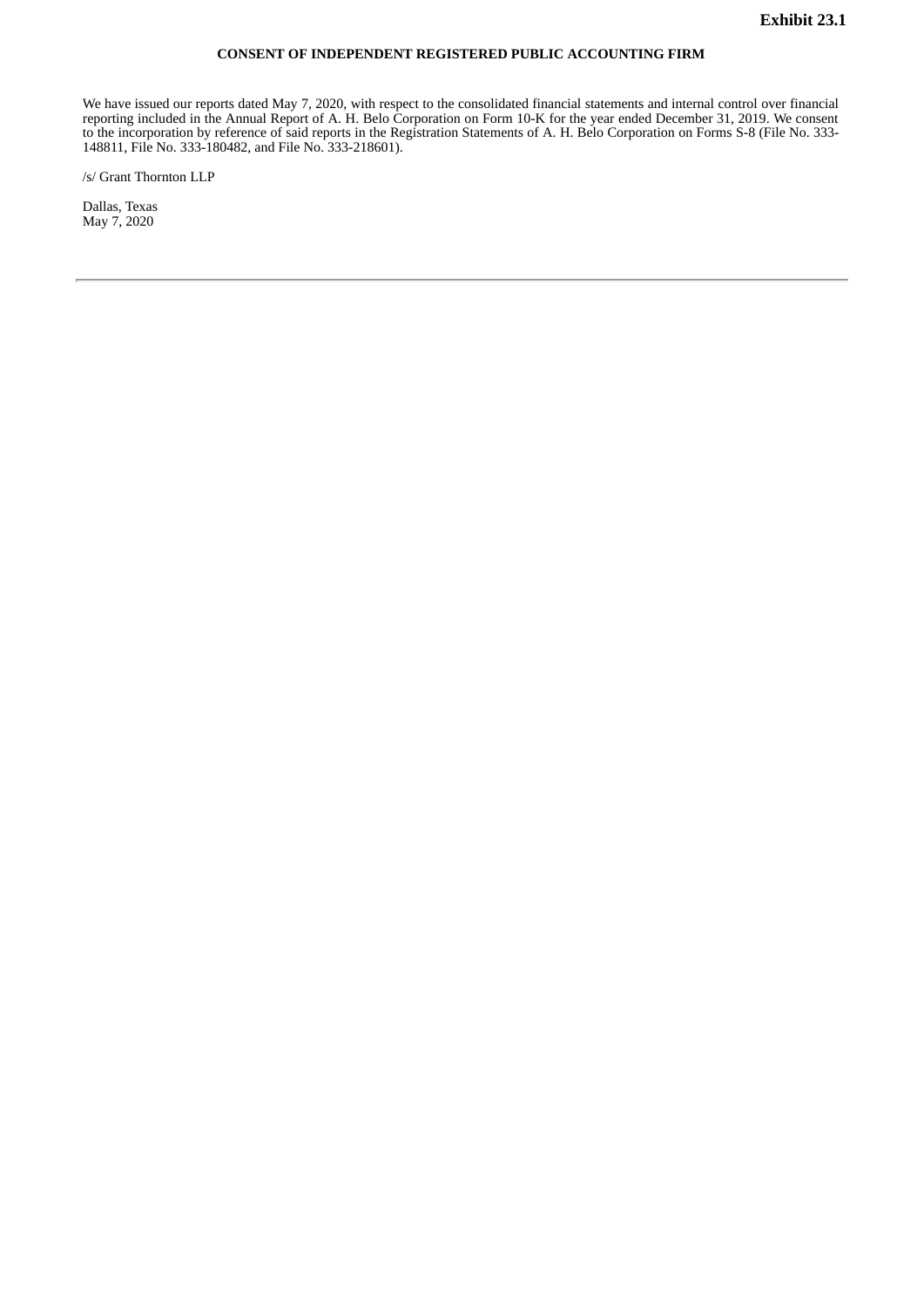# **SECTION 302 CERTIFICATION**

<span id="page-64-0"></span>I, Robert W. Decherd, Chairman of the Board, President and Chief Executive Officer of A. H. Belo Corporation, certify that:

- 1. I have reviewed the Annual Report on Form 10-K of A. H. Belo Corporation;
- 2. Based on my knowledge, this report does not contain any untrue statement of a material fact or omit to state a material fact necessary to make the statements made, in light of the circumstances under which such statements were made, not misleading with respect to the period covered by this report;
- 3. Based on my knowledge, the financial statements, and other financial information included in this report, fairly present in all material respects the financial condition, results of operations and cash flows of the registrant as of, and for, the periods presented in this report;
- 4. The registrant's other certifying officer(s) and I are responsible for establishing and maintaining disclosure controls and procedures (as defined in Exchange Act Rules 13a-15(e) and 15d-15(e)) and internal control over financial reporting (as defined in Exchange Act Rules 13a-15(f) and 15d-15(f)) for the registrant and have:
	- a) designed such disclosure controls and procedures, or caused such disclosure controls and procedures to be designed under our supervision, to ensure that material information relating to the registrant, including its consolidated subsidiaries, is made known to us by others within those entities, particularly during the period in which this report is being prepared;
	- b) designed such internal control over financial reporting, or caused such internal control over financial reporting to be designed under our supervision, to provide reasonable assurance regarding the reliability of financial reporting and the preparation of financial statements for external purposes in accordance with generally accepted accounting principles;
	- c) evaluated the effectiveness of the registrant's disclosure controls and procedures and presented in this report our conclusions about the effectiveness of the disclosure controls and procedures, as of the end of the period covered by this report based on such evaluation; and
	- d) disclosed in this report any change in the registrant's internal control over financial reporting that occurred during the registrant's most recent fiscal quarter (the registrant's fourth fiscal quarter in the case of an annual report) that has materially affected, or is reasonably likely to materially affect, the registrant's internal control over financial reporting; and
- 5. The registrant's other certifying officer(s) and I have disclosed, based on our most recent evaluation of internal control over financial reporting, to the registrant's auditors and the audit committee of the registrant's board of directors (or persons performing the equivalent functions):
	- a) all significant deficiencies and material weaknesses in the design or operation of internal control over financial reporting which are reasonably likely to adversely affect the registrant's ability to record, process, summarize and report financial information; and
	- b) any fraud, whether or not material, that involves management or other employees who have a significant role in the registrant's internal control over financial reporting.

By: /s/ Robert W. Decherd Robert W. Decherd

Chairman of the Board, President and Chief Executive Officer

Date: May 7, 2020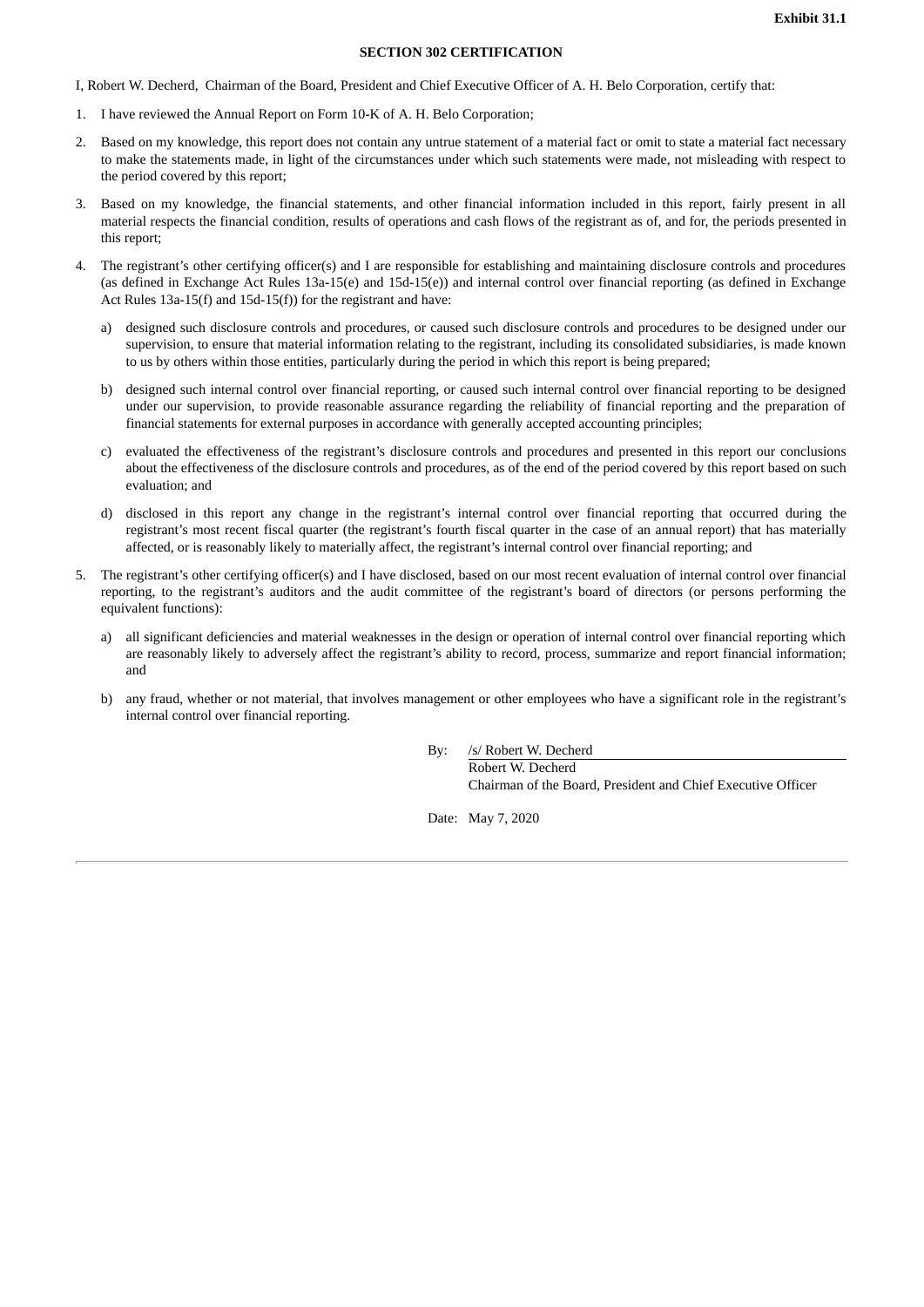# **SECTION 302 CERTIFICATION**

<span id="page-65-0"></span>I, Katy Murray, Executive Vice President and Chief Financial Officer of A. H. Belo Corporation, certify that:

- 1. I have reviewed the Annual Report on Form 10-K of A. H. Belo Corporation;
- 2. Based on my knowledge, this report does not contain any untrue statement of a material fact or omit to state a material fact necessary to make the statements made, in light of the circumstances under which such statements were made, not misleading with respect to the period covered by this report;
- 3. Based on my knowledge, the financial statements, and other financial information included in this report, fairly present in all material respects the financial condition, results of operations and cash flows of the registrant as of, and for, the periods presented in this report;
- 4. The registrant's other certifying officer(s) and I are responsible for establishing and maintaining disclosure controls and procedures (as defined in Exchange Act Rules 13a-15(e) and 15d-15(e)) and internal control over financial reporting (as defined in Exchange Act Rules 13a-15(f) and 15d-15(f)) for the registrant and have:
	- a) designed such disclosure controls and procedures, or caused such disclosure controls and procedures to be designed under our supervision, to ensure that material information relating to the registrant, including its consolidated subsidiaries, is made known to us by others within those entities, particularly during the period in which this report is being prepared;
	- b) designed such internal control over financial reporting, or caused such internal control over financial reporting to be designed under our supervision, to provide reasonable assurance regarding the reliability of financial reporting and the preparation of financial statements for external purposes in accordance with generally accepted accounting principles;
	- c) evaluated the effectiveness of the registrant's disclosure controls and procedures and presented in this report our conclusions about the effectiveness of the disclosure controls and procedures, as of the end of the period covered by this report based on such evaluation; and
	- d) disclosed in this report any change in the registrant's internal control over financial reporting that occurred during the registrant's most recent fiscal quarter (the registrant's fourth fiscal quarter in the case of an annual report) that has materially affected, or is reasonably likely to materially affect, the registrant's internal control over financial reporting; and
- 5. The registrant's other certifying officer(s) and I have disclosed, based on our most recent evaluation of internal control over financial reporting, to the registrant's auditors and the audit committee of the registrant's board of directors (or persons performing the equivalent functions):
	- a) all significant deficiencies and material weaknesses in the design or operation of internal control over financial reporting which are reasonably likely to adversely affect the registrant's ability to record, process, summarize and report financial information; and
	- b) any fraud, whether or not material, that involves management or other employees who have a significant role in the registrant's internal control over financial reporting.

By: /s/ Katy Murray

Katy Murray Executive Vice President Chief Financial Officer

Date: May 7, 2020